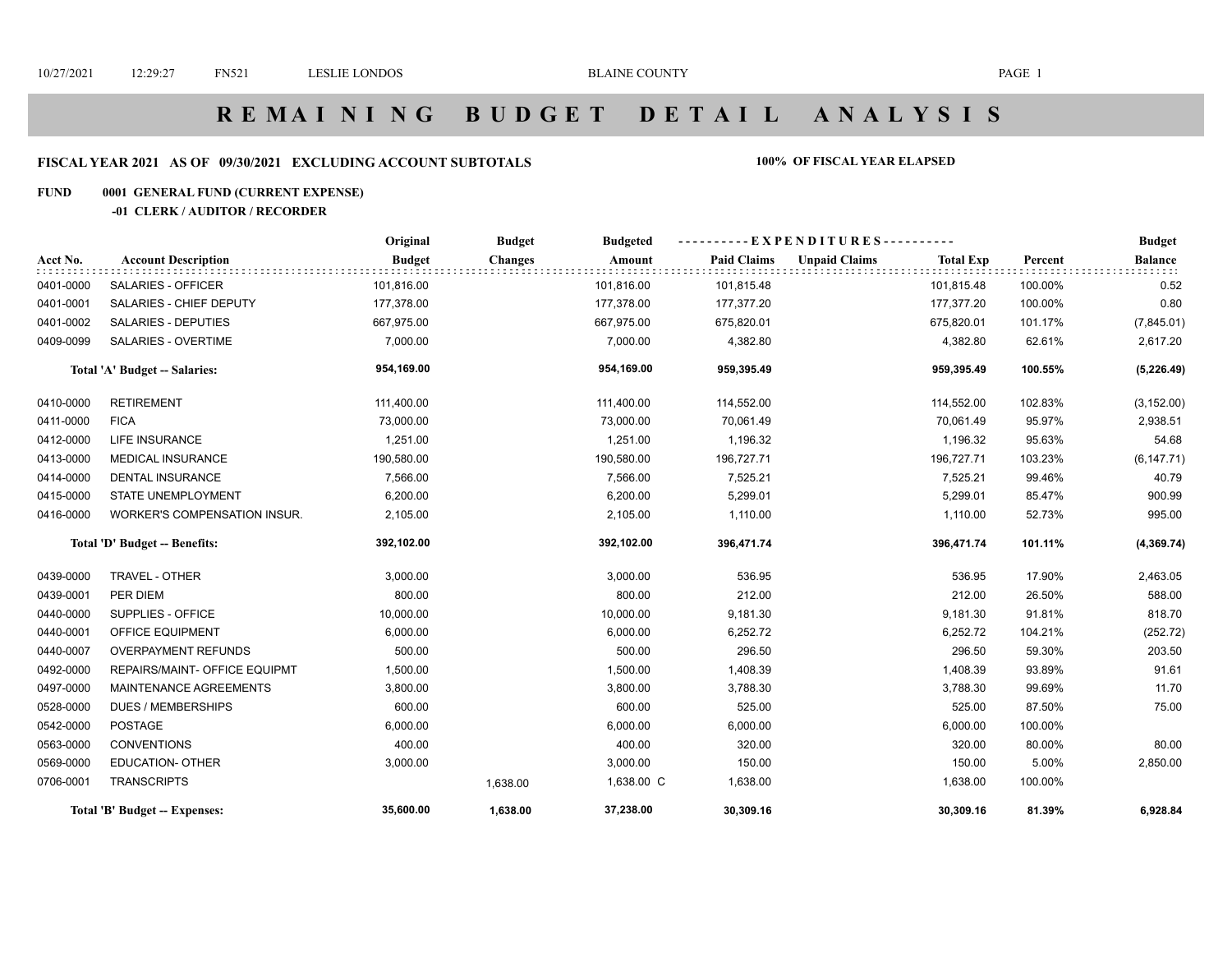#### **R E M A I N I N G B U D G E T D E T A I L A N A L Y S I S**

#### **FISCAL YEAR 2021 AS OF 09/30/2021 EXCLUDING ACCOUNT SUBTOTALS 100% OF FISCAL YEAR ELAPSED**

#### **DEPARTMENT TOTALS:**

| Total 'A' Expenses -- Salaries:       | 954,169.00<br>392.102.00 |          | 954.169.00<br>392.102.00 | 959.395.49<br>396.471.74 | 959.395.49<br>396.471.74 | 100.55%<br>101.11% | (5,226.49) |
|---------------------------------------|--------------------------|----------|--------------------------|--------------------------|--------------------------|--------------------|------------|
| Total 'D' Expenses -- Benefits:       |                          |          |                          |                          |                          |                    | (4,369.74) |
| Total 'B' Expenses -- Expenses:       | 35,600.00                | 1,638.00 | 37,238.00                | 30,309.16                | 30.309.16                | 81.39%             | 6,928.84   |
| Total 'C' Expenses -- Capital Outlay: |                          |          |                          |                          |                          |                    |            |
|                                       | 381,871.00.              | 1,638.00 | ,383,509.00              | 1.386.176.39             | 1.386.176.39             | 100.19%            | (2,667.39) |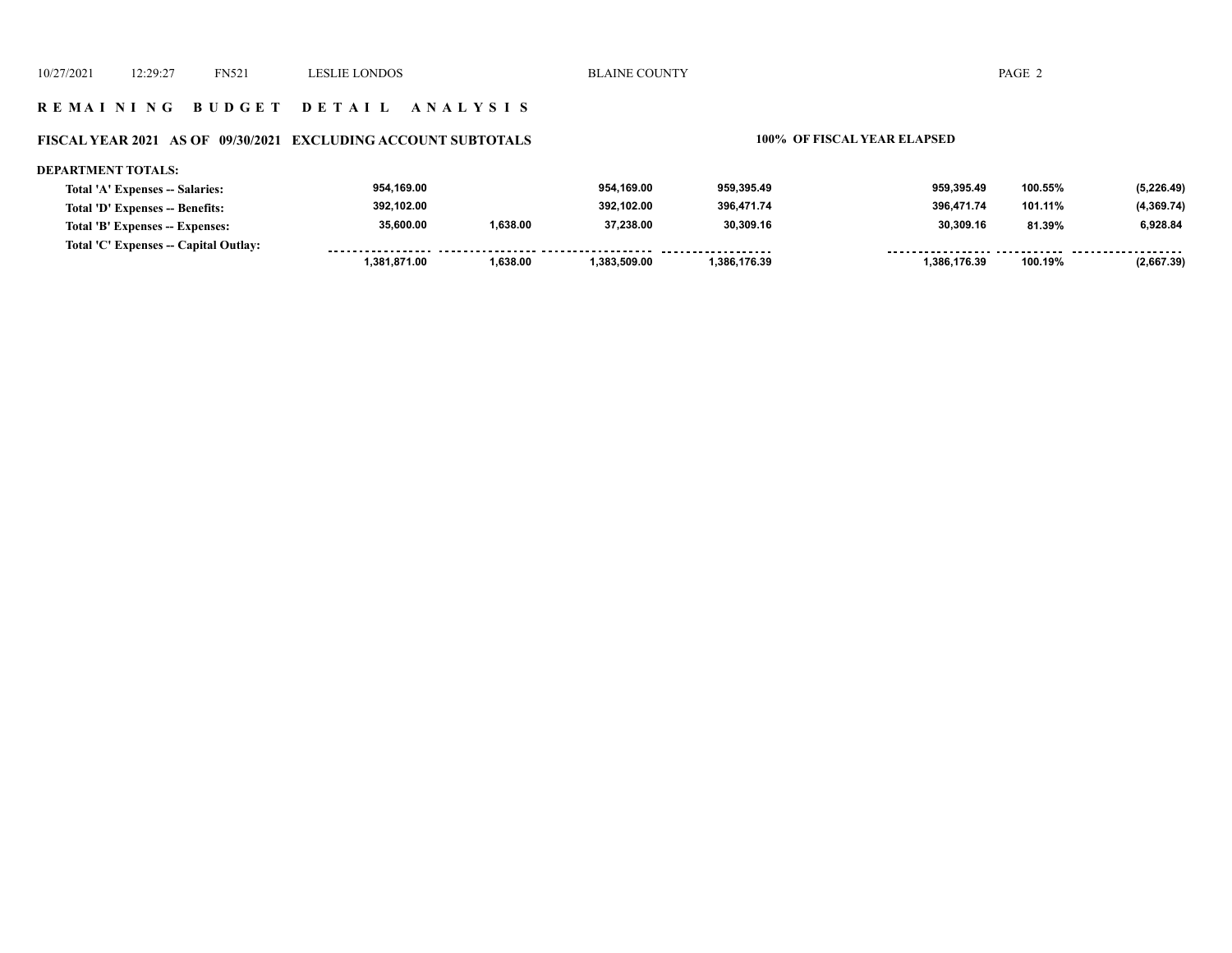#### **R E M A I N I N G B U D G E T D E T A I L A N A L Y S I S**

## **FISCAL YEAR 2021 AS OF 09/30/2021 EXCLUDING ACCOUNT SUBTOTALS 100% OF FISCAL YEAR ELAPSED**

## **FUND 0001 GENERAL FUND (CURRENT EXPENSE)**

**-02 ASSESSOR**

|           |                                      | Original<br><b>Budget</b><br><b>Budgeted</b> |                          |                    | ----------EXPENDITURES----------         |         | <b>Budget</b>  |
|-----------|--------------------------------------|----------------------------------------------|--------------------------|--------------------|------------------------------------------|---------|----------------|
| Acct No.  | <b>Account Description</b>           | <b>Budget</b>                                | <b>Changes</b><br>Amount | <b>Paid Claims</b> | <b>Unpaid Claims</b><br><b>Total Exp</b> | Percent | <b>Balance</b> |
| 0401-0000 | SALARIES - OFFICER                   | 90,896.00                                    | 90,896.00                | 90,894.44          | 90,894.44                                | 100.00% | 1.56           |
| 0402-0000 | SALARIES - CHIEF DEPUTY              | 78,360.00                                    | 78,360.00                | 78,099.68          | 78,099.68                                | 99.67%  | 260.32         |
| 0402-0004 | SALARIES - MOTOR VEH. DEPUTIES       | 127,633.00                                   | 127,633.00               | 124,460.80         | 124,460.80                               | 97.51%  | 3,172.20       |
| 0409-0099 | SALARIES - OVERTIME                  | 5,000.00                                     | 5,000.00                 | 3,821.59           | 3,821.59                                 | 76.43%  | 1,178.41       |
|           | Total 'A' Budget -- Salaries:        | 301,889.00                                   | 301,889.00               | 297,276.51         | 297,276.51                               | 98.47%  | 4,612.49       |
| 0410-0000 | <b>RETIREMENT</b>                    | 36,180.00                                    | 36,180.00                | 35,831.21          | 35,831.21                                | 99.04%  | 348.79         |
| 0411-0000 | <b>FICA</b>                          | 23,185.00                                    | 23,185.00                | 21,640.69          | 21,640.69                                | 93.34%  | 1,544.31       |
| 0412-0000 | LIFE INSURANCE                       | 368.00                                       | 368.00                   | 361.67             | 361.67                                   | 98.28%  | 6.33           |
| 0413-0000 | <b>MEDICAL INSURANCE</b>             | 73,325.00                                    | 73,325.00                | 63,314.45          | 63,314.45                                | 86.35%  | 10,010.55      |
| 0414-0000 | <b>DENTAL INSURANCE</b>              | 2,225.00                                     | 2,225.00                 | 2,187.13           | 2,187.13                                 | 98.30%  | 37.87          |
| 0415-0000 | STATE UNEMPLOYMENT                   | 2,000.00                                     | 2,000.00                 | 1,286.50           | 1,286.50                                 | 64.33%  | 713.50         |
| 0416-0000 | WORKER'S COMPENSATION INSUR.         | 670.00                                       | 670.00                   | 348.00             | 348.00                                   | 51.94%  | 322.00         |
|           | Total 'D' Budget -- Benefits:        | 137,953.00                                   | 137,953.00               | 124,969.65         | 124,969.65                               | 90.59%  | 12,983.35      |
| 0439-0000 | <b>TRAVEL EXPENSES</b>               | 250.00                                       | 250.00                   |                    |                                          | 0.00%   | 250.00         |
| 0439-0001 | PER DIEM                             | 250.00                                       | 250.00                   |                    |                                          | 0.00%   | 250.00         |
| 0440-0001 | SUPPLIES - ASSESSOR & MTR VEH        | 6,000.00                                     | 6,000.00                 | 4,169.69           | 4,169.69                                 | 69.49%  | 1,830.31       |
| 0440-0002 | OFFICE EQUIPMENT                     | 3,000.00                                     | 3,000.00                 | 3,311.96           | 3,311.96                                 | 110.40% | (311.96)       |
| 0490-0000 | MAINT AGREE & EQUIP                  | 3,500.00                                     | 3,500.00                 | 3,690.82           | 3,690.82                                 | 105.45% | (190.82)       |
| 0492-0001 | <b>REPAIRS DMV/ASSESSOR</b>          | 1,000.00                                     | 1,000.00                 | 1,017.20           | 1,017.20                                 | 101.72% | (17.20)        |
| 0542-0001 | POSTAGE-ASSESSOR/MOTOR VEH           | 20,000.00                                    | 20,000.00                | 17,000.00          | 17,000.00                                | 85.00%  | 3,000.00       |
| 0563-0000 | <b>CONVENTIONS</b>                   | 800.00                                       | 800.00                   | 705.00             | 705.00                                   | 88.13%  | 95.00          |
| 0569-0000 | <b>EDUCATION- OTHER</b>              | 500.00                                       | 500.00                   |                    |                                          | 0.00%   | 500.00         |
| 0741-0000 | GIS                                  | 700.00                                       | 700.00                   | 349.00             | 349.00                                   | 49.86%  | 351.00         |
|           | <b>Total 'B' Budget -- Expenses:</b> | 36,000.00                                    | 36,000.00                | 30,243.67          | 30,243.67                                | 84.01%  | 5,756.33       |
| 0806-0001 | CAPITAL-OFFICE EQUIP-ASSESS/MV       |                                              |                          | 5,497.00           | 5,497.00                                 | 0.00%   | (5,497.00)     |
|           | Total 'C' Budget -- Capital Outlay:  |                                              |                          | 5,497.00           | 5,497.00                                 |         | (5,497.00)     |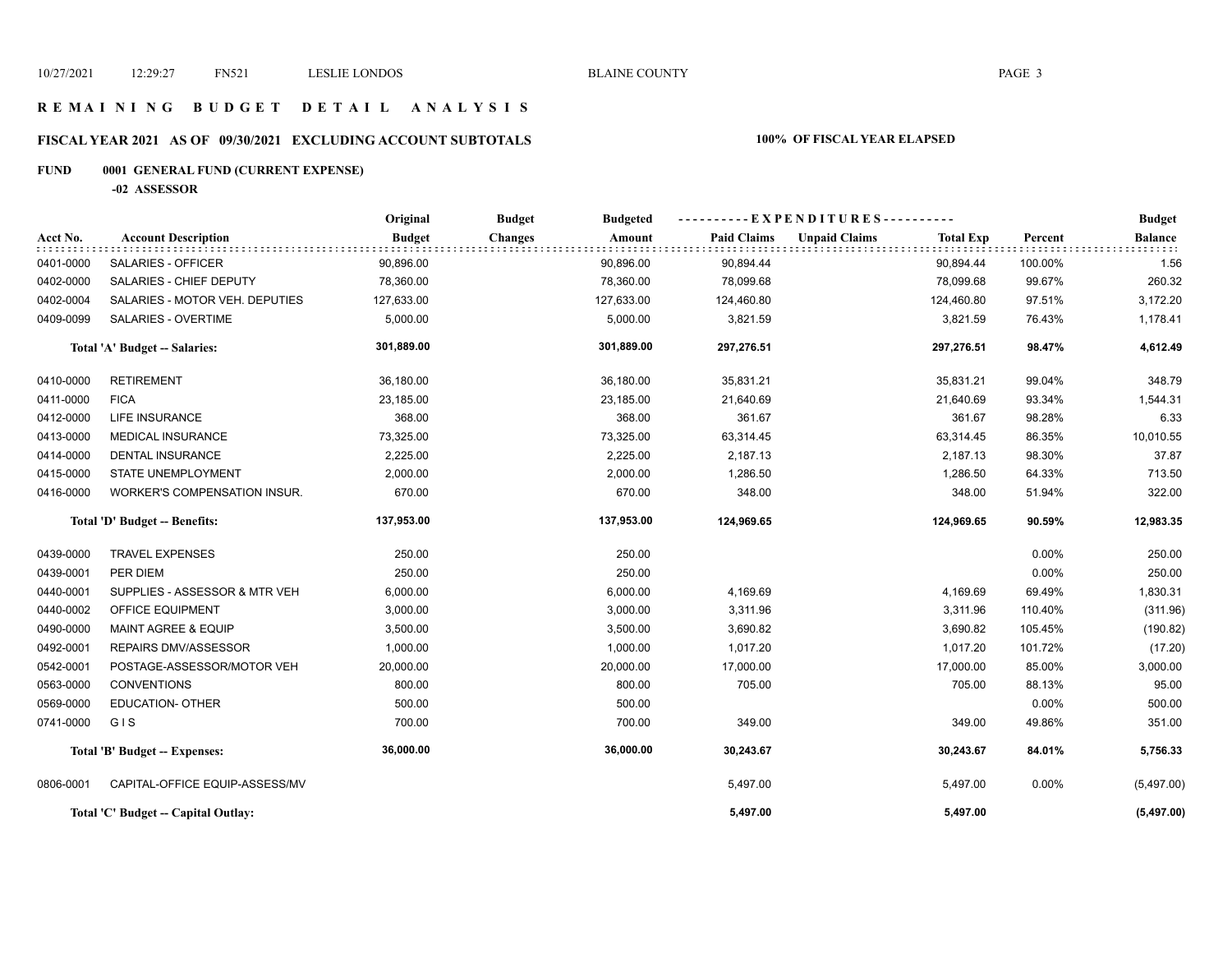#### **R E M A I N I N G B U D G E T D E T A I L A N A L Y S I S**

## **FISCAL YEAR 2021 AS OF 09/30/2021 EXCLUDING ACCOUNT SUBTOTALS 100% OF FISCAL YEAR ELAPSED**

#### **DEPARTMENT TOTALS:**

| Total 'A' Expenses -- Salaries:       | 301,889.00        | 301.889.00 | 297.276.51 | 297.276.51 | 98.47% | 4.612.49        |
|---------------------------------------|-------------------|------------|------------|------------|--------|-----------------|
| Total 'D' Expenses -- Benefits:       | 137.953.00        | 137.953.00 | 124.969.65 | 124.969.65 | 90.59% | 12,983.35       |
| Total 'B' Expenses -- Expenses:       | 36,000.00         | 36,000.00  | 30,243.67  | 30,243.67  | 84.01% | 5,756.33        |
| Total 'C' Expenses -- Capital Outlay: | ----------------- |            | 5.497.00   | 5.497.00   |        | (5,497.00)<br>. |
|                                       | 475,842.00        | 475.842.00 | 457.986.83 | 457.986.83 | 96.25% | 17,855.17       |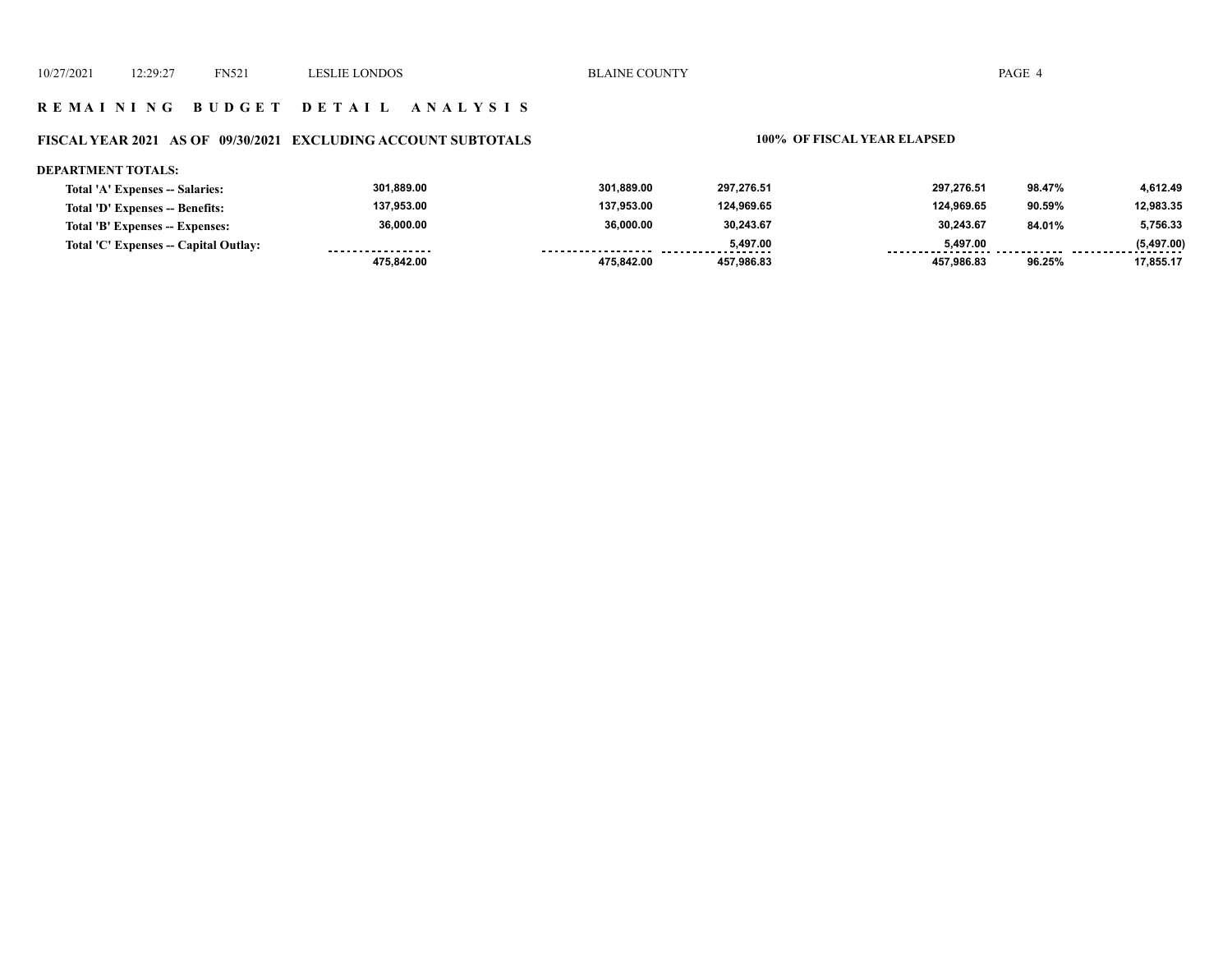#### **R E M A I N I N G B U D G E T D E T A I L A N A L Y S I S**

## **FISCAL YEAR 2021 AS OF 09/30/2021 EXCLUDING ACCOUNT SUBTOTALS 100% OF FISCAL YEAR ELAPSED**

## **FUND 0001 GENERAL FUND (CURRENT EXPENSE)**

#### **-03 TREASURER / TAX COLLECTOR**

|           |                               | Original      | <b>Budget</b><br><b>Budgeted</b> | ----------EXPENDITURES---------- |                                          | <b>Budget</b> |                |
|-----------|-------------------------------|---------------|----------------------------------|----------------------------------|------------------------------------------|---------------|----------------|
| Acct No.  | <b>Account Description</b>    | <b>Budget</b> | <b>Changes</b><br>Amount         | <b>Paid Claims</b>               | <b>Unpaid Claims</b><br><b>Total Exp</b> | Percent       | <b>Balance</b> |
| 0401-0000 | SALARIES - OFFICER            | 90,896.00     | 90,896.00                        | 90,894.44                        | 90,894.44                                | 100.00%       | 1.56           |
| 0402-0000 | <b>SALARIES - DEPUTIES</b>    | 40,131.00     | 40,131.00                        | 40,131.52                        | 40,131.52                                | 100.00%       | (0.52)         |
| 0402-0001 | SALARIES - CHIEF DEPUTY       | 80,141.00     | 80,141.00                        | 80,140.32                        | 80,140.32                                | 100.00%       | 0.68           |
|           | Total 'A' Budget -- Salaries: | 211,168.00    | 211,168.00                       | 211,166.28                       | 211,166.28                               | 100.00%       | 1.72           |
| 0410-0000 | <b>RETIREMENT</b>             | 25,225.00     | 25,225.00                        | 25,213.50                        | 25,213.50                                | 99.95%        | 11.50          |
| 0411-0000 | <b>FICA</b>                   | 16,575.00     | 16,575.00                        | 15,565.75                        | 15,565.75                                | 93.91%        | 1,009.25       |
| 0412-0000 | <b>LIFE INSURANCE</b>         | 221.00        | 221.00                           | 220.68                           | 220.68                                   | 99.86%        | 0.32           |
| 0413-0000 | <b>MEDICAL INSURANCE</b>      | 37,015.00     | 37,015.00                        | 36,994.68                        | 36,994.68                                | 99.95%        | 20.32          |
| 0414-0000 | <b>DENTAL INSURANCE</b>       | 1,335.00      | 1,335.00                         | 1,334.52                         | 1,334.52                                 | 99.96%        | 0.48           |
| 0415-0000 | STATE UNEMPLOYMENT            | 1,410.00      | 1,410.00                         | 731.76                           | 731.76                                   | 51.90%        | 678.24         |
| 0416-0000 | WORKER'S COMPENSATION INSUR.  | 477.00        | 477.00                           | 243.00                           | 243.00                                   | 50.94%        | 234.00         |
|           | Total 'D' Budget -- Benefits: | 82,258.00     | 82,258.00                        | 80,303.89                        | 80,303.89                                | 97.62%        | 1,954.11       |
| 0439-0000 | TRAVEL - OTHER                | 2,500.00      | 2,500.00                         | 1,820.98                         | 1,820.98                                 | 72.84%        | 679.02         |
| 0439-0001 | PER DIEM/MEALS                | 250.00        | 250.00                           | 307.86                           | 307.86                                   | 123.14%       | (57.86)        |
| 0440-0000 | SUPPLIES - OFFICE             | 6,000.00      | 6,000.00                         | 5,403.29                         | 5,403.29                                 | 90.05%        | 596.71         |
| 0440-0002 | PROP TAX SHORT PAYMENTS       | 100.00        | 100.00                           | 76.89                            | 76.89                                    | 76.89%        | 23.11          |
| 0499-0000 | REPAIRS/MAINT- OTHER          | 2,000.00      | 2,000.00                         |                                  |                                          | 0.00%         | 2,000.00       |
| 0521-0000 | EXPENSES-PUBLIC ADMINISTRATOR | 4,000.00      | 4,000.00                         | 703.31                           | 703.31                                   | 17.58%        | 3,296.69       |
| 0528-0000 | <b>DUES / MEMBERSHIPS</b>     | 400.00        | 400.00                           | 150.00                           | 150.00                                   | 37.50%        | 250.00         |
| 0542-0000 | POSTAGE/OUTSOURCE BILLING     | 25,000.00     | 25,000.00                        | 32,278.71                        | 32,278.71                                | 129.11%       | (7, 278.71)    |
| 0546-0000 | <b>PUBLICATIONS</b>           | 3,000.00      | 3,000.00                         | 979.02                           | 979.02                                   | 32.63%        | 2,020.98       |
| 0559-0001 | MISC-BANK FEES (LOCKBOX)      | 10,500.00     | 10,500.00                        | 7,764.97                         | 7,764.97                                 | 73.95%        | 2,735.03       |
| 0569-0000 | <b>EDUCATION- OTHER</b>       | 500.00        | 500.00                           | 490.00                           | 490.00                                   | 98.00%        | 10.00          |
| 0569-0001 | <b>EDUCATION - DEPUTIES</b>   | 500.00        | 500.00                           | 190.00                           | 190.00                                   | 38.00%        | 310.00         |
| 0701-0000 | <b>LIEN SEARCHES</b>          | 8,500.00      | 8,500.00                         | 2,567.00                         | 2,567.00                                 | 30.20%        | 5,933.00       |
|           | Total 'B' Budget -- Expenses: | 63,250.00     | 63,250.00                        | 52,732.03                        | 52,732.03                                | 83.37%        | 10,517.97      |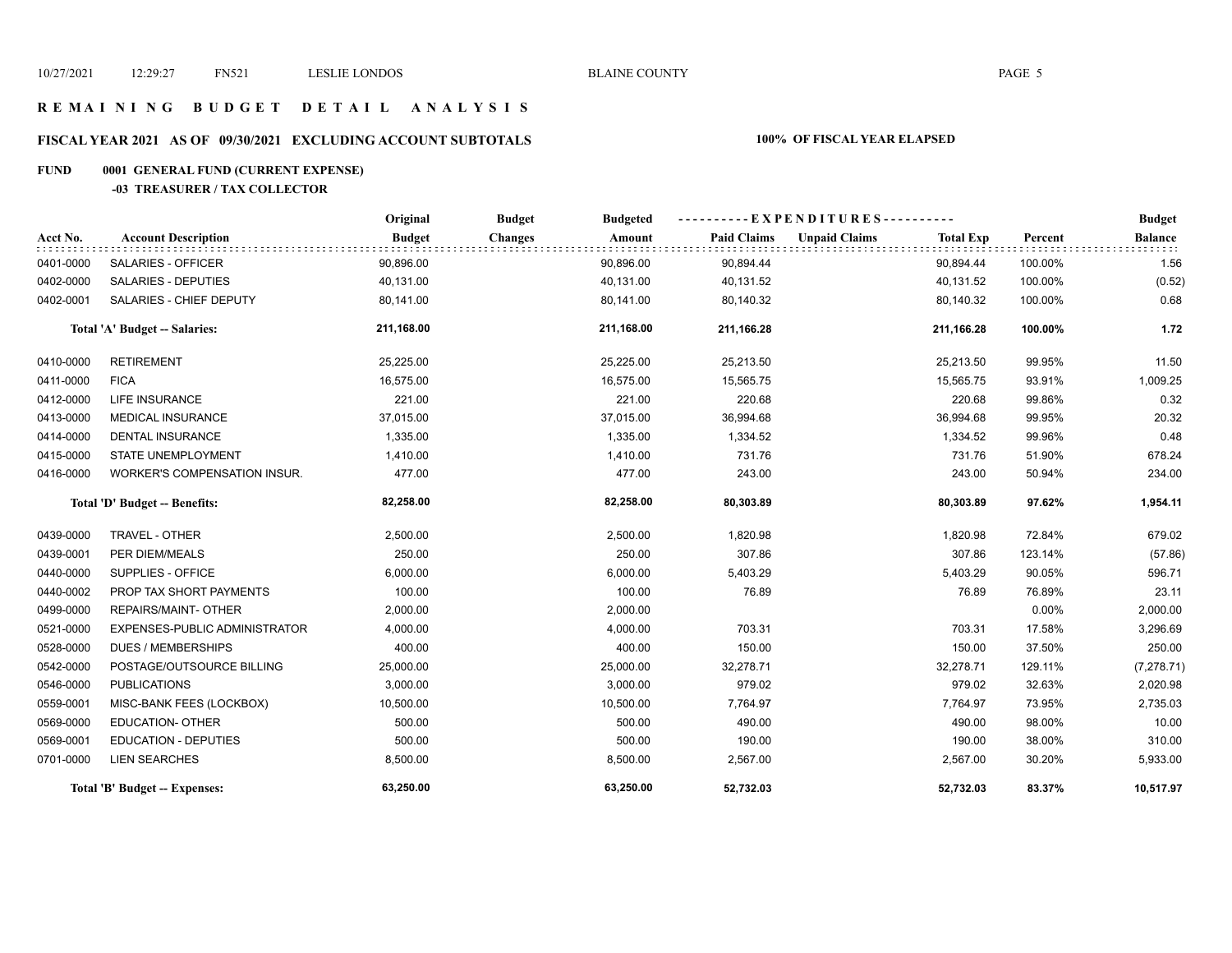#### **R E M A I N I N G B U D G E T D E T A I L A N A L Y S I S**

## **FISCAL YEAR 2021 AS OF 09/30/2021 EXCLUDING ACCOUNT SUBTOTALS 100% OF FISCAL YEAR ELAPSED**

#### **DEPARTMENT TOTALS:**

| Total 'A' Expenses -- Salaries:       | 211.168.00        | 211.168.00         | 211.166.28 | 211.166.28 | 100.00% | 1.72      |
|---------------------------------------|-------------------|--------------------|------------|------------|---------|-----------|
| Total 'D' Expenses -- Benefits:       | 82.258.00         | 82,258.00          | 80.303.89  | 80,303.89  | 97.62%  | 1,954.11  |
| Total 'B' Expenses -- Expenses:       | 63,250.00         | 63,250.00          | 52,732.03  | 52.732.03  | 83.37%  | 10,517.97 |
| Total 'C' Expenses -- Capital Outlay: | ----------------- | ------------------ | .          |            |         |           |
|                                       | 356.676.00        | 356,676.00         | 344.202.20 | 344.202.20 | 96.50%  | 12.473.80 |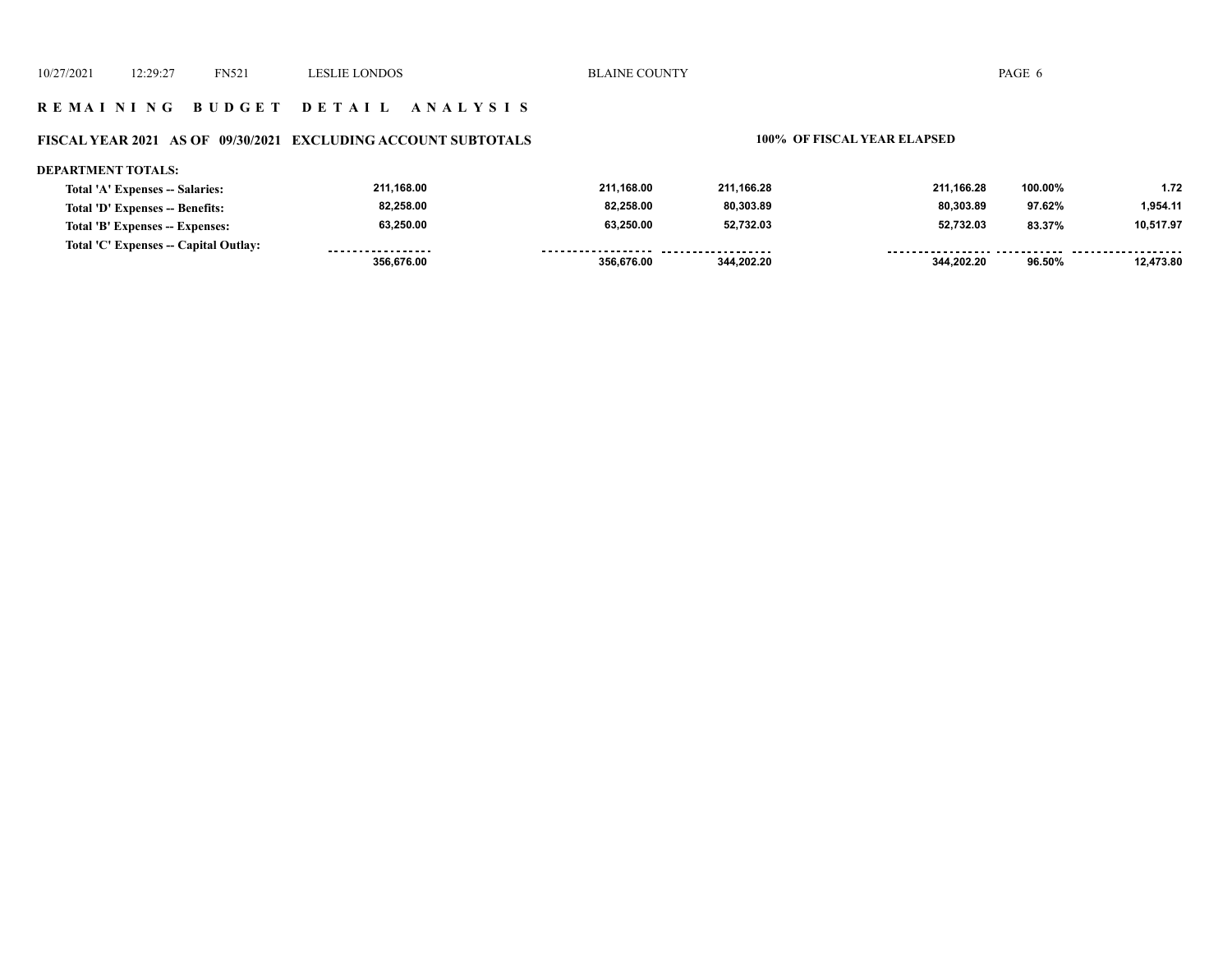#### **R E M A I N I N G B U D G E T D E T A I L A N A L Y S I S**

## **FISCAL YEAR 2021 AS OF 09/30/2021 EXCLUDING ACCOUNT SUBTOTALS 100% OF FISCAL YEAR ELAPSED**

## **FUND 0001 GENERAL FUND (CURRENT EXPENSE)**

**-04 SHERIFF**

|           |                                       | Original      | <b>Budget</b>  | <b>Budgeted</b> | ----------EXPENDITURES---------- |                      |                  | <b>Budget</b> |                |
|-----------|---------------------------------------|---------------|----------------|-----------------|----------------------------------|----------------------|------------------|---------------|----------------|
| Acct No.  | <b>Account Description</b>            | <b>Budget</b> | <b>Changes</b> | Amount          | <b>Paid Claims</b>               | <b>Unpaid Claims</b> | <b>Total Exp</b> | Percent       | <b>Balance</b> |
| 0401-0000 | <b>SALARIES - OFFICER</b>             | 127,715.00    |                | 127,715.00      | 127,713.98                       |                      | 127,713.98       | 100.00%       | 1.02           |
| 0401-0001 | SALARIES - CHIEF DEPUTY               | 116,866.00    |                | 116,866.00      | 116,479.30                       |                      | 116,479.30       | 99.67%        | 386.70         |
| 0402-0000 | SALARIES - DEPUTIES                   | 1,361,500.00  |                | 1,361,500.00    | 1,267,796.45                     |                      | 1,267,796.45     | 93.12%        | 93,703.55      |
| 0402-0001 | SALARIES - ANIMAL CONTROL             | 58,303.00     |                | 58,303.00       | 58,302.46                        |                      | 58,302.46        | 100.00%       | 0.54           |
| 0402-0002 | SALARIES - OFFICE ADMIN               | 226,621.00    |                | 226,621.00      | 218,823.07                       |                      | 218,823.07       | 96.56%        | 7,797.93       |
| 0402-0008 | SALARIES - PROTECTIVE CUSTODY         | 15,000.00     |                | 15,000.00       |                                  |                      |                  | 0.00%         | 15,000.00      |
| 0402-0009 | *SALARIES - RMS/CAD MGR               |               | 65,104.00      | 65,104.00 C     | 65,104.00                        |                      | 65,104.00        | 100.00%       |                |
| 0408-0003 | SALARIES - K9 OVERTIME                | 18,659.00     |                | 18,659.00       | 17,105.15                        |                      | 17,105.15        | 91.67%        | 1,553.85       |
| 0409-0090 | *SALARIES-OHV LAW ENFORCEMENT         |               | 4,521.86       | 4,521.86 C      | 4,521.86                         |                      | 4,521.86         | 100.00%       |                |
| 0409-0096 | *SALARIES-OT- ODP GRANT               |               | 11,838.22      | 11,838.22 C     | 13,661.45                        |                      | 13,661.45        | 115.40%       | (1,823.23)     |
| 0409-0099 | SALARIES - OVERTIME                   | 93,600.00     |                | 93,600.00       | 89,581.98                        |                      | 89,581.98        | 95.71%        | 4,018.02       |
|           | <b>Total 'A' Budget -- Salaries:</b>  | 2,018,264.00  | 81,464.08      | 2,099,728.08    | 1,979,089.70                     |                      | 1,979,089.70     | 94.25%        | 120,638.38     |
| 0410-0000 | <b>RETIREMENT</b>                     | 902,225.00    | (616,076.58)   | 286,148.42 C    | 241,964.44                       |                      | 241,964.44       | 84.56%        | 44,183.98      |
| 0411-0000 | <b>FICA</b>                           |               | 169,980.46     | 169,980.46 C    | 142,666.81                       |                      | 142,666.81       | 83.93%        | 27,313.65      |
| 0412-0000 | LIFE INSURANCE                        |               | 1,923.56       | 1,923.56 C      | 1,798.69                         |                      | 1,798.69         | 93.51%        | 124.87         |
| 0413-0000 | <b>MEDICAL INSURANCE</b>              |               | 382,110.64     | 382,110.64 C    | 336,449.82                       |                      | 336,449.82       | 88.05%        | 45,660.82      |
| 0414-0000 | DENTAL INSURANCE                      |               | 12,444.84      | 12,444.84 C     | 10,935.65                        |                      | 10,935.65        | 87.87%        | 1,509.19       |
| 0415-0000 | STATE UNEMPLOYMENT                    |               | 15,423.18      | 15,423.18 C     | 11,305.62                        |                      | 11,305.62        | 73.30%        | 4,117.56       |
| 0416-0000 | WORKER'S COMPENSATION INSUR.          |               | 60,136.72      | 60,136.72 C     | 32,587.22                        |                      | 32,587.22        | 54.19%        | 27,549.50      |
|           | Total 'D' Budget -- Benefits:         | 902,225.00    | 25,942.82      | 928,167.82      | 777,708.25                       |                      | 777,708.25       | 83.79%        | 150,459.57     |
| 0439-0000 | <b>TRAVEL</b>                         | 9,000.00      |                | 9,000.00        | 7,204.63                         |                      | 7,204.63         | 80.05%        | 1,795.37       |
| 0439-0001 | PER DIEM                              | 7,500.00      |                | 7,500.00        | 4,636.79                         |                      | 4,636.79         | 61.82%        | 2,863.21       |
| 0440-0000 | SUPPLIES - OFFICE                     | 14,000.00     |                | 14,000.00       | 12,789.48                        |                      | 12,789.48        | 91.35%        | 1,210.52       |
| 0464-0000 | UTILITIES- TELEPHONE, OTHER           | 13,000.00     |                | 13,000.00       | 11,735.94                        |                      | 11,735.94        | 90.28%        | 1,264.06       |
| 0479-0000 | <b>VEHICLES - OTHER OPERATING EXP</b> | 155,000.00    |                | 155,000.00      | 142,878.21                       |                      | 142,878.21       | 92.18%        | 12,121.79      |
| 0479-0001 | DISASTER SERVICES COORDINATOR         | 61,460.00     |                | 61,460.00       | 61,460.00                        |                      | 61,460.00        | 100.00%       |                |
| 0479-0002 | OPERATING EXP - DISASTER SVCS         | 2,500.00      |                | 2,500.00        | 1,882.02                         |                      | 1,882.02         | 75.28%        | 617.98         |
| 0479-0003 | OPERATING EXP-SEARCH RESCUE           | 4,000.00      |                | 4,000.00        | 4,797.09                         |                      | 4,797.09         | 119.93%       | (797.09)       |
| 0479-0007 | <b>GENERATOR FUEL</b>                 | 1,000.00      |                | 1,000.00        | 242.17                           |                      | 242.17           | 24.22%        | 757.83         |
| 0489-0000 | PROFESSIONAL SVC- OTHER               | 500.00        |                | 500.00          | 482.00                           |                      | 482.00           | 96.40%        | 18.00          |
| 0489-0001 | <b>COMMUNITY CONNECTIVITY</b>         | 5,000.00      |                | 5,000.00        | 3,029.58                         |                      | 3,029.58         | 60.59%        | 1,970.42       |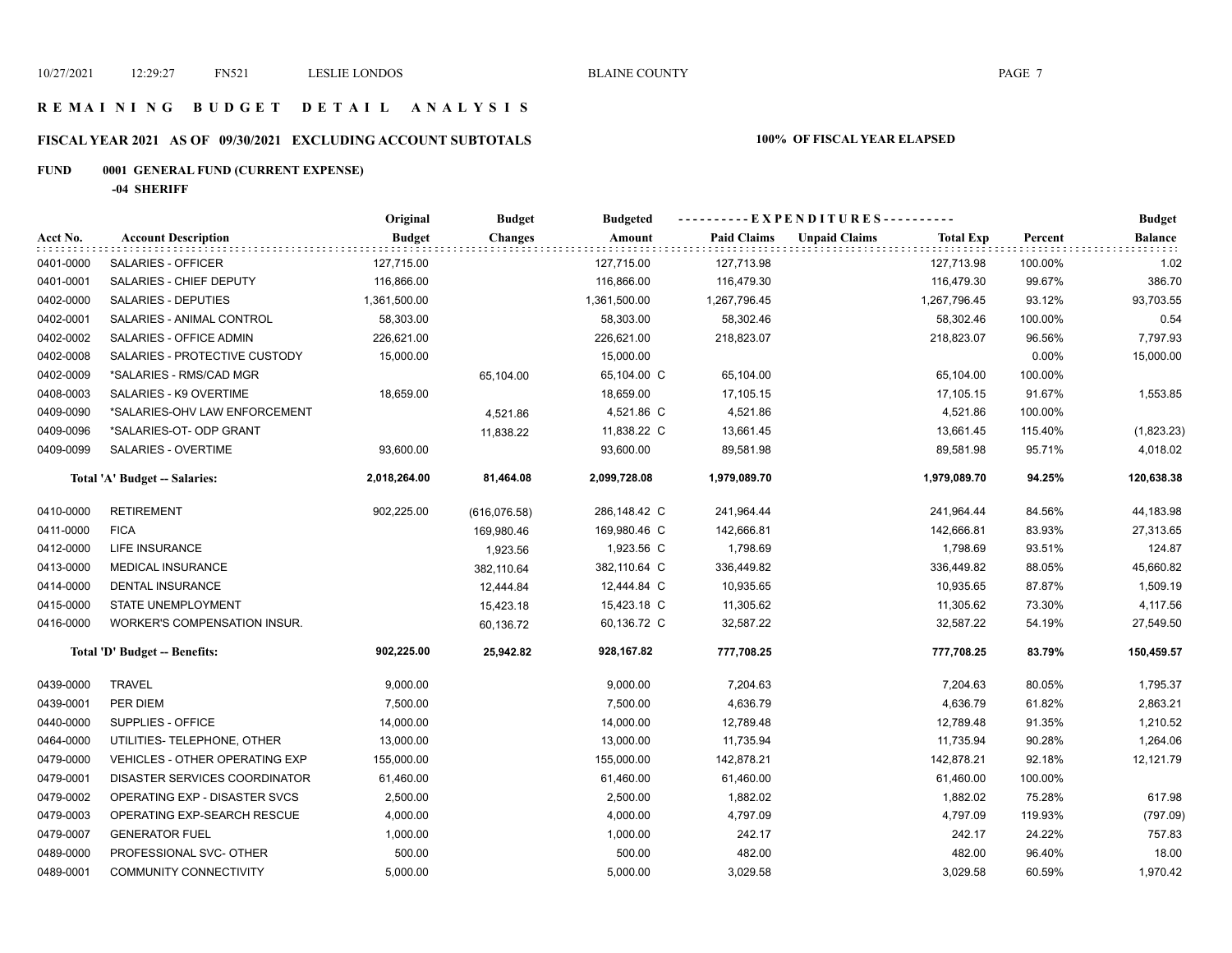#### **R E M A I N I N G B U D G E T D E T A I L A N A L Y S I S**

## **FISCAL YEAR 2021 AS OF 09/30/2021 EXCLUDING ACCOUNT SUBTOTALS 100% OF FISCAL YEAR ELAPSED**

## **FUND 0001 GENERAL FUND (CURRENT EXPENSE)**

**-04 SHERIFF**

|           |                                       | Original      | <b>Budget</b>  | <b>Budgeted</b> |                    | ----EXPENDITURES---------- |                  |         | <b>Budget</b>              |
|-----------|---------------------------------------|---------------|----------------|-----------------|--------------------|----------------------------|------------------|---------|----------------------------|
| Acct No.  | <b>Account Description</b>            | <b>Budget</b> | <b>Changes</b> | Amount          | <b>Paid Claims</b> | <b>Unpaid Claims</b>       | <b>Total Exp</b> | Percent | <b>Balance</b><br>did did. |
| 0495-0000 | REPAIRS/MAINT- COMMUNICATIONS         | 7,000.00      |                | 7,000.00        |                    |                            |                  | 0.00%   | 7,000.00                   |
| 0495-0001 | 700 MHZ MASTER MAINTENANCE            | 16,875.00     |                | 16,875.00       | 17,325.00          |                            | 17,325.00        | 102.67% | (450.00)                   |
| 0495-0002 | SOFTWARE MAINTENANCE                  | 874.00        |                | 874.00          | 1,748.50           |                            | 1,748.50         | 200.06% | (874.50)                   |
| 0499-0000 | <b>REPAIRS/MAINT- OTHER</b>           | 16,800.00     |                | 16,800.00       | 6,279.42           |                            | 6,279.42         | 37.38%  | 10,520.58                  |
| 0503-0002 | PROTECTIVE CUSTODY/MENTAL HOLD        | 12,000.00     |                | 12,000.00       | 3,869.00           |                            | 3,869.00         | 32.24%  | 8,131.00                   |
| 0509-0001 | <b>LEXIPOL</b>                        | 6,057.00      |                | 6,057.00        | 6,107.02           |                            | 6,107.02         | 100.83% | (50.02)                    |
| 0528-0000 | <b>DUES / MEMBERSHIPS</b>             | 5,100.00      |                | 5,100.00        | 4,574.50           |                            | 4,574.50         | 89.70%  | 525.50                     |
| 0533-0000 | <b>INVESTIGATION</b>                  | 3,000.00      |                | 3,000.00        | 2,450.00           |                            | 2,450.00         | 81.67%  | 550.00                     |
| 0535-0000 | DRUG DOG EXP                          | 5,000.00      |                | 5,000.00        | 4,050.56           |                            | 4,050.56         | 81.01%  | 949.44                     |
| 0542-0000 | <b>POSTAGE</b>                        | 4,000.00      |                | 4,000.00        | 3,223.97           |                            | 3,223.97         | 80.60%  | 776.03                     |
| 0554-0000 | <b>UNIFORMS</b>                       | 20,000.00     |                | 20,000.00       | 17,288.93          |                            | 17,288.93        | 86.44%  | 2,711.07                   |
| 0556-0000 | WEAPONS / AMMUNITION, ETC             | 6,000.00      |                | 6,000.00        | 7,889.61           |                            | 7,889.61         | 131.49% | (1,889.61)                 |
| 0556-0001 | SUPPLIES - EQUIPMENT                  | 5,000.00      |                | 5,000.00        | 5,534.12           |                            | 5,534.12         | 110.68% | (534.12)                   |
| 0556-0002 | *RMS YEARLY MAINTENANCE               |               | 49,684.66      | 49,684.66 C     | 49,684.66          |                            | 49,684.66        | 100.00% |                            |
| 0556-0004 | SHERIFF RMS CONTRIBUTION              | 42,458.00     |                | 42,458.00       | 27,510.33          |                            | 27,510.33        | 64.79%  | 14,947.67                  |
| 0569-0000 | <b>EDUCATION -OTHER</b>               | 12,000.00     |                | 12,000.00       | 8,619.80           |                            | 8,619.80         | 71.83%  | 3,380.20                   |
| 0591-0002 | <b>RECRUITMENT</b>                    | 5,500.00      |                | 5,500.00        | 6,809.55           |                            | 6,809.55         | 123.81% | (1,309.55)                 |
| 0591-0005 | <b>CERTIFICATION INCENTIVE</b>        | 3,000.00      |                | 3,000.00        | 909.00             |                            | 909.00           | 30.30%  | 2,091.00                   |
| 0671-0015 | *HOMELAND SECURITY GRANT EXP          |               |                |                 | 7,501.05           |                            | 7,501.05         | 0.00%   | (7,501.05)                 |
| 0714-0005 | TELEPHONE ALLOWANCE                   | 10,392.00     |                | 10,392.00       | 10,029.50          |                            | 10,029.50        | 96.51%  | 362.50                     |
| 0780-0000 | <b>CRIME PREVENTION</b>               | 1,000.00      |                | 1,000.00        |                    |                            |                  | 0.00%   | 1,000.00                   |
|           | Total 'B' Budget -- Expenses:         | 455,016.00    | 49,684.66      | 504,700.66      | 442,542.43         |                            | 442,542.43       | 87.68%  | 62,158.23                  |
| 0801-0000 | <b>CAPITAL- VEHICLES</b>              | 120,000.00    |                | 120,000.00      | 113,241.00         |                            | 113,241.00       | 94.37%  | 6,759.00                   |
| 0806-0000 | <b>CAPITAL</b>                        | 29,935.00     |                | 29,935.00       | 29,935.00          |                            | 29,935.00        | 100.00% |                            |
|           | Total 'C' Budget -- Capital Outlay:   | 149,935.00    |                | 149,935.00      | 143,176.00         |                            | 143,176.00       | 95.49%  | 6,759.00                   |
|           | <b>DEPARTMENT TOTALS:</b>             |               |                |                 |                    |                            |                  |         |                            |
|           | Total 'A' Expenses -- Salaries:       | 2,018,264.00  | 81,464.08      | 2,099,728.08    | 1,979,089.70       |                            | 1,979,089.70     | 94.25%  | 120,638.38                 |
|           | Total 'D' Expenses -- Benefits:       | 902,225.00    | 25,942.82      | 928,167.82      | 777,708.25         |                            | 777,708.25       | 83.79%  | 150,459.57                 |
|           | Total 'B' Expenses -- Expenses:       | 455,016.00    | 49,684.66      | 504,700.66      | 442,542.43         |                            | 442,542.43       | 87.68%  | 62,158.23                  |
|           | Total 'C' Expenses -- Capital Outlay: | 149,935.00    |                | 149,935.00      | 143,176.00         |                            | 143,176.00       | 95.49%  | 6,759.00                   |
|           |                                       | 3,525,440.00  | 157,091.56     | 3,682,531.56    | 3,342,516.38       |                            | 3,342,516.38     | 90.77%  | 340,015.18                 |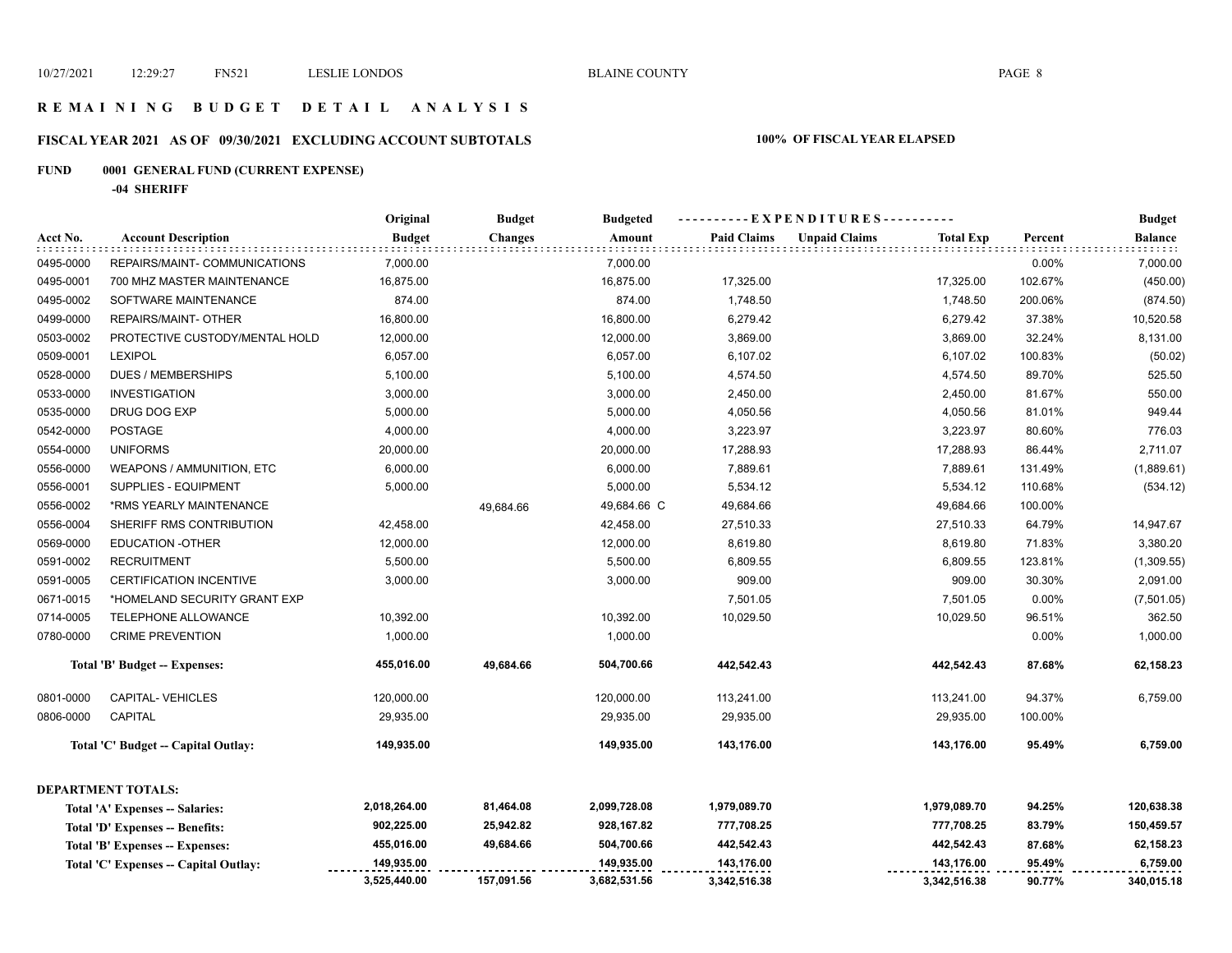#### **R E M A I N I N G B U D G E T D E T A I L A N A L Y S I S**

## **FISCAL YEAR 2021 AS OF 09/30/2021 EXCLUDING ACCOUNT SUBTOTALS 100% OF FISCAL YEAR ELAPSED**

## **FUND 0001 GENERAL FUND (CURRENT EXPENSE)**

**-05 COMMISSIONERS**

|           |                                       | Original      | <b>Budget</b><br><b>Budgeted</b> |        | ----------EXPENDITURES---------- |                      |                  |         | <b>Budget</b>  |
|-----------|---------------------------------------|---------------|----------------------------------|--------|----------------------------------|----------------------|------------------|---------|----------------|
| Acct No.  | <b>Account Description</b>            | <b>Budget</b> | <b>Changes</b>                   | Amount | <b>Paid Claims</b>               | <b>Unpaid Claims</b> | <b>Total Exp</b> | Percent | <b>Balance</b> |
| 0401-0000 | SALARIES - OFFICER                    | 257,119.00    | 257,119.00                       |        | 257,114.52                       |                      | 257,114.52       | 100.00% | 4.48           |
| 0401-0001 | SALARIES - ADMINISTRATOR              | 181,885.00    | 181,885.00                       |        | 156,297.26                       |                      | 156,297.26       | 85.93%  | 25,587.74      |
|           | <b>Total 'A' Budget -- Salaries:</b>  | 439,004.00    | 439,004.00                       |        | 413,411.78                       |                      | 413,411.78       | 94.17%  | 25,592.22      |
| 0410-0000 | <b>RETIREMENT</b>                     | 52,417.00     | 52,417.00                        |        | 49,361.17                        |                      | 49,361.17        | 94.17%  | 3,055.83       |
| 0411-0000 | <b>FICA</b>                           | 33,585.00     | 33,585.00                        |        | 28,032.85                        |                      | 28,032.85        | 83.47%  | 5,552.15       |
| 0412-0000 | LIFE INSURANCE                        | 295.00        |                                  | 295.00 | 244.56                           |                      | 244.56           | 82.90%  | 50.44          |
| 0413-0000 | MEDICAL INSURANCE                     | 48,525.00     | 48,525.00                        |        | 46,198.05                        |                      | 46,198.05        | 95.20%  | 2,326.95       |
| 0414-0000 | <b>DENTAL INSURANCE</b>               | 1,780.00      | 1,780.00                         |        | 1,779.36                         |                      | 1,779.36         | 99.96%  | 0.64           |
| 0415-0000 | STATE UNEMPLOYMENT                    | 2,854.00      | 2,854.00                         |        | 980.07                           |                      | 980.07           | 34.34%  | 1,873.93       |
| 0416-0000 | WORKER'S COMPENSATION INSUR.          | 812.00        |                                  | 812.00 | 462.00                           |                      | 462.00           | 56.90%  | 350.00         |
|           | Total 'D' Budget -- Benefits:         | 140,268.00    | 140,268.00                       |        | 127,058.06                       |                      | 127,058.06       | 90.58%  | 13,209.94      |
| 0439-0000 | TRAVEL - OTHER (OUT OF TOWN)          | 1,500.00      | 1,500.00                         |        | 2,374.19                         |                      | 2,374.19         | 158.28% | (874.19)       |
| 0439-0001 | PER DIEM                              | 500.00        |                                  | 500.00 | 642.00                           |                      | 642.00           | 128.40% | (142.00)       |
| 0439-0002 | MEALS (IN TOWN)                       | 250.00        |                                  | 250.00 | 61.04                            |                      | 61.04            | 24.42%  | 188.96         |
| 0439-0003 | CONFERENCE-EDUCATION                  | 1,000.00      | 1,000.00                         |        | 1,189.00                         |                      | 1,189.00         | 118.90% | (189.00)       |
| 0439-0005 | <b>NACO TRAVEL</b>                    | 2,500.00      | 2,500.00                         |        | 499.00                           |                      | 499.00           | 19.96%  | 2,001.00       |
| 0440-0000 | SUPPLIES - OFFICE                     | 3,000.00      | 3,000.00                         |        | 3,894.30                         |                      | 3,894.30         | 129.81% | (894.30)       |
| 0440-0001 | SUPPLIES/MEETINGS                     | 350.00        |                                  | 350.00 | 124.35                           |                      | 124.35           | 35.53%  | 225.65         |
| 0497-0000 | MAINTENANCE AGREEMENTS                | 1,000.00      | 1,000.00                         |        | 930.16                           |                      | 930.16           | 93.02%  | 69.84          |
| 0528-0000 | <b>DUES / MEMBERSHIPS</b>             | 3,250.00      | 3,250.00                         |        | 2,957.70                         |                      | 2,957.70         | 91.01%  | 292.30         |
| 0542-0000 | <b>POSTAGE</b>                        | 300.00        |                                  | 300.00 | 31.59                            |                      | 31.59            | 10.53%  | 268.41         |
| 0714-0005 | TELEPHONE ALLOWANCE                   | 1,800.00      | 1,800.00                         |        | 1,176.00                         |                      | 1,176.00         | 65.33%  | 624.00         |
|           | <b>Total 'B' Budget -- Expenses:</b>  | 15,450.00     | 15,450.00                        |        | 13,879.33                        |                      | 13,879.33        | 89.83%  | 1,570.67       |
|           | <b>DEPARTMENT TOTALS:</b>             |               |                                  |        |                                  |                      |                  |         |                |
|           | Total 'A' Expenses -- Salaries:       | 439,004.00    | 439,004.00                       |        | 413,411.78                       |                      | 413,411.78       | 94.17%  | 25,592.22      |
|           | Total 'D' Expenses -- Benefits:       | 140,268.00    | 140,268.00                       |        | 127,058.06                       |                      | 127,058.06       | 90.58%  | 13,209.94      |
|           | Total 'B' Expenses -- Expenses:       | 15,450.00     | 15,450.00                        |        | 13,879.33                        |                      | 13,879.33        | 89.83%  | 1,570.67       |
|           | Total 'C' Expenses -- Capital Outlay: |               |                                  |        |                                  |                      |                  |         |                |
|           |                                       | 594,722.00    | 594,722.00                       |        | 554,349.17                       |                      | 554,349.17       | 93.21%  | 40,372.83      |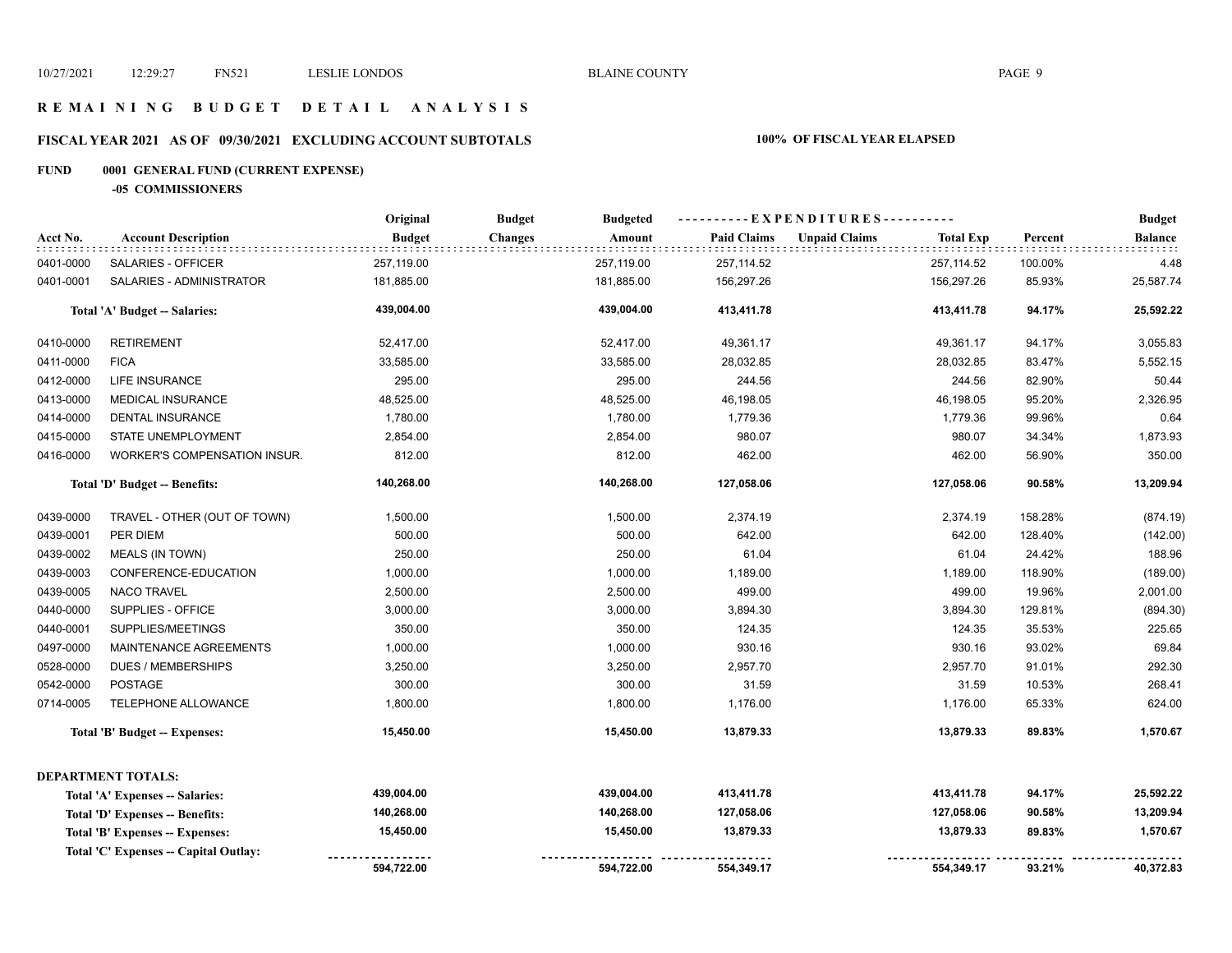## **R E M A I N I N G B U D G E T D E T A I L A N A L Y S I S**

## **FISCAL YEAR 2021 AS OF 09/30/2021 EXCLUDING ACCOUNT SUBTOTALS 100% OF FISCAL YEAR ELAPSED**

## **FUND 0001 GENERAL FUND (CURRENT EXPENSE)**

**-06 CORONER**

|           |                                      | Original      | <b>Budget</b><br><b>Budgeted</b> |                    | --EXPENDITURES----------                 |         |                |
|-----------|--------------------------------------|---------------|----------------------------------|--------------------|------------------------------------------|---------|----------------|
| Acct No.  | <b>Account Description</b>           | <b>Budget</b> | <b>Changes</b><br>Amount         | <b>Paid Claims</b> | <b>Unpaid Claims</b><br><b>Total Exp</b> | Percent | <b>Balance</b> |
| 0401-0000 | SALARIES - OFFICER                   | 46,137.00     | 46,137.00                        | 46,136.74          | 46,136.74                                | 100.00% | 0.26           |
|           | Total 'A' Budget -- Salaries:        | 46,137.00     | 46,137.00                        | 46,136.74          | 46,136.74                                | 100.00% | 0.26           |
| 0410-0000 | <b>RETIREMENT</b>                    | 5,508.00      | 5,508.00                         | 5,508.62           | 5,508.62                                 | 100.01% | (0.62)         |
| 0411-0000 | <b>FICA</b>                          | 3,530.00      | 3,530.00                         | 3,529.50           | 3,529.50                                 | 99.99%  | 0.50           |
| 0412-0000 | LIFE INSURANCE                       | 75.00         | 75.00                            | 34.92              | 34.92                                    | 46.56%  | 40.08          |
| 0415-0000 | <b>STATE UNEMPLOYMENT</b>            | 300.00        | 300.00                           |                    |                                          | 0.00%   | 300.00         |
| 0416-0000 | WORKER'S COMPENSATION INSUR.         | 800.00        | 800.00                           | 500.00             | 500.00                                   | 62.50%  | 300.00         |
|           | Total 'D' Budget -- Benefits:        | 10,213.00     | 10,213.00                        | 9,573.04           | 9,573.04                                 | 93.73%  | 639.96         |
| 0528-0000 | <b>DUES / MEMBERSHIPS</b>            | 150.00        | 150.00                           | 150.00             | 150.00                                   | 100.00% |                |
| 0610-0000 | CORONER-LABORATORY                   | 3,000.00      | 3,000.00                         | 4,233.00           | 4,233.00                                 | 141.10% | (1,233.00)     |
| 0611-0000 | CORONER- AUTOPSIES / INQUESTS        | 15,000.00     | 15,000.00                        | 20,312.00          | 20,312.00                                | 135.41% | (5,312.00)     |
| 0611-0003 | CORONER-CONTRACT FOR SERVICES        | 89,000.00     | 89,000.00                        | 89,000.00          | 89,000.00                                | 100.00% |                |
|           | Total 'B' Budget -- Expenses:        | 107,150.00    | 107,150.00                       | 113,695.00         | 113,695.00                               | 106.11% | (6, 545.00)    |
|           | <b>DEPARTMENT TOTALS:</b>            |               |                                  |                    |                                          |         |                |
|           | Total 'A' Expenses -- Salaries:      | 46,137.00     | 46,137.00                        | 46,136.74          | 46,136.74                                | 100.00% | 0.26           |
|           | Total 'D' Expenses -- Benefits:      | 10,213.00     | 10,213.00                        | 9,573.04           | 9,573.04                                 | 93.73%  | 639.96         |
|           | Total 'B' Expenses -- Expenses:      | 107,150.00    | 107,150.00                       | 113,695.00         | 113,695.00                               | 106.11% | (6, 545.00)    |
|           | Total 'C' Expenses - Capital Outlay: |               |                                  |                    |                                          |         |                |
|           |                                      | 163,500.00    | 163,500.00                       | 169,404.78         | 169,404.78                               | 103.61% | (5,904.78)     |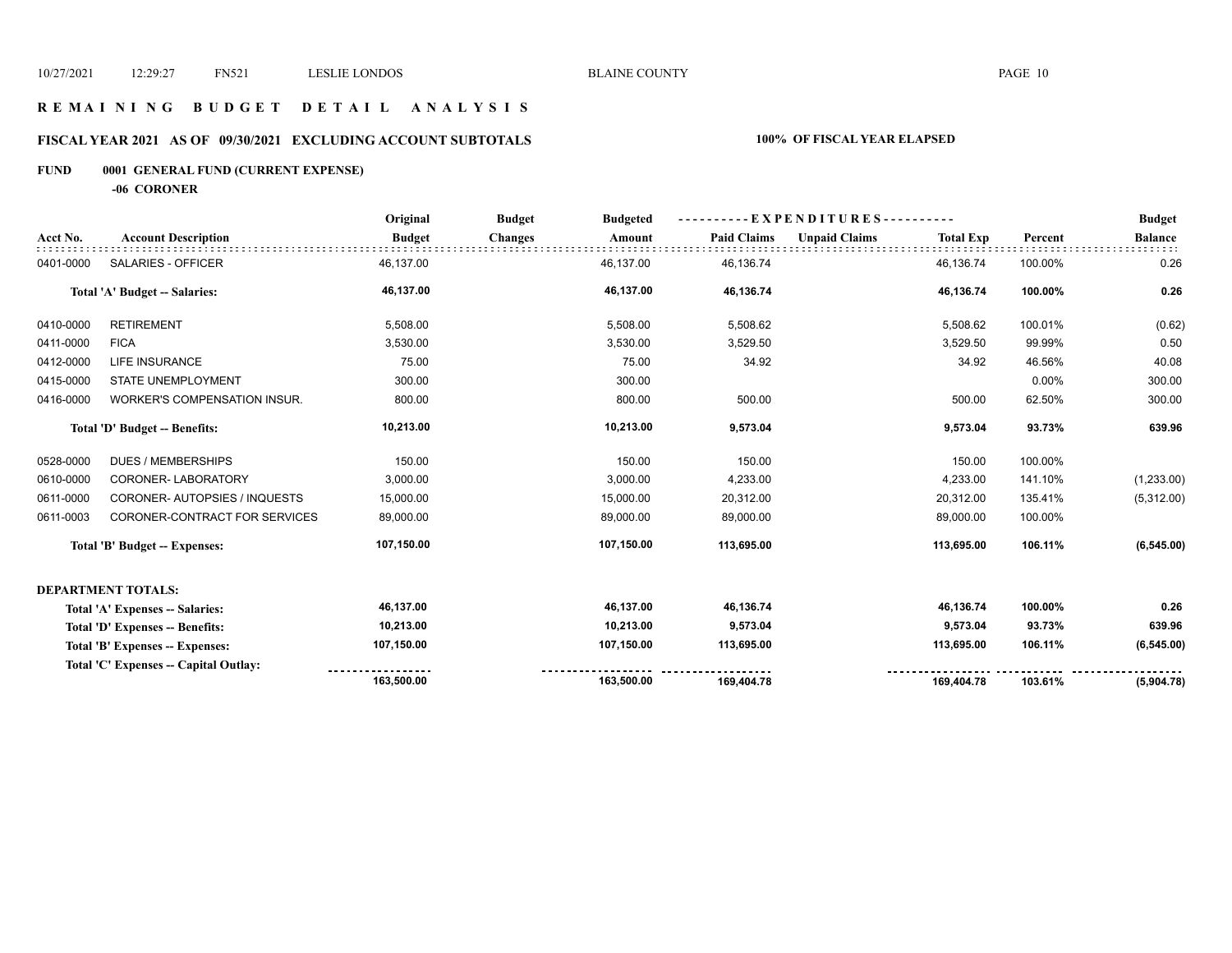#### **R E M A I N I N G B U D G E T D E T A I L A N A L Y S I S**

## **FISCAL YEAR 2021 AS OF 09/30/2021 EXCLUDING ACCOUNT SUBTOTALS 100% OF FISCAL YEAR ELAPSED**

## **FUND 0001 GENERAL FUND (CURRENT EXPENSE)**

#### **-07 PROSECUTING ATTORNEY**

|           |                                | Original      | <b>Budget</b><br><b>Budgeted</b> |                    | ----------EXPENDITURES----------         |         | <b>Budget</b>  |
|-----------|--------------------------------|---------------|----------------------------------|--------------------|------------------------------------------|---------|----------------|
| Acct No.  | <b>Account Description</b>     | <b>Budget</b> | <b>Changes</b><br>Amount         | <b>Paid Claims</b> | <b>Unpaid Claims</b><br><b>Total Exp</b> | Percent | <b>Balance</b> |
| 0401-0000 | SALARIES - OFFICER             | 143,026.00    | 143,026.00                       | 143,713.65         | 143,713.65                               | 100.48% | (687.65)       |
| 0402-0000 | SALARIES - CHIEF DEPUTY        | 135,238.00    | 135,238.00                       | 135,238.22         | 135,238.22                               | 100.00% | (0.22)         |
| 0405-0000 | SALARIES - DEPUTIES            | 342,599.00    | 342,599.00                       | 245,215.47         | 245,215.47                               | 71.58%  | 97,383.53      |
| 0405-0008 | SALARIES - LEGAL SEC/CRIM PARA | 188,931.00    | 188,931.00                       | 188,839.04         | 188,839.04                               | 99.95%  | 91.96          |
| 0409-0099 | SALARIES - OVERTIME            | 2,000.00      | 2,000.00                         | 788.22             | 788.22                                   | 39.41%  | 1,211.78       |
|           | Total 'A' Budget -- Salaries:  | 811,794.00    | 811,794.00                       | 713,794.60         | 713,794.60                               | 87.93%  | 97,999.40      |
| 0410-0000 | <b>RETIREMENT</b>              | 92,005.00     | 92,005.00                        | 85,227.42          | 85,227.42                                | 92.63%  | 6,777.58       |
| 0411-0000 | <b>FICA</b>                    | 58,950.00     | 58,950.00                        | 50,335.43          | 50,335.43                                | 85.39%  | 8,614.57       |
| 0412-0000 | <b>LIFE INSURANCE</b>          | 670.00        | 670.00                           | 595.82             | 595.82                                   | 88.93%  | 74.18          |
| 0413-0000 | MEDICAL INSURANCE              | 143,358.00    | 143,358.00                       | 125,999.51         | 125,999.51                               | 87.89%  | 17,358.49      |
| 0414-0000 | DENTAL INSURANCE               | 4,004.00      | 4,004.00                         | 3,781.14           | 3,781.14                                 | 94.43%  | 222.86         |
| 0415-0000 | STATE UNEMPLOYMENT             | 5,010.00      | 5,010.00                         | 3,452.54           | 3,452.54                                 | 68.91%  | 1,557.46       |
| 0416-0000 | WORKER'S COMPENSATION INSUR.   | 1,387.00      | 1,387.00                         | 666.00             | 666.00                                   | 48.02%  | 721.00         |
|           | Total 'D' Budget -- Benefits:  | 305,384.00    | 305,384.00                       | 270,057.86         | 270,057.86                               | 88.43%  | 35,326.14      |
| 0439-0000 | TRAVEL - OTHER                 | 4,500.00      | 4,500.00                         | 1,907.23           | 1,907.23                                 | 42.38%  | 2,592.77       |
| 0439-0001 | PER DIEM (MEALS)               | 1,500.00      | 1,500.00                         | 1,409.25           | 1,409.25                                 | 93.95%  | 90.75          |
| 0440-0000 | SUPPLIES - OFFICE              | 12,000.00     | 12,000.00                        | 15,477.31          | 15,477.31                                | 128.98% | (3,477.31)     |
| 0489-0002 | PROF SVC - INTERPRETING        | 3,000.00      | 3,000.00                         |                    |                                          | 0.00%   | 3,000.00       |
| 0492-0000 | REPAIRS/MAINT - OFFICE EQUIP   | 1,000.00      | 1,000.00                         | 394.76             | 394.76                                   | 39.48%  | 605.24         |
| 0528-0000 | <b>DUES / MEMBERSHIPS</b>      | 6,500.00      | 6,500.00                         | 5,900.99           | 5,900.99                                 | 90.78%  | 599.01         |
| 0536-0000 | <b>LAW LIBRARY</b>             | 14,882.00     | 14,882.00                        | 18,476.09          | 18,476.09                                | 124.15% | (3,594.09)     |
| 0542-0000 | <b>POSTAGE</b>                 | 2,500.00      | 2,500.00                         | 100.35             | 100.35                                   | 4.01%   | 2,399.65       |
| 0560-0000 | EDUCATION- TUITION, REGISTR.   | 2,000.00      | 2,000.00                         | 60.00              | 60.00                                    | 3.00%   | 1,940.00       |
| 0704-0000 | PROFESSIONAL & WITNESS FEES    | 30,000.00     | 30,000.00                        | 1,139.03           | 1,139.03                                 | 3.80%   | 28,860.97      |
| 0704-0001 | <b>DESIGNATED EXAMINATIONS</b> | 20,000.00     | 20,000.00                        | 8,636.75           | 8,636.75                                 | 43.18%  | 11,363.25      |
| 0704-0003 | CONTRACT/LEGAL                 | 30,000.00     | 30,000.00                        | 83,217.51          | 83,217.51                                | 277.39% | (53, 217.51)   |
| 0706-0001 | <b>TRANSCRIPTS</b>             | 3,000.00      | 3,000.00                         | 6,696.84           | 6,696.84                                 | 223.23% | (3,696.84)     |
|           | Total 'B' Budget -- Expenses:  | 130,882.00    | 130,882.00                       | 143,416.11         | 143,416.11                               | 109.58% | (12, 534.11)   |
| 0899-0000 | CAPITAL- OTHER                 | 5,270.00      | 5,270.00                         | 5,268.00           | 5,268.00                                 | 99.96%  | 2.00           |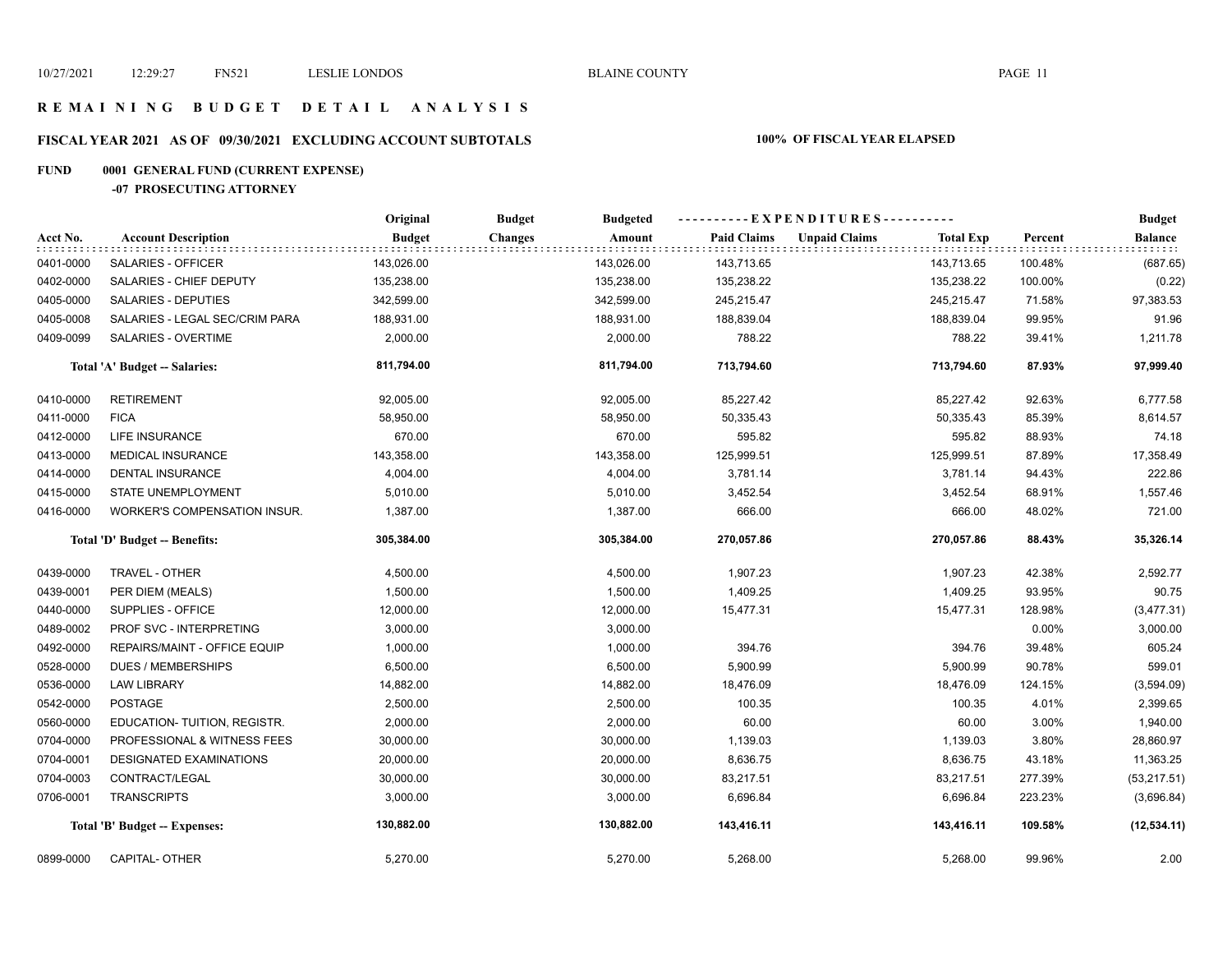#### **R E M A I N I N G B U D G E T D E T A I L A N A L Y S I S**

## **FISCAL YEAR 2021 AS OF 09/30/2021 EXCLUDING ACCOUNT SUBTOTALS 100% OF FISCAL YEAR ELAPSED**

## **FUND 0001 GENERAL FUND (CURRENT EXPENSE)**

**-07 PROSECUTING ATTORNEY**

|          |                                       | Original      | <b>Budget</b><br><b>Budgeted</b><br>Changes<br>Amount | ----------EXPENDITURES---------- |                    |                      |                  | <b>Budget</b> |                |
|----------|---------------------------------------|---------------|-------------------------------------------------------|----------------------------------|--------------------|----------------------|------------------|---------------|----------------|
| Acct No. | <b>Account Description</b>            | <b>Budget</b> |                                                       |                                  | <b>Paid Claims</b> | <b>Unpaid Claims</b> | <b>Total Exp</b> | Percent       | <b>Balance</b> |
|          | Total 'C' Budget -- Capital Outlay:   | 5,270.00      |                                                       | 5.270.00                         | 5.268.00           |                      | 5.268.00         | 99.96%        | 2.00           |
|          | <b>DEPARTMENT TOTALS:</b>             |               |                                                       |                                  |                    |                      |                  |               |                |
|          | Total 'A' Expenses -- Salaries:       | 811,794.00    |                                                       | 811.794.00                       | 713.794.60         |                      | 713.794.60       | 87.93%        | 97,999.40      |
|          | Total 'D' Expenses -- Benefits:       | 305,384.00    |                                                       | 305.384.00                       | 270,057.86         |                      | 270.057.86       | 88.43%        | 35,326.14      |
|          | Total 'B' Expenses -- Expenses:       | 130,882.00    |                                                       | 130.882.00                       | 143.416.11         |                      | 143.416.11       | 109.58%       | (12, 534.11)   |
|          | Total 'C' Expenses -- Capital Outlay: | 5.270.00      |                                                       | 5.270.00                         | 5,268.00           |                      | 5,268.00         | 99.96%        | 2.00           |
|          |                                       | 1.253.330.00  |                                                       | 1.253.330.00                     | 1.132.536.57       |                      | 1.132.536.57     | 90.36%        | 120.793.43     |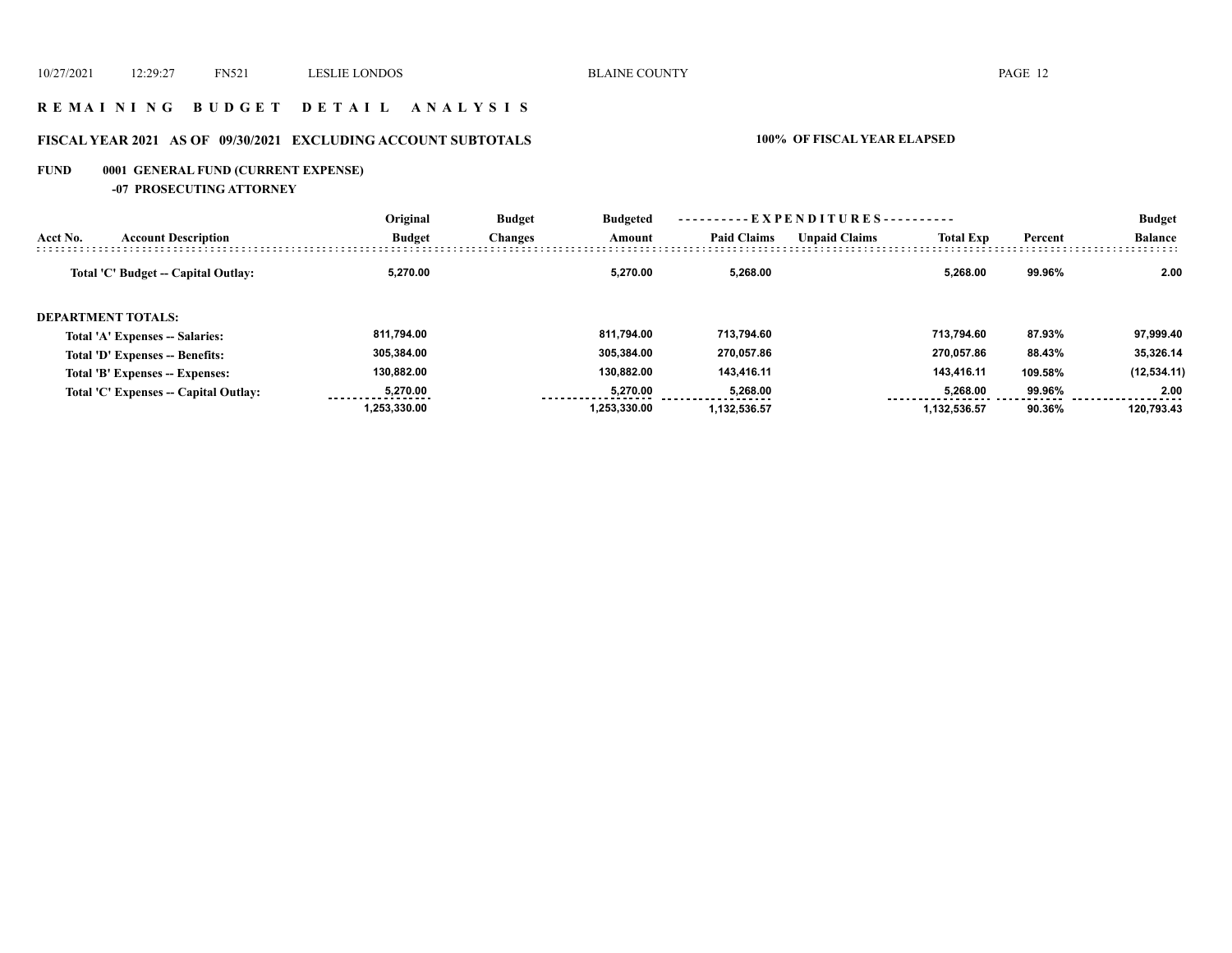#### **R E M A I N I N G B U D G E T D E T A I L A N A L Y S I S**

## **FISCAL YEAR 2021 AS OF 09/30/2021 EXCLUDING ACCOUNT SUBTOTALS 100% OF FISCAL YEAR ELAPSED**

## **FUND 0001 GENERAL FUND (CURRENT EXPENSE)**

**-08 PROBATION**

|           |                                | Original      | <b>Budget</b>  | <b>Budgeted</b> |                    | - E X P E N D I T U R E S - - - - - - - - - |                  |          | <b>Budget</b>  |
|-----------|--------------------------------|---------------|----------------|-----------------|--------------------|---------------------------------------------|------------------|----------|----------------|
| Acct No.  | <b>Account Description</b>     | <b>Budget</b> | <b>Changes</b> | Amount          | <b>Paid Claims</b> | <b>Unpaid Claims</b>                        | <b>Total Exp</b> | Percent  | <b>Balance</b> |
| 0405-0007 | SALARIES - CHIEF PROBATION OFF | 99,088.00     |                | 99,088.00       | 99,068.32          |                                             | 99,068.32        | 99.98%   | 19.68          |
| 0405-0008 | SALARIES - PROBATION           | 258,674.00    |                | 258,674.00      | 258,674.18         |                                             | 258,674.18       | 100.00%  | (0.18)         |
| 0409-0099 | <b>SALARIES - OVERTIME</b>     | 1,000.00      |                | 1,000.00        | 1,216.58           |                                             | 1,216.58         | 121.66%  | (216.58)       |
|           | Total 'A' Budget -- Salaries:  | 358,762.00    |                | 358,762.00      | 358,959.08         |                                             | 358,959.08       | 100.05%  | (197.08)       |
| 0410-0000 | <b>RETIREMENT</b>              | 42,835.00     |                | 42,835.00       | 42,859.62          |                                             | 42,859.62        | 100.06%  | (24.62)        |
| 0411-0000 | <b>FICA</b>                    | 27,450.00     |                | 27,450.00       | 25,234.06          |                                             | 25,234.06        | 91.93%   | 2,215.94       |
| 0412-0000 | <b>LIFE INSURANCE</b>          | 375.00        |                | 375.00          | 348.48             |                                             | 348.48           | 92.93%   | 26.52          |
| 0413-0000 | <b>MEDICAL INSURANCE</b>       | 74,315.00     |                | 74,315.00       | 72,458.88          |                                             | 72,458.88        | 97.50%   | 1,856.12       |
| 0414-0000 | <b>DENTAL INSURANCE</b>        | 2,225.00      |                | 2,225.00        | 2,224.20           |                                             | 2,224.20         | 99.96%   | 0.80           |
| 0415-0000 | <b>STATE UNEMPLOYMENT</b>      | 2,335.00      |                | 2,335.00        | 2,144.08           |                                             | 2,144.08         | 91.82%   | 190.92         |
| 0416-0000 | WORKER'S COMPENSATION INSUR.   | 10,015.00     |                | 10,015.00       | 6,455.00           |                                             | 6,455.00         | 64.45%   | 3,560.00       |
|           | Total 'D' Budget -- Benefits:  | 159,550.00    |                | 159,550.00      | 151,724.32         |                                             | 151,724.32       | 95.10%   | 7,825.68       |
| 0439-0000 | TRAVEL-OTHER                   | 2,500.00      |                | 2,500.00        |                    |                                             |                  | $0.00\%$ | 2,500.00       |
| 0439-0001 | PER DIEM                       | 1,500.00      |                | 1,500.00        |                    |                                             |                  | $0.00\%$ | 1,500.00       |
| 0440-0001 | <b>SUPPLIES</b>                | 6,000.00      |                | 6,000.00        | 5,097.55           |                                             | 5,097.55         | 84.96%   | 902.45         |
| 0440-0003 | <b>DRUG TESTS</b>              | 20,000.00     |                | 20,000.00       | 7,300.00           |                                             | 7,300.00         | 36.50%   | 12,700.00      |
| 0479-0001 | *OPERATING EXPENSE-TOBACCO TAX |               | 56,697.21      | 56,697.21 C     | 56,697.21          |                                             | 56,697.21        | 100.00%  |                |
| 0479-0003 | *SCRAM EXPENSES                |               | 5,354.31       | 5,354.31 C      | 5,354.31           |                                             | 5,354.31         | 100.00%  |                |
| 0479-0011 | *JUVENILE DRUG TESTS-TOB TAX   |               | 2,688.45       | 2,688.45 C      | 2,688.45           |                                             | 2,688.45         | 100.00%  |                |
| 0489-0000 | PROFESSIONAL SVC               | 600.00        |                | 600.00          | 2,468.40           |                                             | 2,468.40         | 411.40%  | (1,868.40)     |
| 0489-0005 | *CONTINGENCY MGMT STUDY        |               | 78.00          | 78.00 C         | 78.00              |                                             | 78.00            | 100.00%  |                |
| 0528-0000 | <b>DUES / MEMBERSHIPS</b>      | 350.00        |                | 350.00          | 310.00             |                                             | 310.00           | 88.57%   | 40.00          |
| 0542-0000 | <b>POSTAGE</b>                 | 40.00         |                | 40.00           | 20.61              |                                             | 20.61            | 51.53%   | 19.39          |
| 0569-0001 | EDUCATION -PROBATION           | 600.00        |                | 600.00          |                    |                                             |                  | 0.00%    | 600.00         |
| 0707-0002 | ADULT PROGRAMMING              | 20,000.00     |                | 20,000.00       | 10,285.80          |                                             | 10,285.80        | 51.43%   | 9,714.20       |
| 0714-0005 | TELEPHONE ALLOWANCE            | 2,352.00      |                | 2,352.00        | 2,352.00           |                                             | 2,352.00         | 100.00%  |                |
|           | Total 'B' Budget -- Expenses:  | 53,942.00     | 64,817.97      | 118,759.97      | 92,652.33          |                                             | 92,652.33        | 78.02%   | 26,107.64      |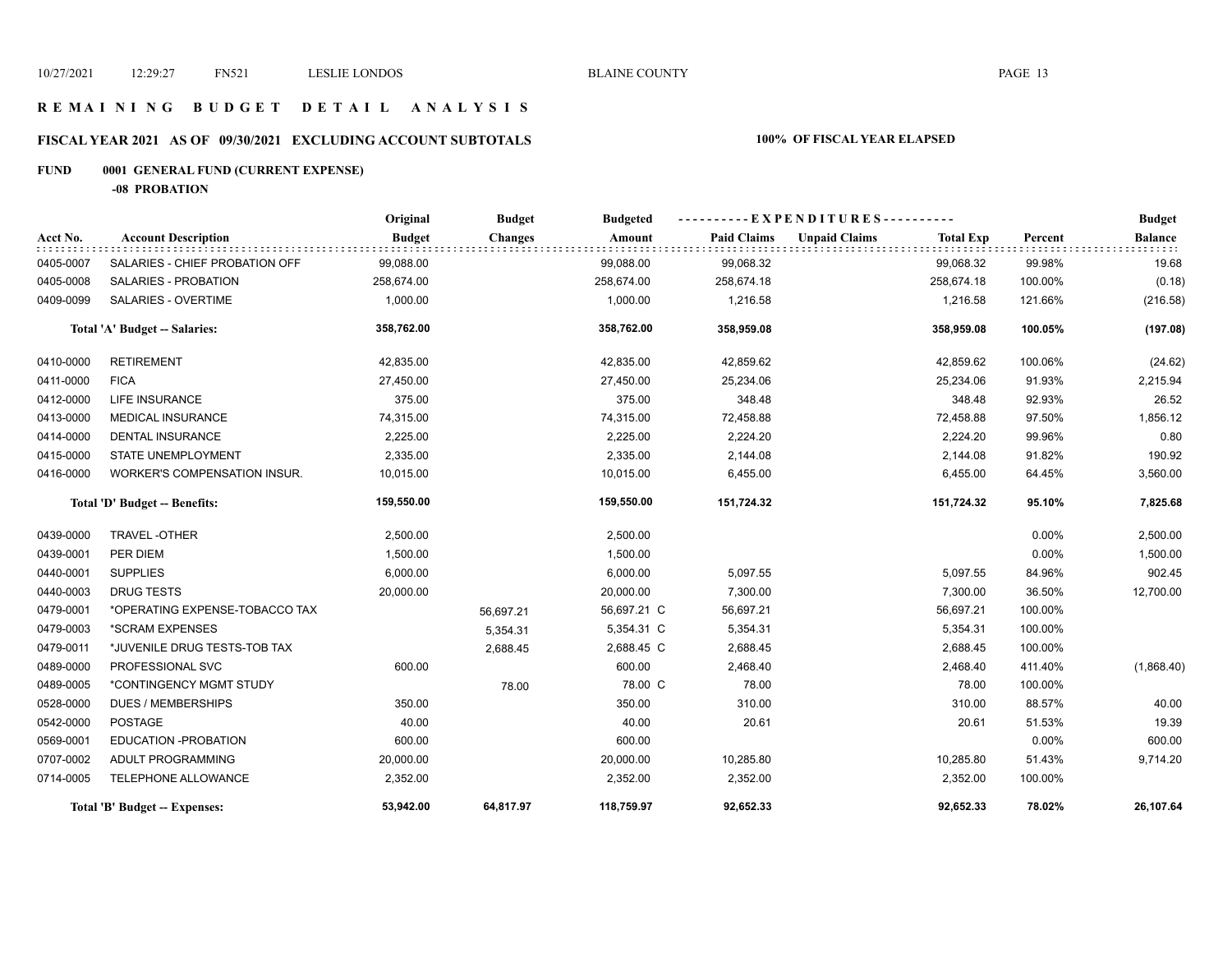#### **R E M A I N I N G B U D G E T D E T A I L A N A L Y S I S**

## **FISCAL YEAR 2021 AS OF 09/30/2021 EXCLUDING ACCOUNT SUBTOTALS 100% OF FISCAL YEAR ELAPSED**

| <b>DEPARTMENT TOTALS:</b>             |            |           |            |            |            |         |           |
|---------------------------------------|------------|-----------|------------|------------|------------|---------|-----------|
| Total 'A' Expenses -- Salaries:       | 358,762.00 |           | 358.762.00 | 358,959.08 | 358.959.08 | 100.05% | (197.08)  |
| Total 'D' Expenses -- Benefits:       | 159.550.00 |           | 159.550.00 | 151.724.32 | 151.724.32 | 95.10%  | 7.825.68  |
| Total 'B' Expenses -- Expenses:       | 53,942.00  | 64,817.97 | 118.759.97 | 92.652.33  | 92,652.33  | 78.02%  | 26,107.64 |
| Total 'C' Expenses -- Capital Outlay: |            |           |            |            |            |         |           |
|                                       | 572.254.00 | 64.817.97 | 637.071.97 | 603.335.73 | 603.335.73 | 94.70%  | 33.736.24 |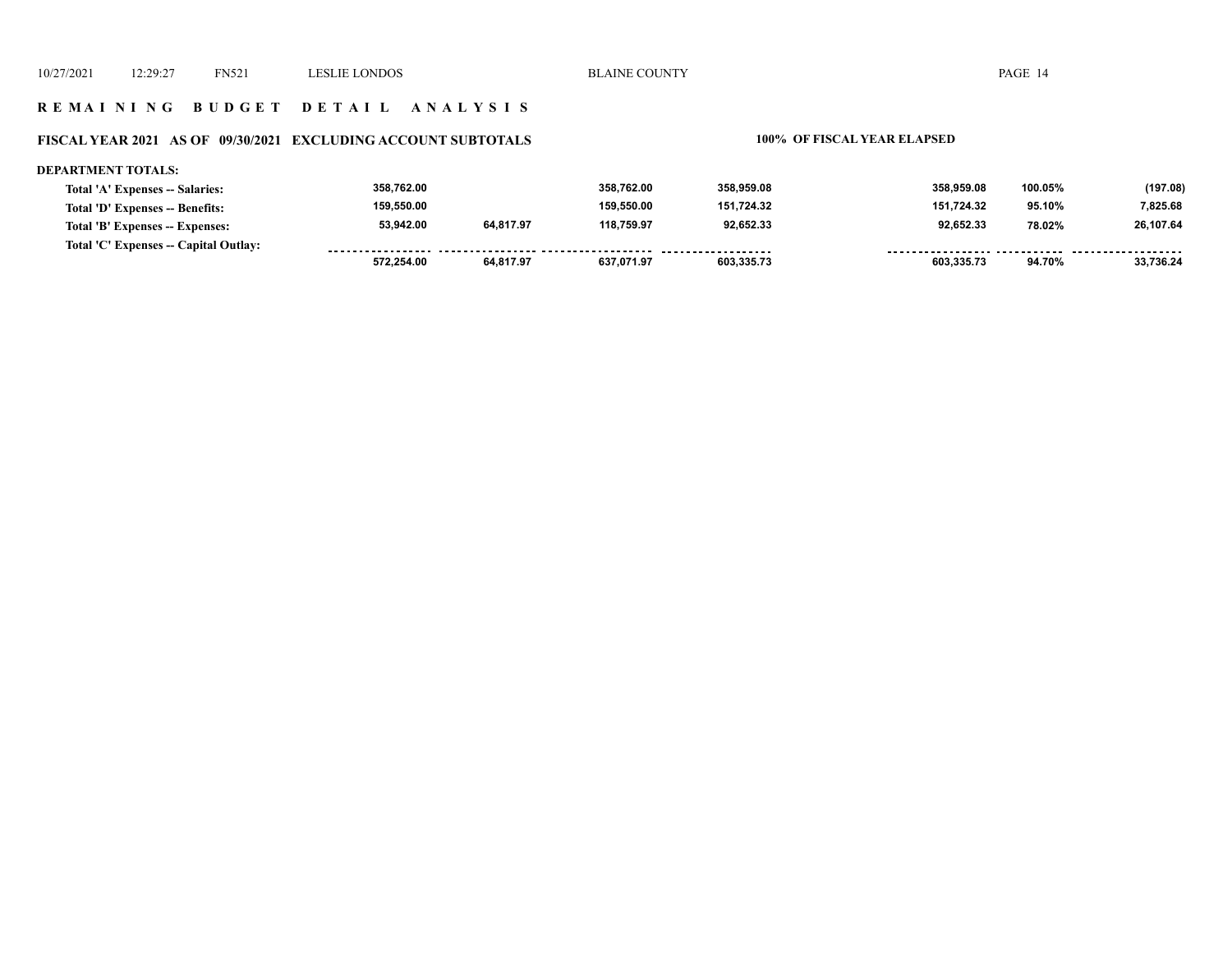#### **R E M A I N I N G B U D G E T D E T A I L A N A L Y S I S**

## **FISCAL YEAR 2021 AS OF 09/30/2021 EXCLUDING ACCOUNT SUBTOTALS 100% OF FISCAL YEAR ELAPSED**

## **FUND 0001 GENERAL FUND (CURRENT EXPENSE)**

**-11 FACILITIES**

|           |                                 | Original      | <b>Budget</b><br><b>Budgeted</b> |                    | ----------EXPENDITURES----------         |         | <b>Budget</b>  |
|-----------|---------------------------------|---------------|----------------------------------|--------------------|------------------------------------------|---------|----------------|
| Acct No.  | <b>Account Description</b>      | <b>Budget</b> | Amount<br><b>Changes</b>         | <b>Paid Claims</b> | <b>Unpaid Claims</b><br><b>Total Exp</b> | Percent | <b>Balance</b> |
| 0402-0000 | SALARIES - MAINTENANCE          | 104,688.00    | 104,688.00                       | 105,450.43         | 105,450.43                               | 100.73% | (762.43)       |
| 0402-0003 | SALARIES - FACILITIES MANAGER   | 86,211.00     | 86,211.00                        | 86,210.02          | 86,210.02                                | 100.00% | 0.98           |
| 0409-0099 | SALARIES - OVERTIME             | 1,000.00      | 1,000.00                         |                    |                                          | 0.00%   | 1,000.00       |
|           | Total 'A' Budget -- Salaries:   | 191,899.00    | 191,899.00                       | 191,660.45         | 191,660.45                               | 99.88%  | 238.55         |
| 0410-0000 | <b>RETIREMENT</b>               | 23,391.00     | 23,391.00                        | 22,884.21          | 22,884.21                                | 97.83%  | 506.79         |
| 0411-0000 | <b>FICA</b>                     | 14,986.00     | 14,986.00                        | 14,328.71          | 14,328.71                                | 95.61%  | 657.29         |
| 0412-0000 | LIFE INSURANCE                  | 225.00        | 225.00                           | 220.68             | 220.68                                   | 98.08%  | 4.32           |
| 0413-0000 | <b>MEDICAL INSURANCE</b>        | 41,393.00     | 41,393.00                        | 32,687.28          | 32,687.28                                | 78.97%  | 8,705.72       |
| 0414-0000 | DENTAL INSURANCE                | 1,335.00      | 1,335.00                         | 1,334.52           | 1,334.52                                 | 99.96%  | 0.48           |
| 0415-0000 | STATE UNEMPLOYMENT              | 1,275.00      | 1,275.00                         | 1,217.48           | 1,217.48                                 | 95.49%  | 57.52          |
| 0416-0000 | WORKER'S COMPENSATION INSUR.    | 8,310.00      | 8,310.00                         | 4,345.00           | 4,345.00                                 | 52.29%  | 3,965.00       |
|           | Total 'D' Budget -- Benefits:   | 90,915.00     | 90,915.00                        | 77,017.88          | 77,017.88                                | 84.71%  | 13,897.12      |
| 0439-0000 | TRAVEL - OTHER                  | 250.00        | 250.00                           | 50.96              | 50.96                                    | 20.38%  | 199.04         |
| 0439-0001 | PER DIEM / MEALS                | 500.00        | 500.00                           | 397.62             | 397.62                                   | 79.52%  | 102.38         |
| 0440-0000 | SUPPLIES - OFFICE               | 1,500.00      | 1,500.00                         | 1,301.97           | 1,301.97                                 | 86.80%  | 198.03         |
| 0449-0000 | SUPPLIES - COURTHOUSE           | 2,500.00      | 2,500.00                         | 2,368.72           | 2,368.72                                 | 94.75%  | 131.28         |
| 0449-0001 | SUPPLIES - JUDICIAL             | 2,500.00      | 2,500.00                         | 722.44             | 722.44                                   | 28.90%  | 1,777.56       |
| 0449-0002 | SUPPLIES - MCBRIDE BLDG         | 400.00        | 400.00                           | 277.19             | 277.19                                   | 69.30%  | 122.81         |
| 0449-0003 | TOOLS/EQUIPMENT                 | 5,000.00      | 5,000.00                         | 4,869.34           | 4,869.34                                 | 97.39%  | 130.66         |
| 0449-0004 | SUPPLIES - ANNEX                | 4,000.00      | 4,000.00                         | 3,802.39           | 3,802.39                                 | 95.06%  | 197.61         |
| 0449-0005 | SUPPLIES - PSF                  | 3,000.00      | 3,000.00                         | 4,022.43           | 4,022.43                                 | 134.08% | (1,022.43)     |
| 0460-0000 | UTILITIES-GAS HTNG-COURT HOUSE  | 1,200.00      | 1,200.00                         | 1,029.00           | 1,029.00                                 | 85.75%  | 171.00         |
| 0460-0001 | UTILITIES-GAS ANNEX             | 4,000.00      | 4,000.00                         | 3,768.85           | 3,768.85                                 | 94.22%  | 231.15         |
| 0460-0002 | UTILITIES-GAS-JUDICIAL          | 5,000.00      | 5,000.00                         | 4,507.28           | 4,507.28                                 | 90.15%  | 492.72         |
| 0460-0003 | UTILITIES-GAS-MCBRIDE           | 800.00        | 800.00                           | 607.79             | 607.79                                   | 75.97%  | 192.21         |
| 0460-0004 | UTILITIES-GAS-PSF               | 13,000.00     | 13,000.00                        | 8,771.65           | 8,771.65                                 | 67.47%  | 4,228.35       |
| 0460-0006 | UTILITIES-HEATING OIL-R&B       | 2,000.00      | 2,000.00                         | 2,081.40           | 2,081.40                                 | 104.07% | (81.40)        |
| 0465-0000 | UTILITIES - ELECTRICITY - JDCL  | 7,500.00      | 7,500.00                         | 8,532.05           | 8,532.05                                 | 113.76% | (1,032.05)     |
| 0465-0001 | UTILITIES - ELECTRIC-COURTHOUSE | 10,000.00     | 10,000.00                        | 8,717.39           | 8,717.39                                 | 87.17%  | 1,282.61       |
| 0465-0002 | UTILITIES - ELECTRICITY-MCBRIDE | 700.00        | 700.00                           | 1,544.56           | 1,544.56                                 | 220.65% | (844.56)       |
| 0465-0003 | UTILITIES - ELECTRICITY - ANNEX | 14,000.00     | 14,000.00                        | 19,776.05          | 19,776.05                                | 141.26% | (5,776.05)     |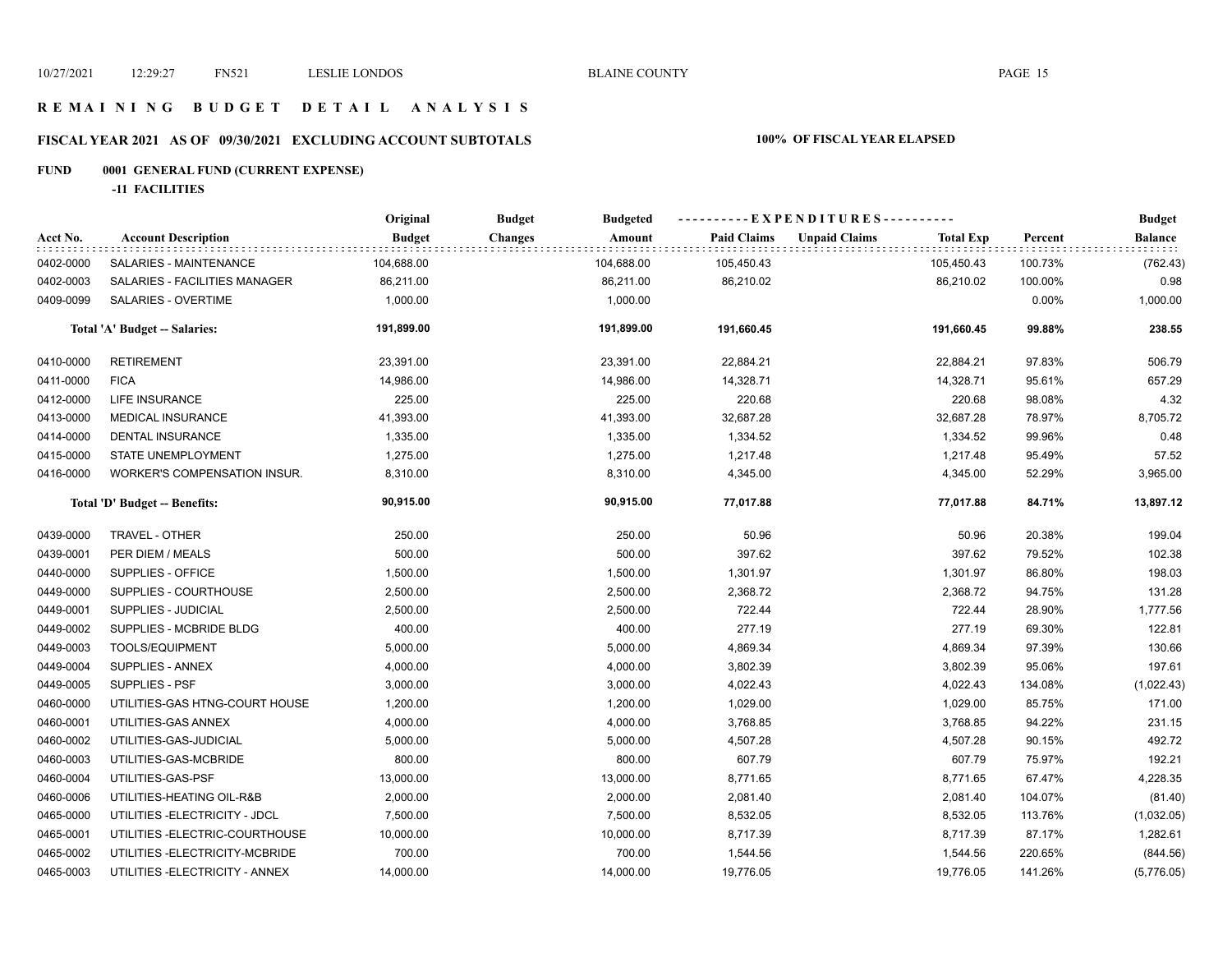#### **R E M A I N I N G B U D G E T D E T A I L A N A L Y S I S**

## **FISCAL YEAR 2021 AS OF 09/30/2021 EXCLUDING ACCOUNT SUBTOTALS 100% OF FISCAL YEAR ELAPSED**

## **FUND 0001 GENERAL FUND (CURRENT EXPENSE)**

**-11 FACILITIES**

|           |                                | Original      | <b>Budget</b><br><b>Budgeted</b> |                    | ----------EXPENDITURES---------- |                  |         | <b>Budget</b>  |
|-----------|--------------------------------|---------------|----------------------------------|--------------------|----------------------------------|------------------|---------|----------------|
| Acct No.  | <b>Account Description</b>     | <b>Budget</b> | <b>Changes</b><br>Amount         | <b>Paid Claims</b> | <b>Unpaid Claims</b>             | <b>Total Exp</b> | Percent | <b>Balance</b> |
| 0465-0004 | UTILITIES - ELECTRICITY - PSF  | 43,000.00     | 43,000.00                        | 38,154.09          |                                  | 38,154.09        | 88.73%  | 4,845.91       |
| 0465-0007 | UTILITIES - ELECTRICITY - R&B  | 11,000.00     | 11,000.00                        | 9,685.25           |                                  | 9,685.25         | 88.05%  | 1,314.75       |
| 0465-0008 | UTILITIES - ELECTRICITY- WEEDS | 600.00        | 600.00                           | 474.85             |                                  | 474.85           | 79.14%  | 125.15         |
| 0467-0004 | UTILITIES - GARBAGE - R&B      | 800.00        | 800.00                           | 1,241.53           |                                  | 1,241.53         | 155.19% | (441.53)       |
| 0469-0000 | UTILITIES - PROPANE - R&B      | 2,000.00      | 2,000.00                         | 2,909.37           |                                  | 2,909.37         | 145.47% | (909.37)       |
| 0469-0001 | UTILITIES - PROPANE - WEEDS    | 1,600.00      | 1,600.00                         | 1,710.94           |                                  | 1,710.94         | 106.93% | (110.94)       |
| 0494-0000 | REPAIRS/MAINT - CRTHSE         | 7,000.00      | 7,000.00                         | 4,602.63           |                                  | 4,602.63         | 65.75%  | 2,397.37       |
| 0494-0001 | REPAIRS/MAINT - JDCL BLDG      | 5,000.00      | 5,000.00                         | 3,533.70           |                                  | 3,533.70         | 70.67%  | 1,466.30       |
| 0494-0002 | REPAIRS/MAINT - MCBRIDE BLDG   | 2,000.00      | 2,000.00                         | 3,474.66           |                                  | 3,474.66         | 173.73% | (1,474.66)     |
| 0494-0003 | REPAIRS/MAINT - ANNEX          | 11,000.00     | 11,000.00                        | 22,880.84          |                                  | 22,880.84        | 208.01% | (11, 880.84)   |
| 0494-0004 | REPAIRS/MAINT - PSF            | 28,000.00     | 28,000.00                        | 36,643.93          |                                  | 36,643.93        | 130.87% | (8,643.93)     |
| 0494-0006 | REPAIRS & MAINT-ROAD & BRIDGE  | 10,000.00     | 10,000.00                        | 3,228.02           |                                  | 3,228.02         | 32.28%  | 6,771.98       |
| 0494-0007 | REPAIRS & MAINT-RECYCLE        | 8,500.00      | 8,500.00                         | 5,592.14           |                                  | 5,592.14         | 65.79%  | 2,907.86       |
| 0494-0008 | REPAIRS/MAINT - WEEDS SHOP     | 500.00        | 500.00                           | 99.99              |                                  | 99.99            | 20.00%  | 400.01         |
| 0494-0009 | REPAIRS/MAINT - FAIRGROUNDS    | 4,000.00      | 4,000.00                         | 1,794.41           |                                  | 1,794.41         | 44.86%  | 2,205.59       |
| 0495-0000 | LANDSCAPE/MAINT                | 8,000.00      | 8,000.00                         | 9,406.62           |                                  | 9,406.62         | 117.58% | (1,406.62)     |
| 0499-0004 | FUEL/REPAIRS/MAINT - VEHICLES  | 3,000.00      | 3,000.00                         | 2,471.37           |                                  | 2,471.37         | 82.38%  | 528.63         |
| 0528-0000 | DUES/AIRPORT WEST              | 3,000.00      | 3,000.00                         | 2,971.76           |                                  | 2,971.76         | 99.06%  | 28.24          |
| 0569-0000 | <b>EDUCATION- OTHER</b>        | 500.00        | 500.00                           |                    |                                  |                  | 0.00%   | 500.00         |
| 0571-0000 | <b>SUSTAINABILITY</b>          | 1,000.00      | 1,000.00                         |                    |                                  |                  | 0.00%   | 1,000.00       |
| 0679-0000 | CONTRACT SERVICES - JANITORIAL | 116,000.00    | 116,000.00                       | 98,825.68          |                                  | 98,825.68        | 85.19%  | 17, 174.32     |
| 0679-0001 | CONTRACT - MAINTENANCE         | 30,000.00     | 30,000.00                        | 32,398.10          |                                  | 32,398.10        | 107.99% | (2,398.10)     |
| 0705-0000 | WATER & SEWER - CRTHSE BLDG    | 9,000.00      | 9,000.00                         | 14,970.49          |                                  | 14,970.49        | 166.34% | (5,970.49)     |
| 0705-0001 | WATER & SEWER - JDCL BLDG      | 700.00        | 700.00                           | 512.34             |                                  | 512.34           | 73.19%  | 187.66         |
| 0705-0002 | WATER & SEWER - ANNEX          | 2,500.00      | 2,500.00                         | 3,332.18           |                                  | 3,332.18         | 133.29% | (832.18)       |
| 0705-0003 | WATER & SEWER - MCBRIDE        | 800.00        | 800.00                           | 727.56             |                                  | 727.56           | 90.95%  | 72.44          |
| 0705-0004 | WATER & SEWER - PSF            | 30,000.00     | 30,000.00                        | 21,374.06          |                                  | 21,374.06        | 71.25%  | 8,625.94       |
| 0705-0005 | WATER & SEWER - OLD JAIL       | 250.00        | 250.00                           | 237.36             |                                  | 237.36           | 94.94%  | 12.64          |
| 0705-0006 | WATER & SEWER - CAREY R&B      | 700.00        | 700.00                           | 717.00             |                                  | 717.00           | 102.43% | (17.00)        |
| 0705-0007 | WATER & SEWER - CAREY WEEDS    | 700.00        | 700.00                           | 714.00             |                                  | 714.00           | 102.00% | (14.00)        |
| 0714-0005 | TELEPHONE ALLOWANCE            | 1,100.00      | 1,100.00                         | 1,176.00           |                                  | 1,176.00         | 106.91% | (76.00)        |
| 0786-0000 | REPAIRS/MAINT - ELEVATOR       | 3,000.00      | 3,000.00                         | 250.00             |                                  | 250.00           | 8.33%   | 2,750.00       |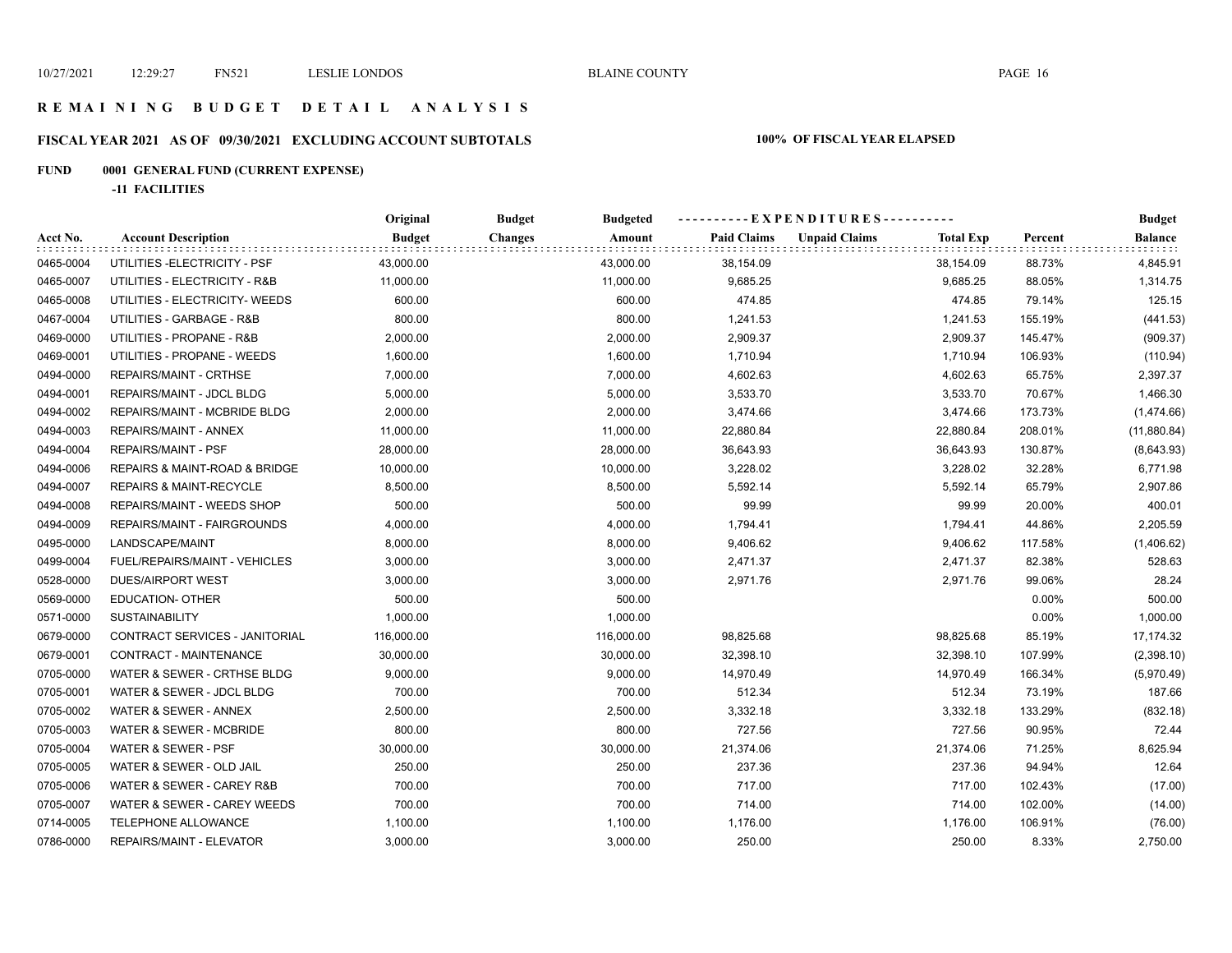#### **R E M A I N I N G B U D G E T D E T A I L A N A L Y S I S**

## **FISCAL YEAR 2021 AS OF 09/30/2021 EXCLUDING ACCOUNT SUBTOTALS 100% OF FISCAL YEAR ELAPSED**

## **FUND 0001 GENERAL FUND (CURRENT EXPENSE)**

**-11 FACILITIES**

|           |                                       | Original      | -EXPENDITURES-<br><b>Budget</b><br><b>Budgeted</b> |            |                    |                      |                  | <b>Budget</b> |                |
|-----------|---------------------------------------|---------------|----------------------------------------------------|------------|--------------------|----------------------|------------------|---------------|----------------|
| Acct No.  | <b>Account Description</b>            | <b>Budget</b> | <b>Changes</b>                                     | Amount     | <b>Paid Claims</b> | <b>Unpaid Claims</b> | <b>Total Exp</b> | Percent       | <b>Balance</b> |
|           | Total 'B' Budget -- Expenses:         | 423,100.00    |                                                    | 423,100.00 | 403,259.95         |                      | 403,259.95       | 95.31%        | 19,840.05      |
| 0807-0010 | <b>CAPITAL - PSF</b>                  |               |                                                    |            | (1,641.28)         |                      | (1,641.28)       | 0.00%         | 1,641.28       |
|           | Total 'C' Budget -- Capital Outlay:   |               |                                                    |            | (1,641.28)         |                      | (1,641.28)       |               | 1,641.28       |
|           | <b>DEPARTMENT TOTALS:</b>             |               |                                                    |            |                    |                      |                  |               |                |
|           | Total 'A' Expenses -- Salaries:       | 191,899.00    |                                                    | 191,899.00 | 191,660.45         |                      | 191,660.45       | 99.88%        | 238.55         |
|           | Total 'D' Expenses -- Benefits:       | 90,915.00     |                                                    | 90,915.00  | 77,017.88          |                      | 77,017.88        | 84.71%        | 13,897.12      |
|           | Total 'B' Expenses -- Expenses:       | 423,100.00    |                                                    | 423,100.00 | 403,259.95         |                      | 403,259.95       | 95.31%        | 19,840.05      |
|           | Total 'C' Expenses -- Capital Outlay: |               |                                                    |            | (1,641.28)         |                      | (1,641.28)       |               | 1,641.28       |
|           |                                       | 705,914.00    |                                                    | 705,914.00 | 670,297.00         |                      | 670,297.00       | 94.95%        | 35,617.00      |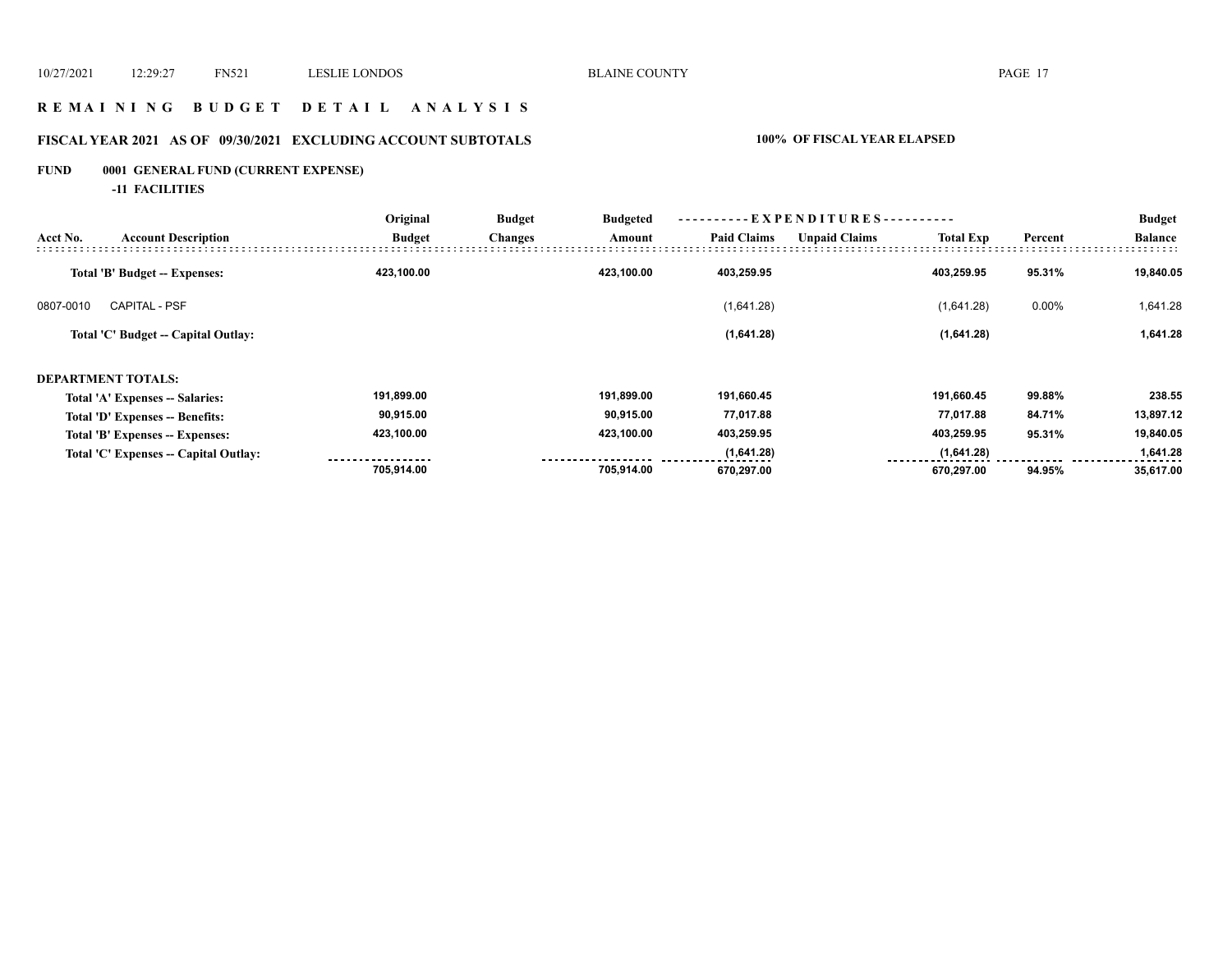#### **R E M A I N I N G B U D G E T D E T A I L A N A L Y S I S**

## **FISCAL YEAR 2021 AS OF 09/30/2021 EXCLUDING ACCOUNT SUBTOTALS 100% OF FISCAL YEAR ELAPSED**

## **FUND 0001 GENERAL FUND (CURRENT EXPENSE)**

#### **-12 ADMINISTRATIVE SERVICES**

|           |                                     | ----------EXPENDITURES----------<br>Original<br><b>Budget</b><br><b>Budgeted</b> |                          |                    |                      |                  | <b>Budget</b> |                |
|-----------|-------------------------------------|----------------------------------------------------------------------------------|--------------------------|--------------------|----------------------|------------------|---------------|----------------|
| Acct No.  | <b>Account Description</b>          | <b>Budget</b>                                                                    | <b>Changes</b><br>Amount | <b>Paid Claims</b> | <b>Unpaid Claims</b> | <b>Total Exp</b> | Percent       | <b>Balance</b> |
| 0401-0005 | SALARIES - ADMIN SERVICES SUPV      | 88,552.00                                                                        | 88,552.00                | 76,974.51          |                      | 76,974.51        | 86.93%        | 11,577.49      |
| 0402-0001 | SALARIES - ADMIN SUPPORT            | 205,695.00                                                                       | 205,695.00               | 193,989.30         |                      | 193,989.30       | 94.31%        | 11,705.70      |
| 0408-0001 | SALARIES-TERMINATION/LEAVE/OT       | 70,000.00                                                                        | 70,000.00                | 141,892.92         |                      | 141,892.92       | 202.70%       | (71, 892.92)   |
| 0408-0003 | SALARIES - PAY GRADE ADJ            | 21,000.00                                                                        | 21,000.00                |                    |                      |                  | 0.00%         | 21,000.00      |
| 0409-0099 | SALARIES - OVERTIME                 | 150.00                                                                           | 150.00                   |                    |                      |                  | 0.00%         | 150.00         |
|           | Total 'A' Budget -- Salaries:       | 385,397.00                                                                       | 385,397.00               | 412,856.73         |                      | 412,856.73       | 107.13%       | (27, 459.73)   |
| 0410-0000 | <b>RETIREMENT</b>                   | 43,491.00                                                                        | 43,491.00                | 34,588.79          |                      | 34,588.79        | 79.53%        | 8,902.21       |
| 0411-0000 | <b>FICA</b>                         | 28,395.00                                                                        | 28,395.00                | 30,511.79          |                      | 30,511.79        | 107.45%       | (2, 116.79)    |
| 0412-0000 | <b>LIFE INSURANCE</b>               | 368.00                                                                           | 368.00                   | 337.15             |                      | 337.15           | 91.62%        | 30.85          |
| 0413-0000 | <b>MEDICAL INSURANCE</b>            | 65,683.00                                                                        | 65,683.00                | 53,139.35          |                      | 53,139.35        | 80.90%        | 12,543.65      |
| 0413-0002 | <b>WELLNESS</b>                     | 4,000.00                                                                         | 4,000.00                 | 2,539.50           |                      | 2,539.50         | 63.49%        | 1,460.50       |
| 0414-0000 | <b>DENTAL INSURANCE</b>             | 2,225.00                                                                         | 2,225.00                 | 2,038.85           |                      | 2,038.85         | 91.63%        | 186.15         |
| 0415-0000 | STATE UNEMPLOYMENT                  | 2,415.00                                                                         | 2,415.00                 | 2,592.50           |                      | 2,592.50         | 107.35%       | (177.50)       |
| 0416-0000 | <b>WORKER'S COMPENSATION INSUR.</b> | 817.00                                                                           | 817.00                   | 1,147.00           |                      | 1,147.00         | 140.39%       | (330.00)       |
|           | Total 'D' Budget -- Benefits:       | 147,394.00                                                                       | 147,394.00               | 126,894.93         |                      | 126,894.93       | 86.09%        | 20,499.07      |
| 0439-0000 | TRAVEL - OTHER                      | 1,000.00                                                                         | 1,000.00                 | 131.01             |                      | 131.01           | 13.10%        | 868.99         |
| 0439-0001 | PER DIEM                            | 500.00                                                                           | 500.00                   | 174.04             |                      | 174.04           | 34.81%        | 325.96         |
| 0440-0000 | SUPPLIES - OFFICE                   | 2,000.00                                                                         | 2,000.00                 | 2,231.64           |                      | 2,231.64         | 111.58%       | (231.64)       |
| 0440-0003 | SUPPLIES/EQUIPMENT                  | 3,000.00                                                                         | 3,000.00                 | 3,412.50           |                      | 3,412.50         | 113.75%       | (412.50)       |
| 0528-0000 | <b>DUES / MEMBERSHIPS</b>           | 800.00                                                                           | 800.00                   | 903.14             |                      | 903.14           | 112.89%       | (103.14)       |
| 0542-0000 | <b>POSTAGE</b>                      | 50.00                                                                            | 50.00                    | 331.80             |                      | 331.80           | 663.60%       | (281.80)       |
| 0546-0000 | <b>PUBLICATIONS</b>                 | 250.00                                                                           | 250.00                   | 68.00              |                      | 68.00            | 27.20%        | 182.00         |
| 0569-0000 | <b>EMPL RECOGNITION</b>             | 12,000.00                                                                        | 12,000.00                | 12,921.35          |                      | 12,921.35        | 107.68%       | (921.35)       |
| 0569-0001 | EDUCATION/REGISTRATION              | 5,000.00                                                                         | 5,000.00                 | 2,572.58           |                      | 2,572.58         | 51.45%        | 2,427.42       |
| 0591-0002 | RECRUITMENT/RETENTION               | 11,000.00                                                                        | 11,000.00                | 13,514.17          |                      | 13,514.17        | 122.86%       | (2,514.17)     |
|           | Total 'B' Budget -- Expenses:       | 35,600.00                                                                        | 35,600.00                | 36,260.23          |                      | 36,260.23        | 101.85%       | (660.23)       |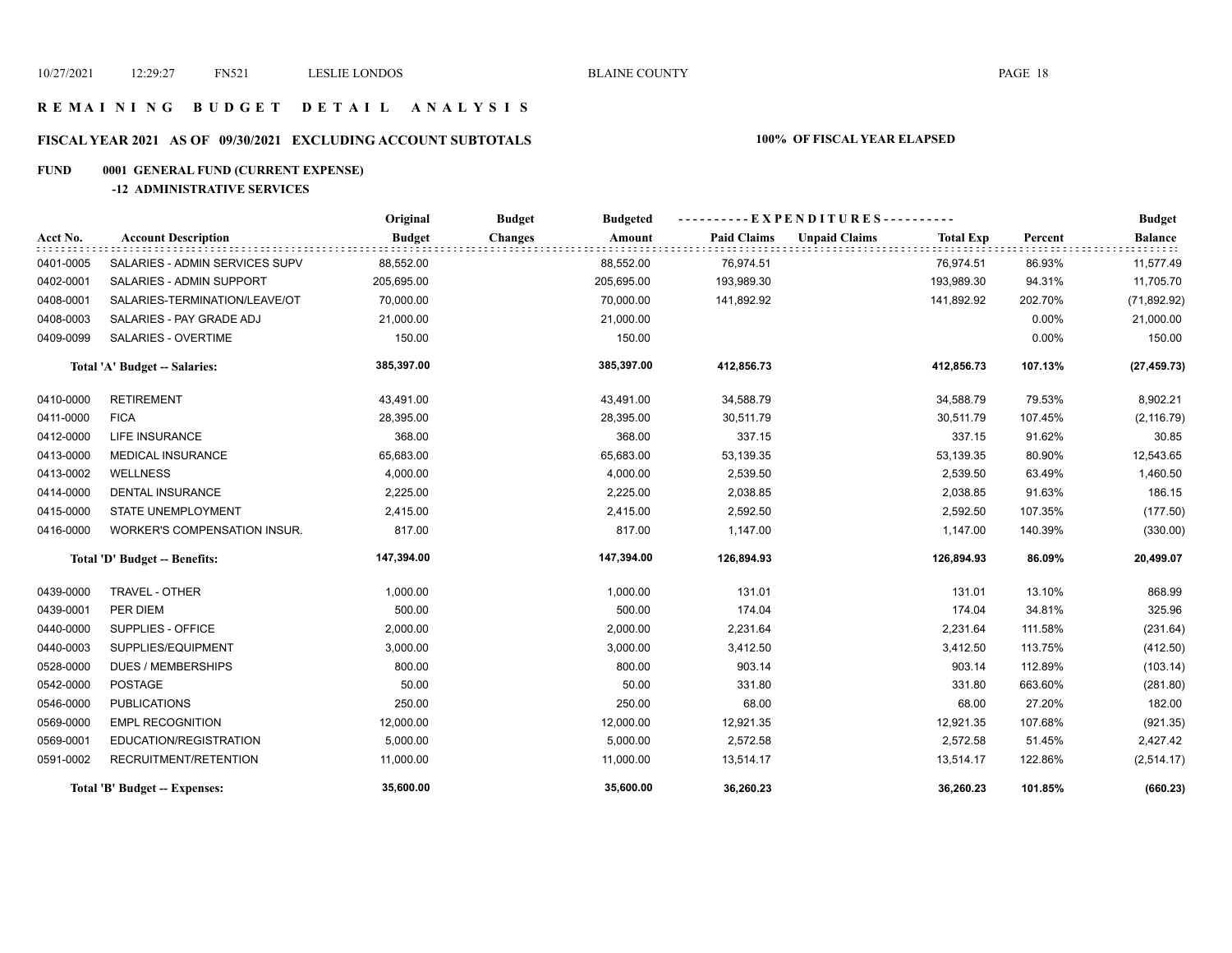#### **R E M A I N I N G B U D G E T D E T A I L A N A L Y S I S**

## **FISCAL YEAR 2021 AS OF 09/30/2021 EXCLUDING ACCOUNT SUBTOTALS 100% OF FISCAL YEAR ELAPSED**

#### **DEPARTMENT TOTALS:**

| Total 'A' Expenses -- Salaries:       | 385.397.00        | 385.397.00         | 412.856.73 | 412.856.73 | 107.13% | (27, 459.73) |
|---------------------------------------|-------------------|--------------------|------------|------------|---------|--------------|
| Total 'D' Expenses -- Benefits:       | 147.394.00        | 147.394.00         | 126.894.93 | 126.894.93 | 86.09%  | 20,499.07    |
| Total 'B' Expenses -- Expenses:       | 35,600.00         | 35,600.00          | 36.260.23  | 36.260.23  | 101.85% | (660.23)     |
| Total 'C' Expenses -- Capital Outlay: | ----------------- | ------------------ | .          |            |         | .            |
|                                       | 568.391.00        | 568.391.00         | 576.011.89 | 576.011.89 | 101.34% | (7,620.89)   |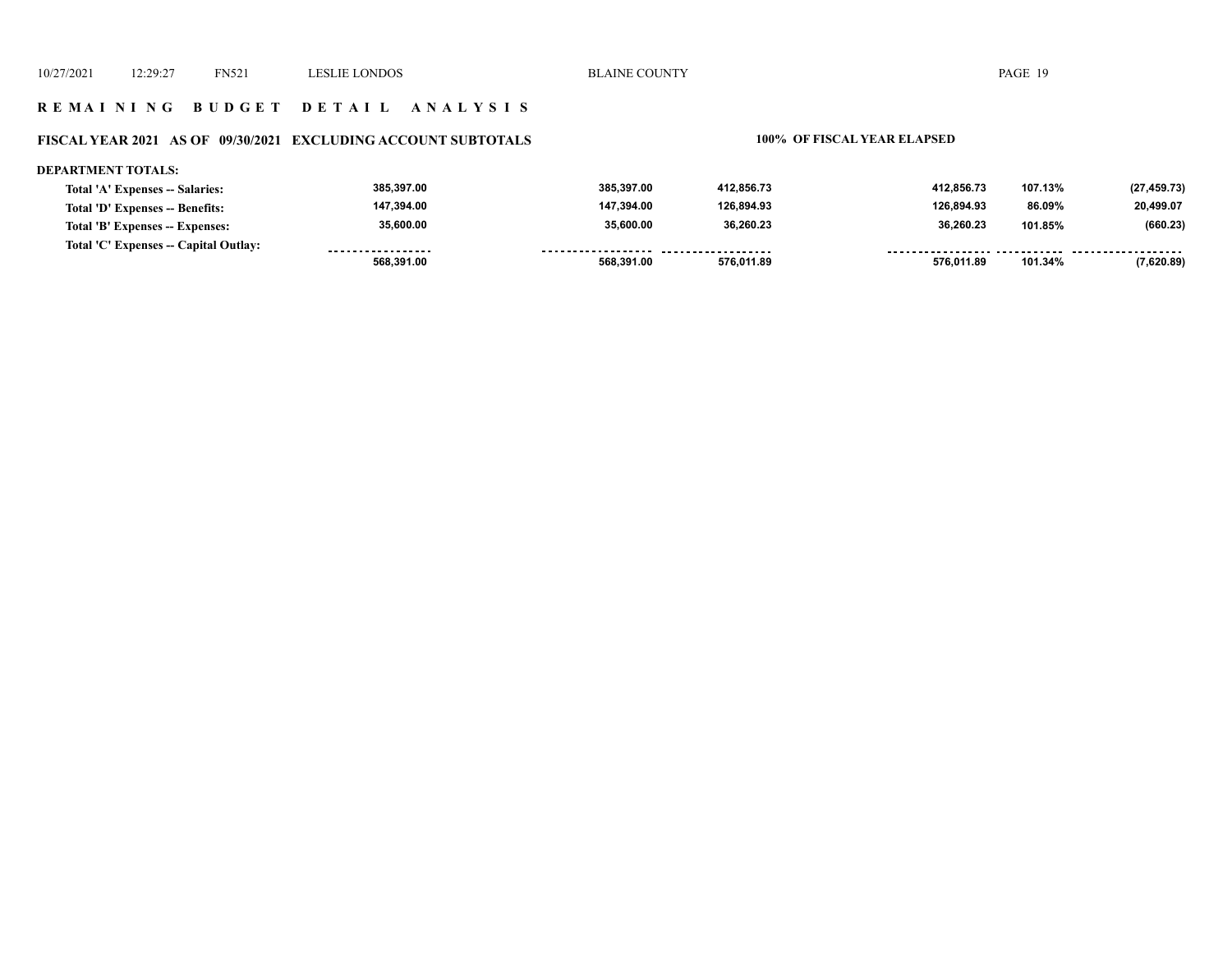#### **R E M A I N I N G B U D G E T D E T A I L A N A L Y S I S**

## **FISCAL YEAR 2021 AS OF 09/30/2021 EXCLUDING ACCOUNT SUBTOTALS 100% OF FISCAL YEAR ELAPSED**

## **FUND 0001 GENERAL FUND (CURRENT EXPENSE)**

**-13 EXTENSION OFFICE**

|           |                                 | Original      | <b>Budget</b>  | <b>Budgeted</b> |                    | $-EXPENDITURES$ --------- |                  |         | <b>Budget</b>  |
|-----------|---------------------------------|---------------|----------------|-----------------|--------------------|---------------------------|------------------|---------|----------------|
| Acct No.  | <b>Account Description</b>      | <b>Budget</b> | <b>Changes</b> | Amount          | <b>Paid Claims</b> | <b>Unpaid Claims</b>      | <b>Total Exp</b> | Percent | <b>Balance</b> |
| 0439-0000 | TRAVEL - EXTENSION EDUCATOR     | 2,400.00      |                | 2,400.00        | 950.88             |                           | 950.88           | 39.62%  | 1,449.12       |
| 0439-0001 | TRAVEL - ASSOC EDUCATOR         | 2,300.00      |                | 2,300.00        | 1,277.56           |                           | 1,277.56         | 55.55%  | 1,022.44       |
| 0439-0002 | TRAVEL - ADMIN ASSISTANT        | 700.00        |                | 700.00          | 1,160.50           |                           | 1,160.50         | 165.79% | (460.50)       |
| 0440-0000 | <b>SUPPLIES</b>                 | 3,200.00      |                | 3,200.00        | 763.02             |                           | 763.02           | 23.84%  | 2,436.98       |
| 0440-0003 | SUPPLIES/EQUIPMENT              | 4,000.00      |                | 4,000.00        | 2,712.75           |                           | 2,712.75         | 67.82%  | 1,287.25       |
| 0440-0004 | <b>PRINTING</b>                 | 2,000.00      |                | 2,000.00        | 879.29             |                           | 879.29           | 43.96%  | 1,120.71       |
| 0449-0001 | *4-H EXPENSES                   |               | 5,113.78       | 5,113.78 C      | 5,113.78           |                           | 5,113.78         | 100.00% |                |
| 0489-0000 | <b>MARKETING</b>                | 1,500.00      |                | 1,500.00        | 28.00              |                           | 28.00            | 1.87%   | 1,472.00       |
| 0542-0000 | POSTAGE-PUB & NEWS LETTER       | 100.00        |                | 100.00          |                    |                           |                  | 0.00%   | 100.00         |
| 0569-0000 | EDUCATION/REGISTRATION          | 850.00        |                | 850.00          | 458.78             |                           | 458.78           | 53.97%  | 391.22         |
| 0580-0000 | CONTRACT - EXTENSION AGENT      | 1,500.00      |                | 1,500.00        |                    |                           |                  | 0.00%   | 1,500.00       |
| 0689-0002 | CONTRACTS-U OF ID               | 113,690.00    |                | 113,690.00      | 113,690.00         |                           | 113,690.00       | 100.00% |                |
|           | Total 'B' Budget -- Expenses:   | 132,240.00    | 5,113.78       | 137,353.78      | 127,034.56         |                           | 127,034.56       | 92.49%  | 10,319.22      |
|           | DEPARTMENT TOTALS:              |               |                |                 |                    |                           |                  |         |                |
|           | Total 'A' Expenses -- Salaries: |               |                |                 |                    |                           |                  |         |                |

| Total 'D' Expenses -- Benefits:       |            |          |            |                    |            |        |           |
|---------------------------------------|------------|----------|------------|--------------------|------------|--------|-----------|
| Total 'B' Expenses -- Expenses:       | 132.240.00 | 5.113.78 | 137.353.78 | 127.034.56         | 127.034.56 | 92.49% | 10.319.22 |
| Total 'C' Expenses -- Capital Outlay: |            |          |            | ------------------ |            |        |           |
|                                       | 132.240.00 | .113.78  | 137.353.78 | 127.034.56         | 127.034.56 | 92.49% | 10.319.22 |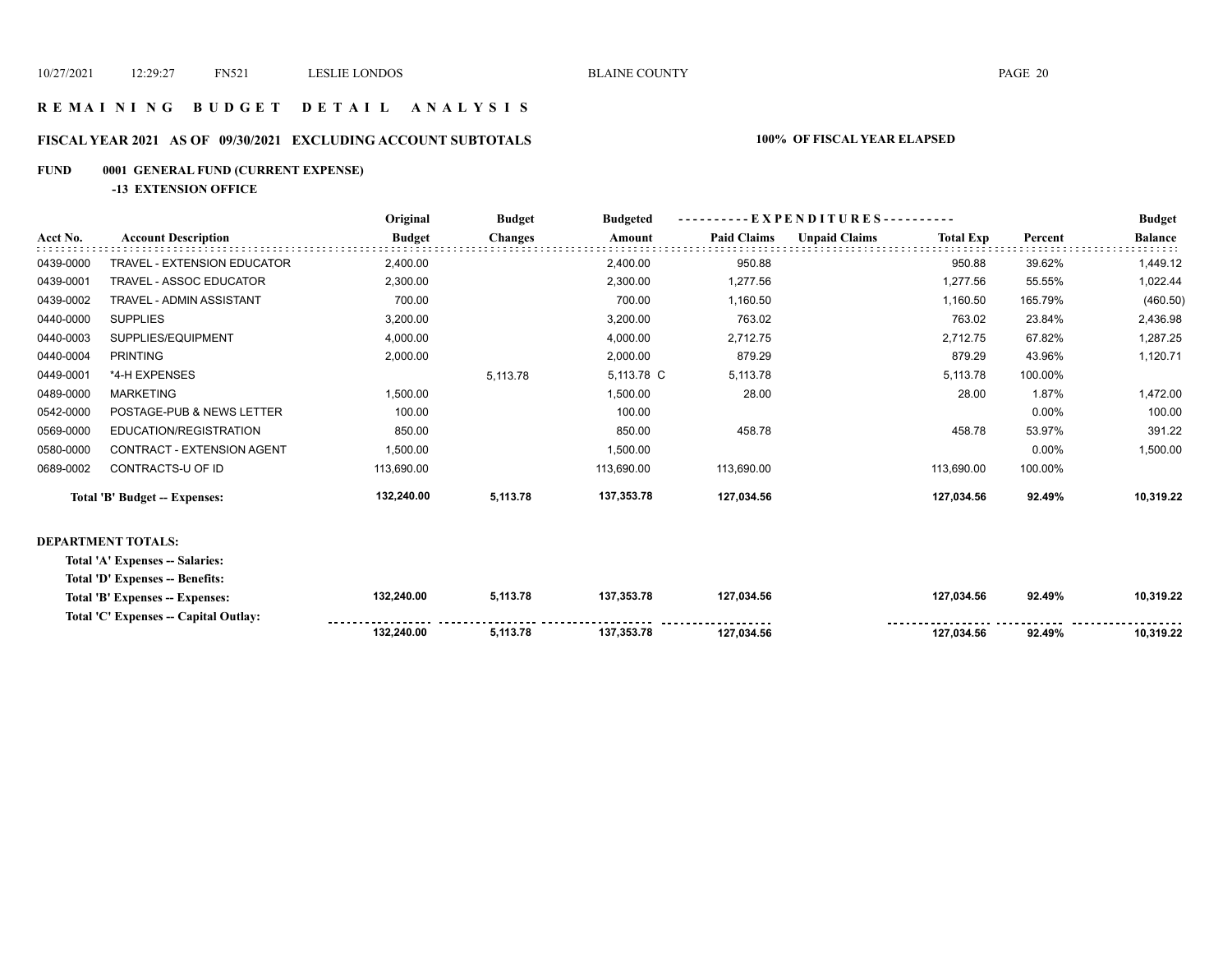# **R E M A I N I N G B U D G E T D E T A I L A N A L Y S I S**

## **FISCAL YEAR 2021 AS OF 09/30/2021 EXCLUDING ACCOUNT SUBTOTALS 100% OF FISCAL YEAR ELAPSED**

## **FUND 0001 GENERAL FUND (CURRENT EXPENSE)**

**-14 IT**

|           |                                      | Original      | <b>Budget</b>  | <b>Budgeted</b> |                    | ----------EXPENDITURES---------- |                  |         | <b>Budget</b>  |
|-----------|--------------------------------------|---------------|----------------|-----------------|--------------------|----------------------------------|------------------|---------|----------------|
| Acct No.  | <b>Account Description</b>           | <b>Budget</b> | <b>Changes</b> | Amount          | <b>Paid Claims</b> | <b>Unpaid Claims</b>             | <b>Total Exp</b> | Percent | <b>Balance</b> |
| 0404-0000 | SALARIES - MANAGER                   | 98,260.00     |                | 98,260.00       | 70,387.78          |                                  | 70,387.78        | 71.63%  | 27,872.22      |
| 0406-0000 | SALARIES - EMPLOYEE, TEMP            |               | 20,000.00      | 20,000.00 C     |                    |                                  |                  | 0.00%   | 20,000.00      |
| 0408-0002 | SALARIES - IT ANALYST                | 73,029.00     |                | 73,029.00       | 73,311.72          |                                  | 73,311.72        | 100.39% | (282.72)       |
| 0408-0003 | SALARIES - IT SPECIALIST             | 58,990.00     |                | 58,990.00       | 61,298.65          |                                  | 61,298.65        | 103.91% | (2,308.65)     |
| 0409-0099 | SALARIES - OVERTIME                  | 1,000.00      |                | 1,000.00        | 159.53             |                                  | 159.53           | 15.95%  | 840.47         |
|           | <b>Total 'A' Budget -- Salaries:</b> | 231,279.00    | 20,000.00      | 251,279.00      | 205,157.68         |                                  | 205,157.68       | 81.65%  | 46,121.32      |
| 0410-0000 | <b>RETIREMENT</b>                    | 27,240.00     |                | 27,240.00       | 24,495.75          |                                  | 24,495.75        | 89.93%  | 2,744.25       |
| 0411-0000 | <b>FICA</b>                          | 17,453.00     |                | 17,453.00       | 14,722.51          |                                  | 14,722.51        | 84.36%  | 2,730.49       |
| 0412-0000 | LIFE INSURANCE                       | 221.00        |                | 221.00          | 196.16             |                                  | 196.16           | 88.76%  | 24.84          |
| 0413-0000 | MEDICAL INSURANCE                    | 43,215.00     |                | 43,215.00       | 36,871.04          |                                  | 36,871.04        | 85.32%  | 6,343.96       |
| 0414-0000 | <b>DENTAL INSURANCE</b>              | 1,335.00      |                | 1,335.00        | 1,186.24           |                                  | 1,186.24         | 88.86%  | 148.76         |
| 0415-0000 | STATE UNEMPLOYMENT                   | 1,485.00      |                | 1,485.00        | 1,250.92           |                                  | 1,250.92         | 84.24%  | 234.08         |
| 0416-0000 | WORKER'S COMPENSATION INSUR.         | 502.00        |                | 502.00          | 278.00             |                                  | 278.00           | 55.38%  | 224.00         |
|           | Total 'D' Budget -- Benefits:        | 91,451.00     |                | 91,451.00       | 79,000.62          |                                  | 79,000.62        | 86.39%  | 12,450.38      |
| 0439-0000 | TRAVEL-TRAVEL/LODGING/MISC           | 1,200.00      |                | 1,200.00        | 67.15              |                                  | 67.15            | 5.60%   | 1,132.85       |
| 0439-0001 | PER DIEM                             | 822.00        |                | 822.00          |                    |                                  |                  | 0.00%   | 822.00         |
| 0440-0000 | SUPPLIES - OFFICE                    | 570.00        |                | 570.00          | 234.76             |                                  | 234.76           | 41.19%  | 335.24         |
| 0440-0001 | OFFICE EQUIPMENT                     | 37,607.00     |                | 37,607.00       | 39,532.78          |                                  | 39,532.78        | 105.12% | (1,925.78)     |
| 0440-0002 | <b>COMPUTER SOFTWARE</b>             | 19,064.00     |                | 19,064.00       | 7,815.24           |                                  | 7,815.24         | 40.99%  | 11,248.76      |
| 0464-0001 | UTIL - TELECOMMUNICATIONS            | 34,500.00     |                | 34,500.00       | 36,582.77          |                                  | 36,582.77        | 106.04% | (2,082.77)     |
| 0492-0001 | <b>VEHICLE EXPENSES</b>              | 50.00         |                | 50.00           | 60.05              |                                  | 60.05            | 120.10% | (10.05)        |
| 0497-0000 | MAINTENANCE AGREEMENTS               | 77,443.00     |                | 77,443.00       | 63,177.50          |                                  | 63,177.50        | 81.58%  | 14,265.50      |
| 0499-0001 | <b>COMPUTER MAINTENANCE</b>          | 3,750.00      |                | 3,750.00        | 804.47             |                                  | 804.47           | 21.45%  | 2,945.53       |
| 0499-0002 | PRINTER/SCANNER MAINT                | 250.00        |                | 250.00          | 282.44             |                                  | 282.44           | 112.98% | (32.44)        |
| 0542-0000 | <b>POSTAGE</b>                       | 50.00         |                | 50.00           |                    |                                  |                  | 0.00%   | 50.00          |
| 0569-0000 | <b>EDUCATION- OTHER</b>              | 6,200.00      |                | 6,200.00        | 5,960.00           |                                  | 5,960.00         | 96.13%  | 240.00         |
| 0677-0000 | CONTRACTS- COMPUTER SERVICES         | 94,886.00     |                | 94,886.00       | 87,381.24          |                                  | 87,381.24        | 92.09%  | 7,504.76       |
| 0677-0001 | <b>WEB SITE</b>                      | 7,019.00      |                | 7,019.00        | 7,275.71           |                                  | 7,275.71         | 103.66% | (256.71)       |
| 0677-0002 | <b>COMPUTER SERVICES-OTHER</b>       | 7,500.00      |                | 7,500.00        | 9,901.47           |                                  | 9,901.47         | 132.02% | (2,401.47)     |
| 0714-0005 | TELEPHONE ALLOWANCE                  | 1,764.00      |                | 1,764.00        | 1,568.00           |                                  | 1,568.00         | 88.89%  | 196.00         |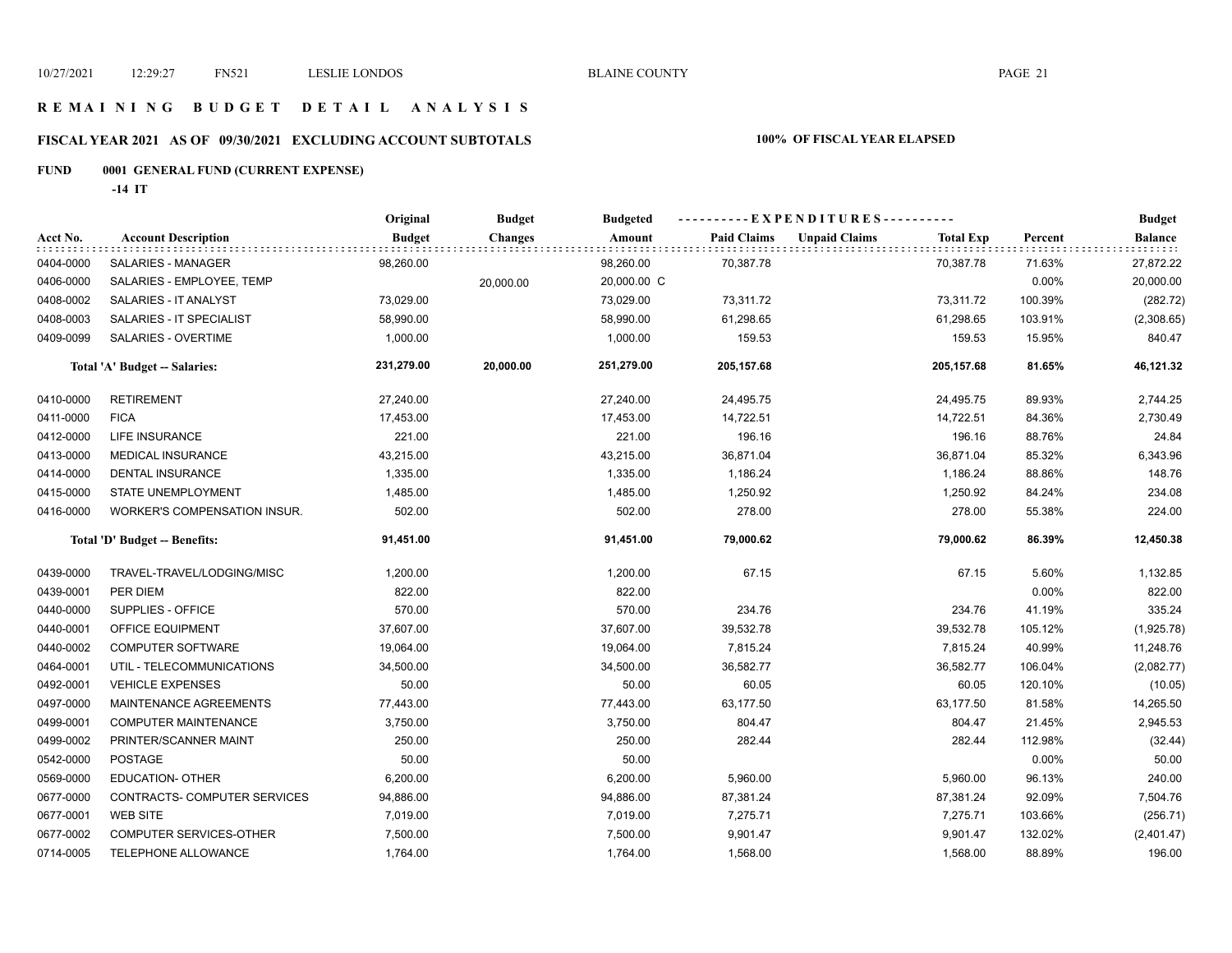#### **R E M A I N I N G B U D G E T D E T A I L A N A L Y S I S**

## **FISCAL YEAR 2021 AS OF 09/30/2021 EXCLUDING ACCOUNT SUBTOTALS 100% OF FISCAL YEAR ELAPSED**

## **FUND 0001 GENERAL FUND (CURRENT EXPENSE)**

**-14 IT**

|           |                                       | Original      | <b>Budget</b>  | <b>Budgeted</b> | -EXPENDITURES---   |                      |                  |         | <b>Budget</b>  |
|-----------|---------------------------------------|---------------|----------------|-----------------|--------------------|----------------------|------------------|---------|----------------|
| Acct No.  | <b>Account Description</b>            | <b>Budget</b> | <b>Changes</b> | Amount          | <b>Paid Claims</b> | <b>Unpaid Claims</b> | <b>Total Exp</b> | Percent | <b>Balance</b> |
|           | Total 'B' Budget -- Expenses:         | 292,675.00    |                | 292,675.00      | 260,643.58         |                      | 260,643.58       | 89.06%  | 32,031.42      |
| 0804-0000 | <b>CAPITAL- COMPUTER</b>              | 266,103.00    |                | 266,103.00      | 253,440.94         |                      | 253.440.94       | 95.24%  | 12,662.06      |
|           | Total 'C' Budget -- Capital Outlay:   | 266,103.00    |                | 266,103.00      | 253,440.94         |                      | 253.440.94       | 95.24%  | 12,662.06      |
|           | <b>DEPARTMENT TOTALS:</b>             |               |                |                 |                    |                      |                  |         |                |
|           | Total 'A' Expenses -- Salaries:       | 231,279.00    | 20,000.00      | 251,279.00      | 205,157.68         |                      | 205,157.68       | 81.65%  | 46,121.32      |
|           | Total 'D' Expenses -- Benefits:       | 91,451.00     |                | 91,451.00       | 79,000.62          |                      | 79,000.62        | 86.39%  | 12,450.38      |
|           | Total 'B' Expenses -- Expenses:       | 292,675.00    |                | 292,675.00      | 260,643.58         |                      | 260,643.58       | 89.06%  | 32,031.42      |
|           | Total 'C' Expenses -- Capital Outlay: | 266,103.00    |                | 266,103.00      | 253,440.94         |                      | 253,440.94       | 95.24%  | 12,662.06      |
|           |                                       | 881,508.00    | 20,000.00      | 901,508.00      | 798,242.82         |                      | 798,242.82       | 88.55%  | 103,265.18     |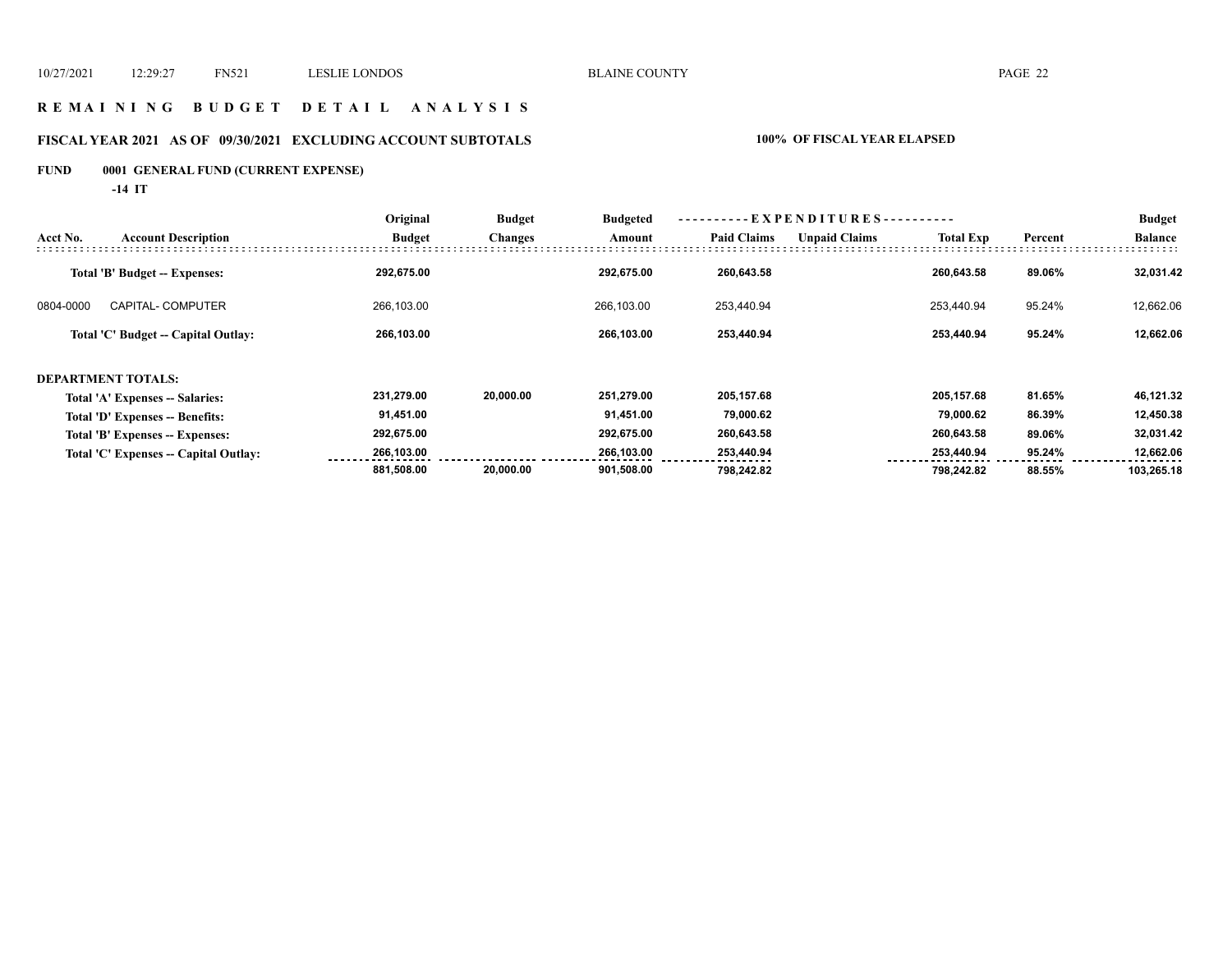## **R E M A I N I N G B U D G E T D E T A I L A N A L Y S I S**

## **FISCAL YEAR 2021 AS OF 09/30/2021 EXCLUDING ACCOUNT SUBTOTALS 100% OF FISCAL YEAR ELAPSED**

## **FUND 0001 GENERAL FUND (CURRENT EXPENSE)**

**-15 ELECTIONS**

|           |                                     | Original      | <b>Budget</b><br><b>Budgeted</b> |                    | ----------EXPENDITURES----------         |         | <b>Budget</b>  |
|-----------|-------------------------------------|---------------|----------------------------------|--------------------|------------------------------------------|---------|----------------|
| Acct No.  | <b>Account Description</b>          | <b>Budget</b> | <b>Changes</b><br>Amount         | <b>Paid Claims</b> | <b>Unpaid Claims</b><br><b>Total Exp</b> | Percent | <b>Balance</b> |
| 0402-0000 | <b>SALARIES - DEPUTIES</b>          | 21,222.00     | 21,222.00                        | 20,020.00          | 20,020.00                                | 94.34%  | 1,202.00       |
| 0402-0006 | <b>SALARIES - OTHER</b>             | 10,000.00     | 10,000.00                        | 4,716.49           | 4,716.49                                 | 47.16%  | 5,283.51       |
| 0409-0099 | SALARIES - OVERTIME                 | 1,000.00      | 1,000.00                         | 780.96             | 780.96                                   | 78.10%  | 219.04         |
|           | Total 'A' Budget -- Salaries:       | 32,222.00     | 32,222.00                        | 25,517.45          | 25,517.45                                | 79.19%  | 6,704.55       |
| 0410-0000 | <b>RETIREMENT</b>                   | 2,675.00      | 2,675.00                         | 2,501.47           | 2,501.47                                 | 93.51%  | 173.53         |
| 0411-0000 | <b>FICA</b>                         | 2,160.00      | 2,160.00                         | 1,723.21           | 1,723.21                                 | 79.78%  | 436.79         |
| 0412-0000 | LIFE INSURANCE                      | 37.00         | 37.00                            | 36.78              | 36.78                                    | 99.41%  | 0.22           |
| 0413-0000 | MEDICAL INSURANCE                   | 7,302.00      | 7,302.00                         | 7,297.86           | 7,297.86                                 | 99.94%  | 4.14           |
| 0414-0000 | <b>DENTAL INSURANCE</b>             | 225.00        | 225.00                           | 222.42             | 222.42                                   | 98.85%  | 2.58           |
| 0415-0000 | <b>STATE UNEMPLOYMENT</b>           | 185.00        | 185.00                           | 146.41             | 146.41                                   | 79.14%  | 38.59          |
| 0416-0000 | WORKER'S COMPENSATION INSUR.        | 63.00         | 63.00                            | 44.00              | 44.00                                    | 69.84%  | 19.00          |
|           | Total 'D' Budget -- Benefits:       | 12,647.00     | 12,647.00                        | 11,972.15          | 11,972.15                                | 94.66%  | 674.85         |
| 0439-0000 | TRAVEL - OTHER                      | 600.00        | 600.00                           |                    |                                          | 0.00%   | 600.00         |
| 0439-0001 | MEALS/ELECTION WORKERS              | 2,000.00      | 2,000.00                         | 2,635.17           | 2,635.17                                 | 131.76% | (635.17)       |
| 0440-0000 | OFFICE EQUIPMENT                    | 2,000.00      | 2,000.00                         | 16,328.34          | 16,328.34                                | 816.42% | (14,328.34)    |
| 0442-0000 | SUPPLIES - ELECTION                 | 30,000.00     | 30,000.00                        | 10,779.08          | 10,779.08                                | 35.93%  | 19,220.92      |
| 0490-0001 | <b>MAINTENANCE</b>                  | 9,500.00      | 9,500.00                         | 9,394.32           | 9,394.32                                 | 98.89%  | 105.68         |
| 0511-0000 | <b>RENT/LEASE- BUILDINGS</b>        | 150.00        | 150.00                           |                    |                                          | 0.00%   | 150.00         |
| 0522-0000 | <b>ADVERTISING</b>                  | 7,000.00      | 7,000.00                         | 5,018.00           | 5,018.00                                 | 71.69%  | 1,982.00       |
| 0542-0000 | <b>POSTAGE</b>                      | 1,000.00      | 1,000.00                         | 800.00             | 800.00                                   | 80.00%  | 200.00         |
| 0569-0000 | EDUCATION/CONFERENCE/TRAINING       | 1,100.00      | 1,100.00                         | 30.00              | 30.00                                    | 2.73%   | 1,070.00       |
| 0712-0001 | POLL WORKERS                        | 17,000.00     | 17,000.00                        | 16,945.00          | 16,945.00                                | 99.68%  | 55.00          |
| 0712-0002 | MILEAGE-POLL WORKERS                | 1,000.00      | 1,000.00                         | 1,023.24           | 1,023.24                                 | 102.32% | (23.24)        |
|           | Total 'B' Budget -- Expenses:       | 71,350.00     | 71,350.00                        | 62,953.15          | 62,953.15                                | 88.23%  | 8,396.85       |
| 0806-0001 | CAPITAL - EQUIPMENT                 | 7,000.00      | 7,000.00                         |                    |                                          | 0.00%   | 7,000.00       |
|           | Total 'C' Budget -- Capital Outlay: | 7,000.00      | 7,000.00                         |                    |                                          |         | 7,000.00       |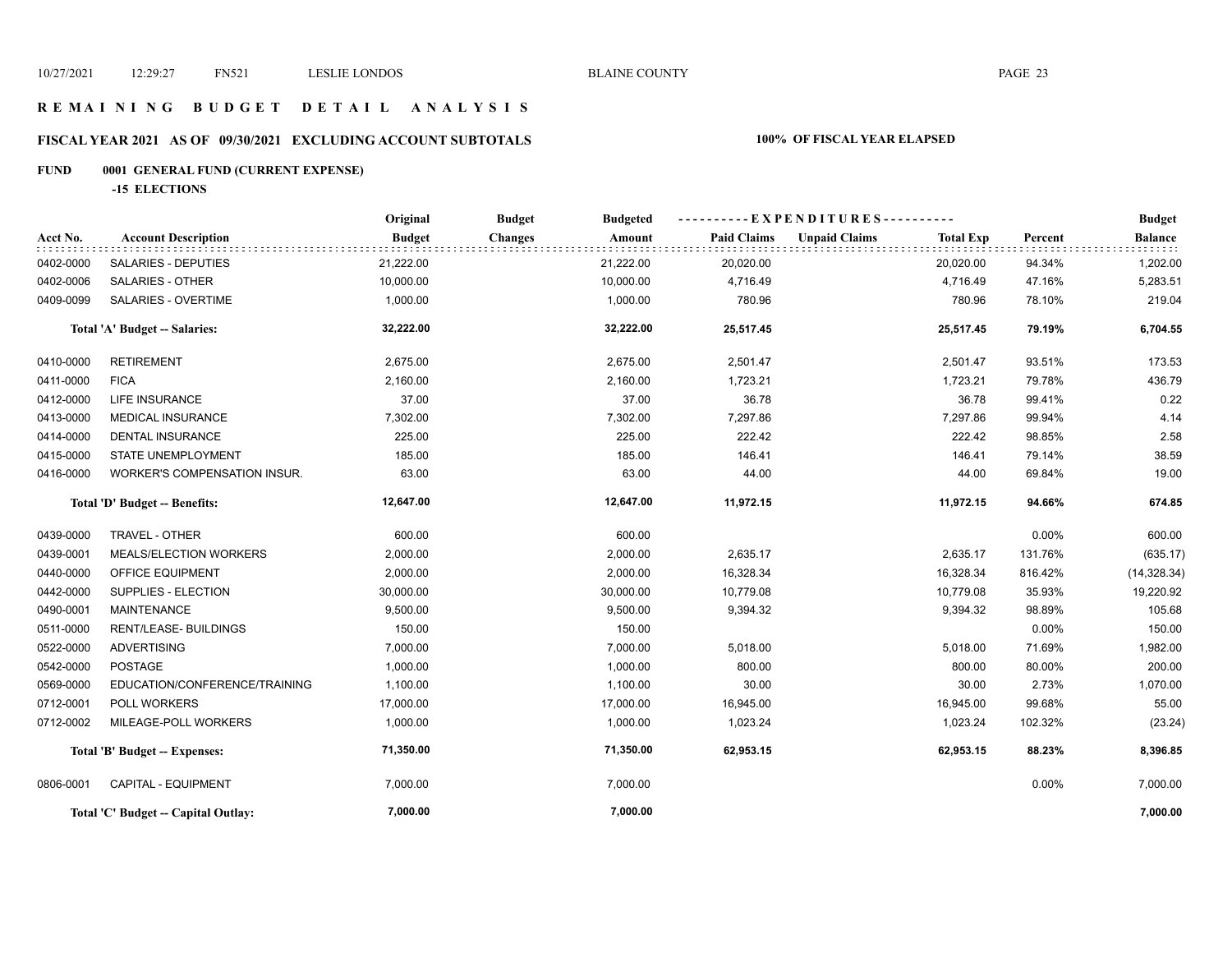#### **R E M A I N I N G B U D G E T D E T A I L A N A L Y S I S**

## **FISCAL YEAR 2021 AS OF 09/30/2021 EXCLUDING ACCOUNT SUBTOTALS 100% OF FISCAL YEAR ELAPSED**

#### **DEPARTMENT TOTALS:**

| Total 'A' Expenses -- Salaries:       | 32,222.00                     | 32.222.00  | 25.517.45          | 25.517.45  | 79.19% | 6.704.55      |
|---------------------------------------|-------------------------------|------------|--------------------|------------|--------|---------------|
| Total 'D' Expenses -- Benefits:       | 12,647.00                     | 12.647.00  | 11.972.15          | 11.972.15  | 94.66% | 674.85        |
| Total 'B' Expenses -- Expenses:       | 71,350.00                     | 71,350.00  | 62,953.15          | 62,953.15  | 88.23% | 8,396.85      |
| Total 'C' Expenses -- Capital Outlay: | 7.000.00<br>----------------- | 7.000.00   | ------------------ |            |        | 7.000.00<br>. |
|                                       | 123,219.00                    | 123.219.00 | 100.442.75         | 100.442.75 | 81.52% | 22,776.25     |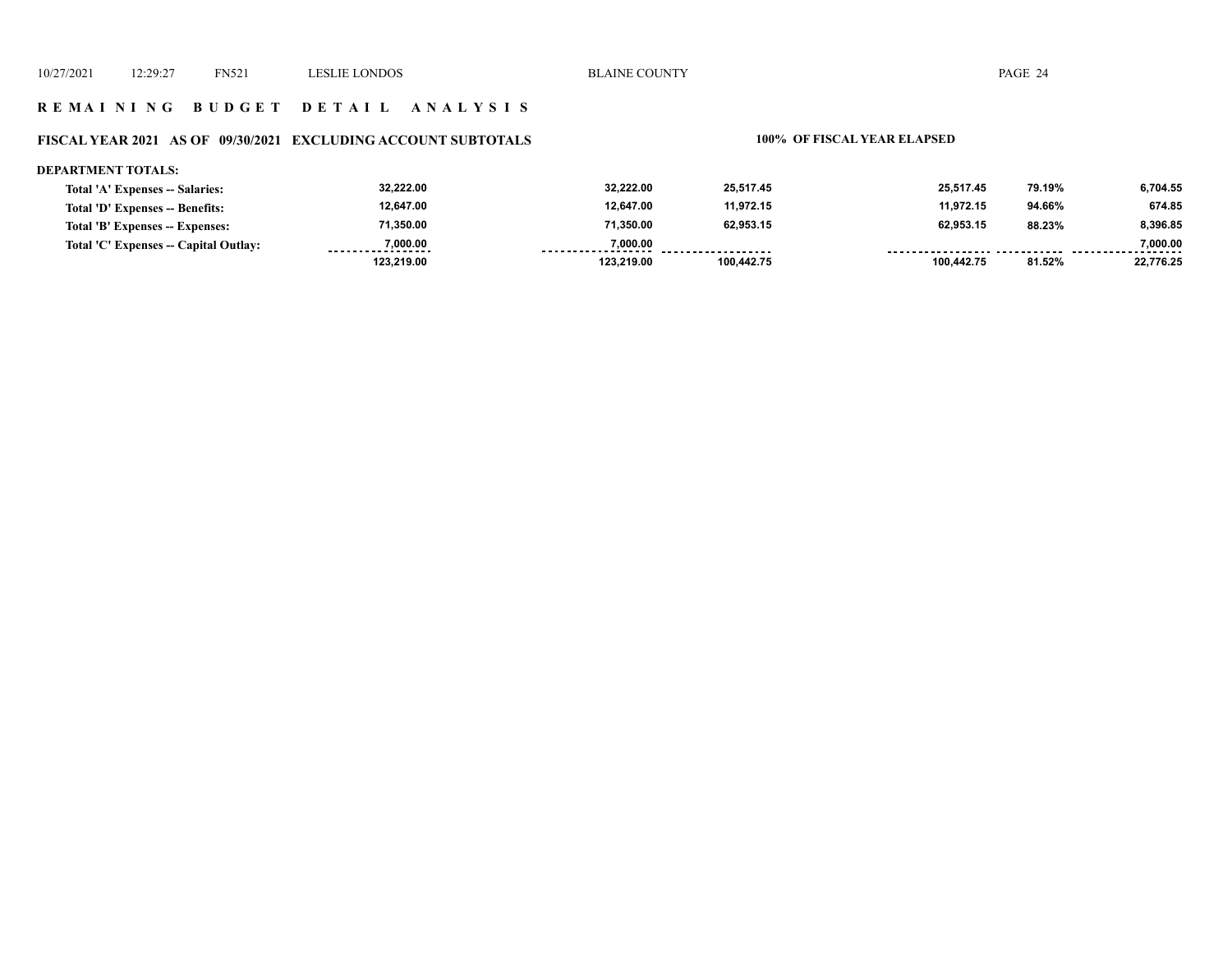#### **R E M A I N I N G B U D G E T D E T A I L A N A L Y S I S**

## **FISCAL YEAR 2021 AS OF 09/30/2021 EXCLUDING ACCOUNT SUBTOTALS 100% OF FISCAL YEAR ELAPSED**

## **FUND 0001 GENERAL FUND (CURRENT EXPENSE)**

**-17 KETCHUM POLICE**

|           |                                       | Original      | <b>Budget</b>  | <b>Budgeted</b> |                    |                      |                  |         | <b>Budget</b>  |
|-----------|---------------------------------------|---------------|----------------|-----------------|--------------------|----------------------|------------------|---------|----------------|
| Acct No.  | <b>Account Description</b>            | <b>Budget</b> | <b>Changes</b> | Amount          | <b>Paid Claims</b> | <b>Unpaid Claims</b> | <b>Total Exp</b> | Percent | <b>Balance</b> |
| 0401-0001 | SALARIES - CHIEF / CPT                | 101,745.00    |                | 101,745.00      | 90,949.82          |                      | 90,949.82        | 89.39%  | 10,795.18      |
| 0401-0002 | SALARIES - DEPUTIES                   | 642,223.00    |                | 642,223.00      | 608,024.93         |                      | 608,024.93       | 94.68%  | 34,198.07      |
| 0402-0001 | SALARIES - OFFICE                     | 50,218.00     |                | 50,218.00       | 49,681.15          |                      | 49,681.15        | 98.93%  | 536.85         |
| 0402-0002 | SALARIES - MGMT FEE                   |               | 29,678.36      | 29,678.36 C     | 29,678.36          |                      | 29,678.36        | 100.00% |                |
| 0409-0099 | SALARIES - OVERTIME                   | 62,400.00     |                | 62,400.00       | 40,079.31          |                      | 40,079.31        | 64.23%  | 22,320.69      |
|           | Total 'A' Budget -- Salaries:         | 856,586.00    | 29,678.36      | 886,264.36      | 818,413.57         |                      | 818,413.57       | 92.34%  | 67,850.79      |
| 0410-0000 | <b>RETIREMENT</b>                     | 350,460.00    | (248,900.00)   | 101,560.00 C    | 96,723.19          |                      | 96,723.19        | 95.24%  | 4,836.81       |
| 0411-0000 | <b>FICA</b>                           |               | 65,000.00      | 65,000.00 C     | 57,424.59          |                      | 57,424.59        | 88.35%  | 7,575.41       |
| 0412-0000 | LIFE INSURANCE                        |               | 900.00         | 900.00 C        | 766.25             |                      | 766.25           | 85.14%  | 133.75         |
| 0413-0000 | <b>MEDICAL INSURANCE</b>              |               | 150,000.00     | 150,000.00 C    | 135,560.87         |                      | 135,560.87       | 90.37%  | 14,439.13      |
| 0414-0000 | DENTAL INSURANCE                      |               | 5,000.00       | 5,000.00 C      | 4,633.75           |                      | 4,633.75         | 92.68%  | 366.25         |
| 0415-0000 | STATE UNEMPLOYMENT                    |               | 6,000.00       | 6,000.00 C      | 4,879.21           |                      | 4,879.21         | 81.32%  | 1,120.79       |
| 0416-0000 | WORKER'S COMPENSATION INSUR.          |               | 22,000.00      | 22,000.00 C     | 14,246.00          |                      | 14,246.00        | 64.75%  | 7,754.00       |
| 0419-0000 | <b>BENEFITS-MGMT FEE</b>              |               | 7,102.09       | 7,102.09 C      | 7,102.09           |                      | 7,102.09         | 100.00% |                |
|           | Total 'D' Budget -- Benefits:         | 350,460.00    | 7,102.09       | 357,562.09      | 321,335.95         |                      | 321,335.95       | 89.87%  | 36,226.14      |
| 0439-0000 | TRAVEL - OTHER                        | 4,600.00      |                | 4,600.00        | 1,355.00           |                      | 1,355.00         | 29.46%  | 3,245.00       |
| 0439-0001 | PER DIEM                              | 4,000.00      |                | 4,000.00        | 1,506.50           |                      | 1,506.50         | 37.66%  | 2,493.50       |
| 0440-0000 | SUPPLIES - OFFICE                     | 8,500.00      |                | 8,500.00        | 8,886.13           |                      | 8,886.13         | 104.54% | (386.13)       |
| 0450-0000 | <b>INSURANCE- LIABILITY</b>           | 17,370.00     |                | 17,370.00       | 17,370.00          |                      | 17,370.00        | 100.00% |                |
| 0464-0000 | TELEPHONE, COMMUNICATIONS             | 3,000.00      |                | 3,000.00        | 2,200.55           |                      | 2,200.55         | 73.35%  | 799.45         |
| 0479-0000 | <b>VEHICLES - OTHER OPERATING EXP</b> | 40,296.00     |                | 40,296.00       | 33,396.18          |                      | 33,396.18        | 82.88%  | 6,899.82       |
| 0489-0000 | PROFESSIONAL SVC- OTHER               | 8,000.00      |                | 8,000.00        | 4,186.45           |                      | 4,186.45         | 52.33%  | 3,813.55       |
| 0495-0001 | 700 MHZ MASTER MAINTENANCE            | 4,725.00      |                | 4,725.00        | 4,725.00           |                      | 4,725.00         | 100.00% |                |
| 0499-0000 | <b>REPAIRS/MAINT</b>                  | 2,320.00      |                | 2,320.00        | 2,230.00           |                      | 2,230.00         | 96.12%  | 90.00          |
| 0528-0000 | DUES/MEMBERSHIPS/SUBSCRIPTIONS        | 4,372.00      |                | 4,372.00        | 3,087.98           |                      | 3,087.98         | 70.63%  | 1,284.02       |
| 0550-0000 | <b>COMMUNITY POLICING</b>             | 5,000.00      |                | 5,000.00        | 4,801.78           |                      | 4,801.78         | 96.04%  | 198.22         |
| 0554-0000 | UNIFORMS-NEW                          | 5,000.00      |                | 5,000.00        | 3,306.77           |                      | 3,306.77         | 66.14%  | 1,693.23       |
| 0556-0001 | <b>SUPPLIES - EQUIPMENT</b>           | 23,000.00     |                | 23,000.00       | 17,174.49          |                      | 17,174.49        | 74.67%  | 5,825.51       |
| 0556-0004 | RMS CONTRIBUTION                      | 21,495.00     |                | 21,495.00       | 22,069.79          |                      | 22,069.79        | 102.67% | (574.79)       |
| 0569-0000 | <b>EDUCATION- OTHER</b>               | 8,000.00      |                | 8,000.00        | 3,506.00           |                      | 3,506.00         | 43.83%  | 4,494.00       |
| 0591-0005 | CERTIFICATION INCENTIVE               | 1,500.00      |                | 1,500.00        | 1,662.00           |                      | 1,662.00         | 110.80% | (162.00)       |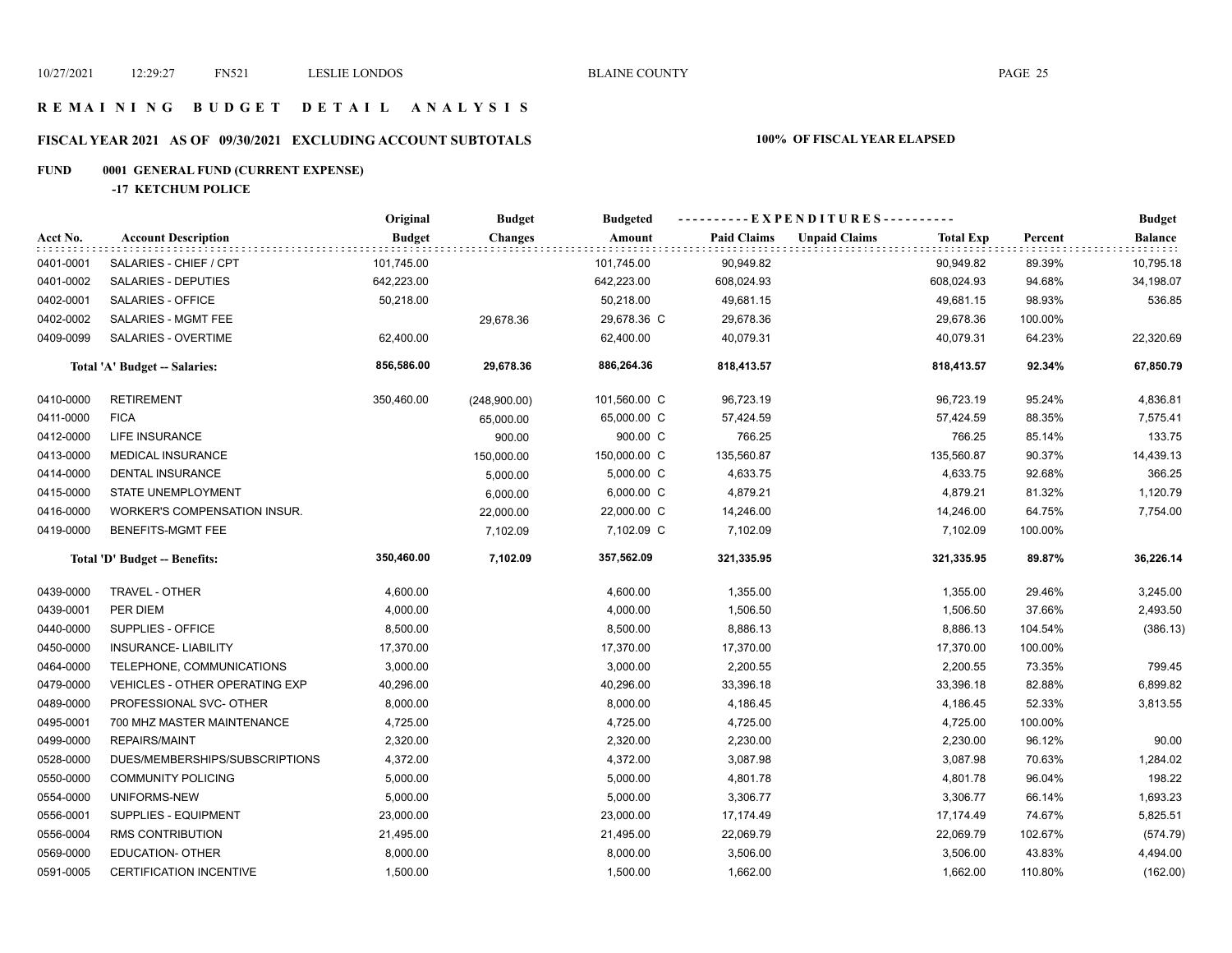#### **R E M A I N I N G B U D G E T D E T A I L A N A L Y S I S**

## **FISCAL YEAR 2021 AS OF 09/30/2021 EXCLUDING ACCOUNT SUBTOTALS 100% OF FISCAL YEAR ELAPSED**

## **FUND 0001 GENERAL FUND (CURRENT EXPENSE)**

**-17 KETCHUM POLICE**

|           |                                       | Original      | <b>Budget</b>  | <b>Budgeted</b> | ----------EXPENDITURES---------- |                      |                  |         | <b>Budget</b>  |
|-----------|---------------------------------------|---------------|----------------|-----------------|----------------------------------|----------------------|------------------|---------|----------------|
| Acct No.  | <b>Account Description</b>            | <b>Budget</b> | <b>Changes</b> | Amount          | <b>Paid Claims</b>               | <b>Unpaid Claims</b> | <b>Total Exp</b> | Percent | <b>Balance</b> |
| 0600-0000 | <b>MGMT FEE</b>                       | 54,000.00     | (36,780.45)    | 17.219.55 C     | 14,278.00                        |                      | 14.278.00        | 82.92%  | 2,941.55       |
| 0714-0005 | <b>TELEPHONE ALLOWANCE</b>            | 3,576.00      |                | 3,576.00        | 3,351.00                         |                      | 3,351.00         | 93.71%  | 225.00         |
| 0723-0001 | <b>ANIMAL SHELTER</b>                 | 2,000.00      |                | 2,000.00        | 1,860.00                         |                      | 1,860.00         | 93.00%  | 140.00         |
|           | Total 'B' Budget -- Expenses:         | 220,754.00    | (36, 780.45)   | 183,973.55      | 150,953.62                       |                      | 150,953.62       | 82.05%  | 33,019.93      |
|           | <b>DEPARTMENT TOTALS:</b>             |               |                |                 |                                  |                      |                  |         |                |
|           | Total 'A' Expenses -- Salaries:       | 856,586.00    | 29,678.36      | 886,264.36      | 818,413.57                       |                      | 818,413.57       | 92.34%  | 67,850.79      |
|           | Total 'D' Expenses -- Benefits:       | 350,460.00    | 7,102.09       | 357,562.09      | 321,335.95                       |                      | 321,335.95       | 89.87%  | 36,226.14      |
|           | Total 'B' Expenses -- Expenses:       | 220,754.00    | (36,780.45)    | 183,973.55      | 150,953.62                       |                      | 150,953.62       | 82.05%  | 33,019.93      |
|           | Total 'C' Expenses -- Capital Outlay: | 1,427,800.00  |                | 1,427,800.00    | 1,290,703.14                     |                      | 1,290,703.14     | 90.40%  | 137,096.86     |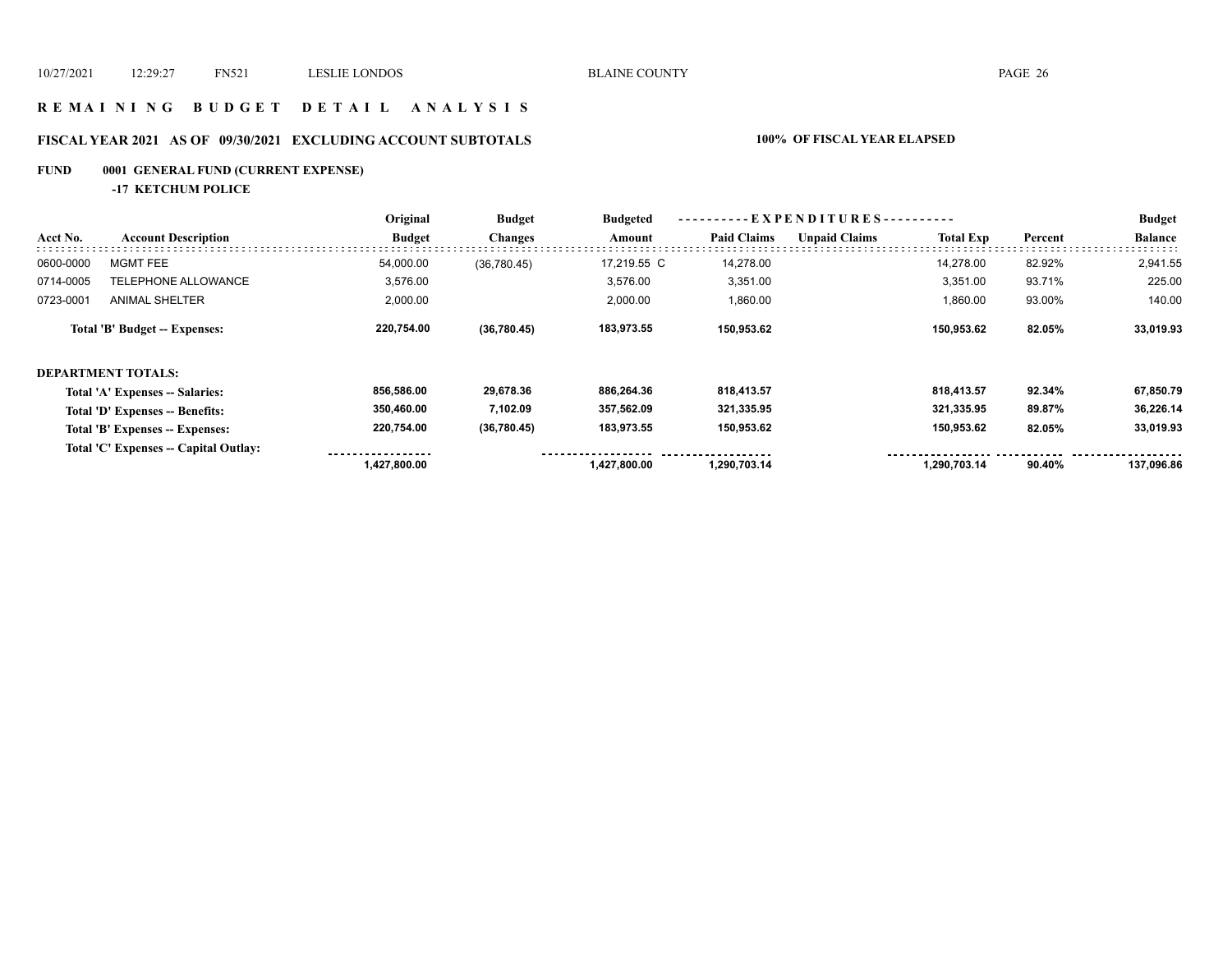#### **R E M A I N I N G B U D G E T D E T A I L A N A L Y S I S**

## **FISCAL YEAR 2021 AS OF 09/30/2021 EXCLUDING ACCOUNT SUBTOTALS 100% OF FISCAL YEAR ELAPSED**

## **FUND 0001 GENERAL FUND (CURRENT EXPENSE)**

**-18 GENERAL**

|           |                                     | Original      | <b>Budget</b>  | <b>Budgeted</b> |                    | ----EXPENDITURES----------               |         | <b>Budget</b> |
|-----------|-------------------------------------|---------------|----------------|-----------------|--------------------|------------------------------------------|---------|---------------|
| Acct No.  | <b>Account Description</b>          | <b>Budget</b> | <b>Changes</b> | Amount          | <b>Paid Claims</b> | <b>Unpaid Claims</b><br><b>Total Exp</b> | Percent | Balance       |
| 0416-0000 | <b>WORKER'S COMPENSATION INSUR.</b> | 100.00        |                | 100.00          | 35.00              | 35.00                                    | 35.00%  | 65.00         |
|           | Total 'D' Budget -- Benefits:       | 100.00        |                | 100.00          | 35.00              | 35.00                                    | 35.00%  | 65.00         |
| 0464-0000 | UTILITIES - TELEPHONE-PS/ALI        | 40,000.00     |                | 40,000.00       | 58,520.36          | 58,520.36                                | 146.30% | (18,520.36)   |
| 0480-0001 | PROFESSIONAL SVC WATER PROTEST      | 50.00         |                | 50.00           |                    |                                          | 0.00%   | 50.00         |
| 0481-0000 | PROFESSIONAL SVC- AUDITING          | 25,000.00     |                | 25,000.00       | 24,700.00          | 24,700.00                                | 98.80%  | 300.00        |
| 0484-0001 | PROFESSIONAL SVC-CO ENGNR           | 45,000.00     |                | 45,000.00       | 52,037.50          | 52,037.50                                | 115.64% | (7,037.50)    |
| 0484-0002 | PROF SVC - CO ENG - R&B EXP         | 4,000.00      |                | 4,000.00        |                    |                                          | 0.00%   | 4,000.00      |
| 0489-0000 | PROFESSIONAL SVC                    | 4,000.00      |                | 4,000.00        | 530.66             | 530.66                                   | 13.27%  | 3,469.34      |
| 0492-0001 | <b>VEHICLE EXPENSES</b>             | 2,000.00      |                | 2,000.00        | 530.80             | 530.80                                   | 26.54%  | 1,469.20      |
| 0499-0010 | ADOPT A ROAD PROGRAM                | 2,500.00      |                | 2,500.00        | 161.45             | 161.45                                   | 6.46%   | 2,338.55      |
| 0499-0011 | *VETERAN'S TRIBUTE MAINTENANCE      | 2,000.00      |                | 2,000.00        | 368.99             | 368.99                                   | 18.45%  | 1,631.01      |
| 0526-0000 | CONTINGENCY ACCOUNT                 | 400,000.00    |                | 400,000.00      | 269,773.62         | 269,773.62                               | 67.44%  | 130,226.38    |
| 0528-0000 | <b>DUES / MEMBERSHIPS</b>           | 23,000.00     |                | 23,000.00       | 23,605.53          | 23,605.53                                | 102.63% | (605.53)      |
| 0542-0000 | <b>POSTAGE</b>                      | 250.00        |                | 250.00          |                    |                                          | 0.00%   | 250.00        |
| 0546-0000 | <b>PUBLICATIONS</b>                 | 6,000.00      |                | 6,000.00        | 5,705.40           | 5,705.40                                 | 95.09%  | 294.60        |
| 0556-0010 | <b>BLAINE CO DISPATCH CONTRIB</b>   | 622,264.00    |                | 622,264.00      | 622,264.00         | 622,264.00                               | 100.00% |               |
| 0576-0000 | *INTEROPERABILITY EXPENSES          |               | 64,327.62      | 64,327.62 C     | 64,327.62          | 64,327.62                                | 100.00% |               |
| 0670-0008 | *EDPRO GRANT (SUSTAIN BLAINE)       | 25,000.00     | (12, 875.00)   | 12,125.00 C     | 12,125.00          | 12,125.00                                | 100.00% |               |
| 0671-0001 | BLAINE COUNTY HOUSING AUTH          | 70,000.00     |                | 70,000.00       | 70,000.00          | 70,000.00                                | 100.00% |               |
| 0671-0010 | <b>MOUNTAIN RIDES-OPERATIONS</b>    | 115,600.00    |                | 115,600.00      | 115,600.00         | 115,600.00                               | 100.00% |               |
| 0671-0020 | *FIRE MITIGATION GRANT - IDL        |               | 4,187.50       | 4,187.50 C      | 4,187.50           | 4,187.50                                 | 100.00% |               |
| 0671-0023 | *FISHERMAN'S ACCESS GRANT           |               | 132,915.00     | 132,915.00 C    | 185,683.00         | 185,683.00                               | 139.70% | (52,768.00)   |
| 0671-0025 | *ELECTR VEH CHRG STATION GRANT      |               | 512.08         | 512.08 C        | 512.08             | 512.08                                   | 100.00% |               |
| 0689-0001 | CONTRACTS - DEFENSE LITIGATION      | 12,000.00     |                | 12,000.00       | 19,550.00          | 19,550.00                                | 162.92% | (7,550.00)    |
| 0713-0000 | POSTAGE MACHINE-MAINT/SUPPLIES      | 5,000.00      |                | 5,000.00        | 5,821.86           | 5,821.86                                 | 116.44% | (821.86)      |
| 0723-0001 | <b>ANIMAL SHELTER</b>               | 24,000.00     |                | 24,000.00       | 26,250.00          | 26,250.00                                | 109.38% | (2,250.00)    |
| 0740-0000 | <b>LOAN PAYMENT</b>                 | 109,892.00    |                | 109,892.00      | 109,891.12         | 109,891.12                               | 100.00% | 0.88          |
| 0769-0000 | <b>COMMUNITY SERVICE AGENCIES</b>   | 75,424.00     | 25,000.00      | 100,424.00 C    | 100,424.00         | 100,424.00                               | 100.00% |               |
| 0769-0001 | <b>SENIOR</b>                       | 72,000.00     |                | 72,000.00       | 72,000.00          | 72,000.00                                | 100.00% |               |
| 0790-0000 | <b>CODIFICATION</b>                 | 5,000.00      |                | 5,000.00        | 4,063.15           | 4,063.15                                 | 81.26%  | 936.85        |
|           | Total 'B' Budget -- Expenses:       | 1,689,980.00  | 214,067.20     | 1,904,047.20    | 1,848,633.64       | 1,848,633.64                             | 97.09%  | 55,413.56     |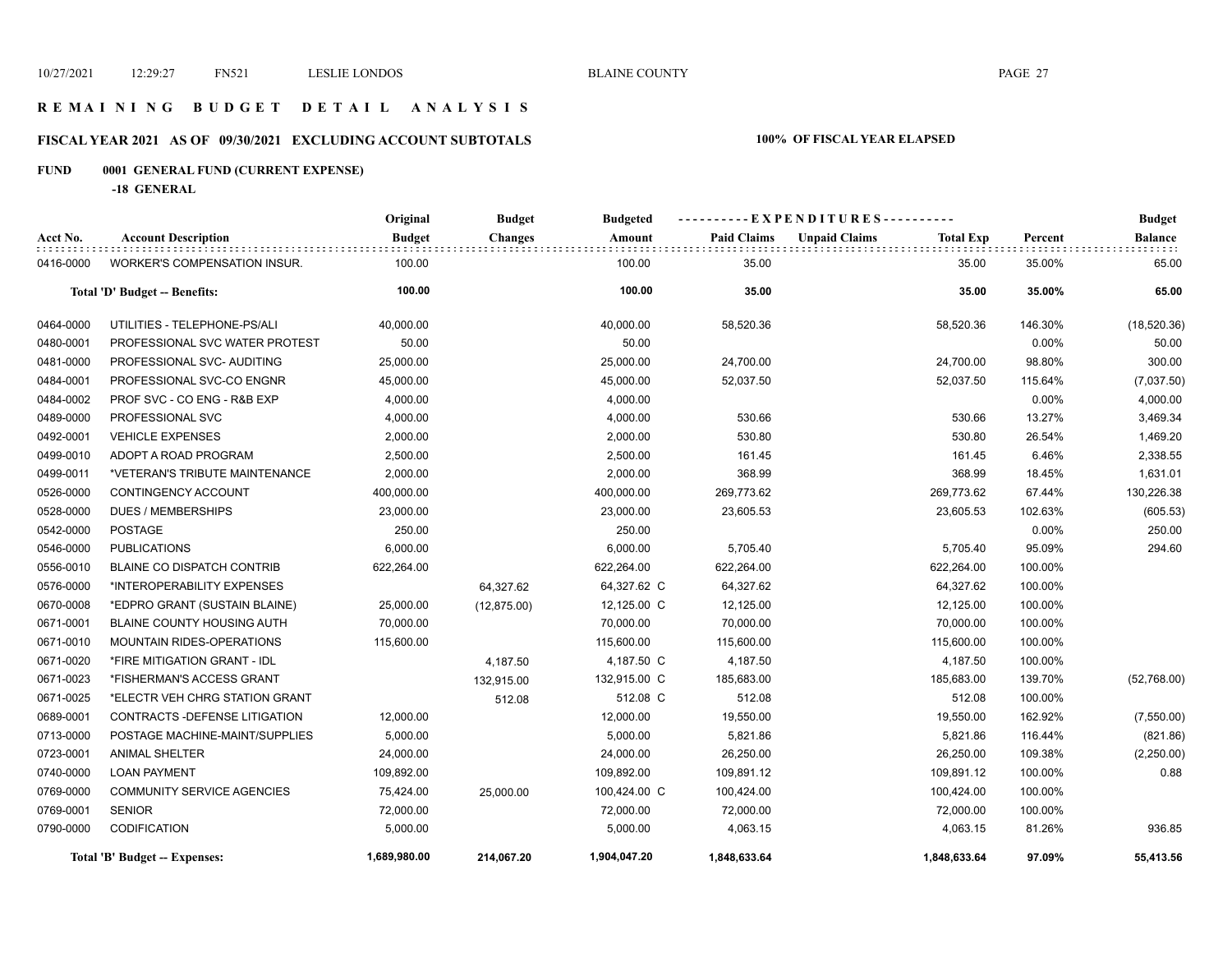#### **R E M A I N I N G B U D G E T D E T A I L A N A L Y S I S**

## **FISCAL YEAR 2021 AS OF 09/30/2021 EXCLUDING ACCOUNT SUBTOTALS 100% OF FISCAL YEAR ELAPSED**

## **FUND 0001 GENERAL FUND (CURRENT EXPENSE)**

**-18 GENERAL**

|           |                                     | Original      | <b>Budget</b>  | Budgeted       | ----------EXPENDITURES---------- |                      |                  |         | <b>Budget</b>  |
|-----------|-------------------------------------|---------------|----------------|----------------|----------------------------------|----------------------|------------------|---------|----------------|
| Acct No.  | <b>Account Description</b>          | <b>Budget</b> | <b>Changes</b> | Amount         | <b>Paid Claims</b>               | <b>Unpaid Claims</b> | <b>Total Exp</b> | Percent | <b>Balance</b> |
| 0806-0009 | *CAPITAL-BROADBAND GRANT EXP        |               | 1,077,354.00   | 1,077,354.00 C | 1,077,354.00                     |                      | 1,077,354.00     | 100.00% |                |
|           | Total 'C' Budget -- Capital Outlay: |               | 1,077,354.00   | 1,077,354.00   | 1,077,354.00                     |                      | 1,077,354.00     | 100.00% |                |

#### **DEPARTMENT TOTALS:**

#### **Total 'A' Expenses -- Salaries:**

| Total 'D' Expenses -- Benefits:       | 100.00       |              | 100.00       | 35.00                               | 35.00        | 35.00%  | 65.00     |
|---------------------------------------|--------------|--------------|--------------|-------------------------------------|--------------|---------|-----------|
| Total 'B' Expenses -- Expenses:       | 1.689.980.00 | 214.067.20   | 1.904.047.20 | 1,848,633.64                        | 1.848.633.64 | 97.09%  | 55,413.56 |
| Total 'C' Expenses -- Capital Outlay: |              | 1.077.354.00 | 1.077.354.00 | 1.077.354.00<br>------------------- | 1.077.354.00 | 100.00% |           |
|                                       | 1.690.080.00 | 1.291.421.20 | 2.981.501.20 | 2.926.022.64                        | 2.926.022.64 | 98.14%  | 55.478.56 |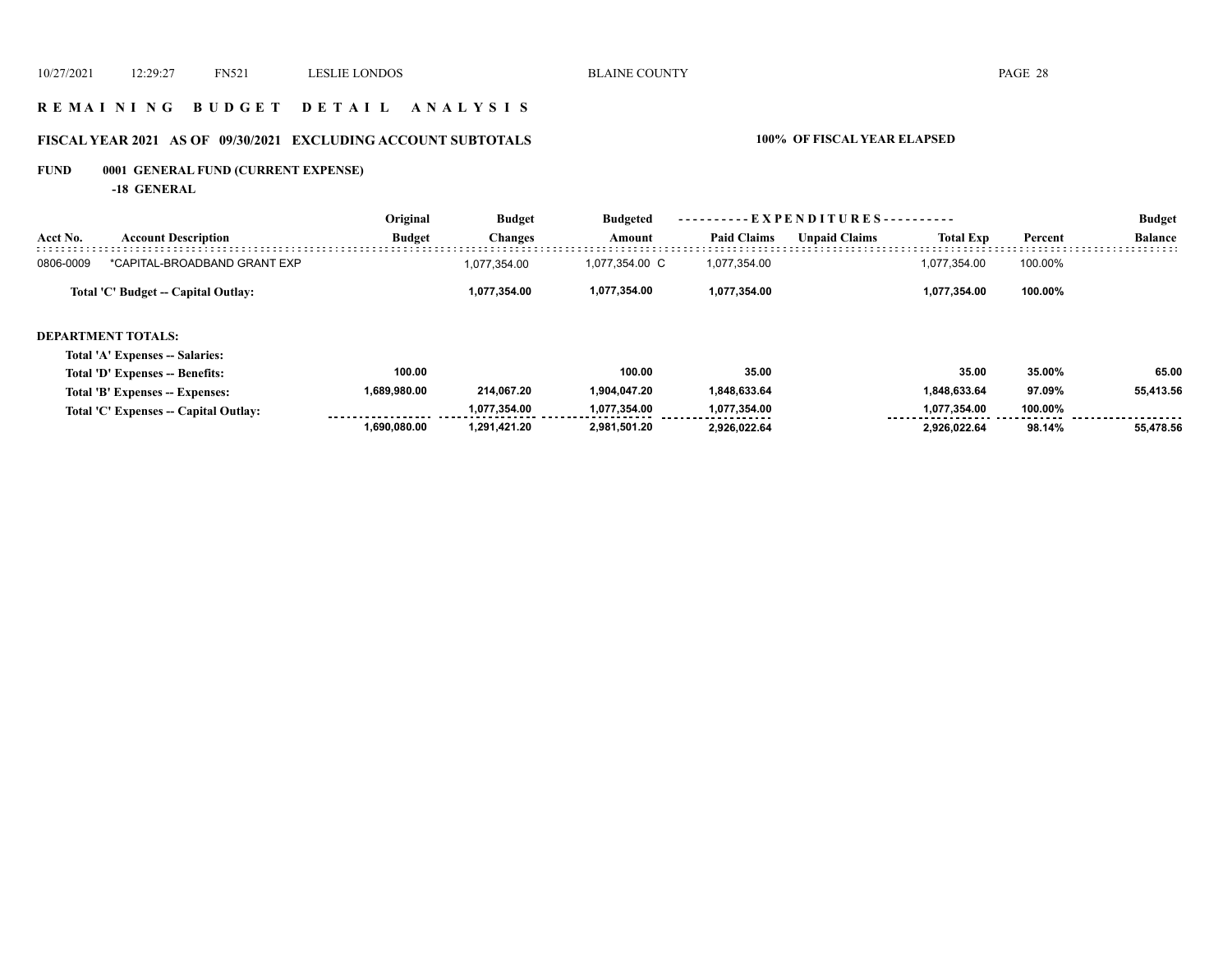#### **R E M A I N I N G B U D G E T D E T A I L A N A L Y S I S**

## **FISCAL YEAR 2021 AS OF 09/30/2021 EXCLUDING ACCOUNT SUBTOTALS 100% OF FISCAL YEAR ELAPSED**

## **FUND 0001 GENERAL FUND (CURRENT EXPENSE)**

**-20 JAIL**

|           |                                     | Original      | <b>Budget</b>  | <b>Budgeted</b> | ----------EXPENDITURES---------- |                      |                  |         | <b>Budget</b>  |
|-----------|-------------------------------------|---------------|----------------|-----------------|----------------------------------|----------------------|------------------|---------|----------------|
| Acct No.  | <b>Account Description</b>          | <b>Budget</b> | <b>Changes</b> | Amount          | <b>Paid Claims</b>               | <b>Unpaid Claims</b> | <b>Total Exp</b> | Percent | <b>Balance</b> |
| 0401-0002 | SALARIES - JAIL CAPTAIN             | 109,037.00    |                | 109,037.00      | 109,037.24                       |                      | 109,037.24       | 100.00% | (0.24)         |
| 0402-0000 | SALARIES - JAIL-DEPUTIES            | 1,286,745.00  |                | 1,286,745.00    | 1,136,753.32                     |                      | 1,136,753.32     | 88.34%  | 149,991.68     |
| 0402-0001 | SALARIES - OFFICE                   | 54,216.00     |                | 54,216.00       | 54,107.26                        |                      | 54,107.26        | 99.80%  | 108.74         |
| 0402-0012 | SALARIES - CENTRAL CONTROL          | 278,640.00    |                | 278,640.00      | 208,734.40                       |                      | 208,734.40       | 74.91%  | 69,905.60      |
| 0409-0099 | SALARIES - OVERTIME                 | 46,800.00     |                | 46,800.00       | 69,278.58                        |                      | 69,278.58        | 148.03% | (22, 478.58)   |
|           | Total 'A' Budget -- Salaries:       | 1,775,438.00  |                | 1,775,438.00    | 1,577,910.80                     |                      | 1,577,910.80     | 88.87%  | 197,527.20     |
| 0410-0000 | <b>RETIREMENT</b>                   | 758,063.00    | (543,063.00)   | 215,000.00 C    | 192,894.50                       |                      | 192,894.50       | 89.72%  | 22,105.50      |
| 0411-0000 | <b>FICA</b>                         |               | 130,000.00     | 130,000.00 C    | 117,004.44                       |                      | 117,004.44       | 90.00%  | 12,995.56      |
| 0412-0000 | <b>LIFE INSURANCE</b>               |               | 1,800.00       | 1,800.00 C      | 1,612.19                         |                      | 1,612.19         | 89.57%  | 187.81         |
| 0413-0000 | <b>MEDICAL INSURANCE</b>            |               | 336,000.00     | 336,000.00 C    | 264,112.65                       |                      | 264,112.65       | 78.60%  | 71,887.35      |
| 0414-0000 | <b>DENTAL INSURANCE</b>             |               | 11,500.00      | 11,500.00 C     | 9,749.41                         |                      | 9,749.41         | 84.78%  | 1,750.59       |
| 0415-0000 | STATE UNEMPLOYMENT                  |               | 10,000.00      | 10,000.00 C     | 9,941.53                         |                      | 9,941.53         | 99.42%  | 58.47          |
| 0416-0000 | <b>WORKER'S COMPENSATION INSUR.</b> |               | 53,763.00      | 53,763.00 C     | 30,091.00                        |                      | 30,091.00        | 55.97%  | 23,672.00      |
|           | Total 'D' Budget -- Benefits:       | 758,063.00    |                | 758,063.00      | 625,405.72                       |                      | 625,405.72       | 82.50%  | 132,657.28     |
| 0439-0000 | <b>TRAVEL EXPENSES</b>              | 5,000.00      |                | 5,000.00        | 2,126.50                         |                      | 2,126.50         | 42.53%  | 2,873.50       |
| 0439-0001 | PER DIEM                            | 4,500.00      |                | 4,500.00        | 1,315.50                         |                      | 1,315.50         | 29.23%  | 3,184.50       |
| 0439-0003 | <b>TRANSPORT PER DIEM</b>           | 1,200.00      |                | 1,200.00        |                                  |                      |                  | 0.00%   | 1,200.00       |
| 0439-0004 | <b>EXTRADITION EXPENSES</b>         | 3,000.00      |                | 3,000.00        | 3,680.00                         |                      | 3,680.00         | 122.67% | (680.00)       |
| 0440-0001 | <b>SUPPLIES - JAIL</b>              | 26,000.00     |                | 26,000.00       | 23,635.45                        |                      | 23,635.45        | 90.91%  | 2,364.55       |
| 0440-0002 | <b>INMATE SUPPLIES</b>              | 10,000.00     |                | 10,000.00       | 4,615.89                         |                      | 4,615.89         | 46.16%  | 5,384.11       |
| 0440-0004 | * SUPPLIES-COMMISSARY               |               | 8,151.46       | 8,151.46 C      | 8,151.46                         |                      | 8,151.46         | 100.00% |                |
| 0449-0003 | *SUPPLIES/EQUIP-TEL COMMISSION      |               | 1,044.92       | 1,044.92 C      | 1,044.92                         |                      | 1,044.92         | 100.00% |                |
| 0479-0001 | <b>JAIL PROGRAMS</b>                | 40,000.00     |                | 40,000.00       | 240.00                           |                      | 240.00           | 0.60%   | 39,760.00      |
| 0499-0000 | REPAIRS/MAINTENANCE                 | 7,000.00      |                | 7,000.00        | 5,810.07                         |                      | 5,810.07         | 83.00%  | 1,189.93       |
| 0499-0001 | <b>SYSTEM MAINTENANCE</b>           | 30,000.00     |                | 30,000.00       | 20,172.62                        |                      | 20,172.62        | 67.24%  | 9,827.38       |
| 0501-0000 | JAIL - FOOD                         | 197,285.00    |                | 197,285.00      | 125,138.23                       |                      | 125,138.23       | 63.43%  | 72,146.77      |
| 0503-0000 | JAIL - MEDICAL SUPPLIES             | 5,000.00      |                | 5,000.00        | 6,058.30                         |                      | 6,058.30         | 121.17% | (1,058.30)     |
| 0503-0001 | JAIL - MEDICAL CONTRACT             | 240,289.00    |                | 240,289.00      | 240,289.00                       |                      | 240,289.00       | 100.00% |                |
| 0503-0002 | JAIL - MEDICAL/MENTAL               | 30,000.00     |                | 30,000.00       | 9,180.86                         |                      | 9,180.86         | 30.60%  | 20,819.14      |
| 0503-0003 | JAIL - DENTAL - INMATES             | 5,000.00      |                | 5,000.00        | 1,784.00                         |                      | 1,784.00         | 35.68%  | 3,216.00       |
| 0503-0004 | JAIL - MEDICATIONS - INMATES        | 28,000.00     |                | 28,000.00       | 8,334.41                         |                      | 8,334.41         | 29.77%  | 19,665.59      |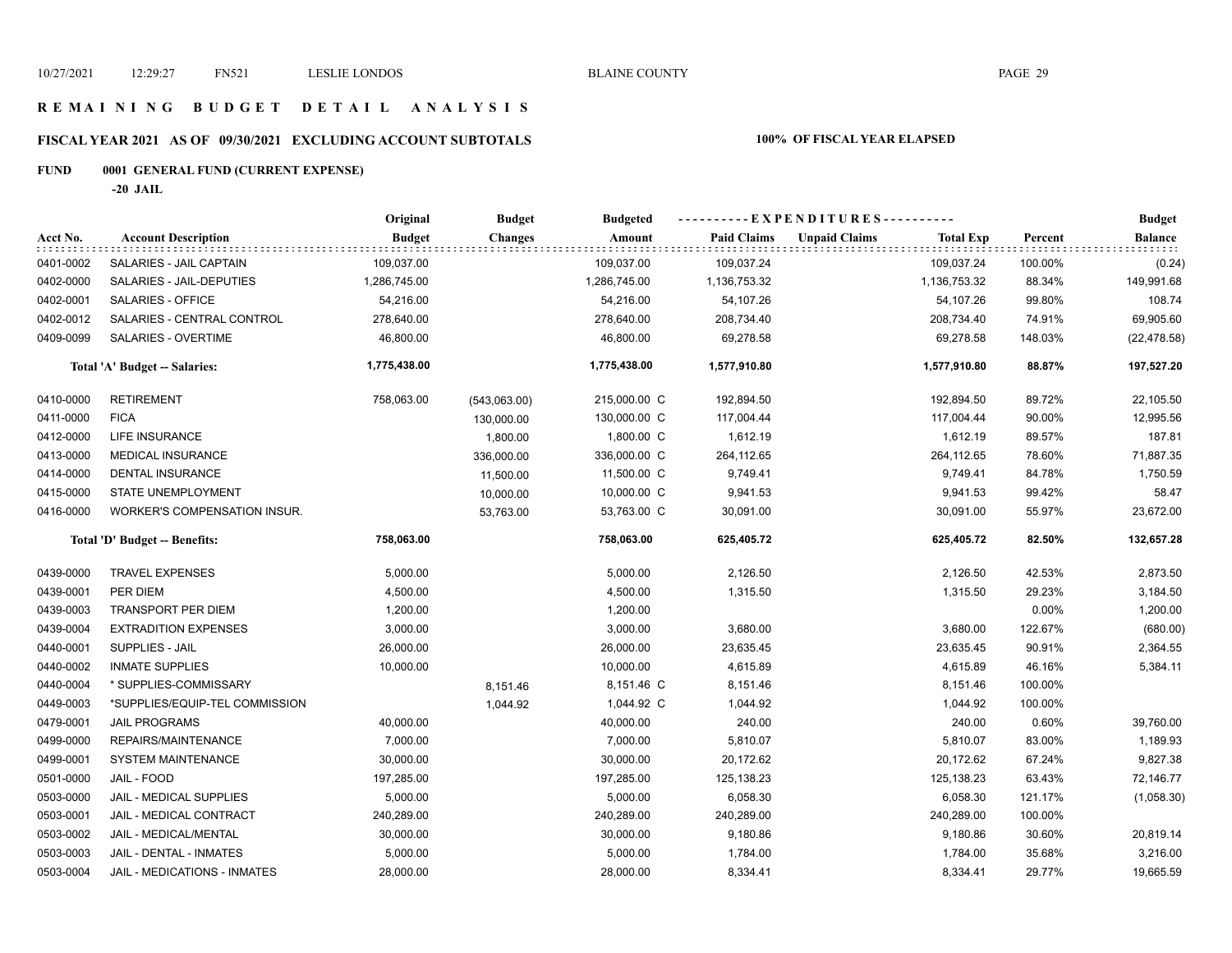#### **R E M A I N I N G B U D G E T D E T A I L A N A L Y S I S**

## **FISCAL YEAR 2021 AS OF 09/30/2021 EXCLUDING ACCOUNT SUBTOTALS 100% OF FISCAL YEAR ELAPSED**

## **FUND 0001 GENERAL FUND (CURRENT EXPENSE)**

**-20 JAIL**

|           |                                       | Original      | <b>Budget</b>  | <b>Budgeted</b> | - E X P E N D I T U R E S - - - - - - - - - |                      |                  |         | <b>Budget</b>  |
|-----------|---------------------------------------|---------------|----------------|-----------------|---------------------------------------------|----------------------|------------------|---------|----------------|
| Acct No.  | <b>Account Description</b>            | <b>Budget</b> | <b>Changes</b> | Amount          | <b>Paid Claims</b>                          | <b>Unpaid Claims</b> | <b>Total Exp</b> | Percent | <b>Balance</b> |
| 0503-0005 | JAIL - MEDICAL CALL BACKS             | 9,000.00      |                | 9,000.00        | 5,250.00                                    |                      | 5,250.00         | 58.33%  | 3,750.00       |
| 0503-0006 | JAIL-MED SUPPORT MAINT-SOFTWAR        | 3,000.00      |                | 3,000.00        | 3,000.00                                    |                      | 3,000.00         | 100.00% |                |
| 0503-0007 | INMATE MED CONTRACT OVERAGE           | 1,000.00      |                | 1,000.00        |                                             |                      |                  | 0.00%   | 1,000.00       |
| 0504-0001 | <b>INMATE ASSISTANCE</b>              | 500.00        |                | 500.00          |                                             |                      |                  | 0.00%   | 500.00         |
| 0509-0000 | <b>JAIL - TRAINING</b>                | 9,500.00      |                | 9,500.00        | 4,150.00                                    |                      | 4,150.00         | 43.68%  | 5,350.00       |
| 0509-0001 | <b>LEXIPOL</b>                        | 6,880.00      |                | 6,880.00        | 6,880.00                                    |                      | 6,880.00         | 100.00% |                |
| 0529-0000 | <b>DUES - MEMBERSHIP</b>              | 3,555.00      |                | 3,555.00        | 3,590.00                                    |                      | 3,590.00         | 100.98% | (35.00)        |
| 0556-0001 | <b>SUPPLIES - EQUIPMENT</b>           | 6,000.00      |                | 6,000.00        | 6,406.52                                    |                      | 6,406.52         | 106.78% | (406.52)       |
| 0559-0000 | OTHER MISCELLANEOUS EXPENSES          | 500.00        |                | 500.00          |                                             |                      |                  | 0.00%   | 500.00         |
| 0591-0005 | <b>CERTIFICATION INCENTIVE</b>        | 3,000.00      |                | 3,000.00        |                                             |                      |                  | 0.00%   | 3,000.00       |
| 0660-0000 | *SCAAP AWARD COMMISSION               |               | 22,712.00      | 22,712.00 C     | 22,712.00                                   |                      | 22,712.00        | 100.00% |                |
| 0670-0003 | <b>INMATE HOUSING</b>                 | 5,000.00      |                | 5,000.00        |                                             |                      |                  | 0.00%   | 5,000.00       |
| 0725-0000 | SERVICES CARE - JUVENILE              | 20,000.00     |                | 20,000.00       | 4,500.00                                    |                      | 4,500.00         | 22.50%  | 15,500.00      |
|           | Total 'B' Budget -- Expenses:         | 700,209.00    | 31,908.38      | 732,117.38      | 518,065.73                                  |                      | 518,065.73       | 70.76%  | 214,051.65     |
| 0899-0003 | *CAPITAL-EQUIPMENT                    |               | 17,647.00      | 17,647.00 C     | 17,941.00                                   |                      | 17,941.00        | 101.67% | (294.00)       |
|           | Total 'C' Budget -- Capital Outlay:   |               | 17,647.00      | 17,647.00       | 17,941.00                                   |                      | 17,941.00        | 101.67% | (294.00)       |
|           | <b>DEPARTMENT TOTALS:</b>             |               |                |                 |                                             |                      |                  |         |                |
|           | Total 'A' Expenses -- Salaries:       | 1,775,438.00  |                | 1,775,438.00    | 1,577,910.80                                |                      | 1,577,910.80     | 88.87%  | 197,527.20     |
|           | Total 'D' Expenses -- Benefits:       | 758,063.00    |                | 758,063.00      | 625,405.72                                  |                      | 625,405.72       | 82.50%  | 132,657.28     |
|           | Total 'B' Expenses -- Expenses:       | 700,209.00    | 31,908.38      | 732,117.38      | 518,065.73                                  |                      | 518,065.73       | 70.76%  | 214,051.65     |
|           | Total 'C' Expenses -- Capital Outlay: |               | 17,647.00      | 17,647.00       | 17,941.00                                   |                      | 17,941.00        | 101.67% | (294.00)       |
|           |                                       | 3,233,710.00  | 49,555.38      | 3,283,265.38    | 2,739,323.25                                |                      | 2,739,323.25     | 83.43%  | 543,942.13     |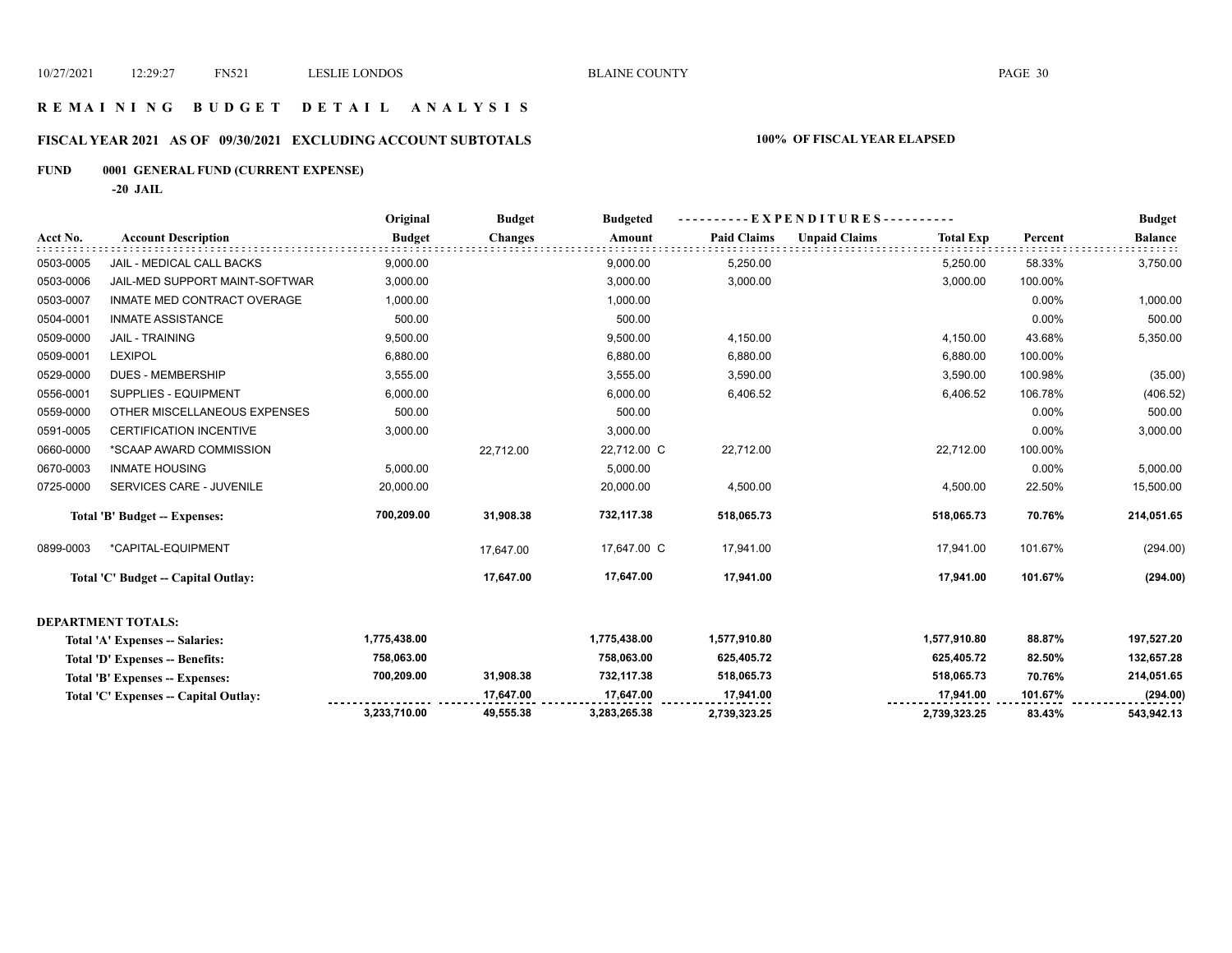#### **R E M A I N I N G B U D G E T D E T A I L A N A L Y S I S**

## **FISCAL YEAR 2021 AS OF 09/30/2021 EXCLUDING ACCOUNT SUBTOTALS 100% OF FISCAL YEAR ELAPSED**

## **FUND 0001 GENERAL FUND (CURRENT EXPENSE)**

#### **-21 LAND USE & BLDG SERVICES**

|           |                                  | Original      | <b>Budget</b>  | <b>Budgeted</b> | ----------EXPENDITURES---------- |                      |                  |          | <b>Budget</b>  |  |
|-----------|----------------------------------|---------------|----------------|-----------------|----------------------------------|----------------------|------------------|----------|----------------|--|
| Acct No.  | <b>Account Description</b>       | <b>Budget</b> | <b>Changes</b> | Amount          | <b>Paid Claims</b>               | <b>Unpaid Claims</b> | <b>Total Exp</b> | Percent  | <b>Balance</b> |  |
| 0401-0000 | SALARIES - DIRECTOR              | 99,098.00     |                | 99,098.00       | 99,097.96                        |                      | 99,097.96        | 100.00%  | 0.04           |  |
| 0401-0002 | SALARIES - DEPUTIES              | 485,975.00    |                | 485,975.00      | 500,711.78                       |                      | 500,711.78       | 103.03%  | (14, 736.78)   |  |
| 0409-0099 | SALARIES - OVERTIME              | 1,200.00      |                | 1,200.00        |                                  |                      |                  | $0.00\%$ | 1,200.00       |  |
|           | Total 'A' Budget -- Salaries:    | 586,273.00    |                | 586,273.00      | 599,809.74                       |                      | 599,809.74       | 102.31%  | (13, 536.74)   |  |
| 0410-0000 | <b>RETIREMENT</b>                | 70,435.00     |                | 70,435.00       | 71,617.25                        |                      | 71,617.25        | 101.68%  | (1, 182.25)    |  |
| 0411-0000 | <b>FICA</b>                      | 45,128.00     |                | 45,128.00       | 43,105.54                        |                      | 43,105.54        | 95.52%   | 2,022.46       |  |
| 0412-0000 | <b>LIFE INSURANCE</b>            | 663.00        |                | 663.00          | 662.04                           |                      | 662.04           | 99.86%   | 0.96           |  |
| 0413-0000 | <b>MEDICAL INSURANCE</b>         | 115,477.00    |                | 115,477.00      | 116,801.25                       |                      | 116,801.25       | 101.15%  | (1,324.25)     |  |
| 0414-0000 | <b>DENTAL INSURANCE</b>          | 4,004.00      |                | 4,004.00        | 4,003.56                         |                      | 4,003.56         | 99.99%   | 0.44           |  |
| 0415-0000 | STATE UNEMPLOYMENT               | 3,835.00      |                | 3,835.00        | 3,662.56                         |                      | 3,662.56         | 95.50%   | 172.44         |  |
| 0416-0000 | WORKER'S COMPENSATION INSUR.     | 7,745.00      |                | 7,745.00        | 5,873.00                         |                      | 5,873.00         | 75.83%   | 1,872.00       |  |
|           | Total 'D' Budget -- Benefits:    | 247,287.00    |                | 247,287.00      | 245,725.20                       |                      | 245,725.20       | 99.37%   | 1,561.80       |  |
| 0439-0000 | TRAVEL - OTHER                   | 1,600.00      |                | 1,600.00        | 200.00                           |                      | 200.00           | 12.50%   | 1,400.00       |  |
| 0439-0001 | PER DIEM                         | 400.00        |                | 400.00          |                                  |                      |                  | 0.00%    | 400.00         |  |
| 0440-0000 | SUPPLIES - OFFICE                | 7,500.00      |                | 7,500.00        | 7,796.97                         |                      | 7,796.97         | 103.96%  | (296.97)       |  |
| 0440-0001 | <b>OFFICE EQUIPMENT</b>          | 500.00        |                | 500.00          | 68.96                            |                      | 68.96            | 13.79%   | 431.04         |  |
| 0470-0000 | VEHICLES - FUEL, GASOLINE        | 2,500.00      |                | 2,500.00        | 2,147.97                         |                      | 2,147.97         | 85.92%   | 352.03         |  |
| 0475-0000 | <b>VEHICLES - REPAIRS</b>        | 1,200.00      |                | 1,200.00        | 244.66                           |                      | 244.66           | 20.39%   | 955.34         |  |
| 0490-0001 | COMPUTER WATER QUALITY EXP       | 1,800.00      |                | 1,800.00        | 1,800.00                         |                      | 1,800.00         | 100.00%  |                |  |
| 0492-0000 | REPAIRS/MAINT- OFFICE EQUIPMT    | 5,700.00      |                | 5,700.00        | 6,283.47                         |                      | 6,283.47         | 110.24%  | (583.47)       |  |
| 0528-0000 | <b>DUES / MEMBERSHIPS</b>        | 1,450.00      |                | 1,450.00        | 1,203.00                         |                      | 1,203.00         | 82.97%   | 247.00         |  |
| 0542-0000 | <b>POSTAGE</b>                   | 2,500.00      |                | 2,500.00        | 2,507.95                         |                      | 2,507.95         | 100.32%  | (7.95)         |  |
| 0546-0000 | PUBLICATIONS, LEGAL              | 5,000.00      |                | 5,000.00        | 6,030.18                         |                      | 6,030.18         | 120.60%  | (1,030.18)     |  |
| 0670-0001 | <b>CONTRACTS - LABOR P&amp;Z</b> | 28,000.00     |                | 28,000.00       | 19,908.90                        |                      | 19,908.90        | 71.10%   | 8,091.10       |  |
| 0670-0002 | CONTRACTS - PLANNING PROJECT     | 42,500.00     |                | 42,500.00       | 32,745.75                        |                      | 32,745.75        | 77.05%   | 9,754.25       |  |
| 0670-0003 | CONTRACT-HRNG EXAMIN             | 5,000.00      |                | 5,000.00        | 14,315.70                        |                      | 14,315.70        | 286.31%  | (9,315.70)     |  |
| 0670-0005 | CONTRACT-BLDG INSPECTOR          | 3,600.00      |                | 3,600.00        | 6,632.70                         |                      | 6,632.70         | 184.24%  | (3,032.70)     |  |
| 0670-0006 | CONTRACT-CLERICAL                | 8,600.00      |                | 8,600.00        | 4,700.00                         |                      | 4,700.00         | 54.65%   | 3,900.00       |  |
| 0671-0026 | *ENERGY MITIGATION GRANT EXP     |               | 6,835.43       | 6,835.43 C      | 6,835.43                         |                      | 6,835.43         | 100.00%  |                |  |
| 0727-0000 | PLANNING-WORK/CONFERENCE         | 1,700.00      |                | 1,700.00        | 15.00                            |                      | 15.00            | 0.88%    | 1,685.00       |  |
| 0728-0000 | <b>REBATE/REFUNDS ON PERMITS</b> | 3,000.00      |                | 3,000.00        | 13,106.91                        |                      | 13,106.91        | 436.90%  | (10, 106.91)   |  |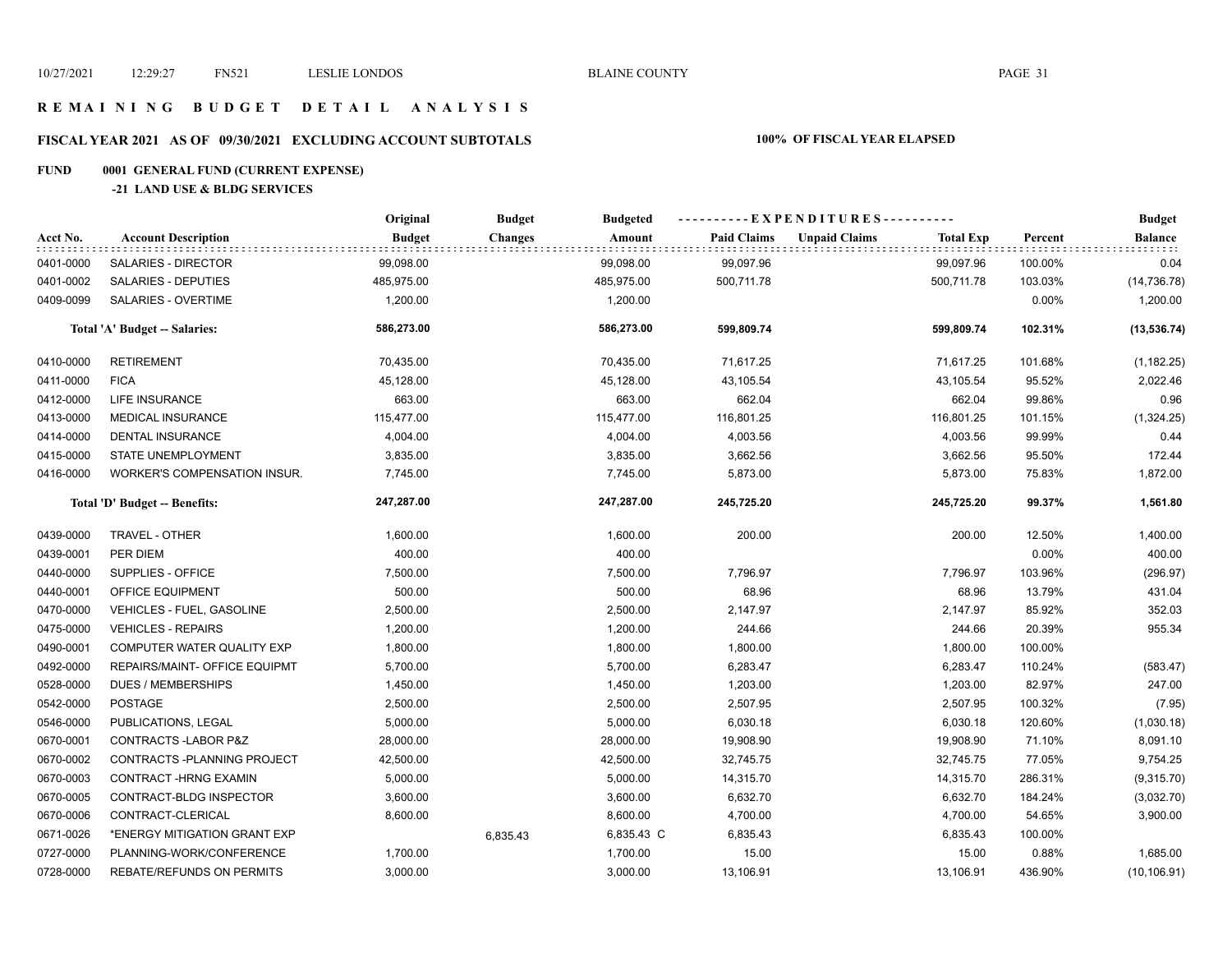#### **R E M A I N I N G B U D G E T D E T A I L A N A L Y S I S**

## **FISCAL YEAR 2021 AS OF 09/30/2021 EXCLUDING ACCOUNT SUBTOTALS 100% OF FISCAL YEAR ELAPSED**

## **FUND 0001 GENERAL FUND (CURRENT EXPENSE)**

**-21 LAND USE & BLDG SERVICES**

|           |                                       | Original      | <b>Budget</b>  | <b>Budgeted</b> | --- EXPENDITURES---------- |                      |                  |         | <b>Budget</b>  |
|-----------|---------------------------------------|---------------|----------------|-----------------|----------------------------|----------------------|------------------|---------|----------------|
| Acct No.  | <b>Account Description</b>            | <b>Budget</b> | <b>Changes</b> | Amount          | <b>Paid Claims</b>         | <b>Unpaid Claims</b> | <b>Total Exp</b> | Percent | <b>Balance</b> |
| 0729-0000 | COMP PL/ZONE & SUB ORD REPRINT        | 500.00        |                | 500.00          |                            |                      |                  | 0.00%   | 500.00         |
|           | Total 'B' Budget -- Expenses:         | 123.050.00    | 6,835.43       | 129.885.43      | 126.543.55                 |                      | 126.543.55       | 97.43%  | 3,341.88       |
|           | <b>DEPARTMENT TOTALS:</b>             |               |                |                 |                            |                      |                  |         |                |
|           | Total 'A' Expenses -- Salaries:       | 586.273.00    |                | 586.273.00      | 599.809.74                 |                      | 599.809.74       | 102.31% | (13, 536.74)   |
|           | Total 'D' Expenses -- Benefits:       | 247,287.00    |                | 247.287.00      | 245.725.20                 |                      | 245.725.20       | 99.37%  | 1,561.80       |
|           | Total 'B' Expenses -- Expenses:       | 123.050.00    | 6,835.43       | 129.885.43      | 126.543.55                 |                      | 126.543.55       | 97.43%  | 3,341.88       |
|           | Total 'C' Expenses -- Capital Outlay: |               |                |                 |                            |                      |                  |         |                |
|           |                                       | 956.610.00    | 6.835.43       | 963.445.43      | 972.078.49                 |                      | 972.078.49       | 100.90% | (8,633.06)     |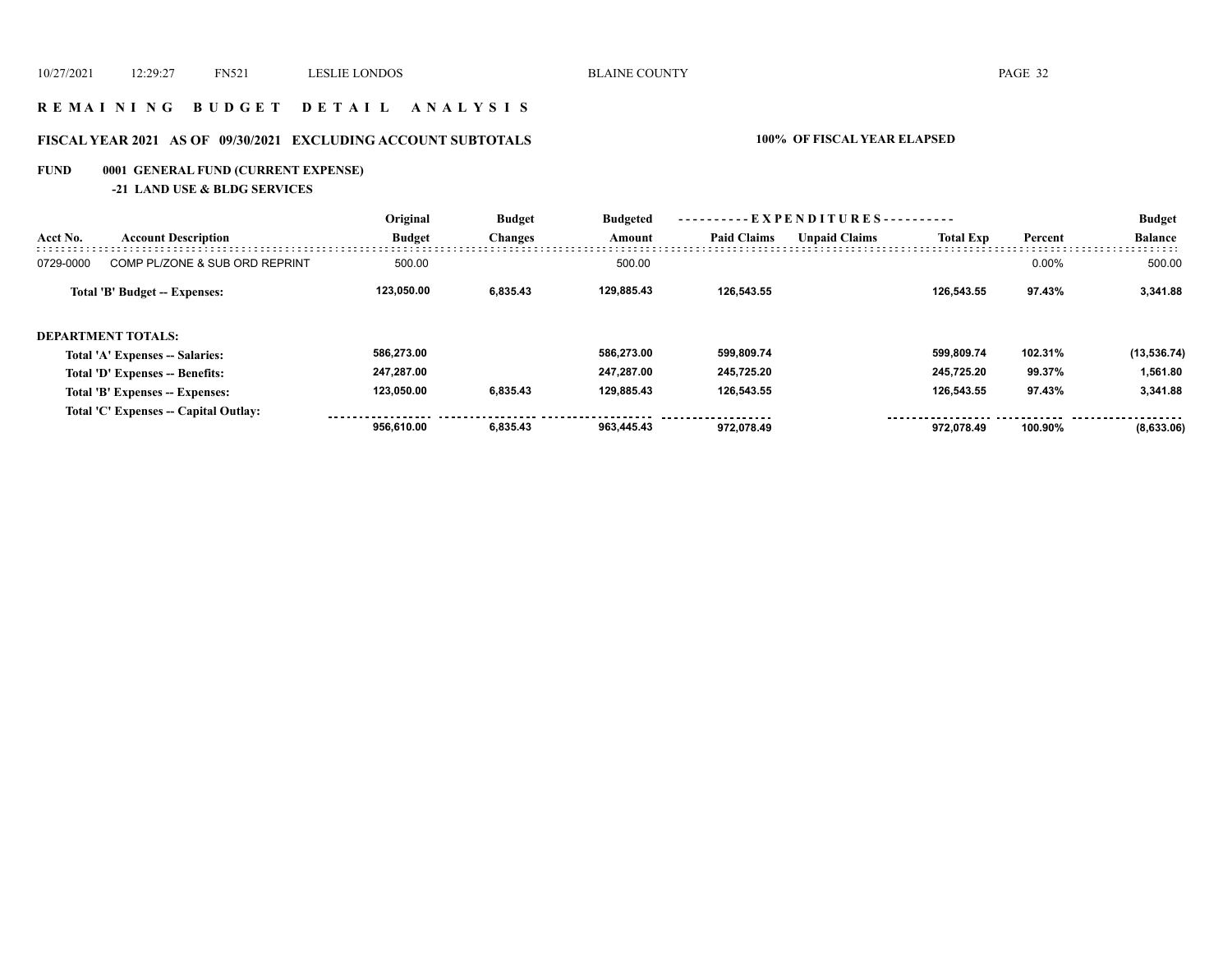#### **R E M A I N I N G B U D G E T D E T A I L A N A L Y S I S**

## **FISCAL YEAR 2021 AS OF 09/30/2021 EXCLUDING ACCOUNT SUBTOTALS 100% OF FISCAL YEAR ELAPSED**

#### **FUND 0001 GENERAL FUND (CURRENT EXPENSE)**

#### **-26 GEOGRAPHIC INFO SYSTEM**

|           |                                       | Original      | <b>Budget</b><br><b>Budgeted</b> |                    | ----------EXPENDITURES----------         |         | <b>Budget</b>  |
|-----------|---------------------------------------|---------------|----------------------------------|--------------------|------------------------------------------|---------|----------------|
| Acct No.  | <b>Account Description</b>            | <b>Budget</b> | <b>Changes</b><br>Amount         | <b>Paid Claims</b> | <b>Unpaid Claims</b><br><b>Total Exp</b> | Percent | <b>Balance</b> |
| 0401-0000 | SALARIES - MANAGER                    | 94,103.00     | 94,103.00                        | 94,103.10          | 94,103.10                                | 100.00% | (0.10)         |
| 0401-0001 | SALARIES - ANALYST                    | 84,012.00     | 84,012.00                        | 84,011.21          | 84,011.21                                | 100.00% | 0.79           |
|           | <b>Total 'A' Budget -- Salaries:</b>  | 178,115.00    | 178,115.00                       | 178,114.31         | 178,114.31                               | 100.00% | 0.69           |
| 0410-0000 | <b>RETIREMENT</b>                     | 21,267.00     | 21,267.00                        | 21,266.96          | 21,266.96                                | 100.00% | 0.04           |
| 0411-0000 | <b>FICA</b>                           | 13,626.00     | 13,626.00                        | 13,412.32          | 13,412.32                                | 98.43%  | 213.68         |
| 0412-0000 | <b>LIFE INSURANCE</b>                 | 150.00        | 150.00                           | 147.12             | 147.12                                   | 98.08%  | 2.88           |
| 0413-0000 | <b>MEDICAL INSURANCE</b>              | 22,412.00     | 22,412.00                        | 22,398.96          | 22,398.96                                | 99.94%  | 13.04          |
| 0414-0000 | <b>DENTAL INSURANCE</b>               | 890.00        | 890.00                           | 889.68             | 889.68                                   | 99.96%  | 0.32           |
| 0415-0000 | STATE UNEMPLOYMENT                    | 1,158.00      | 1,158.00                         | 1,139.59           | 1,139.59                                 | 98.41%  | 18.41          |
| 0416-0000 | WORKER'S COMPENSATION INSUR.          | 400.00        | 400.00                           | 243.00             | 243.00                                   | 60.75%  | 157.00         |
|           | Total 'D' Budget -- Benefits:         | 59,903.00     | 59,903.00                        | 59,497.63          | 59,497.63                                | 99.32%  | 405.37         |
| 0439-0000 | TRAVEL - OTHER                        | 4,000.00      | 4,000.00                         |                    |                                          | 0.00%   | 4,000.00       |
| 0439-0001 | PER DIEM                              | 700.00        | 700.00                           |                    |                                          | 0.00%   | 700.00         |
| 0440-0000 | SUPPLIES - OFFICE                     | 2,750.00      | 2,750.00                         | 2,484.77           | 2,484.77                                 | 90.36%  | 265.23         |
| 0490-0000 | <b>MAINTENANCE</b>                    | 29,625.00     | 29,625.00                        | 27,099.58          | 27,099.58                                | 91.48%  | 2,525.42       |
| 0542-0000 | <b>POSTAGE</b>                        | 50.00         | 50.00                            |                    |                                          | 0.00%   | 50.00          |
| 0569-0000 | <b>EDUCATION- OTHER</b>               | 6,500.00      | 6,500.00                         | 6,295.00           | 6,295.00                                 | 96.85%  | 205.00         |
|           | Total 'B' Budget -- Expenses:         | 43,625.00     | 43,625.00                        | 35,879.35          | 35,879.35                                | 82.24%  | 7,745.65       |
|           | <b>DEPARTMENT TOTALS:</b>             |               |                                  |                    |                                          |         |                |
|           | Total 'A' Expenses -- Salaries:       | 178,115.00    | 178,115.00                       | 178,114.31         | 178,114.31                               | 100.00% | 0.69           |
|           | Total 'D' Expenses -- Benefits:       | 59,903.00     | 59,903.00                        | 59,497.63          | 59,497.63                                | 99.32%  | 405.37         |
|           | Total 'B' Expenses -- Expenses:       | 43,625.00     | 43,625.00                        | 35,879.35          | 35,879.35                                | 82.24%  | 7,745.65       |
|           | Total 'C' Expenses -- Capital Outlay: |               |                                  |                    |                                          |         |                |
|           |                                       | 281,643.00    | 281,643.00                       | 273,491.29         | 273,491.29                               | 97.11%  | 8,151.71       |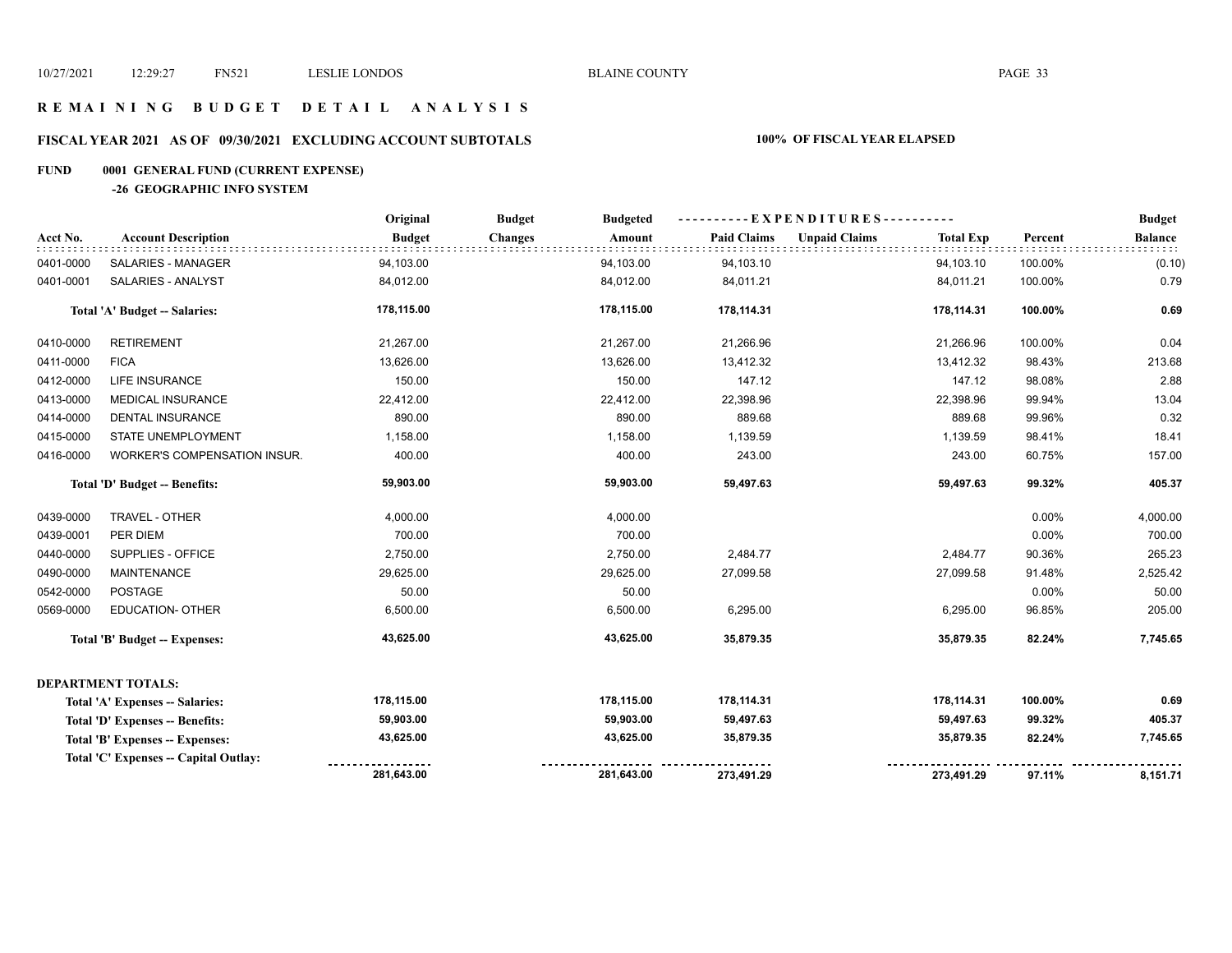#### **R E M A I N I N G B U D G E T D E T A I L A N A L Y S I S**

## **FISCAL YEAR 2021 AS OF 09/30/2021 EXCLUDING ACCOUNT SUBTOTALS 100% OF FISCAL YEAR ELAPSED**

## **FUND 0001 GENERAL FUND (CURRENT EXPENSE)**

**-30 PUBLIC DEFENDER**

|           |                                     | Original      | <b>Budget</b><br><b>Budgeted</b> |             | ----------EXPENDITURES---------- |                      |                  |          | <b>Budget</b>  |
|-----------|-------------------------------------|---------------|----------------------------------|-------------|----------------------------------|----------------------|------------------|----------|----------------|
| Acct No.  | <b>Account Description</b>          | <b>Budget</b> | <b>Changes</b>                   | Amount      | <b>Paid Claims</b>               | <b>Unpaid Claims</b> | <b>Total Exp</b> | Percent  | <b>Balance</b> |
| 0401-0000 | SALARIES - DEPT. HEAD               | 128,210.00    |                                  | 128,210.00  | 126,856.02                       |                      | 126,856.02       | 98.94%   | 1,353.98       |
| 0405-0000 | SALARIES - ATTORNEY                 | 88,583.00     |                                  | 88,583.00   | 88,582.52                        |                      | 88,582.52        | 100.00%  | 0.48           |
| 0405-0008 | SALARIES - CLERICAL/PARALEGAL       | 119,286.00    |                                  | 119,286.00  | 124,631.81                       |                      | 124,631.81       | 104.48%  | (5,345.81)     |
|           | Total 'A' Budget -- Salaries:       | 336,079.00    |                                  | 336,079.00  | 340,070.35                       |                      | 340,070.35       | 101.19%  | (3,991.35)     |
| 0410-0000 | <b>RETIREMENT</b>                   | 135,285.00    | (94, 150.00)                     | 41,135.00 C | 39,963.22                        |                      | 39,963.22        | 97.15%   | 1,171.78       |
| 0411-0000 | <b>FICA</b>                         |               | 26,355.00                        | 26,355.00 C | 23,654.21                        |                      | 23,654.21        | 89.75%   | 2,700.79       |
| 0412-0000 | LIFE INSURANCE                      |               | 295.00                           | 295.00 C    | 274.92                           |                      | 274.92           | 93.19%   | 20.08          |
| 0413-0000 | <b>MEDICAL INSURANCE</b>            |               | 62,860.00                        | 62,860.00 C | 62,833.32                        |                      | 62,833.32        | 99.96%   | 26.68          |
| 0414-0000 | <b>DENTAL INSURANCE</b>             |               | 1,780.00                         | 1,780.00 C  | 1,779.36                         |                      | 1,779.36         | 99.96%   | 0.64           |
| 0415-0000 | STATE UNEMPLOYMENT                  |               | 2,240.00                         | 2,240.00 C  | 2,009.83                         |                      | 2,009.83         | 89.72%   | 230.17         |
| 0416-0000 | WORKER'S COMPENSATION INSUR.        |               | 620.00                           | 620.00 C    | 313.00                           |                      | 313.00           | 50.48%   | 307.00         |
|           | Total 'D' Budget -- Benefits:       | 135,285.00    |                                  | 135,285.00  | 130,827.86                       |                      | 130,827.86       | 96.71%   | 4,457.14       |
| 0439-0000 | TRAVEL - OTHER                      | 1,500.00      |                                  | 1,500.00    |                                  |                      |                  | $0.00\%$ | 1,500.00       |
| 0440-0000 | SUPPLIES - OFFICE                   | 4,000.00      |                                  | 4,000.00    | 13,414.95                        |                      | 13,414.95        | 335.37%  | (9,414.95)     |
| 0488-0000 | PROFESSIONAL SVC- PUB DEF CONT      | 40,000.00     |                                  | 40,000.00   | 16,250.01                        |                      | 16,250.01        | 40.63%   | 23,749.99      |
| 0489-0000 | PROFESSIONAL SVC- OTHER EXP         | 20,000.00     |                                  | 20,000.00   | 447.99                           |                      | 447.99           | 2.24%    | 19,552.01      |
| 0489-0002 | TRANSLATORS, TRANSCRIPTS            | 3,000.00      |                                  | 3,000.00    |                                  |                      |                  | $0.00\%$ | 3,000.00       |
| 0528-0000 | <b>DUES / MEMBERSHIPS</b>           | 1,000.00      |                                  | 1,000.00    | 100.00                           |                      | 100.00           | 10.00%   | 900.00         |
| 0542-0000 | <b>POSTAGE</b>                      | 600.00        |                                  | 600.00      |                                  |                      |                  | 0.00%    | 600.00         |
| 0560-0000 | EDUC-TUITION/REG.CLES.CERTIF        | 1,700.00      |                                  | 1,700.00    | 1,362.00                         |                      | 1,362.00         | 80.12%   | 338.00         |
| 0671-0019 | *INDIGENT DEFENSE GRANT PDC         |               | 79,775.14                        | 79,775.14 C | 79,775.14                        |                      | 79,775.14        | 100.00%  |                |
| 0671-0025 | *CONFLICT ATTY FEES GRANT PDC       |               | 25,000.00                        | 25,000.00 C | 30,976.25                        |                      | 30,976.25        | 123.91%  | (5,976.25)     |
| 0672-0000 | <b>CONFLICT ATTORNEYS</b>           | 22,000.00     |                                  | 22,000.00   | 28,918.75                        |                      | 28,918.75        | 131.45%  | (6,918.75)     |
| 0782-0000 | EXPERT/EVAL/INVEST/MITIGATION       | 12,000.00     |                                  | 12,000.00   |                                  |                      |                  | 0.00%    | 12,000.00      |
|           | Total 'B' Budget -- Expenses:       | 105,800.00    | 104,775.14                       | 210,575.14  | 171,245.09                       |                      | 171,245.09       | 81.32%   | 39,330.05      |
| 0899-0000 | CAPITAL- OTHER                      | 10,000.00     |                                  | 10,000.00   |                                  |                      |                  | 0.00%    | 10,000.00      |
|           | Total 'C' Budget -- Capital Outlay: | 10,000.00     |                                  | 10,000.00   |                                  |                      |                  |          | 10,000.00      |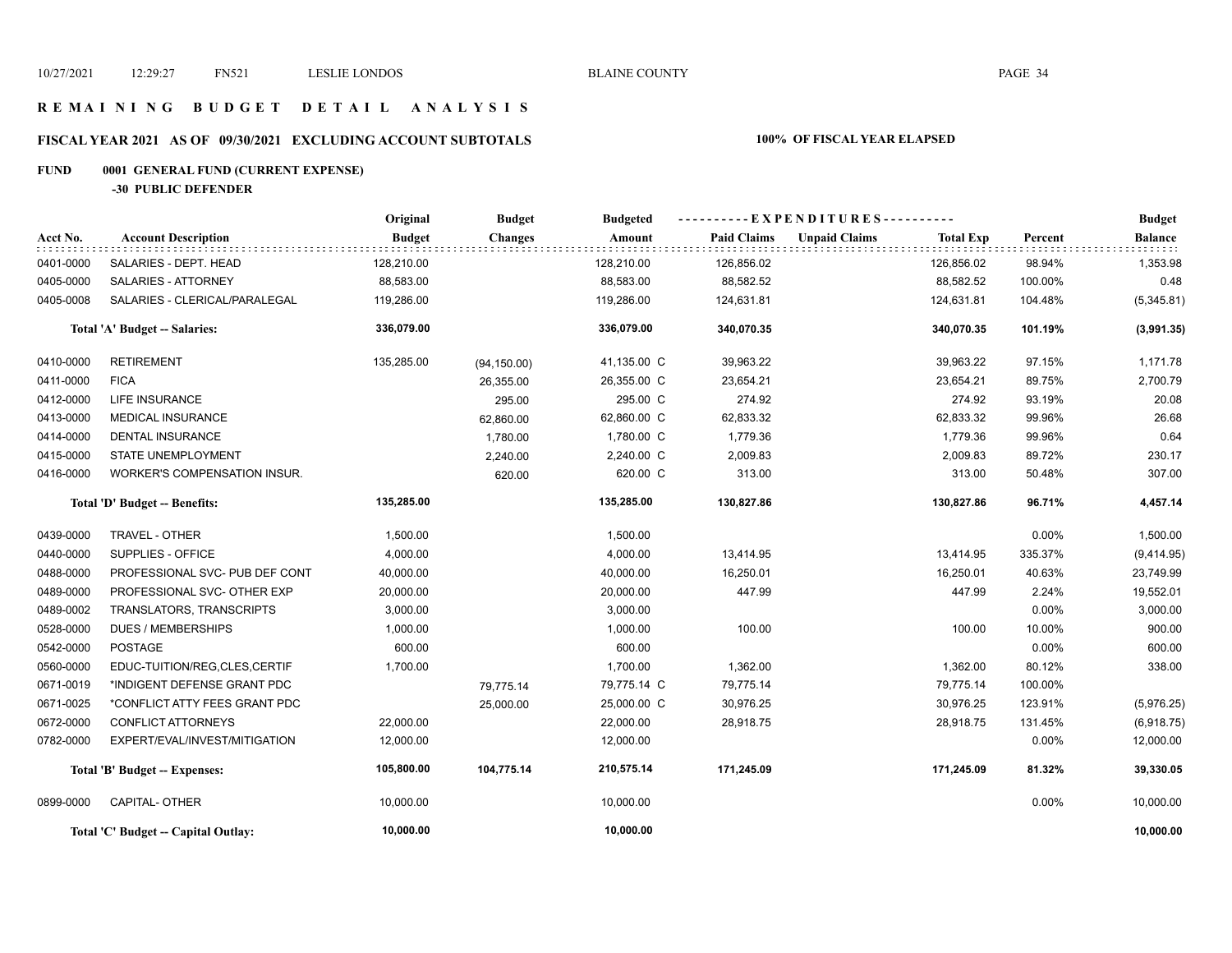#### **R E M A I N I N G B U D G E T D E T A I L A N A L Y S I S**

## **FISCAL YEAR 2021 AS OF 09/30/2021 EXCLUDING ACCOUNT SUBTOTALS 100% OF FISCAL YEAR ELAPSED**

#### **DEPARTMENT TOTALS:**

| Total 'A' Expenses -- Salaries:                     | 336.079.00    |              | 336.079.00    | 340.070.35    | 340.070.35    | 101.19% | (3,991.35)   |
|-----------------------------------------------------|---------------|--------------|---------------|---------------|---------------|---------|--------------|
| Total 'D' Expenses -- Benefits:                     | 135.285.00    |              | 135.285.00    | 130.827.86    | 130.827.86    | 96.71%  | 4,457.14     |
| Total 'B' Expenses -- Expenses:                     | 105.800.00    | 104.775.14   | 210.575.14    | 171.245.09    | 171.245.09    | 81.32%  | 39,330.05    |
| Total 'C' Expenses -- Capital Outlay:               | 10.000.00     |              | 10.000.00     |               |               |         | 10,000.00    |
|                                                     | 587.164.00    | 104.775.14   | 691.939.14    | 642.143.30    | 642.143.30    | 92.80%  | 49.795.84    |
| 0001 GENERAL FUND (CURRENT EXPENSE)<br>FUND TOTALS: |               |              |               |               |               |         |              |
| Total 'A' Expenses -- Salaries:                     | 9.714.475.00  | 131.142.44   | 9.845.617.44  | 9.328.741.26  | 9.328.741.26  | 94.75%  | 516,876.18   |
| Total 'D' Expenses -- Benefits:                     | 4,023,458.00  | 33.044.91    | 4.056.502.91  | 3.615.579.75  | 3.615.579.75  | 89      | 440.923.16   |
| Total 'B' Expenses -- Expenses:                     | 4,735,673.00  | 442,060.11   | 5.177.733.11  | 4,660,942.51  | 4.660.942.51  | 90.02%  | 516,790.60   |
| Total 'C' Expenses -- Capital Outlay:               | 438.308.00    | 1.095.001.00 | 1,533,309.00  | 1,501,035.66  | 1,501,035.66  | 97.90%  | 32,273.34    |
|                                                     | 18.911.914.00 | 1.701.248.46 | 20,613,162.46 | 19,106,299.18 | 19,106,299.18 | 92.69%  | 1,506,863.28 |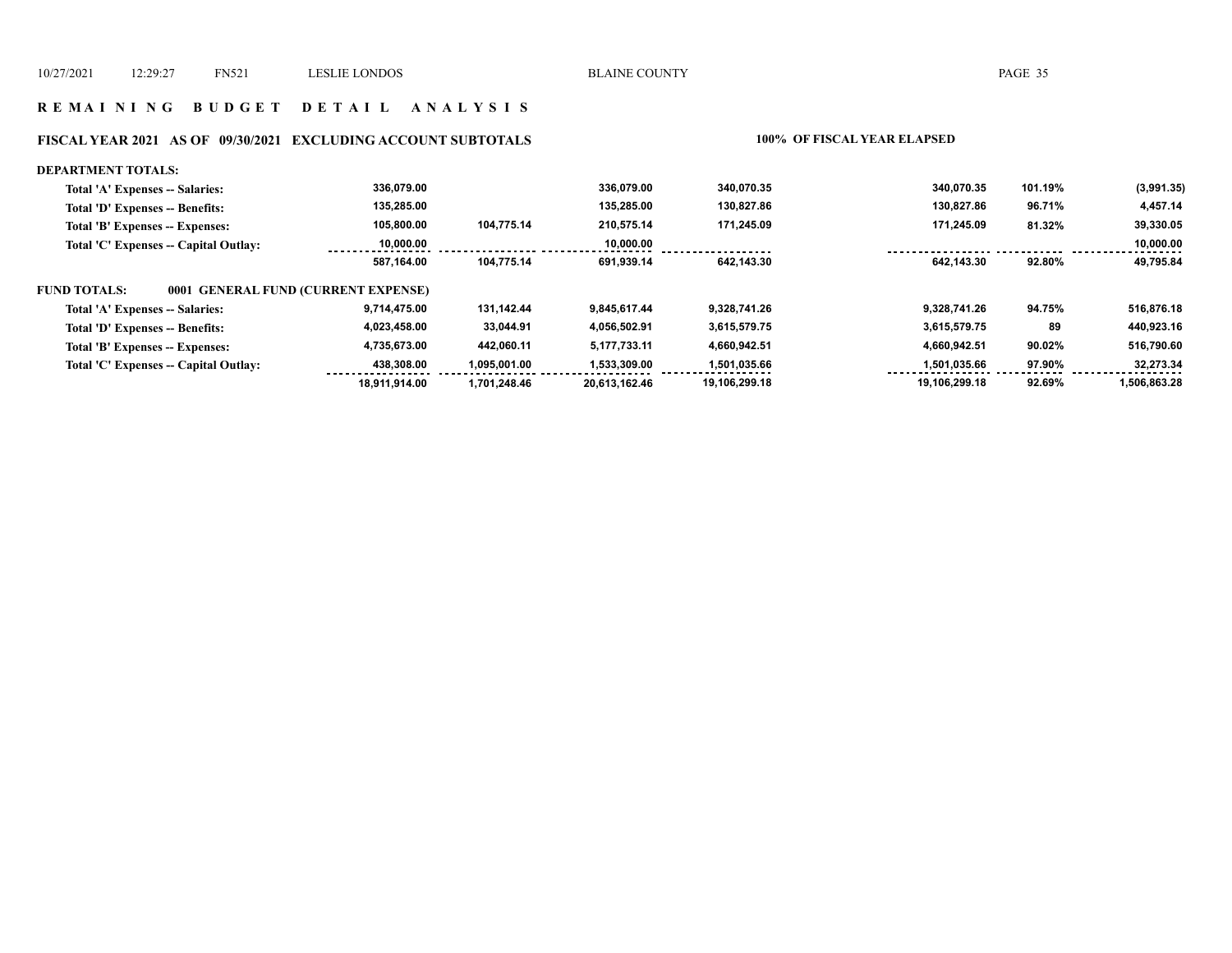#### **R E M A I N I N G B U D G E T D E T A I L A N A L Y S I S**

## **FISCAL YEAR 2021 AS OF 09/30/2021 EXCLUDING ACCOUNT SUBTOTALS 100% OF FISCAL YEAR ELAPSED**

#### **FUND 0002 ROAD AND BRIDGE**

**-00 ROAD AND BRIDGE**

|           |                                     | Original      | <b>Budget</b><br><b>Budgeted</b> |                    | - - - - - - - - - - E X P E N D I T U R E S - - - - - - - - - - - |         | <b>Budget</b>  |
|-----------|-------------------------------------|---------------|----------------------------------|--------------------|-------------------------------------------------------------------|---------|----------------|
| Acct No.  | <b>Account Description</b>          | <b>Budget</b> | Amount<br><b>Changes</b>         | <b>Paid Claims</b> | <b>Unpaid Claims</b><br><b>Total Exp</b>                          | Percent | <b>Balance</b> |
| 0404-0001 | SALARIES - MANAGER                  | 96,982.00     | 96,982.00                        | 96,981.30          | 96,981.30                                                         | 100.00% | 0.70           |
| 0404-0002 | SALARIES - SUPERVISORS              | 141,400.00    | 141,400.00                       | 141,007.20         | 141,007.20                                                        | 99.72%  | 392.80         |
| 0405-0001 | SALARIES- TRANSPORTATION TECH       | 632,700.00    | 632,700.00                       | 632,706.85         | 632,706.85                                                        | 100.00% | (6.85)         |
| 0405-0002 | SALARIES - MECHANIC                 | 72,613.00     | 72,613.00                        | 72,612.81          | 72,612.81                                                         | 100.00% | 0.19           |
| 0409-0001 | SALARIES - TERMINATION              | 6,000.00      | 6,000.00                         |                    |                                                                   | 0.00%   | 6,000.00       |
| 0409-0099 | SALARIES- OVERTIME                  | 12,000.00     | 12,000.00                        | 15,376.37          | 15,376.37                                                         | 128.14% | (3,376.37)     |
|           | Total 'A' Budget -- Salaries:       | 961,695.00    | 961,695.00                       | 958,684.53         | 958,684.53                                                        | 99.69%  | 3,010.47       |
| 0410-0000 | <b>RETIREMENT</b>                   | 114,930.00    | 114,930.00                       | 114,400.12         | 114,400.12                                                        | 99.54%  | 529.88         |
| 0411-0000 | <b>FICA</b>                         | 73,645.00     | 73,645.00                        | 68,330.86          | 68,330.86                                                         | 92.78%  | 5,314.14       |
| 0412-0000 | LIFE INSURANCE                      | 1,067.00      | 1,067.00                         | 1,055.35           | 1,055.35                                                          | 98.91%  | 11.65          |
| 0413-0000 | MEDICAL INSURANCE                   | 197,630.00    | 197,630.00                       | 197,539.02         | 197,539.02                                                        | 99.95%  | 90.98          |
| 0414-0000 | DENTAL INSURANCE                    | 6,450.00      | 6,450.00                         | 6,450.18           | 6,450.18                                                          | 100.00% | (0.18)         |
| 0415-0000 | STATE UNEMPLOYMENT                  | 6,260.00      | 6,260.00                         | 5,805.85           | 5,805.85                                                          | 92.75%  | 454.15         |
| 0416-0000 | <b>WORKER'S COMPENSATION INSUR.</b> | 60,256.00     | 60,256.00                        | 33,440.00          | 33,440.00                                                         | 55.50%  | 26,816.00      |
|           | Total 'D' Budget -- Benefits:       | 460,238.00    | 460,238.00                       | 427,021.38         | 427,021.38                                                        | 92.78%  | 33,216.62      |
| 0439-0000 | TRAVEL - OTHER                      | 500.00        | 500.00                           | 1,072.93           | 1,072.93                                                          | 214.59% | (572.93)       |
| 0439-0001 | <b>MEALS FOR OVERTIME</b>           | 1,500.00      | 1,500.00                         | 1,296.41           | 1,296.41                                                          | 86.43%  | 203.59         |
| 0449-0000 | <b>SUPPLIES</b>                     | 40,000.00     | 40,000.00                        | 37,741.75          | 37,741.75                                                         | 94.35%  | 2,258.25       |
| 0470-0000 | VEHICLES - FUEL, GASOLINE           | 180,000.00    | 180,000.00                       | 167,281.24         | 167,281.24                                                        | 92.93%  | 12,718.76      |
| 0473-0000 | <b>VEHICLES - TIRES</b>             | 40,000.00     | 40,000.00                        | 37,950.54          | 37,950.54                                                         | 94.88%  | 2,049.46       |
| 0484-0000 | PROFESSIONAL SVC - ENGINEERING      | 30,000.00     | 30,000.00                        | 3,590.60           | 3,590.60                                                          | 11.97%  | 26,409.40      |
| 0489-0006 | ADMINISTRATIVE SUPPORT              | 25,000.00     | 25,000.00                        | 25,000.00          | 25,000.00                                                         | 100.00% |                |
| 0491-0000 | REPAIRS/MAINT - HEAVY EQUIP         | 160,000.00    | 160,000.00                       | 159,009.44         | 159,009.44                                                        | 99.38%  | 990.56         |
| 0495-0000 | <b>COMMUNICATIONS</b>               | 12,000.00     | 12,000.00                        | 10,476.80          | 10,476.80                                                         | 87.31%  | 1,523.20       |
| 0513-0000 | RENT/LEASE - HEAVY EQUIPMENT        | 10,000.00     | 10,000.00                        | 4,667.23           | 4,667.23                                                          | 46.67%  | 5,332.77       |
| 0532-0000 | <b>FREIGHT</b>                      | 10,000.00     | 10,000.00                        | 7,055.03           | 7,055.03                                                          | 70.55%  | 2,944.97       |
| 0560-0002 | EDUCATION - TRAINING/SEMINARS       | 1,500.00      | 1,500.00                         | 1,007.00           | 1,007.00                                                          | 67.13%  | 493.00         |
| 0640-0000 | <b>CRUSHED ROCK / GRAVEL</b>        | 100,000.00    | 100,000.00                       | 96,587.00          | 96,587.00                                                         | 96.59%  | 3,413.00       |
| 0640-0001 | CAREY GRAVEL PIT                    | 100,000.00    | 100,000.00                       | 96,161.62          | 96,161.62                                                         | 96.16%  | 3,838.38       |
| 0640-0003 | <b>DUST ABATEMENT</b>               | 80,000.00     | 80,000.00                        | 77,597.57          | 77,597.57                                                         | 97.00%  | 2,402.43       |
| 0641-0000 | ROAD OIL                            | 250,000.00    | 250,000.00                       | 211,938.30         | 211,938.30                                                        | 84.78%  | 38,061.70      |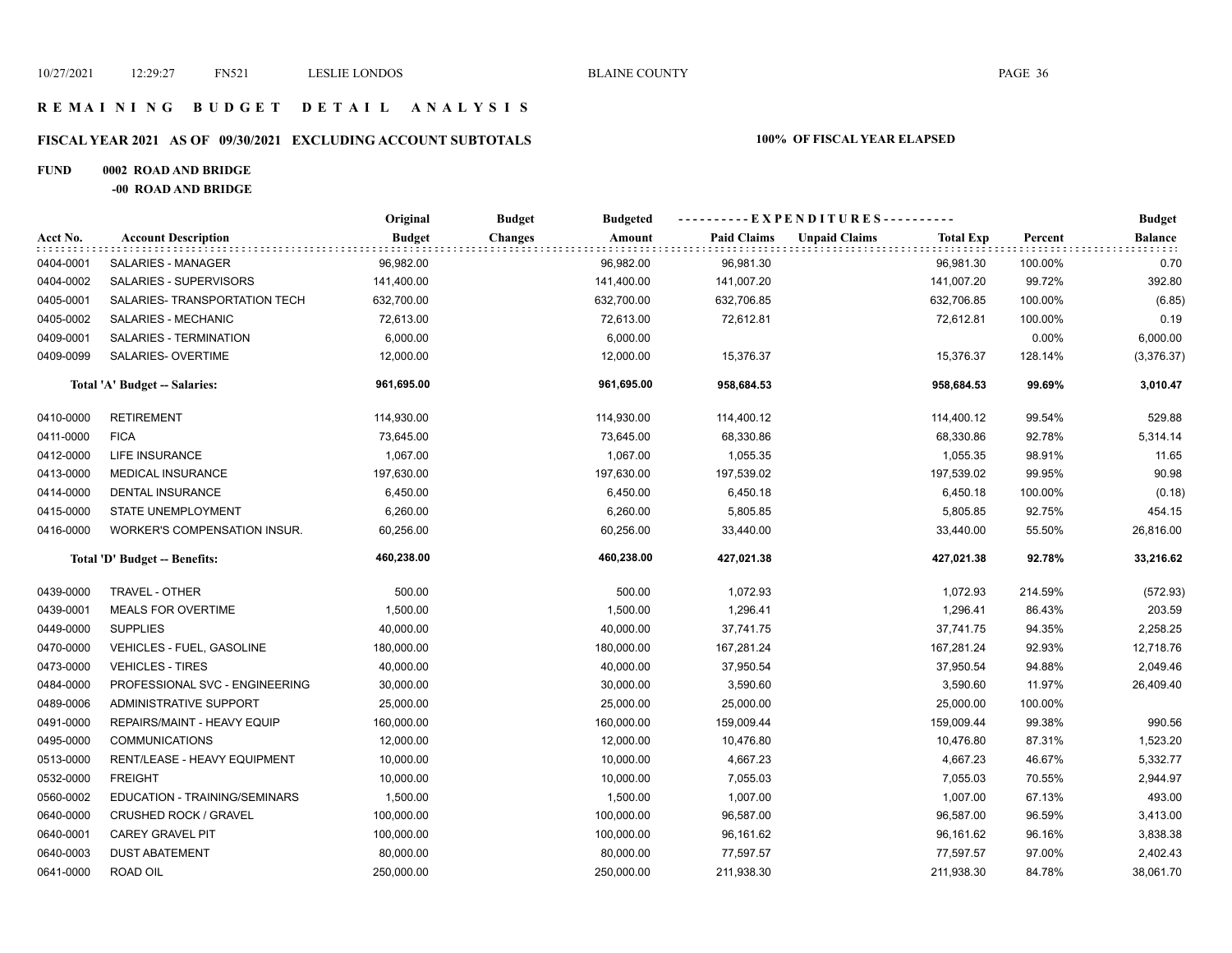# **R E M A I N I N G B U D G E T D E T A I L A N A L Y S I S**

#### **FISCAL YEAR 2021 AS OF 09/30/2021 EXCLUDING ACCOUNT SUBTOTALS 100% OF FISCAL YEAR ELAPSED**

#### **FUND 0002 ROAD AND BRIDGE**

**-00 ROAD AND BRIDGE**

|                     |                                       | Original      | <b>Budget</b>  | <b>Budgeted</b> |                    | ----------EXPENDITURES---------- |                  |         |                |
|---------------------|---------------------------------------|---------------|----------------|-----------------|--------------------|----------------------------------|------------------|---------|----------------|
| Acct No.            | <b>Account Description</b>            | <b>Budget</b> | <b>Changes</b> | Amount          | <b>Paid Claims</b> | <b>Unpaid Claims</b>             | <b>Total Exp</b> | Percent | <b>Balance</b> |
| 0643-0000           | <b>SIGNS</b>                          | 12,000.00     |                | 12,000.00       | 11,180.52          |                                  | 11,180.52        | 93.17%  | 819.48         |
| 0645-0000           | <b>CULVERTS/BRIDGES</b>               | 20,000.00     |                | 20,000.00       | 20,129.26          |                                  | 20,129.26        | 100.65% | (129.26)       |
| 0670-0001           | CONTRACTS - DRUG TESTING              | 2,500.00      |                | 2,500.00        | 1,662.25           |                                  | 1,662.25         | 66.49%  | 837.75         |
| 0671-0000           | <b>CONTRACTS - SNOW REMOVAL</b>       | 20,000.00     |                | 20,000.00       | 18,250.00          |                                  | 18,250.00        | 91.25%  | 1,750.00       |
| 0714-0005           | TELEPHONE ALLOWANCE                   | 1,400.00      |                | 1,400.00        | 1,176.00           |                                  | 1,176.00         | 84.00%  | 224.00         |
| 0736-0000           | CONSTR PROJECT/EMERGENCY FLOOD        | 2,000.00      |                | 2,000.00        |                    |                                  |                  | 0.00%   | 2,000.00       |
|                     | Total 'B' Budget -- Expenses:         | 1,098,400.00  |                | 1,098,400.00    | 990,831.49         |                                  | 990,831.49       | 90.21%  | 107,568.51     |
| 0803-0000           | CAPITAL - HEAVY EQUIPMENT             | 145,000.00    |                | 145,000.00      | 141,711.17         |                                  | 141,711.17       | 97.73%  | 3,288.83       |
| 0809-0012           | *CAPITAL-W GLENDALE/CANAL BRDG        |               | 1,973.55       | 1,973.55 C      | 2,129.88           |                                  | 2,129.88         | 107.92% | (156.33)       |
| 0809-0018           | *CAPITAL - KILPATRICK BRIDGE          | 31,000.00     |                | 31,000.00       | 10,000.00          |                                  | 10,000.00        | 32.26%  | 21,000.00      |
| 0809-0019           | MULDOON CREEK BRIDGE                  |               | 53,907.00      | 53,907.00 C     | 53,907.00          |                                  | 53,907.00        | 100.00% |                |
| 0899-0000           | *CAPITAL - GLENDALE                   |               |                |                 | 107,017.51         |                                  | 107,017.51       | 0.00%   | (107, 017.51)  |
|                     | Total 'C' Budget -- Capital Outlay:   | 176,000.00    | 55,880.55      | 231,880.55      | 314,765.56         |                                  | 314,765.56       | 135.74% | (82, 885.01)   |
|                     | <b>DEPARTMENT TOTALS:</b>             |               |                |                 |                    |                                  |                  |         |                |
|                     | Total 'A' Expenses -- Salaries:       | 961,695.00    |                | 961,695.00      | 958,684.53         |                                  | 958,684.53       | 99.69%  | 3,010.47       |
|                     | Total 'D' Expenses -- Benefits:       | 460,238.00    |                | 460,238.00      | 427,021.38         |                                  | 427,021.38       | 92.78%  | 33,216.62      |
|                     | Total 'B' Expenses -- Expenses:       | 1,098,400.00  |                | 1,098,400.00    | 990,831.49         |                                  | 990,831.49       | 90.21%  | 107,568.51     |
|                     | Total 'C' Expenses -- Capital Outlay: | 176,000.00    | 55,880.55      | 231,880.55      | 314,765.56         |                                  | 314,765.56       | 135.74% | (82, 885.01)   |
|                     |                                       | 2,696,333.00  | 55,880.55      | 2,752,213.55    | 2,691,302.96       |                                  | 2,691,302.96     | 97.79%  | 60,910.59      |
| <b>FUND TOTALS:</b> | 0002 ROAD AND BRIDGE                  |               |                |                 |                    |                                  |                  |         |                |
|                     | Total 'A' Expenses -- Salaries:       | 961,695.00    |                | 961,695.00      | 958,684.53         |                                  | 958,684.53       | 99.69%  | 3,010.47       |
|                     | Total 'D' Expenses -- Benefits:       | 460,238.00    |                | 460,238.00      | 427,021.38         |                                  | 427,021.38       | 93      | 33,216.62      |
|                     | Total 'B' Expenses -- Expenses:       | 1,098,400.00  |                | 1,098,400.00    | 990,831.49         |                                  | 990,831.49       | 90.21%  | 107,568.51     |
|                     | Total 'C' Expenses -- Capital Outlay: | 176,000.00    | 55,880.55      | 231,880.55      | 314,765.56         |                                  | 314,765.56       | 135.74% | (82, 885.01)   |
|                     |                                       | 2,696,333.00  | 55,880.55      | 2,752,213.55    | 2,691,302.96       |                                  | 2,691,302.96     | 97.79%  | 60,910.59      |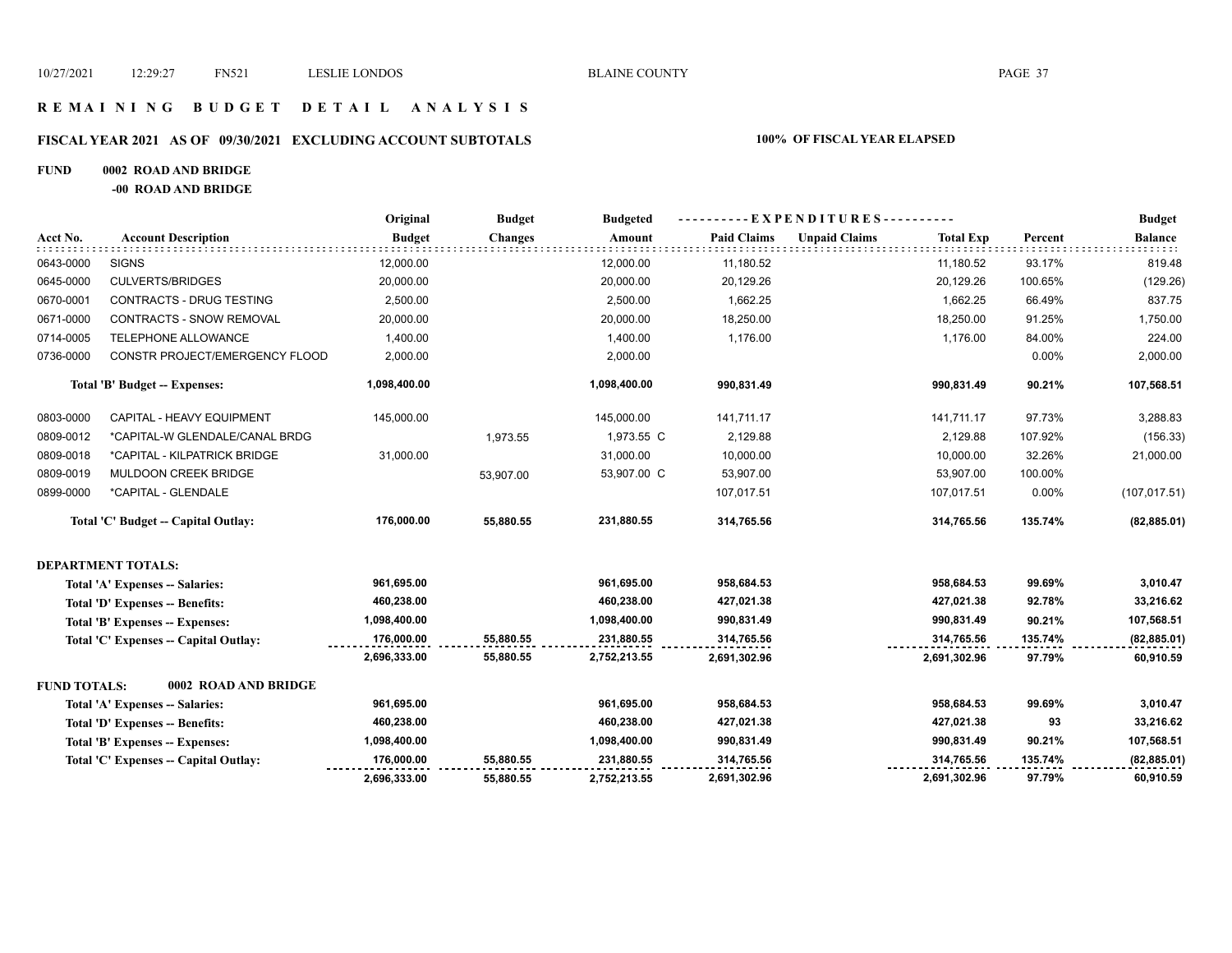#### **R E M A I N I N G B U D G E T D E T A I L A N A L Y S I S**

## **FISCAL YEAR 2021 AS OF 09/30/2021 EXCLUDING ACCOUNT SUBTOTALS 100% OF FISCAL YEAR ELAPSED**

#### **FUND 0003 ELECTION CONSOLIDATION FUND**

#### **-00 ELECTION CONSOLIDATION FUND**

|           |                                     | Original      | <b>Budget</b><br><b>Budgeted</b> |                    | ----------EXPENDITURES----------         |          | <b>Budget</b>  |
|-----------|-------------------------------------|---------------|----------------------------------|--------------------|------------------------------------------|----------|----------------|
| Acct No.  | <b>Account Description</b>          | <b>Budget</b> | <b>Changes</b><br>Amount         | <b>Paid Claims</b> | <b>Unpaid Claims</b><br><b>Total Exp</b> | Percent  | <b>Balance</b> |
| 0402-0000 | <b>SALARIES - DEPUTIES</b>          | 20,520.00     | 20,520.00                        | 20,851.60          | 20,851.60                                | 101.62%  | (331.60)       |
| 0402-0006 | <b>SALARIES - OTHER</b>             | 9,000.00      | 9,000.00                         |                    |                                          | $0.00\%$ | 9,000.00       |
| 0409-0001 | SALARIES - TERMINATION              | 1,000.00      | 1,000.00                         |                    |                                          | 0.00%    | 1,000.00       |
| 0409-0099 | <b>SALARIES - OVERTIME</b>          | 1,000.00      | 1,000.00                         | 1,064.32           | 1,064.32                                 | 106.43%  | (64.32)        |
|           | Total 'A' Budget -- Salaries:       | 31,520.00     | 31,520.00                        | 21,915.92          | 21,915.92                                | 69.53%   | 9,604.08       |
| 0410-0000 | <b>RETIREMENT</b>                   | 2,675.00      | 2,675.00                         | 2,616.79           | 2,616.79                                 | 97.82%   | 58.21          |
| 0411-0000 | <b>FICA</b>                         | 2,160.00      | 2,160.00                         | 1,450.07           | 1,450.07                                 | 67.13%   | 709.93         |
| 0412-0000 | LIFE INSURANCE                      | 37.00         | 37.00                            | 36.78              | 36.78                                    | 99.41%   | 0.22           |
| 0413-0000 | <b>MEDICAL INSURANCE</b>            | 7,302.00      | 7,302.00                         | 7,297.86           | 7,297.86                                 | 99.94%   | 4.14           |
| 0414-0000 | <b>DENTAL INSURANCE</b>             | 225.00        | 225.00                           | 222.42             | 222.42                                   | 98.85%   | 2.58           |
| 0415-0000 | STATE UNEMPLOYMENT                  | 185.00        | 185.00                           | 123.20             | 123.20                                   | 66.59%   | 61.80          |
| 0416-0000 | WORKER'S COMPENSATION INSUR.        | 63.00         | 63.00                            | 14.00              | 14.00                                    | 22.22%   | 49.00          |
|           | Total 'D' Budget -- Benefits:       | 12,647.00     | 12,647.00                        | 11,761.12          | 11,761.12                                | 93.00%   | 885.88         |
| 0439-0000 | TRAVEL - OTHER                      | 1,700.00      | 1,700.00                         |                    |                                          | 0.00%    | 1,700.00       |
| 0439-0001 | MEALS/ELECTION WORKERS              | 2,500.00      | 2,500.00                         |                    |                                          | 0.00%    | 2,500.00       |
| 0442-0000 | SUPPLIES - ELECTION                 | 21,000.00     | 21,000.00                        | 22,131.11          | 22,131.11                                | 105.39%  | (1, 131.11)    |
| 0490-0001 | <b>MAINTENANCE</b>                  | 8,000.00      | 8,000.00                         | 9,394.31           | 9,394.31                                 | 117.43%  | (1,394.31)     |
| 0511-0000 | <b>RENT/LEASE- BUILDINGS</b>        | 100.00        | 100.00                           |                    |                                          | 0.00%    | 100.00         |
| 0522-0000 | <b>ADVERTISING</b>                  | 8,000.00      | 8,000.00                         | 1,873.08           | 1,873.08                                 | 23.41%   | 6,126.92       |
| 0542-0000 | <b>POSTAGE</b>                      | 1,500.00      | 1,500.00                         | 1,554.45           | 1,554.45                                 | 103.63%  | (54.45)        |
| 0569-0000 | EDUCATION/CONFERENCE/TRAINING       | 500.00        | 500.00                           |                    |                                          | 0.00%    | 500.00         |
| 0712-0001 | <b>POLL WORKERS</b>                 | 15,000.00     | 15,000.00                        |                    |                                          | 0.00%    | 15,000.00      |
| 0712-0002 | MILEAGE-POLL WORKERS                | 1,000.00      | 1,000.00                         |                    |                                          | 0.00%    | 1,000.00       |
|           | Total 'B' Budget -- Expenses:       | 59,300.00     | 59,300.00                        | 34,952.95          | 34,952.95                                | 58.94%   | 24,347.05      |
| 0803-0002 | <b>CAPITAL - EQUIPMENT</b>          | 60,000.00     | 60,000.00                        | 1,032.11           | 1,032.11                                 | 1.72%    | 58,967.89      |
|           | Total 'C' Budget -- Capital Outlay: | 60,000.00     | 60,000.00                        | 1,032.11           | 1,032.11                                 | 1.72%    | 58,967.89      |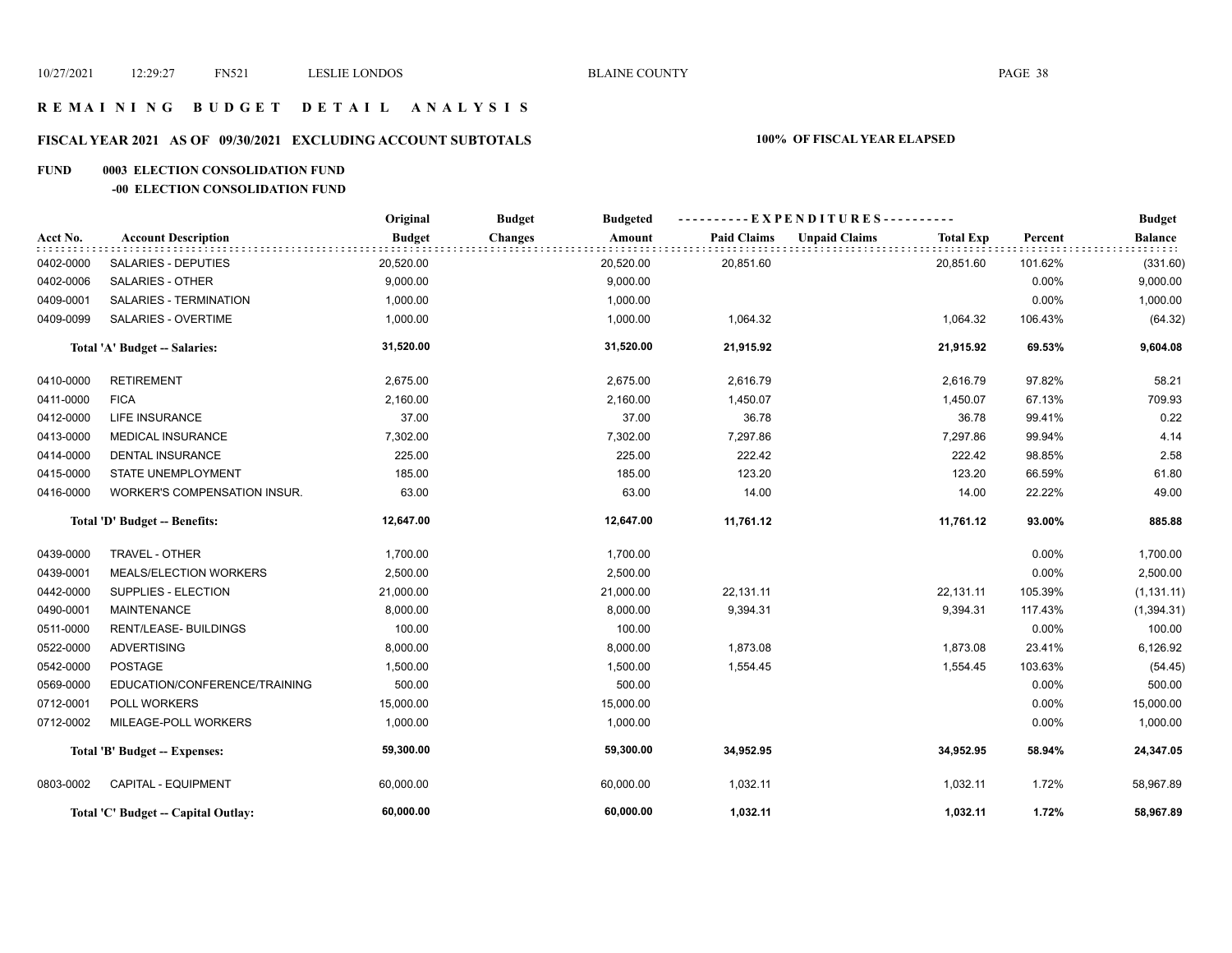#### **R E M A I N I N G B U D G E T D E T A I L A N A L Y S I S**

## **FISCAL YEAR 2021 AS OF 09/30/2021 EXCLUDING ACCOUNT SUBTOTALS 100% OF FISCAL YEAR ELAPSED**

| <b>DEPARTMENT TOTALS:</b>                               |            |            |           |           |        |           |
|---------------------------------------------------------|------------|------------|-----------|-----------|--------|-----------|
| Total 'A' Expenses -- Salaries:                         | 31,520.00  | 31.520.00  | 21.915.92 | 21.915.92 | 69.53% | 9,604.08  |
| Total 'D' Expenses -- Benefits:                         | 12,647.00  | 12.647.00  | 11.761.12 | 11.761.12 | 93.00% | 885.88    |
| Total 'B' Expenses -- Expenses:                         | 59,300.00  | 59,300.00  | 34,952.95 | 34,952.95 | 58.94% | 24,347.05 |
| Total 'C' Expenses -- Capital Outlay:                   | 60,000.00  | 60.000.00  | 1,032.11  | 1,032.11  | 1.72%  | 58,967.89 |
|                                                         | 163,467.00 | 163.467.00 | 69.662.10 | 69.662.10 | 42.62% | 93.804.90 |
| <b>FUND TOTALS:</b><br>0003 ELECTION CONSOLIDATION FUND |            |            |           |           |        |           |
| Total 'A' Expenses -- Salaries:                         | 31,520.00  | 31.520.00  | 21.915.92 | 21.915.92 | 69.53% | 9,604.08  |
| Total 'D' Expenses -- Benefits:                         | 12,647.00  | 12.647.00  | 11,761.12 | 11,761.12 | 93     | 885.88    |
| Total 'B' Expenses -- Expenses:                         | 59,300.00  | 59.300.00  | 34.952.95 | 34.952.95 | 58.94% | 24,347.05 |
| Total 'C' Expenses -- Capital Outlay:                   | 60,000.00  | 60.000.00  | 1,032.11  | 1,032.11  | 1.72%  | 58,967.89 |
|                                                         | 163,467.00 | 163.467.00 | 69,662.10 | 69.662.10 | 42.62% | 93,804.90 |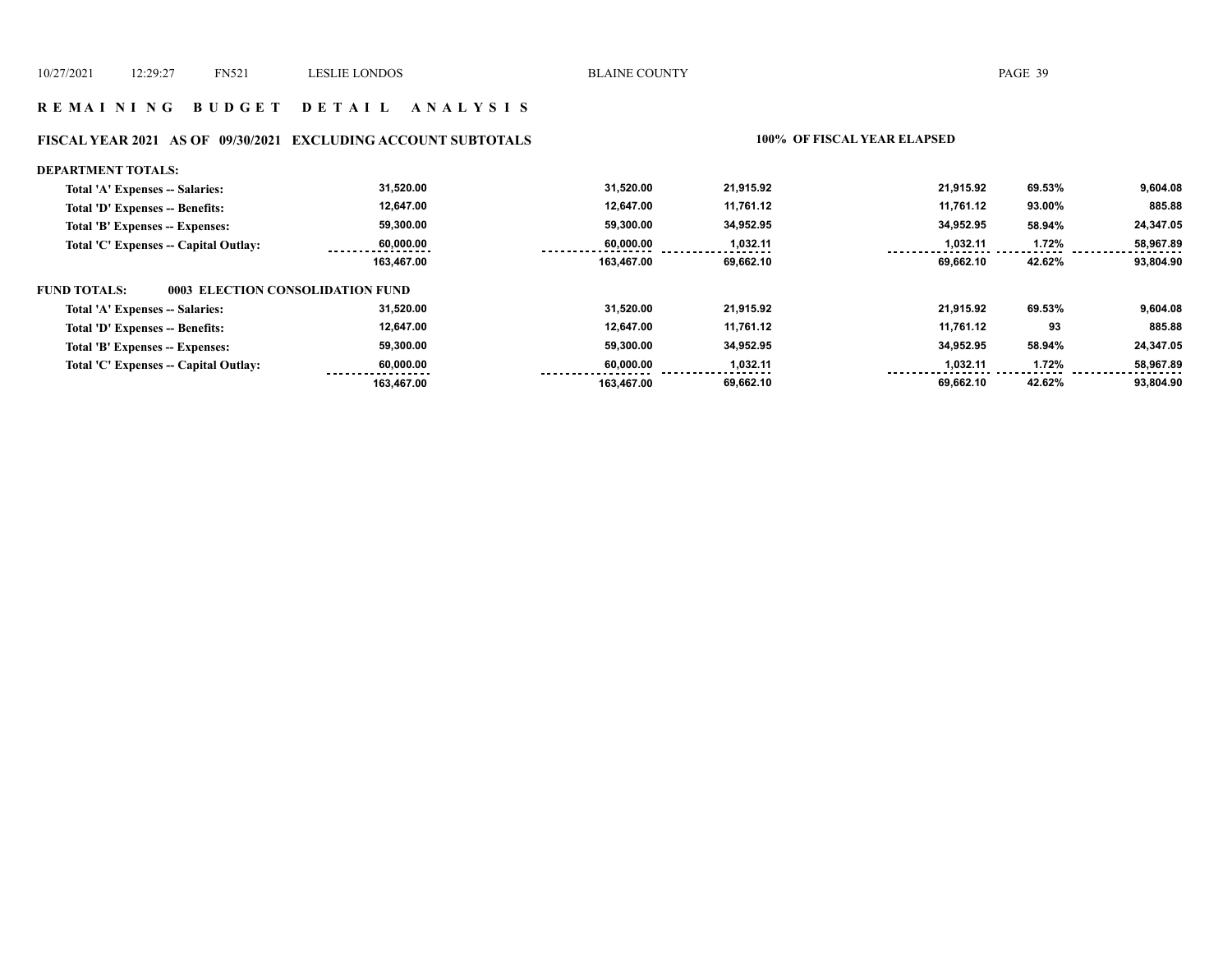#### **R E M A I N I N G B U D G E T D E T A I L A N A L Y S I S**

## **FISCAL YEAR 2021 AS OF 09/30/2021 EXCLUDING ACCOUNT SUBTOTALS 100% OF FISCAL YEAR ELAPSED**

#### **FUND 0004 AMBULANCE**

**-00 AMBULANCE**

|                     |                                      | Original      | <b>Budget</b><br><b>Budgeted</b> |                    | ---- EXPENDITURES----------              |         | <b>Budget</b>  |
|---------------------|--------------------------------------|---------------|----------------------------------|--------------------|------------------------------------------|---------|----------------|
| Acct No.            | <b>Account Description</b>           | <b>Budget</b> | <b>Changes</b><br>Amount         | <b>Paid Claims</b> | <b>Unpaid Claims</b><br><b>Total Exp</b> | Percent | <b>Balance</b> |
| 0416-0000           | <b>WORKER'S COMP-MED DIRECTOR</b>    | 800.00        | 800.00                           | 710.00             | 710.00                                   | 88.75%  | 90.00          |
|                     | Total 'D' Budget -- Benefits:        | 800.00        | 800.00                           | 710.00             | 710.00                                   | 88.75%  | 90.00          |
| 0489-0001           | <b>BACK COUNTRY RESCUE</b>           | 50,000.00     | 50,000.00                        | 4,200.00           | 4,200.00                                 | 8.40%   | 45,800.00      |
| 0526-0000           | CONTINGENCY ACCOUNT                  | 10,000.00     | 10,000.00                        | 23,277.97          | 23,277.97                                | 232.78% | (13, 277.97)   |
| 0559-0000           | OTHER MISC EXPENSES                  | 15,900.00     | 15,900.00                        | 23.69              | 23.69                                    | 0.15%   | 15,876.31      |
| 0670-0000           | CONTRACTS-BILLING                    | 51,000.00     | 51,000.00                        | 46,841.32          | 46,841.32                                | 91.85%  | 4,158.68       |
| 0670-0001           | <b>POSTAGE</b>                       | 200.00        | 200.00                           | 200.00             | 200.00                                   | 100.00% |                |
| 0751-0000           | AMB CONTRACT - CAREY                 | 82,985.00     | 82,985.00                        | 82,985.00          | 82,985.00                                | 100.00% |                |
| 0752-0000           | AMB CONTRACT - KETCHUM               | 1,199,265.00  | 1,199,265.00                     | 1,199,265.00       | 1,199,265.00                             | 100.00% |                |
| 0752-0001           | AMB CONTRACT - W R FIRE              | 1,192,027.00  | 1,192,027.00                     | 1,192,027.00       | 1,192,027.00                             | 100.00% |                |
| 0752-0002           | <b>REFUNDS</b>                       | 11,000.00     | 11,000.00                        | 10,821.94          | 10,821.94                                | 98.38%  | 178.06         |
| 0752-0003           | <b>MEDICAL DIRECTOR</b>              | 68,550.00     | 68,550.00                        | 68,550.00          | 68,550.00                                | 100.00% |                |
|                     | <b>Total 'B' Budget -- Expenses:</b> | 2,680,927.00  | 2,680,927.00                     | 2,628,191.92       | 2,628,191.92                             | 98.03%  | 52,735.08      |
| 0850-0000           | CAPITAL - IMPROVEMENT FUND           | 225,000.00    | 225,000.00                       | 20,368.26          | 20,368.26                                | 9.05%   | 204,631.74     |
| 0850-0001           | CAPITAL - EQUIPMENT                  | 440,000.00    | 440,000.00                       | 433,474.00         | 433,474.00                               | 98.52%  | 6,526.00       |
|                     | Total 'C' Budget -- Capital Outlay:  | 665,000.00    | 665,000.00                       | 453,842.26         | 453,842.26                               | 68.25%  | 211, 157. 74   |
|                     | <b>DEPARTMENT TOTALS:</b>            |               |                                  |                    |                                          |         |                |
|                     | Total 'A' Expenses -- Salaries:      |               |                                  |                    |                                          |         |                |
|                     | Total 'D' Expenses -- Benefits:      | 800.00        | 800.00                           | 710.00             | 710.00                                   | 88.75%  | 90.00          |
|                     | Total 'B' Expenses -- Expenses:      | 2,680,927.00  | 2,680,927.00                     | 2,628,191.92       | 2,628,191.92                             | 98.03%  | 52,735.08      |
|                     | Total 'C' Expenses - Capital Outlay: | 665,000.00    | 665,000.00                       | 453,842.26         | 453,842.26                               | 68.25%  | 211, 157. 74   |
|                     |                                      | 3,346,727.00  | 3,346,727.00                     | 3,082,744.18       | 3,082,744.18                             | 92.11%  | 263,982.82     |
| <b>FUND TOTALS:</b> | 0004 AMBULANCE                       |               |                                  |                    |                                          |         |                |
|                     | Total 'A' Expenses -- Salaries:      |               |                                  |                    |                                          |         |                |
|                     | Total 'D' Expenses -- Benefits:      | 800.00        | 800.00                           | 710.00             | 710.00                                   | 89      | 90.00          |
|                     | Total 'B' Expenses -- Expenses:      | 2,680,927.00  | 2,680,927.00                     | 2,628,191.92       | 2,628,191.92                             | 98.03%  | 52,735.08      |
|                     | Total 'C' Expenses - Capital Outlay: | 665,000.00    | 665,000.00                       | 453,842.26         | 453,842.26                               | 68.25%  | 211, 157. 74   |
|                     |                                      | 3,346,727.00  | 3,346,727.00                     | 3,082,744.18       | 3,082,744.18                             | 92.11%  | 263,982.82     |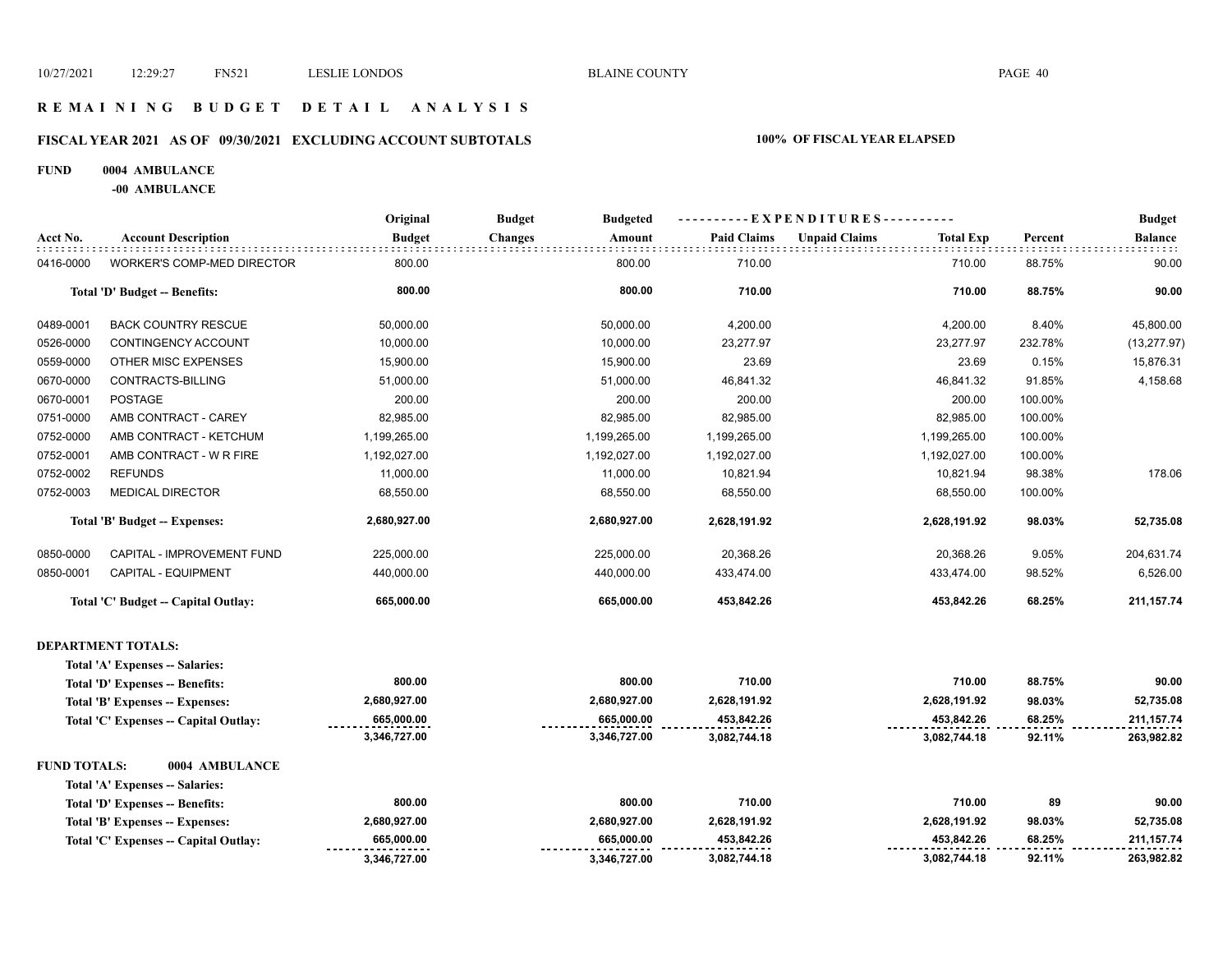#### **R E M A I N I N G B U D G E T D E T A I L A N A L Y S I S**

## **FISCAL YEAR 2021 AS OF 09/30/2021 EXCLUDING ACCOUNT SUBTOTALS 100% OF FISCAL YEAR ELAPSED**

#### **FUND 0006 DISTRICT COURT -00 DISTRICT COURT**

|           |                                | Original      | <b>Budget</b>  | <b>Budgeted</b> |                    | ----------EXPENDITURES---------- |                  |         | <b>Budget</b><br><b>Balance</b><br>did didi<br>0.04<br>4,000.00<br>4,000.04<br>519.58<br>599.56<br>1.44<br>13,196.68<br>5.16<br>49.10<br>64.00<br>14,435.52 |
|-----------|--------------------------------|---------------|----------------|-----------------|--------------------|----------------------------------|------------------|---------|-------------------------------------------------------------------------------------------------------------------------------------------------------------|
| Acct No.  | <b>Account Description</b>     | <b>Budget</b> | <b>Changes</b> | Amount          | <b>Paid Claims</b> | <b>Unpaid Claims</b>             | <b>Total Exp</b> | Percent |                                                                                                                                                             |
| 0405-0006 | SALARIES - LAW CLERK           | 60,137.00     |                | 60,137.00       | 60,136.96          |                                  | 60,136.96        | 100.00% |                                                                                                                                                             |
| 0409-0001 | SALARIES - TERMINATION         | 4,000.00      |                | 4,000.00        |                    |                                  |                  | 0.00%   |                                                                                                                                                             |
|           | Total 'A' Budget -- Salaries:  | 64,137.00     |                | 64,137.00       | 60,136.96          |                                  | 60,136.96        | 93.76%  |                                                                                                                                                             |
| 0410-0000 | <b>RETIREMENT</b>              | 37,500.00     | (29,800.00)    | 7,700.00 C      | 7,180.42           |                                  | 7,180.42         | 93.25%  |                                                                                                                                                             |
| 0411-0000 | <b>FICA</b>                    |               | 5,200.00       | 5,200.00 C      | 4,600.44           |                                  | 4,600.44         | 88.47%  |                                                                                                                                                             |
| 0412-0000 | LIFE INSURANCE                 |               | 75.00          | 75.00 C         | 73.56              |                                  | 73.56            | 98.08%  |                                                                                                                                                             |
| 0413-0000 | <b>MEDICAL INSURANCE</b>       |               | 23,485.00      | 23,485.00 C     | 10,288.32          |                                  | 10,288.32        | 43.81%  |                                                                                                                                                             |
| 0414-0000 | <b>DENTAL INSURANCE</b>        |               | 450.00         | 450.00 C        | 444.84             |                                  | 444.84           | 98.85%  |                                                                                                                                                             |
| 0415-0000 | STATE UNEMPLOYMENT             |               | 440.00         | 440.00 C        | 390.90             |                                  | 390.90           | 88.84%  |                                                                                                                                                             |
| 0416-0000 | WORKER'S COMPENSATION INSUR.   |               | 150.00         | 150.00 C        | 86.00              |                                  | 86.00            | 57.33%  |                                                                                                                                                             |
|           | Total 'D' Budget -- Benefits:  | 37,500.00     |                | 37,500.00       | 23,064.48          |                                  | 23,064.48        | 61.51%  |                                                                                                                                                             |
| 0439-0000 | TRAVEL - OTHER                 | 3,500.00      |                | 3,500.00        | 882.80             |                                  | 882.80           | 25.22%  | 2,617.20                                                                                                                                                    |
| 0439-0001 | PER DIEM                       | 3,500.00      |                | 3,500.00        | 106.50             |                                  | 106.50           | 3.04%   | 3,393.50                                                                                                                                                    |
| 0440-0000 | SUPPLIES - OFFICE              | 11,000.00     |                | 11,000.00       | 6,022.02           |                                  | 6,022.02         | 54.75%  | 4,977.98                                                                                                                                                    |
| 0440-0001 | SUPPLIES - OFFICE EQUIPMENT    | 10,000.00     |                | 10,000.00       | 2,362.95           |                                  | 2,362.95         | 23.63%  | 7,637.05                                                                                                                                                    |
| 0440-0002 | SUPPLIES - RECORDS MAINTENANCE | 2,000.00      |                | 2,000.00        | 454.92             |                                  | 454.92           | 22.75%  | 1,545.08                                                                                                                                                    |
| 0489-0000 | PROFESSIONAL SVC - OTHER       | 10,000.00     |                | 10,000.00       | 15,667.89          |                                  | 15,667.89        | 156.68% | (5,667.89)                                                                                                                                                  |
| 0489-0002 | PROF SVC - INTERPRETING        | 12,000.00     |                | 12,000.00       | 4,987.32           |                                  | 4,987.32         | 41.56%  | 7,012.68                                                                                                                                                    |
| 0499-0000 | REPAIRS/MAINT - OTHER          | 6,635.00      |                | 6,635.00        | 5,036.91           |                                  | 5,036.91         | 75.91%  | 1,598.09                                                                                                                                                    |
| 0526-0000 | CONTINGENCY ACCOUNT            | 11,000.00     |                | 11,000.00       |                    |                                  |                  | 0.00%   | 11,000.00                                                                                                                                                   |
| 0536-0000 | <b>LAW LIBRARY</b>             | 24,000.00     |                | 24,000.00       | 14,678.16          |                                  | 14,678.16        | 61.16%  | 9,321.84                                                                                                                                                    |
| 0542-0000 | <b>POSTAGE</b>                 | 10,000.00     |                | 10,000.00       | 7,000.00           |                                  | 7,000.00         | 70.00%  | 3,000.00                                                                                                                                                    |
| 0569-0000 | <b>EDUCATION - OTHER</b>       | 3,000.00      |                | 3,000.00        | 50.00              |                                  | 50.00            | 1.67%   | 2,950.00                                                                                                                                                    |
| 0620-0000 | JURY- MEALS AND LODGING        | 1,500.00      |                | 1,500.00        | 949.97             |                                  | 949.97           | 63.33%  | 550.03                                                                                                                                                      |
| 0621-0000 | <b>JURY - JURORS FEES</b>      | 30,000.00     |                | 30,000.00       | 13,175.00          |                                  | 13,175.00        | 43.92%  | 16,825.00                                                                                                                                                   |
| 0622-0000 | <b>JURY - MILEAGE</b>          | 9,000.00      |                | 9,000.00        | 3,109.94           |                                  | 3,109.94         | 34.55%  | 5,890.06                                                                                                                                                    |
| 0623-0000 | <b>JURY ROOM SUPPLIES</b>      | 2,000.00      |                | 2,000.00        | 846.82             |                                  | 846.82           | 42.34%  | 1,153.18                                                                                                                                                    |
| 0675-0000 | CONTRACTS - TRANSCRIPTS        | 8,000.00      |                | 8,000.00        | 8,940.75           |                                  | 8,940.75         | 111.76% | (940.75)                                                                                                                                                    |
| 0675-0001 | *CONTRACTS-IGNITION INTERLOCK  | 7,000.00      |                | 7,000.00        | 5,363.60           |                                  | 5,363.60         | 76.62%  | 1,636.40                                                                                                                                                    |
| 0785-0000 | TRIAL COURT ADMIN              | 3,600.00      |                | 3,600.00        | 3,600.00           |                                  | 3,600.00         | 100.00% |                                                                                                                                                             |
| 0791-0001 | DRUG COURT - OTHER EXPENSES    | 78,700.00     |                | 78,700.00       | 77,500.00          |                                  | 77,500.00        | 98.48%  | 1,200.00                                                                                                                                                    |
|           |                                |               |                |                 |                    |                                  |                  |         |                                                                                                                                                             |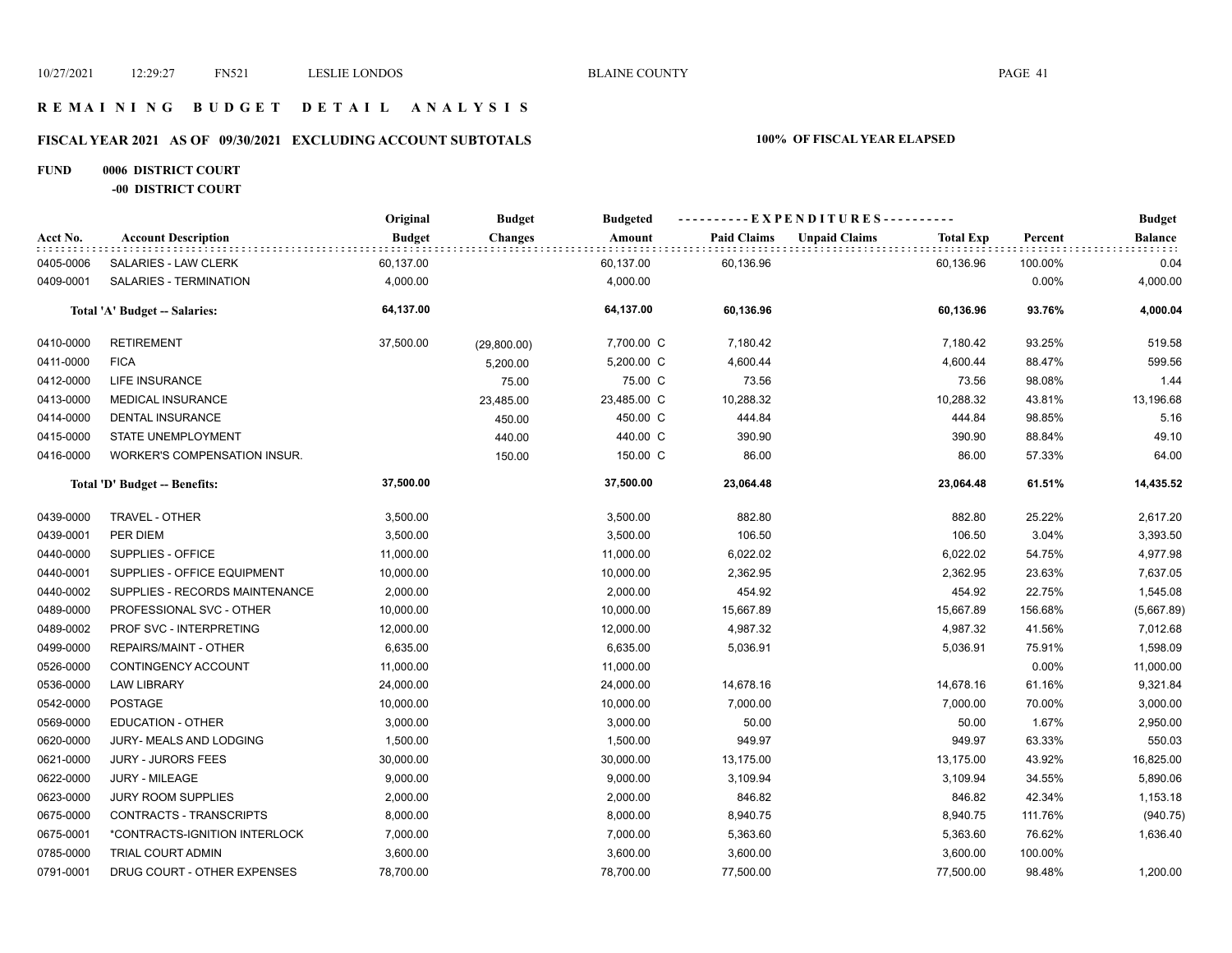#### **R E M A I N I N G B U D G E T D E T A I L A N A L Y S I S**

## **FISCAL YEAR 2021 AS OF 09/30/2021 EXCLUDING ACCOUNT SUBTOTALS 100% OF FISCAL YEAR ELAPSED**

#### **FUND 0006 DISTRICT COURT**

**-00 DISTRICT COURT**

|                     |                                       | Original      | <b>Budget</b>  | <b>Budgeted</b> |                    | ----------EXPENDITURES---------- |                  |         | <b>Budget</b>  |
|---------------------|---------------------------------------|---------------|----------------|-----------------|--------------------|----------------------------------|------------------|---------|----------------|
| Acct No.            | <b>Account Description</b>            | <b>Budget</b> | <b>Changes</b> | Amount          | <b>Paid Claims</b> | <b>Unpaid Claims</b>             | <b>Total Exp</b> | Percent | <b>Balance</b> |
|                     | Total 'B' Budget -- Expenses:         | 246,435.00    |                | 246,435.00      | 170,735.55         |                                  | 170,735.55       | 69.28%  | 75,699.45      |
|                     | <b>DEPARTMENT TOTALS:</b>             |               |                |                 |                    |                                  |                  |         |                |
|                     | Total 'A' Expenses -- Salaries:       | 64,137.00     |                | 64,137.00       | 60,136.96          |                                  | 60,136.96        | 93.76%  | 4,000.04       |
|                     | Total 'D' Expenses -- Benefits:       | 37,500.00     |                | 37,500.00       | 23,064.48          |                                  | 23,064.48        | 61.51%  | 14,435.52      |
|                     | Total 'B' Expenses -- Expenses:       | 246,435.00    |                | 246,435.00      | 170,735.55         |                                  | 170,735.55       | 69.28%  | 75,699.45      |
|                     | Total 'C' Expenses -- Capital Outlay: |               |                |                 |                    |                                  |                  |         |                |
|                     |                                       | 348,072.00    |                | 348,072.00      | 253,936.99         |                                  | 253,936.99       | 72.96%  | 94,135.01      |
| <b>FUND TOTALS:</b> | 0006 DISTRICT COURT                   |               |                |                 |                    |                                  |                  |         |                |
|                     | Total 'A' Expenses -- Salaries:       | 64,137.00     |                | 64,137.00       | 60,136.96          |                                  | 60,136.96        | 93.76%  | 4,000.04       |
|                     | Total 'D' Expenses -- Benefits:       | 37,500.00     |                | 37,500.00       | 23,064.48          |                                  | 23,064.48        | 62      | 14,435.52      |
|                     | Total 'B' Expenses -- Expenses:       | 246,435.00    |                | 246,435.00      | 170,735.55         |                                  | 170,735.55       | 69.28%  | 75,699.45      |
|                     | Total 'C' Expenses -- Capital Outlay: |               |                |                 |                    |                                  |                  |         |                |
|                     |                                       | 348,072.00    |                | 348,072.00      | 253,936.99         |                                  | 253,936.99       | 72.96%  | 94,135.01      |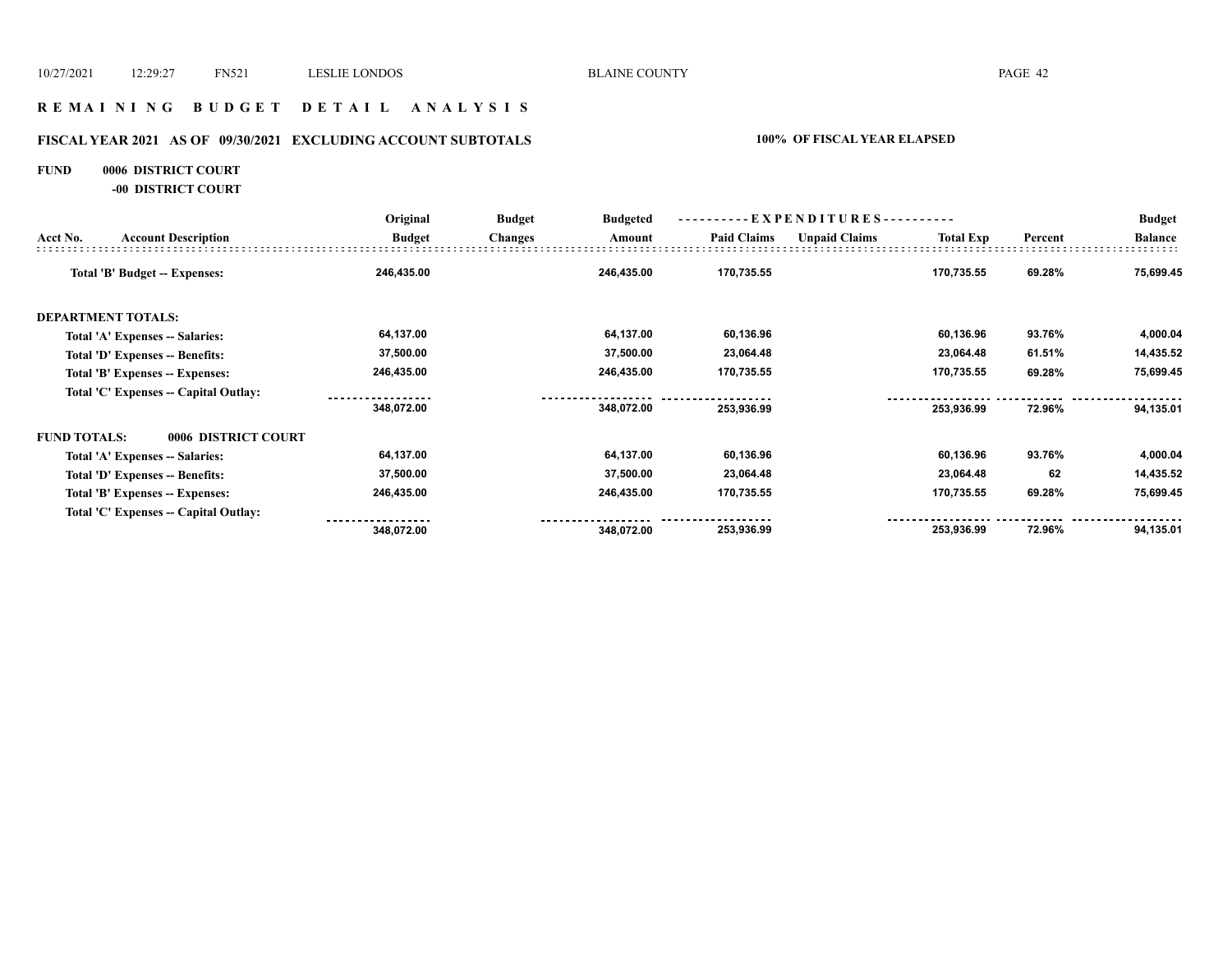**9,616.02 9,616.02 30.05% 22,383.98** 

#### **R E M A I N I N G B U D G E T D E T A I L A N A L Y S I S**

#### **FISCAL YEAR 2021 AS OF 09/30/2021 EXCLUDING ACCOUNT SUBTOTALS 100% OF FISCAL YEAR ELAPSED**

#### **FUND 0007 FAIR, COUNTY**

**-00 FAIR, COUNTY**

**Total 'C' Expenses -- Capital Outlay:**

|                     |                                      | Original      | <b>Budget</b><br><b>Budgeted</b> | --EXPENDITURES---------- |                      |                  |         |                |
|---------------------|--------------------------------------|---------------|----------------------------------|--------------------------|----------------------|------------------|---------|----------------|
| Acct No.            | <b>Account Description</b>           | <b>Budget</b> | <b>Changes</b><br>Amount         | <b>Paid Claims</b>       | <b>Unpaid Claims</b> | <b>Total Exp</b> | Percent | <b>Balance</b> |
| 0416-0000           | WORKER'S COMPENSATION INSUR.         | 500.00        | 500.00                           | 46.00                    |                      | 46.00            | 9.20%   | 454.00         |
|                     | Total 'D' Budget -- Benefits:        | 500.00        | 500.00                           | 46.00                    |                      | 46.00            | 9.20%   | 454.00         |
| 0440-0000           | <b>SUPPLIES</b>                      | 400.00        | 400.00                           | 698.37                   |                      | 698.37           | 174.59% | (298.37)       |
| 0460-0000           | <b>UTILITIES</b>                     | 3,500.00      | 3,500.00                         | 3,139.79                 |                      | 3,139.79         | 89.71%  | 360.21         |
| 0494-0000           | REPAIRS/MAINT- BLDG & FIXTURES       | 12,700.00     | 12,700.00                        | 240.00                   |                      | 240.00           | 1.89%   | 12,460.00      |
| 0499-0000           | REPAIRS/MAINT - EQUIPMENT            | 500.00        | 500.00                           |                          |                      |                  | 0.00%   | 500.00         |
| 0499-0001           | REPAIRS/MAINT - GROUNDS              | 4,500.00      | 4,500.00                         |                          |                      |                  | 0.00%   | 4,500.00       |
| 0530-0000           | FAIR PREMIUMS / AWARDS               | 2,000.00      | 2,000.00                         | 550.00                   |                      | 550.00           | 27.50%  | 1,450.00       |
| 0542-0000           | <b>POSTAGE</b>                       | 100.00        | 100.00                           |                          |                      |                  | 0.00%   | 100.00         |
| 0546-0000           | PUBLICATIONS/ADVERTISING             | 2,000.00      | 2,000.00                         | 1,591.72                 |                      | 1,591.72         | 79.59%  | 408.28         |
| 0559-0000           | MISCELLANEOUS EXPENSES               | 500.00        | 500.00                           |                          |                      |                  | 0.00%   | 500.00         |
| 0559-0002           | <b>SANITATION</b>                    | 1,500.00      | 1,500.00                         | 770.14                   |                      | 770.14           | 51.34%  | 729.86         |
| 0650-0001           | <b>ENTERTAINMENT - FAIR</b>          | 1,000.00      | 1,000.00                         |                          |                      |                  | 0.00%   | 1,000.00       |
| 0650-0003           | JUDGES - FAIR                        | 2,800.00      | 2,800.00                         | 2,580.00                 |                      | 2,580.00         | 92.14%  | 220.00         |
|                     | Total 'B' Budget -- Expenses:        | 31,500.00     | 31,500.00                        | 9,570.02                 |                      | 9,570.02         | 30.38%  | 21,929.98      |
|                     | <b>DEPARTMENT TOTALS:</b>            |               |                                  |                          |                      |                  |         |                |
|                     | Total 'A' Expenses -- Salaries:      |               |                                  |                          |                      |                  |         |                |
|                     | Total 'D' Expenses -- Benefits:      | 500.00        | 500.00                           | 46.00                    |                      | 46.00            | 9.20%   | 454.00         |
|                     | Total 'B' Expenses -- Expenses:      | 31,500.00     | 31,500.00                        | 9,570.02                 |                      | 9,570.02         | 30.38%  | 21,929.98      |
|                     | Total 'C' Expenses - Capital Outlay: |               |                                  |                          |                      |                  |         |                |
|                     |                                      | 32,000.00     | 32,000.00                        | 9,616.02                 |                      | 9,616.02         | 30.05%  | 22,383.98      |
| <b>FUND TOTALS:</b> | 0007 FAIR, COUNTY                    |               |                                  |                          |                      |                  |         |                |
|                     | Total 'A' Expenses -- Salaries:      |               |                                  |                          |                      |                  |         |                |
|                     | Total 'D' Expenses -- Benefits:      | 500.00        | 500.00                           | 46.00                    |                      | 46.00            | 9       | 454.00         |
|                     | Total 'B' Expenses -- Expenses:      | 31,500.00     | 31,500.00                        | 9,570.02                 |                      | 9,570.02         | 30.38%  | 21,929.98      |

 **32,000.00**

 **32,000.00** 

. . . . . . . . . . . . . . . . . .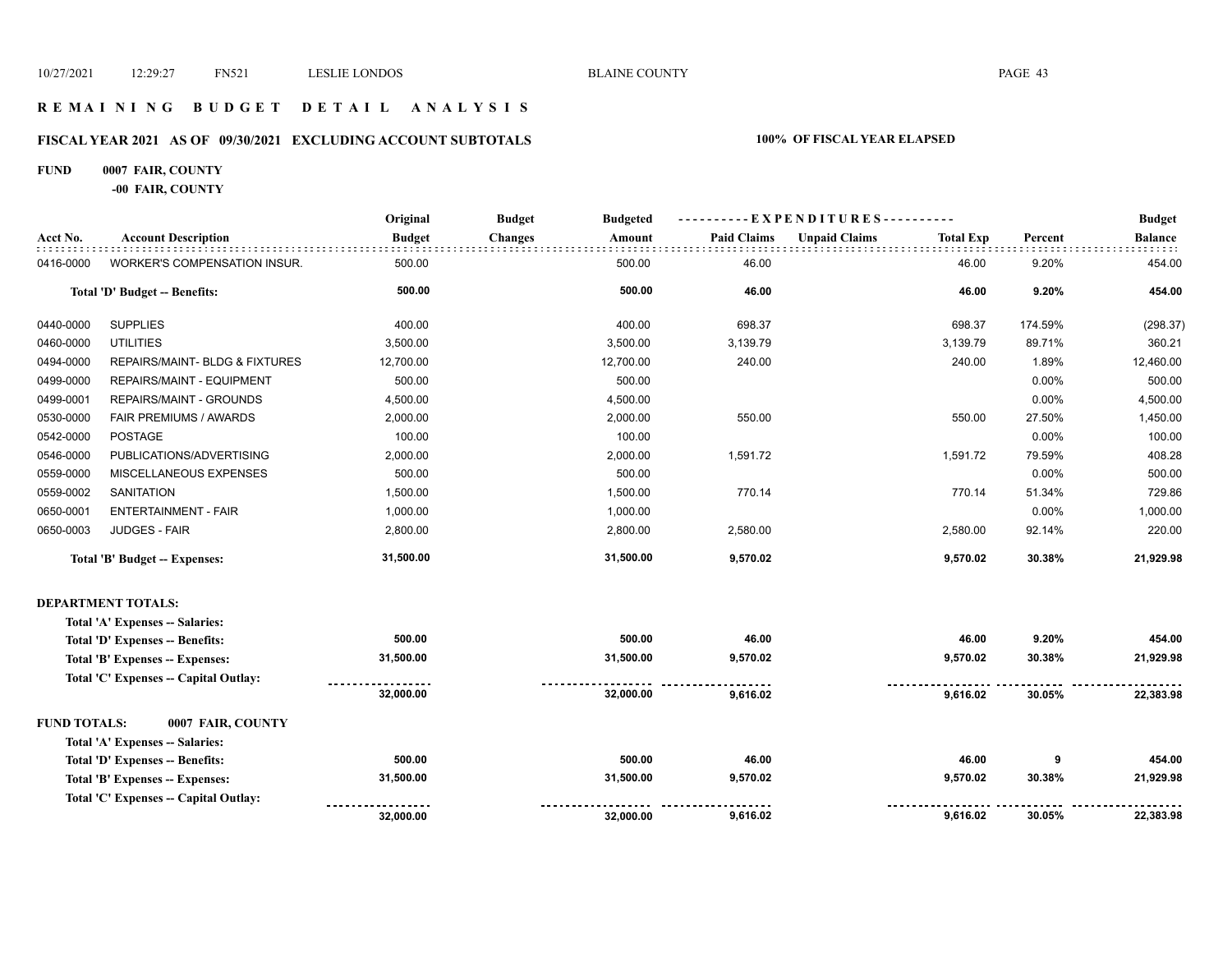#### **R E M A I N I N G B U D G E T D E T A I L A N A L Y S I S**

## **FISCAL YEAR 2021 AS OF 09/30/2021 EXCLUDING ACCOUNT SUBTOTALS 100% OF FISCAL YEAR ELAPSED**

## **FUND 0011 HEALTH DISTRICT**

**-00 HEALTH DISTRICT**

|                     |                                       | Original          | <b>Budget</b>  | <b>Budgeted</b> |                    | $-EXPENDITURES---$   |                  |                                                                       | <b>Budget</b> |
|---------------------|---------------------------------------|-------------------|----------------|-----------------|--------------------|----------------------|------------------|-----------------------------------------------------------------------|---------------|
| Acct No.            | <b>Account Description</b>            | <b>Budget</b>     | <b>Changes</b> | Amount          | <b>Paid Claims</b> | <b>Unpaid Claims</b> | <b>Total Exp</b> | Percent<br><b>Balance</b><br>100.00%<br>100.00%<br>100.00%<br>100.00% |               |
| 0733-0000           | SOUTH-CENTRAL HEALTH DISTRICT         | 270,969.00        |                | 270,969.00      | 270,969.00         |                      | 270,969.00       |                                                                       |               |
|                     | Total 'B' Budget -- Expenses:         | 270,969.00        |                | 270,969.00      | 270,969.00         |                      | 270,969.00       |                                                                       |               |
|                     | <b>DEPARTMENT TOTALS:</b>             |                   |                |                 |                    |                      |                  |                                                                       |               |
|                     | Total 'A' Expenses -- Salaries:       |                   |                |                 |                    |                      |                  |                                                                       |               |
|                     | Total 'D' Expenses -- Benefits:       |                   |                |                 |                    |                      |                  |                                                                       |               |
|                     | Total 'B' Expenses -- Expenses:       | 270,969.00        |                | 270,969.00      | 270,969.00         |                      | 270,969.00       |                                                                       |               |
|                     | Total 'C' Expenses -- Capital Outlay: |                   |                |                 |                    |                      |                  |                                                                       |               |
|                     |                                       | 270,969.00        |                | 270,969.00      | 270,969.00         |                      | 270,969.00       |                                                                       |               |
| <b>FUND TOTALS:</b> | 0011 HEALTH DISTRICT                  |                   |                |                 |                    |                      |                  |                                                                       |               |
|                     | Total 'A' Expenses -- Salaries:       |                   |                |                 |                    |                      |                  |                                                                       |               |
|                     | Total 'D' Expenses -- Benefits:       |                   |                |                 |                    |                      |                  |                                                                       |               |
|                     | Total 'B' Expenses -- Expenses:       | 270,969.00        |                | 270,969.00      | 270,969.00         |                      | 270,969.00       | 100.00%                                                               |               |
|                     | Total 'C' Expenses -- Capital Outlay: | ----------------- |                |                 |                    |                      |                  |                                                                       |               |
|                     |                                       | 270,969.00        |                | 270,969.00      | 270,969.00         |                      | 270,969.00       | 100.00%                                                               |               |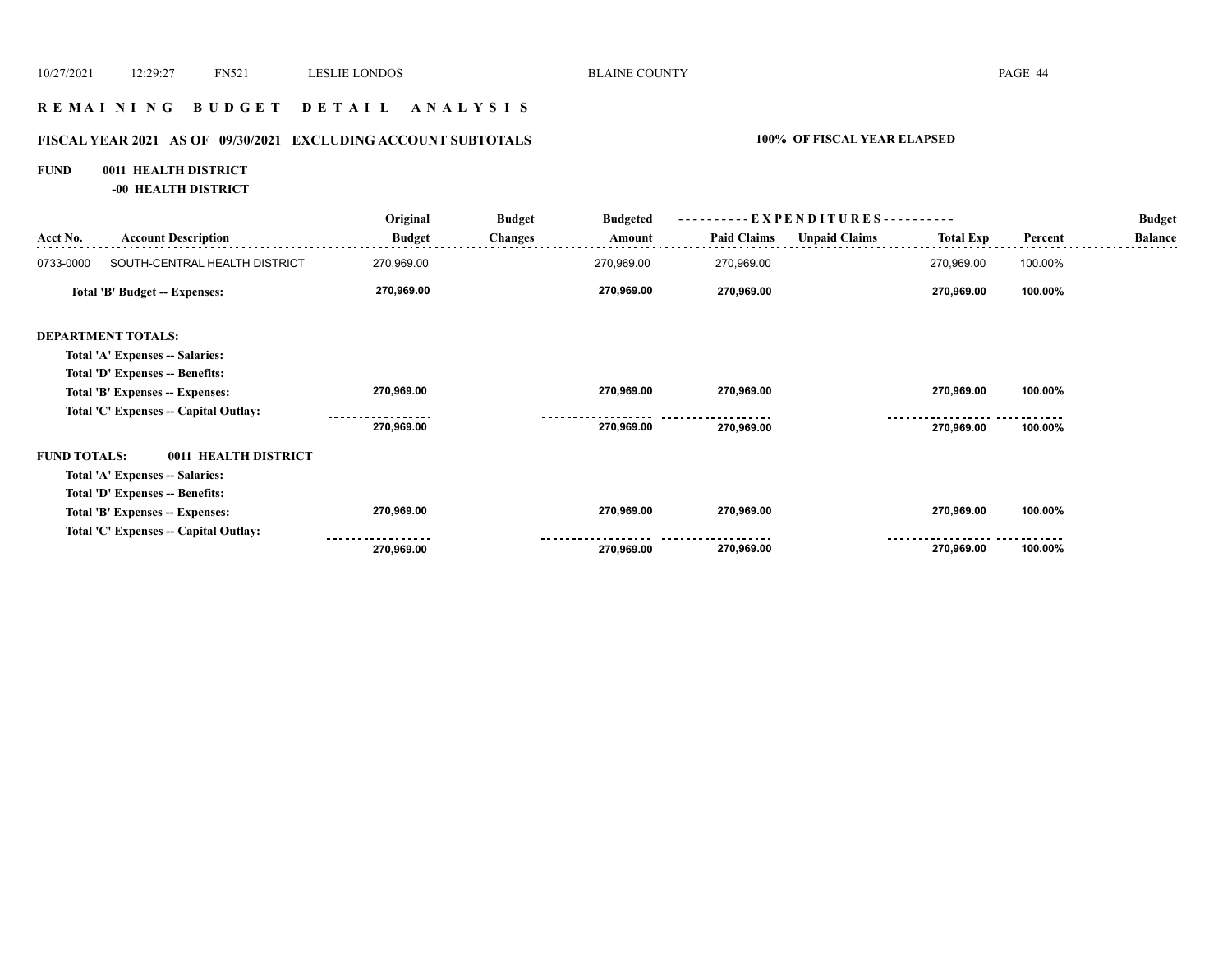#### **R E M A I N I N G B U D G E T D E T A I L A N A L Y S I S**

## **FISCAL YEAR 2021 AS OF 09/30/2021 EXCLUDING ACCOUNT SUBTOTALS 100% OF FISCAL YEAR ELAPSED**

#### **FUND 0012 HISTORICAL SOCIETY & MUSEUM**

**-00 HISTORICAL SOCIETY & MUSEUM**

|                     |                                       | Original      | <b>Budget</b>  | <b>Budgeted</b> |                    | ----------EXPENDITURES---------- |                  |         | <b>Budget</b>  |
|---------------------|---------------------------------------|---------------|----------------|-----------------|--------------------|----------------------------------|------------------|---------|----------------|
| Acct No.            | <b>Account Description</b>            | <b>Budget</b> | <b>Changes</b> | Amount          | <b>Paid Claims</b> | <b>Unpaid Claims</b>             | <b>Total Exp</b> | Percent | <b>Balance</b> |
| 0440-0000           | <b>SUPPLIES</b>                       | 28,800.00     |                | 28,800.00       | 28,800.00          |                                  | 28,800.00        | 100.00% |                |
|                     | Total 'B' Budget -- Expenses:         | 28,800.00     |                | 28,800.00       | 28,800.00          |                                  | 28,800.00        | 100.00% |                |
|                     | <b>DEPARTMENT TOTALS:</b>             |               |                |                 |                    |                                  |                  |         |                |
|                     | Total 'A' Expenses -- Salaries:       |               |                |                 |                    |                                  |                  |         |                |
|                     | Total 'D' Expenses -- Benefits:       |               |                |                 |                    |                                  |                  |         |                |
|                     | Total 'B' Expenses -- Expenses:       | 28,800.00     |                | 28,800.00       | 28,800.00          |                                  | 28,800.00        | 100.00% |                |
|                     | Total 'C' Expenses -- Capital Outlay: |               |                |                 |                    |                                  |                  |         |                |
|                     |                                       | 28,800.00     |                | 28,800.00       | 28,800.00          |                                  | 28,800.00        | 100.00% |                |
| <b>FUND TOTALS:</b> | 0012 HISTORICAL SOCIETY & MUSEUM      |               |                |                 |                    |                                  |                  |         |                |
|                     | Total 'A' Expenses -- Salaries:       |               |                |                 |                    |                                  |                  |         |                |
|                     | Total 'D' Expenses -- Benefits:       |               |                |                 |                    |                                  |                  |         |                |
|                     | Total 'B' Expenses -- Expenses:       | 28,800.00     |                | 28,800.00       | 28,800.00          |                                  | 28,800.00        | 100.00% |                |
|                     | Total 'C' Expenses -- Capital Outlay: | 28,800.00     |                | 28,800.00       | 28,800.00          |                                  | 28,800.00        | 100.00% |                |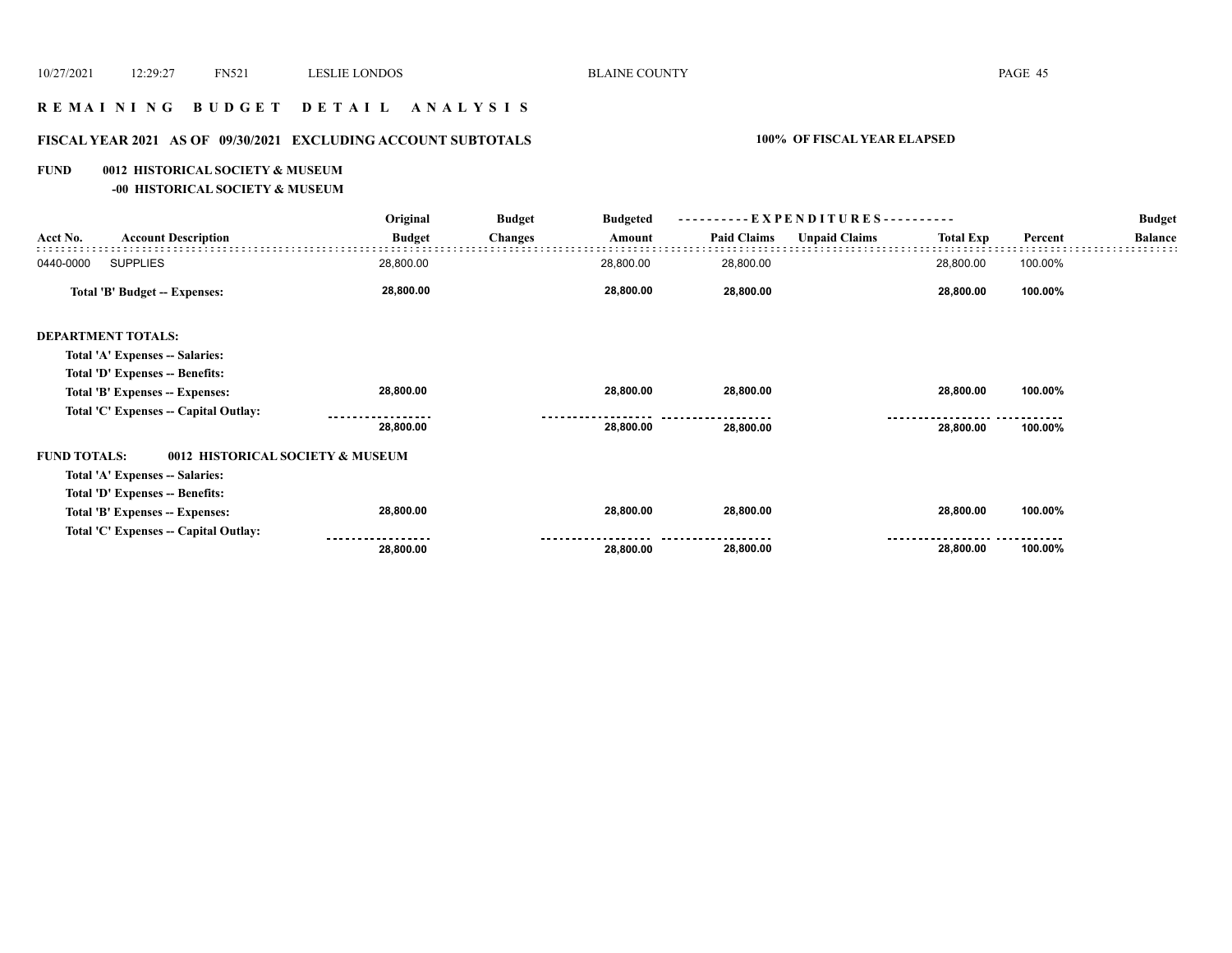#### **R E M A I N I N G B U D G E T D E T A I L A N A L Y S I S**

## **FISCAL YEAR 2021 AS OF 09/30/2021 EXCLUDING ACCOUNT SUBTOTALS 100% OF FISCAL YEAR ELAPSED**

#### **FUND 0016 INDIGENT**

**-00 INDIGENT**

|           |                                     | Original      | <b>Budget</b><br><b>Budgeted</b> |                    | ----------EXPENDITURES----------         |         | <b>Budget</b>  |
|-----------|-------------------------------------|---------------|----------------------------------|--------------------|------------------------------------------|---------|----------------|
| Acct No.  | <b>Account Description</b>          | <b>Budget</b> | <b>Changes</b><br>Amount         | <b>Paid Claims</b> | <b>Unpaid Claims</b><br><b>Total Exp</b> | Percent | <b>Balance</b> |
| 0405-0011 | SALARIES - MGR./ADMINISTRATOR       | 76,671.00     | 76,671.00                        | 76,670.62          | 76,670.62                                | 100.00% | 0.38           |
| 0409-0001 | SALARIES - TERMINATION              | 2,000.00      | 2,000.00                         |                    |                                          | 0.00%   | 2,000.00       |
|           | Total 'A' Budget -- Salaries:       | 78,671.00     | 78,671.00                        | 76,670.62          | 76,670.62                                | 97.46%  | 2,000.38       |
| 0410-0000 | <b>RETIREMENT</b>                   | 9,394.00      | 9,394.00                         | 9,154.60           | 9,154.60                                 | 97.45%  | 239.40         |
| 0411-0000 | <b>FICA</b>                         | 6,020.00      | 6,020.00                         | 5,429.83           | 5,429.83                                 | 90.20%  | 590.17         |
| 0412-0000 | <b>LIFE INSURANCE</b>               | 75.00         | 75.00                            | 73.56              | 73.56                                    | 98.08%  | 1.44           |
| 0413-0000 | MEDICAL INSURANCE                   | 14,603.00     | 14,603.00                        | 14,595.72          | 14,595.72                                | 99.95%  | 7.28           |
| 0414-0000 | <b>DENTAL INSURANCE</b>             | 445.00        | 445.00                           | 444.84             | 444.84                                   | 99.96%  | 0.16           |
| 0415-0000 | STATE UNEMPLOYMENT                  | 512.00        | 512.00                           | 461.36             | 461.36                                   | 90.11%  | 50.64          |
| 0416-0000 | <b>WORKER'S COMPENSATION INSUR.</b> | 175.00        | 175.00                           | 96.00              | 96.00                                    | 54.86%  | 79.00          |
|           | Total 'D' Budget -- Benefits:       | 31,224.00     | 31,224.00                        | 30,255.91          | 30,255.91                                | 96.90%  | 968.09         |
| 0439-0000 | TRAVEL - OTHER                      | 2,700.00      | 2,700.00                         |                    |                                          | 0.00%   | 2,700.00       |
| 0439-0001 | PER DIEM                            | 700.00        | 700.00                           |                    |                                          | 0.00%   | 700.00         |
| 0440-0000 | SUPPLIES - OFFICE                   | 7,500.00      | 7,500.00                         | 707.72             | 707.72                                   | 9.44%   | 6,792.28       |
| 0492-0000 | REPAIRS/MAINT - OFFICE EQUIP        | 500.00        | 500.00                           |                    |                                          | 0.00%   | 500.00         |
| 0542-0000 | <b>POSTAGE</b>                      | 1,400.00      | 1,400.00                         | 1,400.00           | 1,400.00                                 | 100.00% |                |
| 0569-0000 | <b>EDUCATION - OTHER</b>            | 500.00        | 500.00                           |                    |                                          | 0.00%   | 500.00         |
| 0590-0000 | <b>MEDICAL - HOSPITALS</b>          | 180,000.00    | 180,000.00                       | 201,906.95         | 201,906.95                               | 112.17% | (21,906.95)    |
| 0591-0000 | MEDICAL - PROFESSIONAL SERVICE      | 60,000.00     | 60,000.00                        | 29,698.00          | 29,698.00                                | 49.50%  | 30,302.00      |
| 0594-0000 | <b>MEDICAL - MEDICATION</b>         | 1,500.00      | 1,500.00                         | 417.71             | 417.71                                   | 27.85%  | 1,082.29       |
| 0595-0000 | MEDICAL - TRANSPORTATION            | 25,000.00     | 25,000.00                        | 3,446.40           | 3,446.40                                 | 13.79%  | 21,553.60      |
| 0599-0000 | MEDICAL - OTHER EXPENSES            | 7,000.00      | 7,000.00                         | 3,255.00           | 3,255.00                                 | 46.50%  | 3,745.00       |
| 0599-0001 | MEDICAL - MENTAL HOSPITALS          | 50,000.00     | 50,000.00                        | 46,643.31          | 46,643.31                                | 93.29%  | 3,356.69       |
| 0599-0002 | MEDICAL - MENTAL PRO SVC            | 4,000.00      | 4,000.00                         | 1,420.28           | 1,420.28                                 | 35.51%  | 2,579.72       |
| 0603-0000 | NON-MEDICAL - HOUSING               | 7,500.00      | 7,500.00                         |                    |                                          | 0.00%   | 7,500.00       |
| 0604-0000 | NON-MEDICAL - UTILITIES             | 1,500.00      | 1,500.00                         | 329.49             | 329.49                                   | 21.97%  | 1,170.51       |
| 0605-0000 | NON-MEDICAL - TRANSPORTATION        | 1,000.00      | 1,000.00                         | 598.83             | 598.83                                   | 59.88%  | 401.17         |
| 0606-0000 | NON-MEDICAL - BURIALS               | 6,000.00      | 6,000.00                         | 6,820.37           | 6,820.37                                 | 113.67% | (820.37)       |
| 0609-0000 | NON-MEDICAL - OTHER EXPENSES        | 500.00        | 500.00                           | 373.96             | 373.96                                   | 74.79%  | 126.04         |
| 0677-0000 | SOFTWARE / USER LICENSES            | 15,600.00     | 15,600.00                        | 15,600.00          | 15,600.00                                | 100.00% |                |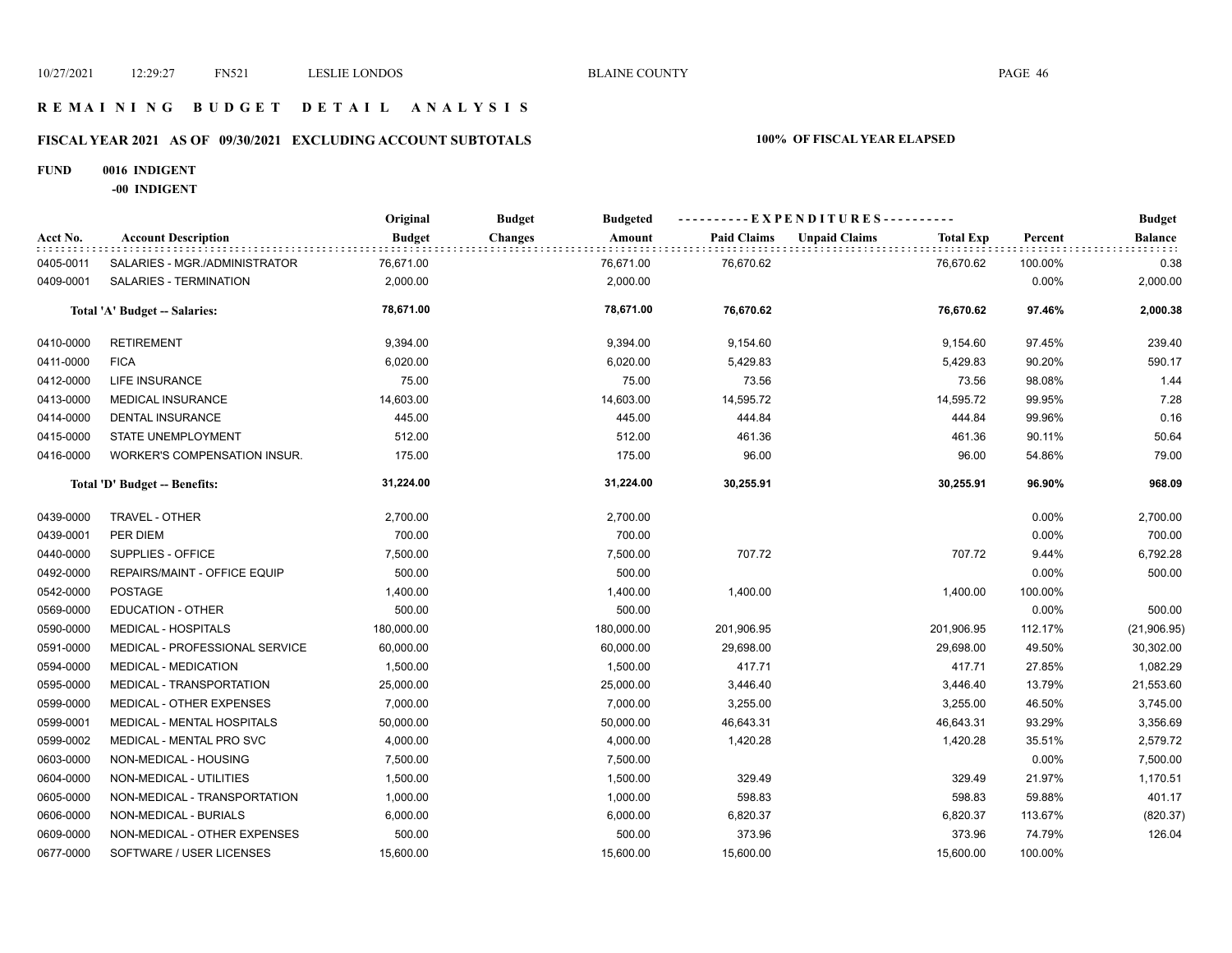#### **R E M A I N I N G B U D G E T D E T A I L A N A L Y S I S**

## **FISCAL YEAR 2021 AS OF 09/30/2021 EXCLUDING ACCOUNT SUBTOTALS 100% OF FISCAL YEAR ELAPSED**

#### **FUND 0016 INDIGENT**

**-00 INDIGENT**

|                     |                                       | Original      | <b>Budget</b>  | ----------EXPENDITURES----------<br><b>Budgeted</b> |                    |                      |                  |         | <b>Budget</b>  |
|---------------------|---------------------------------------|---------------|----------------|-----------------------------------------------------|--------------------|----------------------|------------------|---------|----------------|
| Acct No.            | <b>Account Description</b>            | <b>Budget</b> | <b>Changes</b> | Amount                                              | <b>Paid Claims</b> | <b>Unpaid Claims</b> | <b>Total Exp</b> | Percent | <b>Balance</b> |
|                     | Total 'B' Budget -- Expenses:         | 372,900.00    |                | 372,900.00                                          | 312,618.02         |                      | 312,618.02       | 83.83%  | 60,281.98      |
|                     | <b>DEPARTMENT TOTALS:</b>             |               |                |                                                     |                    |                      |                  |         |                |
|                     | Total 'A' Expenses -- Salaries:       | 78,671.00     |                | 78,671.00                                           | 76,670.62          |                      | 76,670.62        | 97.46%  | 2,000.38       |
|                     | Total 'D' Expenses -- Benefits:       | 31,224.00     |                | 31,224.00                                           | 30,255.91          |                      | 30,255.91        | 96.90%  | 968.09         |
|                     | Total 'B' Expenses -- Expenses:       | 372,900.00    |                | 372,900.00                                          | 312,618.02         |                      | 312,618.02       | 83.83%  | 60,281.98      |
|                     | Total 'C' Expenses -- Capital Outlay: |               |                |                                                     |                    |                      |                  |         |                |
|                     |                                       | 482,795.00    |                | 482,795.00                                          | 419,544.55         |                      | 419,544.55       | 86.90%  | 63,250.45      |
| <b>FUND TOTALS:</b> | 0016 INDIGENT                         |               |                |                                                     |                    |                      |                  |         |                |
|                     | Total 'A' Expenses -- Salaries:       | 78,671.00     |                | 78,671.00                                           | 76,670.62          |                      | 76,670.62        | 97.46%  | 2,000.38       |
|                     | Total 'D' Expenses -- Benefits:       | 31,224.00     |                | 31,224.00                                           | 30,255.91          |                      | 30,255.91        | 97      | 968.09         |
|                     | Total 'B' Expenses -- Expenses:       | 372,900.00    |                | 372,900.00                                          | 312,618.02         |                      | 312,618.02       | 83.83%  | 60,281.98      |
|                     | Total 'C' Expenses -- Capital Outlay: |               |                |                                                     |                    |                      |                  |         |                |
|                     |                                       | 482,795.00    |                | 482,795.00                                          | 419,544.55         |                      | 419,544.55       | 86.90%  | 63,250.45      |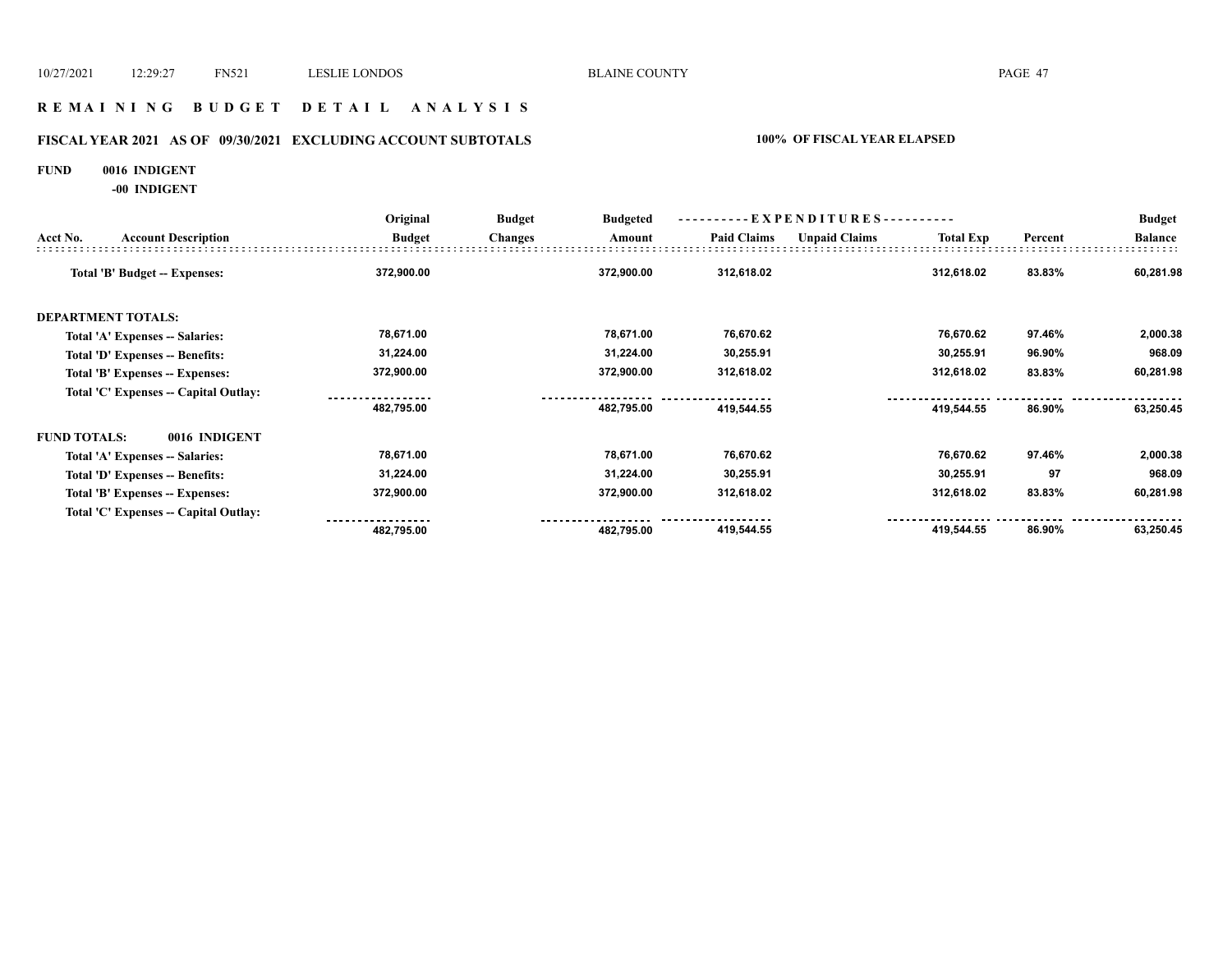#### **R E M A I N I N G B U D G E T D E T A I L A N A L Y S I S**

## **FISCAL YEAR 2021 AS OF 09/30/2021 EXCLUDING ACCOUNT SUBTOTALS 100% OF FISCAL YEAR ELAPSED**

#### **FUND 0017 JUNIOR COLLEGE TUITION**

**-00 JUNIOR COLLEGE TUITION**

|                     |                                       | Original      | <b>Budget</b>  | <b>Budgeted</b> |                    | ----------EXPENDITURES---------- |                  |         | <b>Budget</b>  |
|---------------------|---------------------------------------|---------------|----------------|-----------------|--------------------|----------------------------------|------------------|---------|----------------|
| Acct No.            | <b>Account Description</b>            | <b>Budget</b> | <b>Changes</b> | Amount          | <b>Paid Claims</b> | <b>Unpaid Claims</b>             | <b>Total Exp</b> | Percent | <b>Balance</b> |
| 0560-0000           | EDUCATION-TUITION, REGISTR.           | 160,000.00    |                | 160,000.00      | 86,900.00          |                                  | 86,900.00        | 54.31%  | 73,100.00      |
|                     | Total 'B' Budget -- Expenses:         | 160,000.00    |                | 160,000.00      | 86,900.00          |                                  | 86,900.00        | 54.31%  | 73,100.00      |
|                     | <b>DEPARTMENT TOTALS:</b>             |               |                |                 |                    |                                  |                  |         |                |
|                     | Total 'A' Expenses -- Salaries:       |               |                |                 |                    |                                  |                  |         |                |
|                     | Total 'D' Expenses -- Benefits:       |               |                |                 |                    |                                  |                  |         |                |
|                     | Total 'B' Expenses -- Expenses:       | 160,000.00    |                | 160,000.00      | 86,900.00          |                                  | 86,900.00        | 54.31%  | 73,100.00      |
|                     | Total 'C' Expenses -- Capital Outlay: |               |                |                 |                    |                                  |                  |         |                |
|                     |                                       | 160,000.00    |                | 160,000.00      | 86,900.00          |                                  | 86,900.00        | 54.31%  | 73,100.00      |
| <b>FUND TOTALS:</b> | 0017 JUNIOR COLLEGE TUITION           |               |                |                 |                    |                                  |                  |         |                |
|                     | Total 'A' Expenses -- Salaries:       |               |                |                 |                    |                                  |                  |         |                |
|                     | Total 'D' Expenses -- Benefits:       |               |                |                 |                    |                                  |                  |         |                |
|                     | Total 'B' Expenses -- Expenses:       | 160,000.00    |                | 160,000.00      | 86,900.00          |                                  | 86,900.00        | 54.31%  | 73,100.00      |
|                     | Total 'C' Expenses -- Capital Outlay: |               |                |                 |                    |                                  |                  |         |                |
|                     |                                       | 160,000.00    |                | 160,000.00      | 86,900.00          |                                  | 86,900.00        | 54.31%  | 73,100.00      |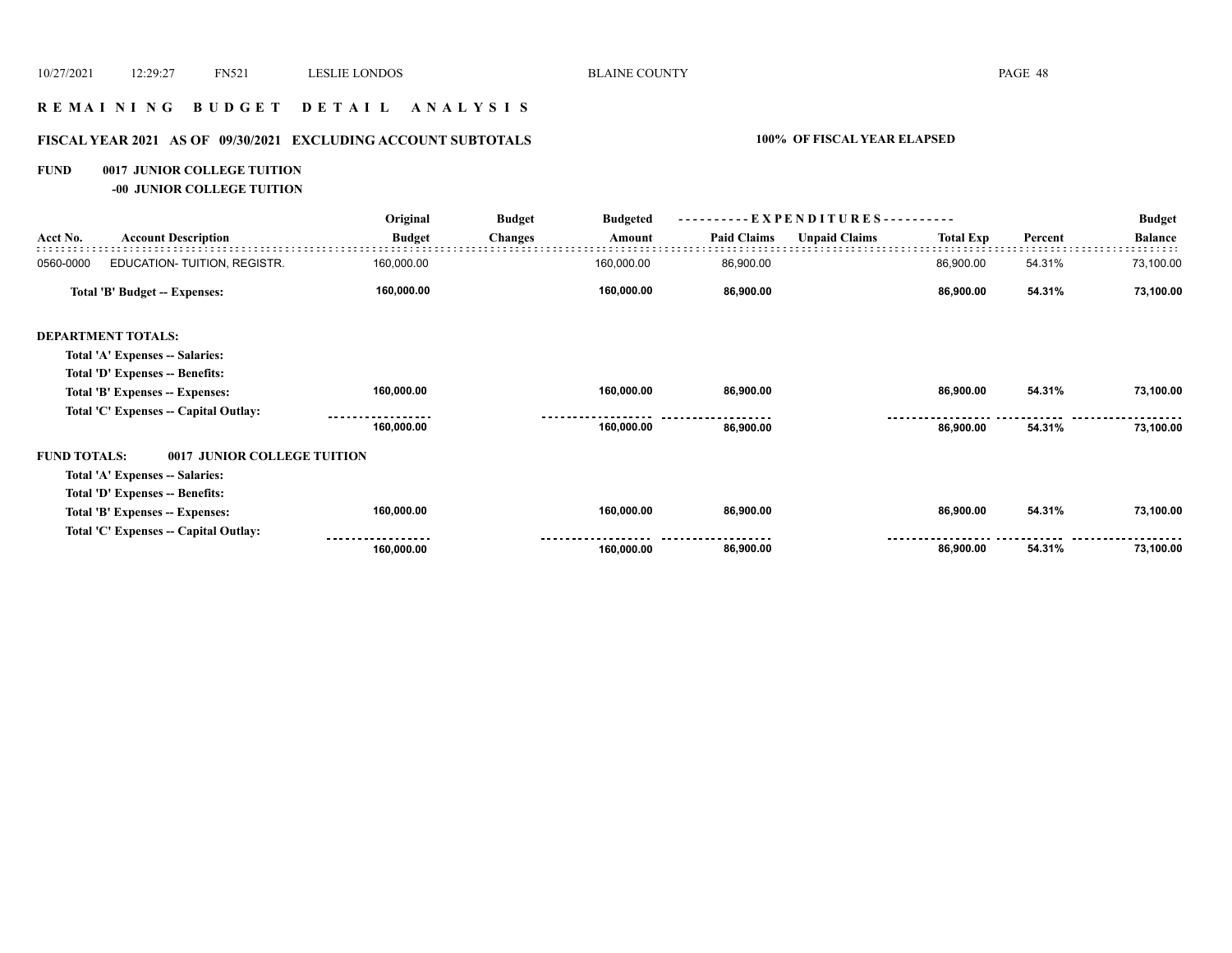#### **R E M A I N I N G B U D G E T D E T A I L A N A L Y S I S**

## **FISCAL YEAR 2021 AS OF 09/30/2021 EXCLUDING ACCOUNT SUBTOTALS 100% OF FISCAL YEAR ELAPSED**

## **FUND 0019 CONSOLIDATED EMERG COMM (DISP)**

## **-00 CONSOLIDATED EMERG COMM (DISP)**

|           |                               | Original      | <b>Budget</b><br><b>Budgeted</b> |                    | ---------- EXPENDITURES----------        |          | <b>Budget</b>  |
|-----------|-------------------------------|---------------|----------------------------------|--------------------|------------------------------------------|----------|----------------|
| Acct No.  | <b>Account Description</b>    | <b>Budget</b> | <b>Changes</b><br>Amount         | <b>Paid Claims</b> | <b>Unpaid Claims</b><br><b>Total Exp</b> | Percent  | <b>Balance</b> |
| 0402-0005 | <b>SALARIES - DISPATCH</b>    | 876,740.00    | 876,740.00                       | 651,126.71         | 651,126.71                               | 74.27%   | 225,613.29     |
| 0408-0001 | SALARIES-TERMINATION/LEAVE/OT | 7,000.00      | 7,000.00                         | 18,949.85          | 18,949.85                                | 270.71%  | (11, 949.85)   |
| 0409-0099 | <b>SALARIES - OVERTIME</b>    | 25,000.00     | 25,000.00                        | 122,705.70         | 122,705.70                               | 490.82%  | (97, 705.70)   |
|           | Total 'A' Budget -- Salaries: | 908,740.00    | 908,740.00                       | 792,782.26         | 792,782.26                               | 87.24%   | 115,957.74     |
| 0410-0000 | <b>RETIREMENT</b>             | 110,315.00    | 110,315.00                       | 92,296.73          | 92,296.73                                | 83.67%   | 18,018.27      |
| 0411-0000 | <b>FICA</b>                   | 70,679.00     | 70,679.00                        | 59,079.84          | 59,079.84                                | 83.59%   | 11,599.16      |
| 0412-0000 | <b>LIFE INSURANCE</b>         | 1,030.00      | 1,030.00                         | 766.25             | 766.25                                   | 74.39%   | 263.75         |
| 0413-0000 | <b>MEDICAL INSURANCE</b>      | 188,000.00    | 188,000.00                       | 117,554.52         | 117,554.52                               | 62.53%   | 70,445.48      |
| 0414-0000 | DENTAL INSURANCE              | 6,106.00      | 6,106.00                         | 4,633.75           | 4,633.75                                 | 75.89%   | 1,472.25       |
| 0415-0000 | <b>STATE UNEMPLOYMENT</b>     | 6,010.00      | 6,010.00                         | 5,019.85           | 5,019.85                                 | 83.52%   | 990.15         |
| 0416-0000 | WORKER'S COMPENSATION INSUR.  | 29,105.00     | 29,105.00                        | 14,318.00          | 14,318.00                                | 49.19%   | 14,787.00      |
|           | Total 'D' Budget -- Benefits: | 411,245.00    | 411,245.00                       | 293,668.94         | 293,668.94                               | 71.41%   | 117,576.06     |
| 0439-0000 | <b>TRAVEL EXPENSES</b>        | 6,000.00      | 6,000.00                         | 206.60             | 206.60                                   | 3.44%    | 5,793.40       |
| 0439-0001 | PER DIEM                      | 2,000.00      | 2,000.00                         |                    |                                          | 0.00%    | 2,000.00       |
| 0440-0001 | OFFICE EQUIPMENT              | 50.00         | 50.00                            | 1,084.85           | 1,084.85                                 | 2169.70% | (1,034.85)     |
| 0440-0004 | SUPPLIES-DISPATCH             | 3,000.00      | 3,000.00                         | 2,886.40           | 2,886.40                                 | 96.21%   | 113.60         |
| 0465-0000 | UTILITIES FOR REPEATERS       | 7,000.00      | 7,000.00                         | 4,633.14           | 4,633.14                                 | 66.19%   | 2,366.86       |
| 0495-0000 | <b>COMPUTER MAINTENANCE</b>   | 750.00        | 750.00                           | 509.16             | 509.16                                   | 67.89%   | 240.84         |
| 0495-0001 | <b>REPAIRS COMMUNICATIONS</b> | 750.00        | 750.00                           | 14,996.25          | 14,996.25                                | 1999.50% | (14, 246.25)   |
| 0495-0002 | SOFTWARE/SOFTWARE MAINTENANCE | 5,000.00      | 5,000.00                         | 4,441.09           | 4,441.09                                 | 88.82%   | 558.91         |
| 0510-0000 | RENT/LEASE-TELETYPE           | 27,825.00     | 27,825.00                        | 27,670.00          | 27,670.00                                | 99.44%   | 155.00         |
| 0528-0000 | <b>DUES / MEMBERSHIPS</b>     | 6,800.00      | 6,800.00                         | 1,675.44           | 1,675.44                                 | 24.64%   | 5,124.56       |
| 0569-0001 | <b>EDUCATION - DISPATCH</b>   | 6,500.00      | 6,500.00                         | 5,549.86           | 5,549.86                                 | 85.38%   | 950.14         |
| 0591-0002 | <b>RECRUITMENT</b>            | 7,900.00      | 7,900.00                         | 13,459.00          | 13,459.00                                | 170.37%  | (5,559.00)     |
|           | Total 'B' Budget -- Expenses: | 73,575.00     | 73,575.00                        | 77,111.79          | 77,111.79                                | 104.81%  | (3,536.79)     |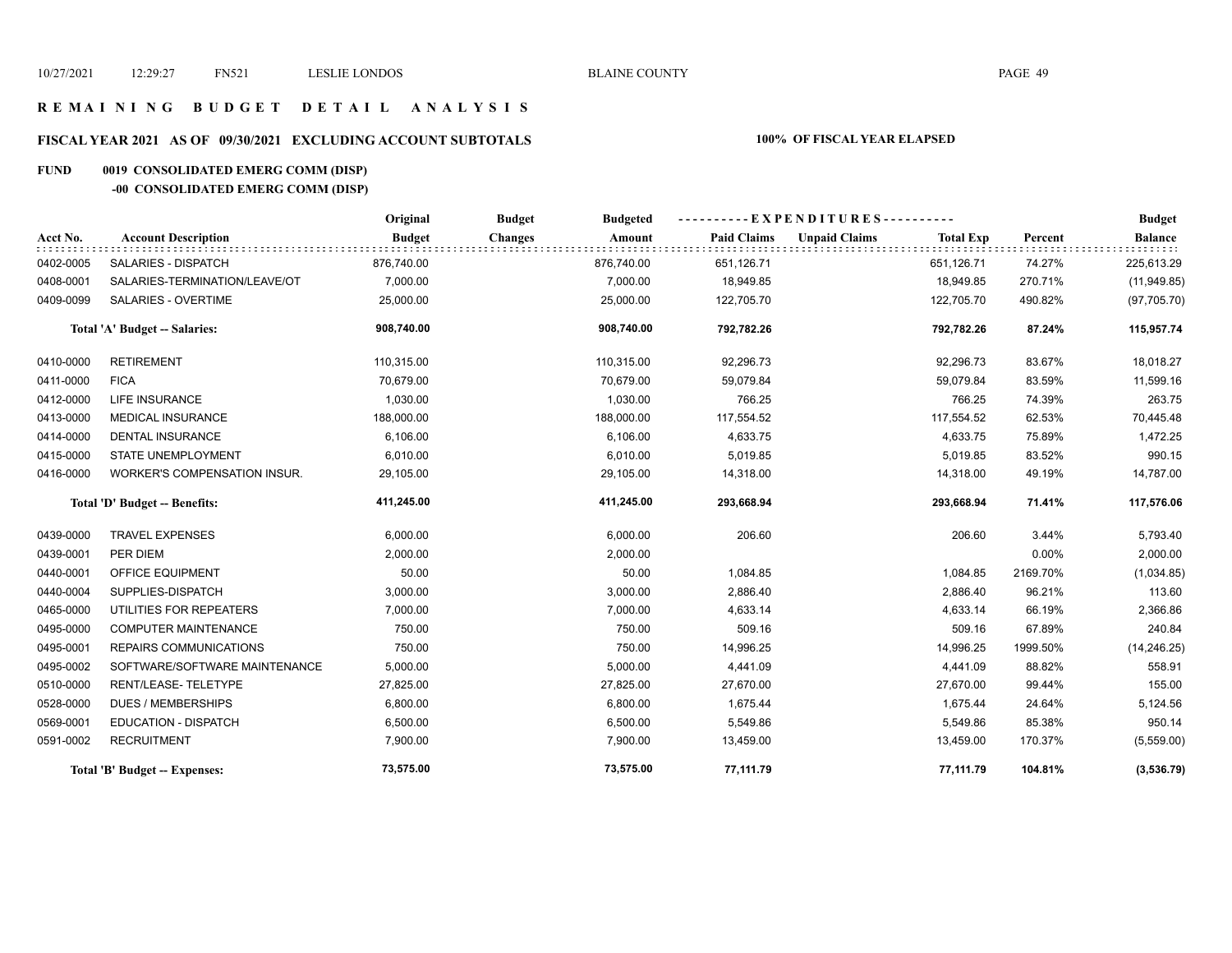#### **R E M A I N I N G B U D G E T D E T A I L A N A L Y S I S**

#### **FISCAL YEAR 2021 AS OF 09/30/2021 EXCLUDING ACCOUNT SUBTOTALS 100% OF FISCAL YEAR ELAPSED**

#### **DEPARTMENT TOTALS: 908,740.00 908,740.00 792,782.26 792,782.26 87.24% 115,957.74 Total 'A' Expenses -- Salaries: Total 'D' Expenses -- Benefits: 411,245.00 411,245.00 293,668.94 293,668.94 71.41% 117,576.06 73,575.00 73,575.00 77,111.79 77,111.79 (3,536.79) Total 'B' Expenses -- Expenses: 104.81% Total 'C' Expenses -- Capital Outlay:** ................. .................. ------------------................. . . . . . . . . . . . . . . . . . . . . . . . . .  **1,393,560.00 1,393,560.00 1,163,562.99 1,163,562.99 83.50% 229,997.01 FUND TOTALS: 0019 CONSOLIDATED EMERG COMM (DISP)Total 'A' Expenses -- Salaries: 908,740.00 908,740.00 792,782.26 792,782.26 87.24% 115,957.74 Total 'D' Expenses -- Benefits: 411,245.00 411,245.00 293,668.94 293,668.94 71 117,576.06 73,575.00 73,575.00 Total 'B' Expenses -- Expenses: 77,111.79 77,111.79 104.81% (3,536.79) Total 'C' Expenses -- Capital Outlay:** <u> -----------------</u> <u>...........</u> <u>.........</u> ................... ...... <u>. . . . . . . . . . . . . . . . .</u> . . . . . . .  **1,393,560.00 1,393,560.00 1,163,562.99 1,163,562.99 83.50% 229,997.01**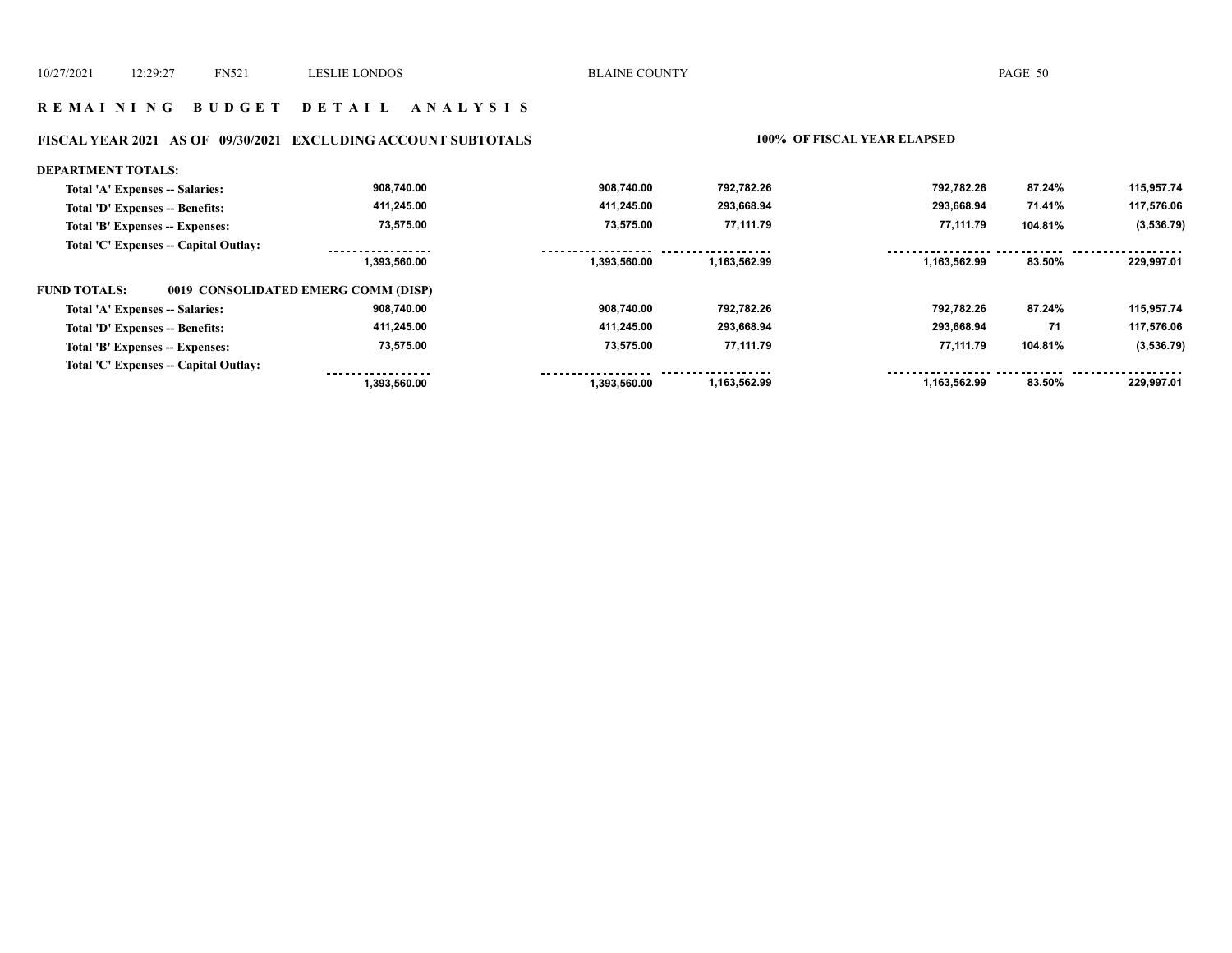#### **R E M A I N I N G B U D G E T D E T A I L A N A L Y S I S**

## **FISCAL YEAR 2021 AS OF 09/30/2021 EXCLUDING ACCOUNT SUBTOTALS 100% OF FISCAL YEAR ELAPSED**

#### **FUND 0020 REVALUATION**

**-00 REVALUATION**

|           |                                       | Original      | <b>Budget</b><br><b>Budgeted</b> |                    | ----------EXPENDITURES----------         |         | <b>Budget</b>  |
|-----------|---------------------------------------|---------------|----------------------------------|--------------------|------------------------------------------|---------|----------------|
| Acct No.  | <b>Account Description</b>            | <b>Budget</b> | <b>Changes</b><br>Amount         | <b>Paid Claims</b> | <b>Unpaid Claims</b><br><b>Total Exp</b> | Percent | <b>Balance</b> |
| 0405-0000 | SALARIES - EMPLOYEE, FULL-TIME        | 369,895.00    | 369,895.00                       | 368,031.88         | 368,031.88                               | 99.50%  | 1,863.12       |
| 0409-0001 | SALARIES - TERMINATION                | 4,000.00      | 4,000.00                         |                    |                                          | 0.00%   | 4,000.00       |
| 0409-0099 | SALARIES - OVERTIME                   | 5,000.00      | 5,000.00                         | 1,578.77           | 1,578.77                                 | 31.58%  | 3,421.23       |
|           | Total 'A' Budget -- Salaries:         | 378,895.00    | 378,895.00                       | 369,610.65         | 369,610.65                               | 97.55%  | 9,284.35       |
| 0410-0000 | <b>RETIREMENT</b>                     | 46,555.00     | 46,555.00                        | 44,131.58          | 44,131.58                                | 94.79%  | 2,423.42       |
| 0411-0000 | <b>FICA</b>                           | 28,930.00     | 28,930.00                        | 26,476.99          | 26,476.99                                | 91.52%  | 2,453.01       |
| 0412-0000 | LIFE INSURANCE                        | 590.00        | 590.00                           | 588.48             | 588.48                                   | 99.74%  | 1.52           |
| 0413-0000 | <b>MEDICAL INSURANCE</b>              | 103,771.00    | 103,771.00                       | 101,324.66         | 101,324.66                               | 97.64%  | 2,446.34       |
| 0414-0000 | DENTAL INSURANCE                      | 3,560.00      | 3,560.00                         | 3,558.72           | 3,558.72                                 | 99.96%  | 1.28           |
| 0415-0000 | STATE UNEMPLOYMENT                    | 2,535.00      | 2,535.00                         | 2,249.68           | 2,249.68                                 | 88.74%  | 285.32         |
| 0416-0000 | WORKER'S COMPENSATION INSUR.          | 4,785.00      | 4,785.00                         | 2,982.00           | 2,982.00                                 | 62.32%  | 1,803.00       |
|           | Total 'D' Budget -- Benefits:         | 190,726.00    | 190,726.00                       | 181,312.11         | 181,312.11                               | 95.06%  | 9,413.89       |
| 0439-0000 | TRAVEL - OTHER                        | 8,000.00      | 8,000.00                         | 7,033.07           | 7,033.07                                 | 87.91%  | 966.93         |
| 0439-0001 | PER DIEM                              | 4,000.00      | 4,000.00                         | 368.25             | 368.25                                   | 9.21%   | 3,631.75       |
| 0440-0000 | SUPPLIES - OFFICE                     | 8,000.00      | 8,000.00                         | 10,356.25          | 10,356.25                                | 129.45% | (2,356.25)     |
| 0479-0000 | <b>VEHICLE-GAS EXP</b>                | 1,500.00      | 1,500.00                         | 1,168.51           | 1,168.51                                 | 77.90%  | 331.49         |
| 0492-0000 | REPAIRS/SOFTWARE MAINTENANCE          | 8,600.00      | 8,600.00                         | 8,498.95           | 8,498.95                                 | 98.83%  | 101.05         |
| 0499-0000 | REPAIRS/MAINT - VEHICLES              | 2,000.00      | 2,000.00                         | 378.92             | 378.92                                   | 18.95%  | 1,621.08       |
| 0528-0000 | <b>DUES / MEMBERSHIPS</b>             | 750.00        | 750.00                           | 799.00             | 799.00                                   | 106.53% | (49.00)        |
| 0569-0000 | <b>EDUCATION - OTHER</b>              | 5,225.00      | 5,225.00                         | 4,152.00           | 4,152.00                                 | 79.46%  | 1,073.00       |
|           | <b>Total 'B' Budget -- Expenses:</b>  | 38,075.00     | 38,075.00                        | 32,754.95          | 32,754.95                                | 86.03%  | 5,320.05       |
|           | <b>DEPARTMENT TOTALS:</b>             |               |                                  |                    |                                          |         |                |
|           | Total 'A' Expenses -- Salaries:       | 378,895.00    | 378,895.00                       | 369,610.65         | 369,610.65                               | 97.55%  | 9,284.35       |
|           | Total 'D' Expenses -- Benefits:       | 190,726.00    | 190,726.00                       | 181,312.11         | 181,312.11                               | 95.06%  | 9,413.89       |
|           | Total 'B' Expenses -- Expenses:       | 38,075.00     | 38,075.00                        | 32,754.95          | 32,754.95                                | 86.03%  | 5,320.05       |
|           | Total 'C' Expenses -- Capital Outlay: |               |                                  |                    |                                          |         |                |
|           |                                       | 607,696.00    | 607,696.00                       | 583,677.71         | 583,677.71                               | 96.05%  | 24,018.29      |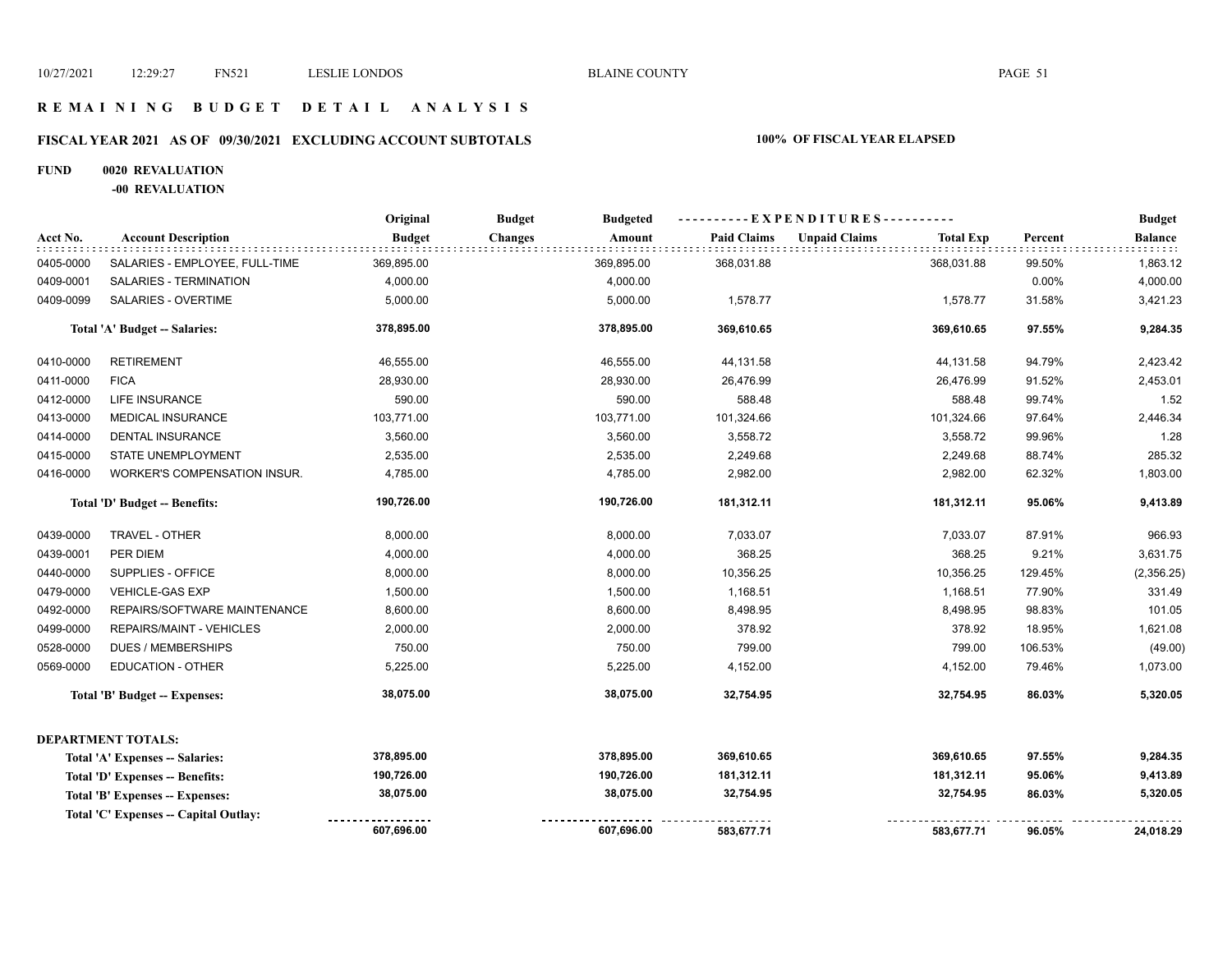#### **R E M A I N I N G B U D G E T D E T A I L A N A L Y S I S**

## **FISCAL YEAR 2021 AS OF 09/30/2021 EXCLUDING ACCOUNT SUBTOTALS 100% OF FISCAL YEAR ELAPSED**

#### **FUND TOTALS: 0020 REVALUATION**

| Total 'A' Expenses -- Salaries:       | 378.895.00        | 378.895.00 | 369.610.65 | 369.610.65 | 97.55% | 9.284.35  |
|---------------------------------------|-------------------|------------|------------|------------|--------|-----------|
| Total 'D' Expenses -- Benefits:       | 190.726.00        | 190,726.00 | 181.312.11 | 181.312.11 | 95     | 9,413.89  |
| Total 'B' Expenses -- Expenses:       | 38.075.00         | 38.075.00  | 32.754.95  | 32.754.95  | 86.03% | 5.320.05  |
| Total 'C' Expenses -- Capital Outlay: | ----------------- | .          | .          |            |        | --------  |
|                                       | 607.696.00        | 607.696.00 | 583,677.71 | 583,677.71 | 96.05% | 24,018.29 |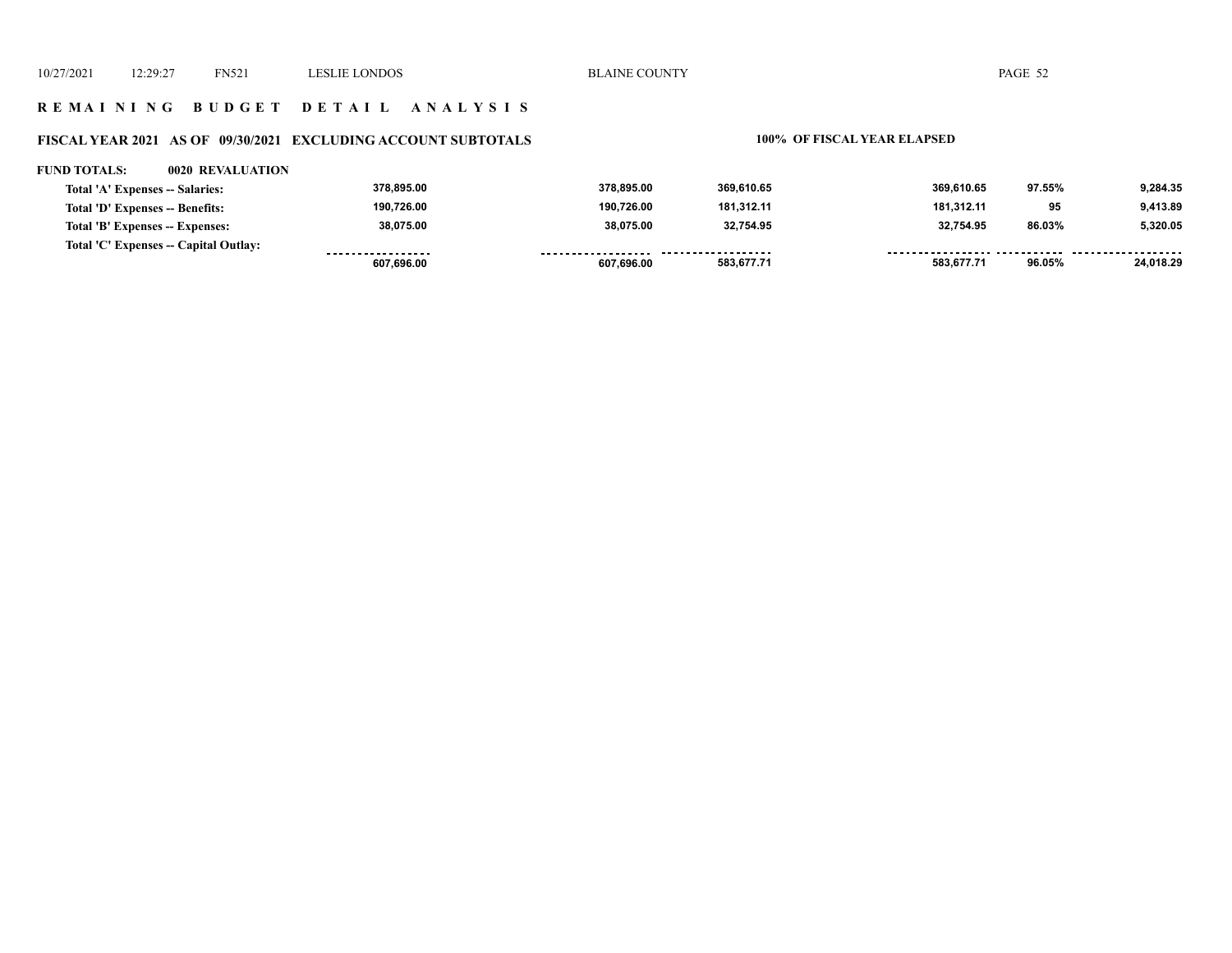#### **R E M A I N I N G B U D G E T D E T A I L A N A L Y S I S**

## **FISCAL YEAR 2021 AS OF 09/30/2021 EXCLUDING ACCOUNT SUBTOTALS 100% OF FISCAL YEAR ELAPSED**

#### **FUND 0022 RECYCLE CENTER**

#### **-00 RECYCLE CENTER**

|           |                                     | Original      | <b>Budget</b> | <b>Budgeted</b> |                    | ----------EXPENDITURES---------- |                  |          | <b>Budget</b>         |
|-----------|-------------------------------------|---------------|---------------|-----------------|--------------------|----------------------------------|------------------|----------|-----------------------|
| Acct No.  | <b>Account Description</b>          | <b>Budget</b> | Changes       | Amount          | <b>Paid Claims</b> | <b>Unpaid Claims</b>             | <b>Total Exp</b> | Percent  | <b>Balance</b><br>111 |
| 0404-0003 | SALARIES - SUPERVISOR               | 63,009.00     |               | 63,009.00       | 63,003.25          |                                  | 63,003.25        | 99.99%   | 5.75                  |
| 0405-0001 | SALARIES-RECYCLE CTR OPERATOR       | 110,100.00    | 9,000.00      | 119,100.00 C    | 114,654.41         |                                  | 114,654.41       | 96.27%   | 4,445.59              |
| 0406-0000 | SALARIES - EMPLOYEE, TEMP           |               |               |                 | 440.00             |                                  | 440.00           | 0.00%    | (440.00)              |
| 0409-0001 | SALARIES - TERMINATION              | 2,500.00      |               | 2,500.00        |                    |                                  |                  | $0.00\%$ | 2,500.00              |
| 0409-0099 | SALARIES - OVERTIME                 | 2,000.00      |               | 2,000.00        | 5,897.90           |                                  | 5,897.90         | 294.90%  | (3,897.90)            |
|           | Total 'A' Budget -- Salaries:       | 177,609.00    | 9,000.00      | 186,609.00      | 183,995.56         |                                  | 183,995.56       | 98.60%   | 2,613.44              |
| 0410-0000 | <b>RETIREMENT</b>                   | 21,207.00     |               | 21,207.00       | 21,916.38          |                                  | 21,916.38        | 103.35%  | (709.38)              |
| 0411-0000 | <b>FICA</b>                         | 13,588.00     |               | 13,588.00       | 13,139.25          |                                  | 13,139.25        | 96.70%   | 448.75                |
| 0412-0000 | <b>LIFE INSURANCE</b>               | 225.00        |               | 225.00          | 181.12             |                                  | 181.12           | 80.50%   | 43.88                 |
| 0413-0000 | <b>MEDICAL INSURANCE</b>            | 43,365.00     |               | 43,365.00       | 41,373.60          |                                  | 41,373.60        | 95.41%   | 1,991.40              |
| 0414-0000 | DENTAL INSURANCE                    | 1,310.00      |               | 1,310.00        | 1,334.52           |                                  | 1,334.52         | 101.87%  | (24.52)               |
| 0415-0000 | <b>STATE UNEMPLOYMENT</b>           | 1,155.00      |               | 1,155.00        | 1,116.40           |                                  | 1,116.40         | 96.66%   | 38.60                 |
| 0416-0000 | <b>WORKER'S COMPENSATION INSUR.</b> | 5,650.00      |               | 5,650.00        | 3,217.00           |                                  | 3,217.00         | 56.94%   | 2,433.00              |
|           | Total 'D' Budget -- Benefits:       | 86,500.00     |               | 86,500.00       | 82,278.27          |                                  | 82,278.27        | 95.12%   | 4,221.73              |
| 0449-0003 | <b>SUPPLIES</b>                     | 25,500.00     |               | 25,500.00       | 26,549.80          |                                  | 26,549.80        | 104.12%  | (1,049.80)            |
| 0464-0000 | UTILITIES - TELEPHONE, OTHER        | 2,100.00      |               | 2,100.00        | 2,649.44           |                                  | 2,649.44         | 126.16%  | (549.44)              |
| 0465-0000 | UTILITIES- ELECTRICITY              | 6,800.00      |               | 6,800.00        | 6,869.67           |                                  | 6,869.67         | 101.02%  | (69.67)               |
| 0469-0000 | PROPANE FUEL                        | 4,500.00      |               | 4,500.00        | 3,456.13           |                                  | 3,456.13         | 76.80%   | 1,043.87              |
| 0470-0000 | VEHICLES - FUEL, GASOLINE           | 4,000.00      |               | 4,000.00        | 3,827.41           |                                  | 3,827.41         | 95.69%   | 172.59                |
| 0473-0000 | <b>VEHICLES - TIRES</b>             | 1,000.00      |               | 1,000.00        | 955.70             |                                  | 955.70           | 95.57%   | 44.30                 |
| 0491-0000 | REPAIRS/MAINT - HEAVY EQUIP         | 18,000.00     |               | 18,000.00       | 14,095.02          |                                  | 14,095.02        | 78.31%   | 3,904.98              |
| 0532-0000 | FREIGHT-OUTBOUND PLASTICS           | 5,000.00      |               | 5,000.00        | 700.00             |                                  | 700.00           | 14.00%   | 4,300.00              |
| 0532-0001 | FREIGHT-OUTBOUND PAPER              | 2,000.00      |               | 2,000.00        |                    |                                  |                  | 0.00%    | 2,000.00              |
| 0569-0000 | EDUCATION/OUTREACH                  | 10,000.00     |               | 10,000.00       | 5,286.89           |                                  | 5,286.89         | 52.87%   | 4,713.11              |
| 0714-0005 | TELEPHONE ALLOWANCE                 | 600.00        |               | 600.00          | 637.00             |                                  | 637.00           | 106.17%  | (37.00)               |
|           | Total 'B' Budget -- Expenses:       | 79,500.00     |               | 79,500.00       | 65,027.06          |                                  | 65,027.06        | 81.80%   | 14,472.94             |
| 0803-0002 | <b>CAPITAL - EQUIPMENT</b>          | 6,000.00      |               | 6,000.00        | 6,434.00           |                                  | 6,434.00         | 107.23%  | (434.00)              |
|           | Total 'C' Budget -- Capital Outlay: | 6,000.00      |               | 6,000.00        | 6,434.00           |                                  | 6,434.00         | 107.23%  | (434.00)              |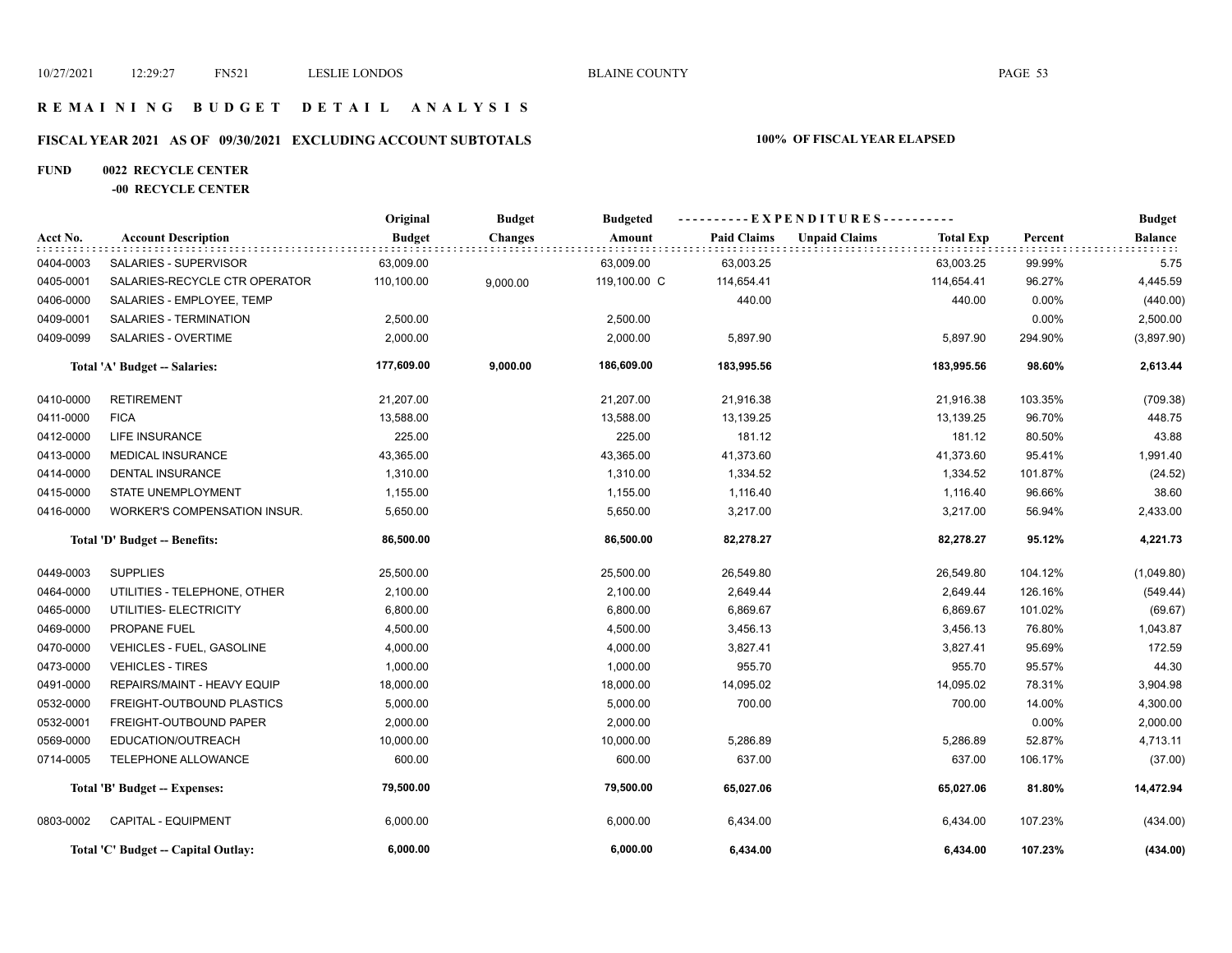#### **R E M A I N I N G B U D G E T D E T A I L A N A L Y S I S**

## **FISCAL YEAR 2021 AS OF 09/30/2021 EXCLUDING ACCOUNT SUBTOTALS 100% OF FISCAL YEAR ELAPSED**

| <b>DEPARTMENT TOTALS:</b>                  |            |          |            |            |            |         |           |
|--------------------------------------------|------------|----------|------------|------------|------------|---------|-----------|
| Total 'A' Expenses -- Salaries:            | 177.609.00 | 9.000.00 | 186.609.00 | 183.995.56 | 183.995.56 | 98.60%  | 2,613.44  |
| Total 'D' Expenses -- Benefits:            | 86,500.00  |          | 86,500.00  | 82,278.27  | 82.278.27  | 95.12%  | 4,221.73  |
| Total 'B' Expenses -- Expenses:            | 79.500.00  |          | 79.500.00  | 65.027.06  | 65.027.06  | 81.80%  | 14,472.94 |
| Total 'C' Expenses -- Capital Outlay:      | 6.000.00   |          | 6.000.00   | 6,434.00   | 6,434.00   | 107.23% | (434.00)  |
|                                            | 349,609.00 | 9,000.00 | 358.609.00 | 337.734.89 | 337.734.89 | 94.18%  | 20.874.11 |
| 0022 RECYCLE CENTER<br><b>FUND TOTALS:</b> |            |          |            |            |            |         |           |
| Total 'A' Expenses -- Salaries:            | 177,609.00 | 9.000.00 | 186.609.00 | 183.995.56 | 183.995.56 | 98.60%  | 2,613.44  |
| Total 'D' Expenses -- Benefits:            | 86,500.00  |          | 86.500.00  | 82.278.27  | 82.278.27  | 95      | 4,221.73  |
| Total 'B' Expenses -- Expenses:            | 79,500.00  |          | 79.500.00  | 65.027.06  | 65.027.06  | 81.80%  | 14,472.94 |
| Total 'C' Expenses -- Capital Outlay:      | 6,000.00   |          | 6.000.00   | 6,434.00   | 6,434.00   | 107.23% | (434.00)  |
|                                            | 349,609.00 | 9,000.00 | 358,609.00 | 337.734.89 | 337.734.89 | 94.18%  | 20.874.11 |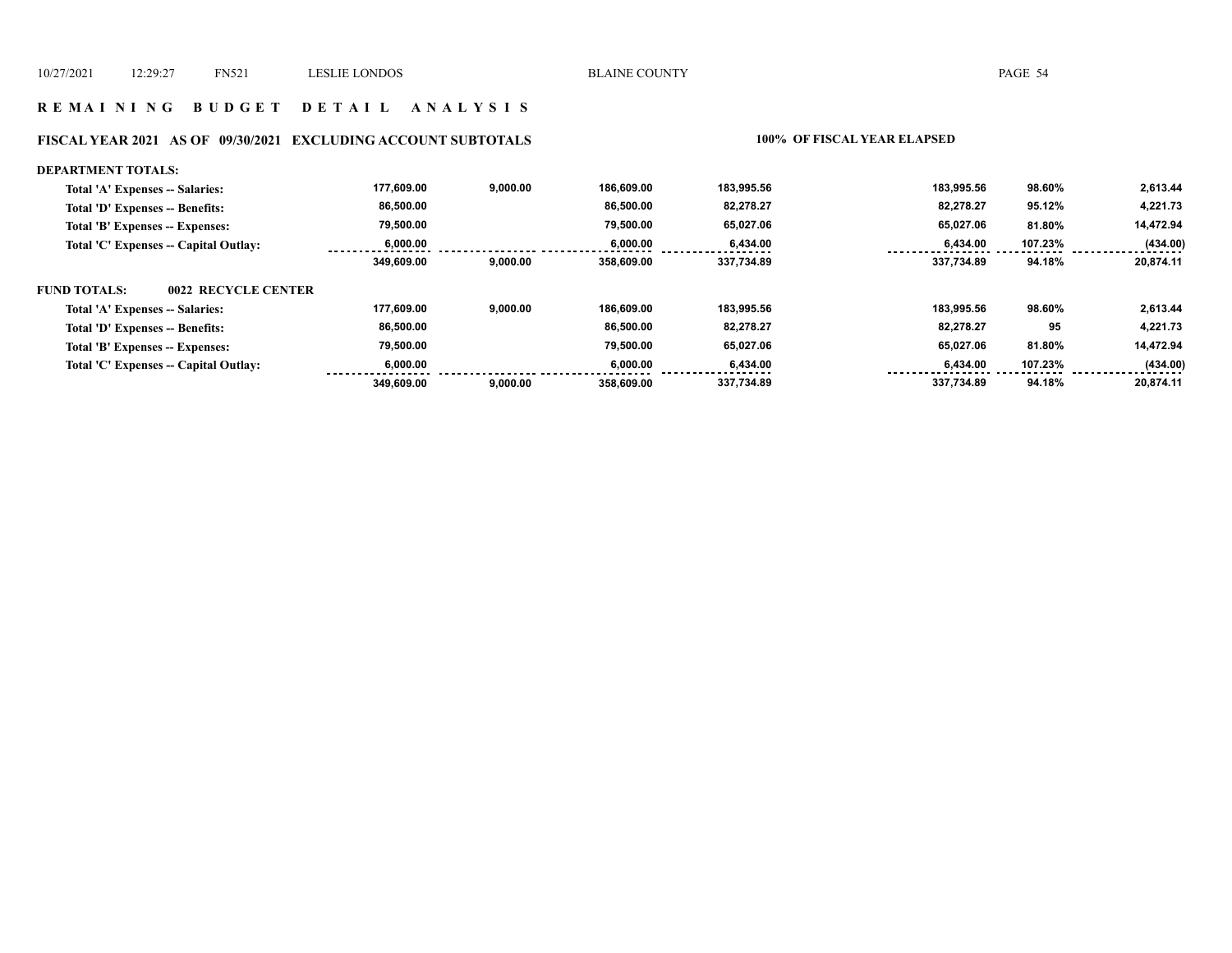#### **R E M A I N I N G B U D G E T D E T A I L A N A L Y S I S**

## **FISCAL YEAR 2021 AS OF 09/30/2021 EXCLUDING ACCOUNT SUBTOTALS 100% OF FISCAL YEAR ELAPSED**

#### **FUND 0023 SOLID WASTE**

**-00 SOLID WASTE**

|                     |                                       | Original      | <b>Budget</b><br>$-EXPENDITURES$ ---------<br><b>Budgeted</b> |                    |                      |                  |         | <b>Budget</b>  |
|---------------------|---------------------------------------|---------------|---------------------------------------------------------------|--------------------|----------------------|------------------|---------|----------------|
| Acct No.            | <b>Account Description</b>            | <b>Budget</b> | <b>Changes</b><br>Amount                                      | <b>Paid Claims</b> | <b>Unpaid Claims</b> | <b>Total Exp</b> | Percent | <b>Balance</b> |
| 0467-0001           | UTILITIES-GARBAGE SMILEY CREEK        | 52,000.00     | 52,000.00                                                     | 48,333.14          |                      | 48,333.14        | 92.95%  | 3,666.86       |
| 0467-0002           | UTILITIES - GARBAGE - MAGIC           | 6,500.00      | 6,500.00                                                      | 6,384.14           |                      | 6,384.14         | 98.22%  | 115.86         |
| 0542-0000           | <b>POSTAGE</b>                        | 1,000.00      | 1,000.00                                                      | 1,000.00           |                      | 1,000.00         | 100.00% |                |
| 0559-0000           | OTHER MISC EXPENSES                   | 3,500.00      | 3,500.00                                                      |                    |                      |                  | 0.00%   | 3,500.00       |
| 0733-0002           | SOLID WASTE REGIONAL DIST             | 1,977,154.00  | 1,977,154.00                                                  | 1,977,154.00       |                      | 1,977,154.00     | 100.00% |                |
|                     | <b>Total 'B' Budget -- Expenses:</b>  | 2,040,154.00  | 2,040,154.00                                                  | 2,032,871.28       |                      | 2,032,871.28     | 99.64%  | 7,282.72       |
|                     | <b>DEPARTMENT TOTALS:</b>             |               |                                                               |                    |                      |                  |         |                |
|                     | Total 'A' Expenses -- Salaries:       |               |                                                               |                    |                      |                  |         |                |
|                     | Total 'D' Expenses -- Benefits:       |               |                                                               |                    |                      |                  |         |                |
|                     | Total 'B' Expenses -- Expenses:       | 2,040,154.00  | 2,040,154.00                                                  | 2,032,871.28       |                      | 2,032,871.28     | 99.64%  | 7,282.72       |
|                     | Total 'C' Expenses -- Capital Outlay: |               |                                                               |                    |                      |                  |         |                |
|                     |                                       | 2,040,154.00  | 2,040,154.00                                                  | 2,032,871.28       |                      | 2,032,871.28     | 99.64%  | 7,282.72       |
| <b>FUND TOTALS:</b> | 0023 SOLID WASTE                      |               |                                                               |                    |                      |                  |         |                |
|                     | Total 'A' Expenses -- Salaries:       |               |                                                               |                    |                      |                  |         |                |
|                     | Total 'D' Expenses -- Benefits:       |               |                                                               |                    |                      |                  |         |                |
|                     | Total 'B' Expenses -- Expenses:       | 2,040,154.00  | 2,040,154.00                                                  | 2,032,871.28       |                      | 2,032,871.28     | 99.64%  | 7,282.72       |
|                     | Total 'C' Expenses - Capital Outlay:  |               |                                                               |                    |                      |                  |         |                |
|                     |                                       | 2,040,154.00  | 2,040,154.00                                                  | 2,032,871.28       |                      | 2,032,871.28     | 99.64%  | 7,282.72       |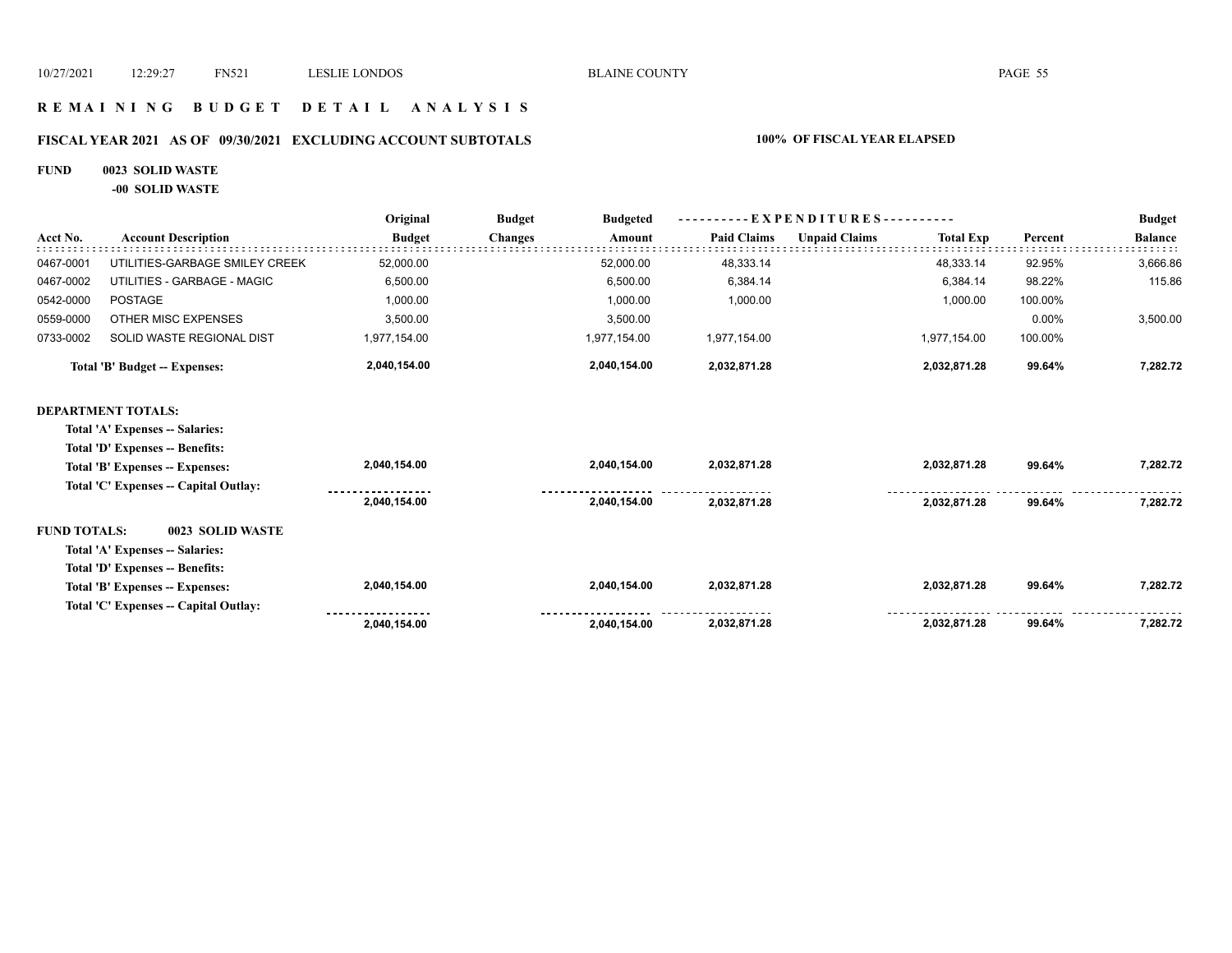#### **R E M A I N I N G B U D G E T D E T A I L A N A L Y S I S**

## **FISCAL YEAR 2021 AS OF 09/30/2021 EXCLUDING ACCOUNT SUBTOTALS 100% OF FISCAL YEAR ELAPSED**

#### **FUND 0027 WEEDS**

#### **-00 WEEDS**

|           |                                     | Original      | <b>Budget</b>  | <b>Budgeted</b> | ----------EXPENDITURES---------- |                      | <b>Budget</b>    |         |              |
|-----------|-------------------------------------|---------------|----------------|-----------------|----------------------------------|----------------------|------------------|---------|--------------|
| Acct No.  | <b>Account Description</b>          | <b>Budget</b> | <b>Changes</b> | Amount          | <b>Paid Claims</b>               | <b>Unpaid Claims</b> | <b>Total Exp</b> | Percent | Balance<br>. |
| 0405-0000 | SALARIES - SUPERINTENDENT           | 78,325.00     |                | 78,325.00       | 78,323.18                        |                      | 78,323.18        | 100.00% | 1.82         |
| 0406-0000 | SALARIES - EMPLOYEE, HALF-YEAR      | 29,900.00     |                | 29,900.00       | 29,210.00                        |                      | 29,210.00        | 97.69%  | 690.00       |
| 0409-0002 | SALARIES-TERMINATION                | 6,000.00      |                | 6,000.00        |                                  |                      |                  | 0.00%   | 6,000.00     |
| 0409-0099 | SALARIES - OVERTIME                 | 550.00        |                | 550.00          | 258.75                           |                      | 258.75           | 47.05%  | 291.25       |
|           | Total 'A' Budget -- Salaries:       | 114,775.00    |                | 114,775.00      | 107,791.93                       |                      | 107,791.93       | 93.92%  | 6,983.07     |
| 0410-0000 | <b>RETIREMENT</b>                   | 13,705.00     |                | 13,705.00       | 12,870.24                        |                      | 12,870.24        | 93.91%  | 834.76       |
| 0411-0000 | <b>FICA</b>                         | 9,220.00      |                | 9,220.00        | 7,588.10                         |                      | 7,588.10         | 82.30%  | 1,631.90     |
| 0412-0000 | <b>LIFE INSURANCE</b>               | 111.00        |                | 111.00          | 110.34                           |                      | 110.34           | 99.41%  | 0.66         |
| 0413-0000 | MEDICAL INSURANCE                   | 23,125.00     |                | 23,125.00       | 23,110.38                        |                      | 23,110.38        | 99.94%  | 14.62        |
| 0414-0000 | <b>DENTAL INSURANCE</b>             | 668.00        |                | 668.00          | 667.26                           |                      | 667.26           | 99.89%  | 0.74         |
| 0415-0000 | STATE UNEMPLOYMENT                  | 785.00        |                | 785.00          | 644.75                           |                      | 644.75           | 82.13%  | 140.25       |
| 0416-0000 | WORKER'S COMPENSATION INSUR.        | 4,510.00      |                | 4,510.00        | 2,393.00                         |                      | 2,393.00         | 53.06%  | 2,117.00     |
|           | Total 'D' Budget -- Benefits:       | 52,124.00     |                | 52,124.00       | 47,384.07                        |                      | 47,384.07        | 90.91%  | 4,739.93     |
| 0439-0000 | TRAVEL - OTHER                      | 900.00        |                | 900.00          | 90.72                            |                      | 90.72            | 10.08%  | 809.28       |
| 0439-0001 | PER DIEM                            | 450.00        |                | 450.00          |                                  |                      |                  | 0.00%   | 450.00       |
| 0440-0000 | SUPPLIES - OFFICE                   | 1,000.00      |                | 1,000.00        | 179.84                           |                      | 179.84           | 17.98%  | 820.16       |
| 0449-0000 | <b>SUPPLIES</b>                     | 30,000.00     |                | 30,000.00       | 30,126.58                        |                      | 30,126.58        | 100.42% | (126.58)     |
| 0449-0001 | <b>CWMA - COUNTY EXPENSES</b>       | 6,000.00      |                | 6,000.00        | 6,000.00                         |                      | 6,000.00         | 100.00% |              |
| 0470-0000 | <b>VEHICLES - FUEL, GASOLINE</b>    | 4,000.00      |                | 4,000.00        | 3,159.73                         |                      | 3,159.73         | 78.99%  | 840.27       |
| 0489-0000 | <b>OUTREACH PROGRAM</b>             | 3,000.00      |                | 3,000.00        | 1,885.59                         |                      | 1,885.59         | 62.85%  | 1,114.41     |
| 0489-0006 | <b>ADMINISTRATIVE SUPPORT</b>       | 33,222.00     |                | 33,222.00       | 33,222.00                        |                      | 33,222.00        | 100.00% |              |
| 0499-0000 | <b>REPAIRS/MAINT- OTHER</b>         | 3,000.00      |                | 3,000.00        | 2,730.40                         |                      | 2,730.40         | 91.01%  | 269.60       |
| 0542-0000 | <b>POSTAGE</b>                      | 500.00        |                | 500.00          |                                  |                      |                  | 0.00%   | 500.00       |
| 0559-0000 | OTHER MISC EXPENSES                 | 1,500.00      |                | 1,500.00        |                                  |                      |                  | 0.00%   | 1,500.00     |
| 0569-0000 | <b>EDUCATION- OTHER</b>             | 1,500.00      |                | 1,500.00        | 610.85                           |                      | 610.85           | 40.72%  | 889.15       |
|           | Total 'B' Budget -- Expenses:       | 85,072.00     |                | 85,072.00       | 78,005.71                        |                      | 78,005.71        | 91.69%  | 7,066.29     |
| 0899-0000 | <b>CAPITAL- OTHER</b>               |               | 34,746.98      | 34,746.98 C     | 34,746.98                        |                      | 34,746.98        | 100.00% |              |
|           | Total 'C' Budget -- Capital Outlay: |               | 34,746.98      | 34,746.98       | 34,746.98                        |                      | 34,746.98        | 100.00% |              |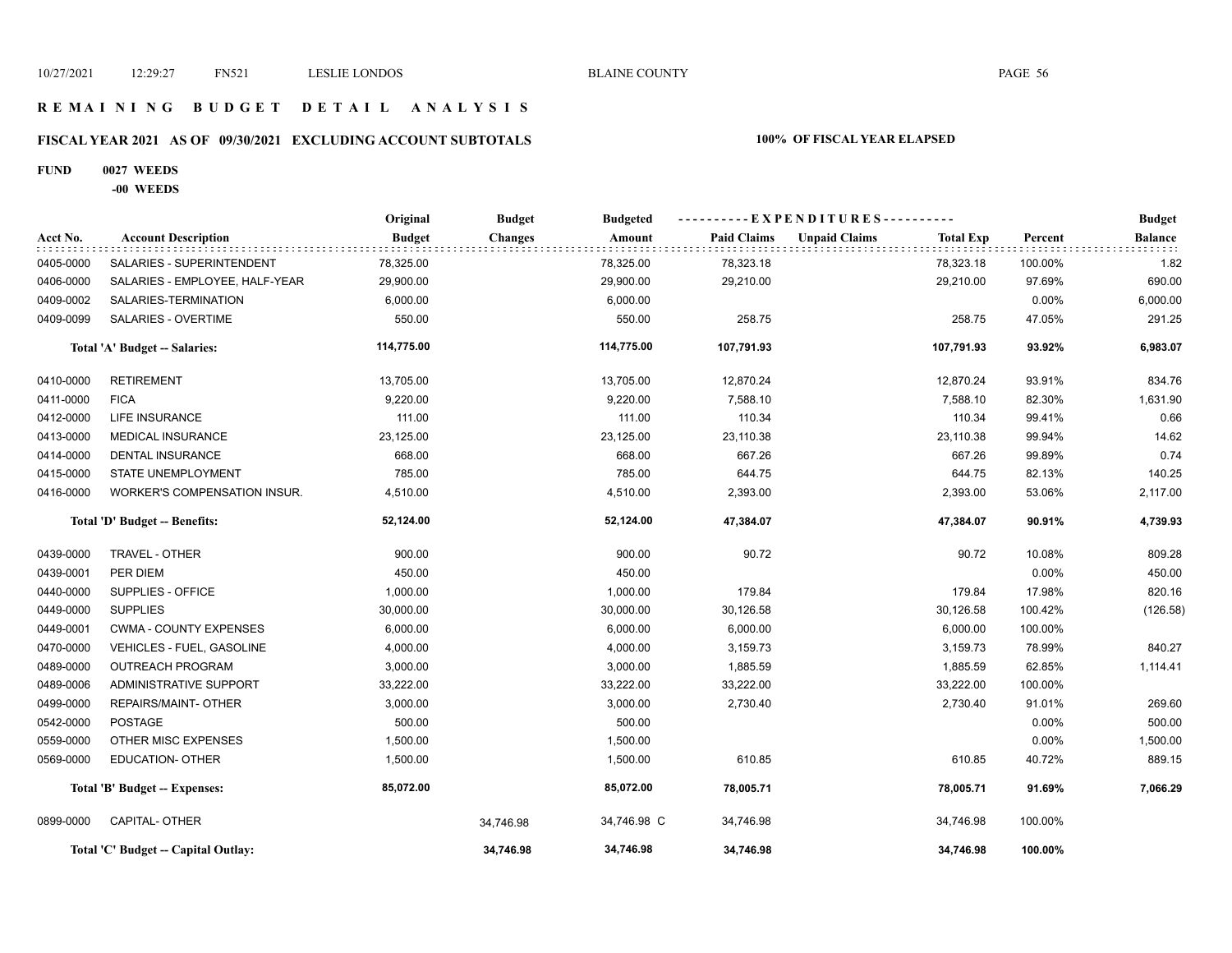#### **R E M A I N I N G B U D G E T D E T A I L A N A L Y S I S**

#### **FISCAL YEAR 2021 AS OF 09/30/2021 EXCLUDING ACCOUNT SUBTOTALS 100% OF FISCAL YEAR ELAPSED**

#### **DEPARTMENT TOTALS: 114,775.00 114,775.00 107,791.93 107,791.93 93.92% 6,983.07 Total 'A' Expenses -- Salaries: 4,739.93 Total 'D' Expenses -- Benefits: 52,124.00 52,124.00 47,384.07 47,384.07 90.91% 85,072.00 85,072.00 78,005.71 78,005.71 7,066.29 Total 'B' Expenses -- Expenses: 91.69% 34,746.98 34,746.98 100.00% Total 'C' Expenses -- Capital Outlay: 34,746.98 34,746.98** <u>. . . . . .</u> . . . . . . ........  **251,971.00 34,746.98 286,717.98 267,928.69 267,928.69 93.45% 18,789.29 FUND TOTALS: 0027 WEEDSTotal 'A' Expenses -- Salaries: 114,775.00 114,775.00 107,791.93 107,791.93 93.92% 6,983.07 52,124.00 52,124.00 47,384.07 47,384.07 4,739.93 Total 'D' Expenses -- Benefits: 91 85,072.00 85,072.00 78,005.71 78,005.71 91.69% 7,066.29 Total 'B' Expenses -- Expenses: Total 'C' Expenses -- Capital Outlay: 34,746.98 34,746.98 34,746.98 34,746.98 100.00%** ................. . . . .  **286,717.98 251,971.00 34,746.98 267,928.69 267,928.69 93.45% 18,789.29**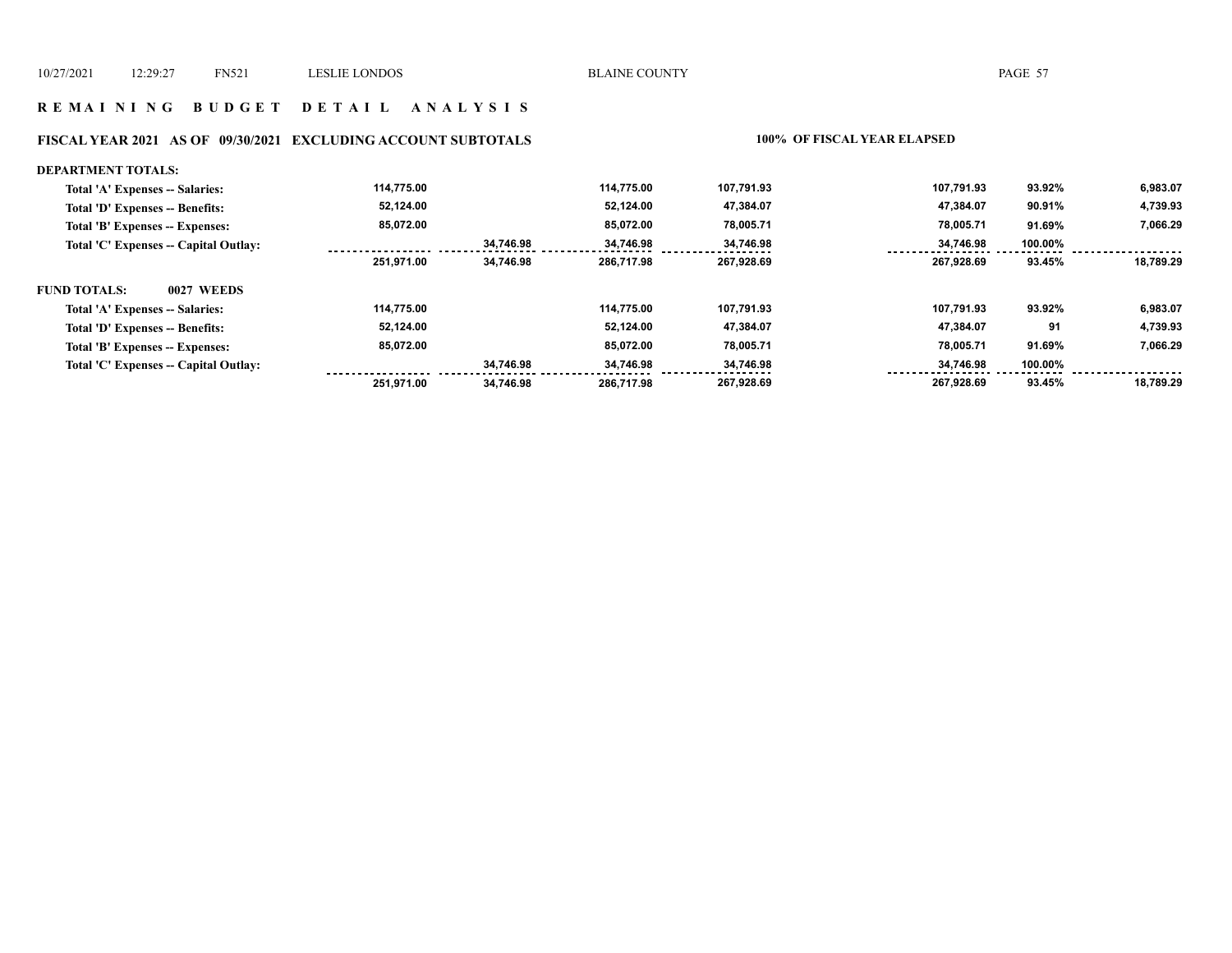#### **R E M A I N I N G B U D G E T D E T A I L A N A L Y S I S**

## **FISCAL YEAR 2021 AS OF 09/30/2021 EXCLUDING ACCOUNT SUBTOTALS 100% OF FISCAL YEAR ELAPSED**

#### **FUND 0030 CAPITAL IMPROVEMENT FUND**

**-00 CAPITAL IMPROVEMENT FUND**

|                     |                                       | Original      | <b>Budget</b><br><b>Budgeted</b> | $-EXPENDITURES$ --------- |                      |                  |         | <b>Budget</b>  |
|---------------------|---------------------------------------|---------------|----------------------------------|---------------------------|----------------------|------------------|---------|----------------|
| Acct No.            | <b>Account Description</b>            | <b>Budget</b> | <b>Changes</b><br>Amount         | <b>Paid Claims</b>        | <b>Unpaid Claims</b> | <b>Total Exp</b> | Percent | <b>Balance</b> |
| 0803-0002           | CAPITAL - EQUIPMENT                   | 170,000.00    | 170,000.00                       |                           |                      |                  | 0.00%   | 170,000.00     |
| 0807-0001           | CAPITAL - CONSTRUCTION                | 245,395.00    | 245,395.00                       | 246,259.65                |                      | 246,259.65       | 100.35% | (864.65)       |
| 0808-0000           | CAPITAL- BUILDINGS                    |               |                                  | 68,318.96                 |                      | 68,318.96        | 0.00%   | (68, 318.96)   |
| 0899-0000           | <b>CAPITAL- OTHER</b>                 | 20,000.00     | 20,000.00                        | 5,388.76                  |                      | 5,388.76         | 26.94%  | 14,611.24      |
|                     | Total 'C' Budget -- Capital Outlay:   | 435,395.00    | 435,395.00                       | 319,967.37                |                      | 319,967.37       | 73.49%  | 115,427.63     |
|                     | <b>DEPARTMENT TOTALS:</b>             |               |                                  |                           |                      |                  |         |                |
|                     | Total 'A' Expenses -- Salaries:       |               |                                  |                           |                      |                  |         |                |
|                     | Total 'D' Expenses -- Benefits:       |               |                                  |                           |                      |                  |         |                |
|                     | Total 'B' Expenses -- Expenses:       |               |                                  |                           |                      |                  |         |                |
|                     | Total 'C' Expenses -- Capital Outlay: | 435,395.00    | 435,395.00                       | 319,967.37                |                      | 319,967.37       | 73.49%  | 115,427.63     |
|                     |                                       | 435,395.00    | 435,395.00                       | 319.967.37                |                      | 319.967.37       | 73.49%  | 115,427.63     |
| <b>FUND TOTALS:</b> | 0030 CAPITAL IMPROVEMENT FUND         |               |                                  |                           |                      |                  |         |                |
|                     | Total 'A' Expenses -- Salaries:       |               |                                  |                           |                      |                  |         |                |
|                     | Total 'D' Expenses -- Benefits:       |               |                                  |                           |                      |                  |         |                |
|                     | Total 'B' Expenses -- Expenses:       |               |                                  |                           |                      |                  |         |                |
|                     | Total 'C' Expenses -- Capital Outlay: | 435,395.00    | 435,395.00                       | 319,967.37                |                      | 319,967.37       | 73.49%  | 115,427.63     |
|                     |                                       | 435,395.00    | 435,395.00                       | 319,967.37                |                      | 319,967.37       | 73.49%  | 115,427.63     |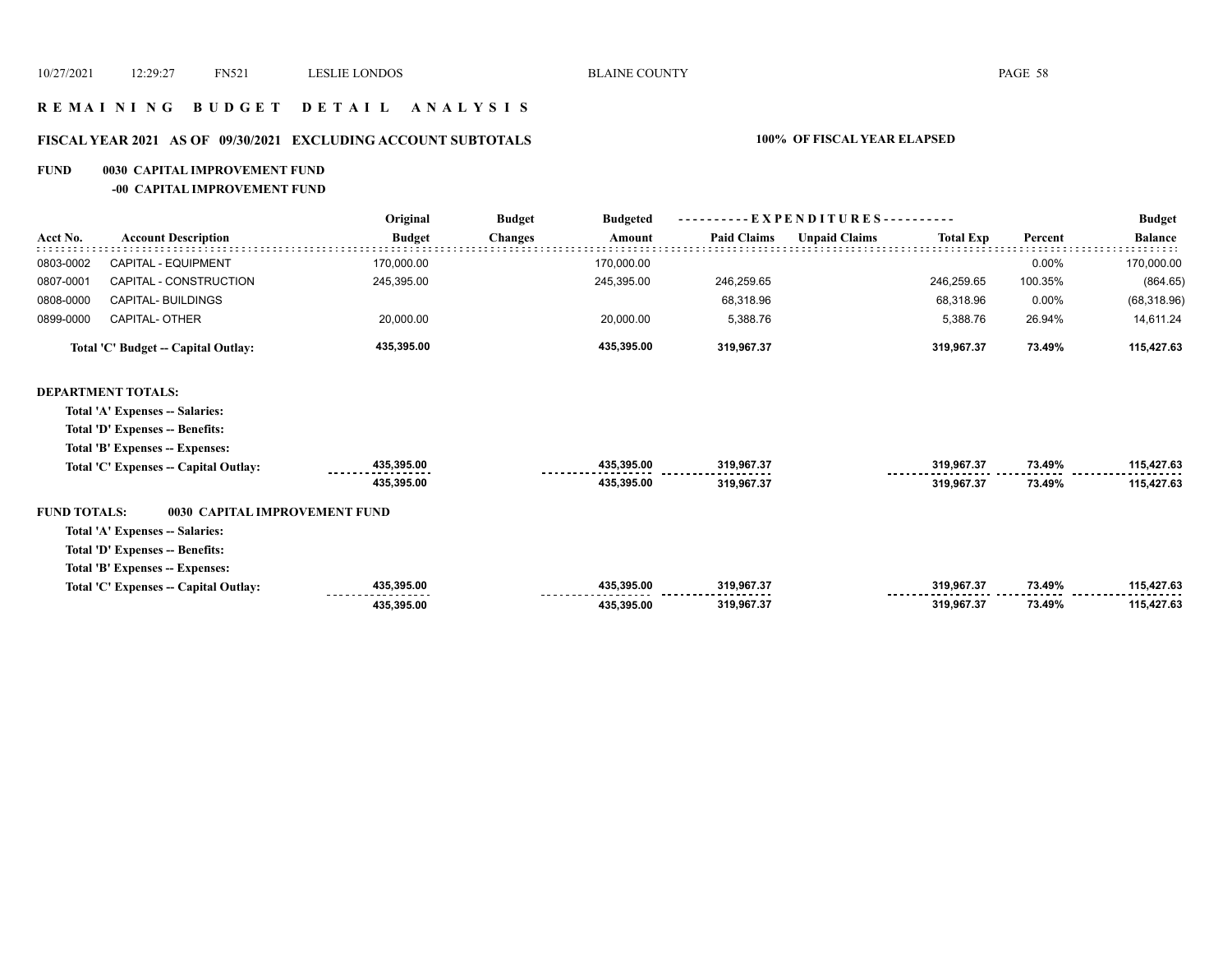#### **R E M A I N I N G B U D G E T D E T A I L A N A L Y S I S**

## **FISCAL YEAR 2021 AS OF 09/30/2021 EXCLUDING ACCOUNT SUBTOTALS 100% OF FISCAL YEAR ELAPSED**

#### **FUND 0031 PSF BOND REDEMPTION FUND**

**-00 PSF BOND REDEMPTION FUND**

|                                       | Original      | <b>Budget</b>                 | <b>Budgeted</b> |                    |                      |                  |                                  | <b>Budget</b>  |
|---------------------------------------|---------------|-------------------------------|-----------------|--------------------|----------------------|------------------|----------------------------------|----------------|
| <b>Account Description</b>            | <b>Budget</b> | <b>Changes</b>                | Amount          | <b>Paid Claims</b> | <b>Unpaid Claims</b> | <b>Total Exp</b> | Percent                          | <b>Balance</b> |
| <b>BOND PAYMENT</b>                   | 725,000.00    |                               | 725,000.00      | 723,675.00         |                      | 723,675.00       | 99.82%                           | 1,325.00       |
| Total 'B' Budget -- Expenses:         | 725,000.00    |                               | 725,000.00      | 723,675.00         |                      | 723,675.00       | 99.82%                           | 1,325.00       |
| <b>DEPARTMENT TOTALS:</b>             |               |                               |                 |                    |                      |                  |                                  |                |
| Total 'A' Expenses -- Salaries:       |               |                               |                 |                    |                      |                  |                                  |                |
| Total 'D' Expenses -- Benefits:       |               |                               |                 |                    |                      |                  |                                  |                |
| Total 'B' Expenses -- Expenses:       | 725,000.00    |                               | 725,000.00      | 723,675.00         |                      | 723,675.00       | 99.82%                           | 1,325.00       |
| Total 'C' Expenses -- Capital Outlay: |               |                               |                 |                    |                      |                  |                                  |                |
|                                       | 725,000.00    |                               | 725,000.00      | 723,675.00         |                      | 723,675.00       | 99.82%                           | 1,325.00       |
| <b>FUND TOTALS:</b>                   |               |                               |                 |                    |                      |                  |                                  |                |
| Total 'A' Expenses -- Salaries:       |               |                               |                 |                    |                      |                  |                                  |                |
| Total 'D' Expenses -- Benefits:       |               |                               |                 |                    |                      |                  |                                  |                |
| Total 'B' Expenses -- Expenses:       | 725,000.00    |                               | 725,000.00      | 723,675.00         |                      | 723,675.00       | 99.82%                           | 1,325.00       |
| Total 'C' Expenses -- Capital Outlay: |               |                               |                 |                    |                      |                  |                                  |                |
|                                       | 725,000.00    |                               | 725,000.00      | 723,675.00         |                      | 723,675.00       | 99.82%                           | 1,325.00       |
|                                       |               | 0031 PSF BOND REDEMPTION FUND |                 |                    |                      |                  | ----------EXPENDITURES---------- |                |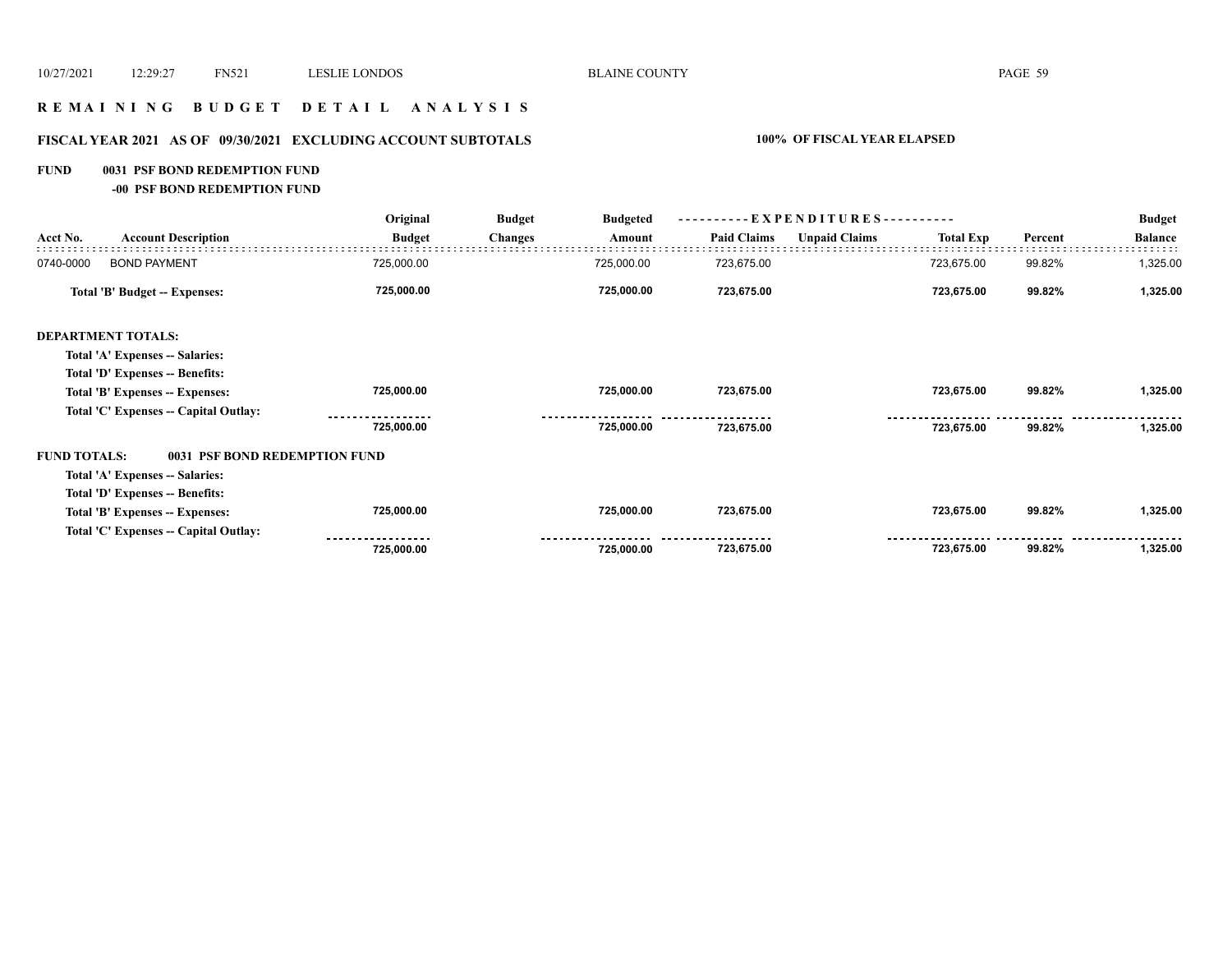#### **R E M A I N I N G B U D G E T D E T A I L A N A L Y S I S**

#### **FISCAL YEAR 2021 AS OF 09/30/2021 EXCLUDING ACCOUNT SUBTOTALS 100% OF FISCAL YEAR ELAPSED**

#### **FUND 0037 SNOWMOBILE**

**-00 SNOWMOBILE**

|                     |                                        | Original      | <b>Budget</b><br><b>Budgeted</b> |                    | $-$ EXPENDITURES----------               |         | <b>Budget</b>  |
|---------------------|----------------------------------------|---------------|----------------------------------|--------------------|------------------------------------------|---------|----------------|
| Acct No.            | <b>Account Description</b>             | <b>Budget</b> | <b>Changes</b><br>Amount         | <b>Paid Claims</b> | <b>Unpaid Claims</b><br><b>Total Exp</b> | Percent | <b>Balance</b> |
| 0406-0001           | SALARIES - SEASONAL                    | 12,000.00     | 12,000.00                        | 4,142.50           | 4,142.50                                 | 34.52%  | 7,857.50       |
|                     | <b>Total 'A' Budget -- Salaries:</b>   | 12,000.00     | 12,000.00                        | 4,142.50           | 4,142.50                                 | 34.52%  | 7,857.50       |
| 0411-0000           | <b>FICA</b>                            | 1,000.00      | 1,000.00                         | 316.94             | 316.94                                   | 31.69%  | 683.06         |
| 0415-0000           | STATE UNEMPLOYMENT                     | 100.00        | 100.00                           | 26.92              | 26.92                                    | 26.92%  | 73.08          |
| 0416-0000           | WORKER'S COMPENSATION INSUR.           | 500.00        | 500.00                           | 140.00             | 140.00                                   | 28.00%  | 360.00         |
|                     | Total 'D' Budget -- Benefits:          | 1,600.00      | 1,600.00                         | 483.86             | 483.86                                   | 30.24%  | 1,116.14       |
| 0440-0000           | <b>SUPPLIES</b>                        | 500.00        | 500.00                           | 354.98             | 354.98                                   | 71.00%  | 145.02         |
| 0460-0000           | <b>UTILITIES</b>                       | 2,000.00      | 2,000.00                         | 1,971.20           | 1,971.20                                 | 98.56%  | 28.80          |
| 0470-0000           | <b>VEHICLES - FUEL</b>                 | 2,500.00      | 2,500.00                         |                    |                                          | 0.00%   | 2,500.00       |
| 0491-0000           | <b>REPAIRS/MAINT</b>                   | 1,000.00      | 1,000.00                         | 95.95              | 95.95                                    | 9.60%   | 904.05         |
| 0559-0000           | OTHER MISCELLANEOUS EXPENSES           | 3,500.00      | 3,500.00                         | 3,081.25           | 3,081.25                                 | 88.04%  | 418.75         |
| 0714-0005           | TELEPHONE ALLOWANCE                    | 200.00        | 200.00                           | 147.00             | 147.00                                   | 73.50%  | 53.00          |
|                     | <b>Total 'B' Budget -- Expenses:</b>   | 9,700.00      | 9,700.00                         | 5,650.38           | 5,650.38                                 | 58.25%  | 4,049.62       |
|                     | <b>DEPARTMENT TOTALS:</b>              |               |                                  |                    |                                          |         |                |
|                     | Total 'A' Expenses -- Salaries:        | 12,000.00     | 12,000.00                        | 4,142.50           | 4,142.50                                 | 34.52%  | 7,857.50       |
|                     | Total 'D' Expenses -- Benefits:        | 1,600.00      | 1,600.00                         | 483.86             | 483.86                                   | 30.24%  | 1,116.14       |
|                     | Total 'B' Expenses -- Expenses:        | 9,700.00      | 9,700.00                         | 5,650.38           | 5,650.38                                 | 58.25%  | 4,049.62       |
|                     | Total 'C' Expenses - Capital Outlay:   |               |                                  |                    |                                          |         |                |
|                     |                                        | 23,300.00     | 23,300.00                        | 10,276.74          | 10,276.74                                | 44.11%  | 13,023.26      |
| <b>FUND TOTALS:</b> | 0037 SNOWMOBILE                        |               |                                  |                    |                                          |         |                |
|                     | Total 'A' Expenses -- Salaries:        | 12,000.00     | 12,000.00                        | 4,142.50           | 4,142.50                                 | 34.52%  | 7,857.50       |
|                     | <b>Total 'D' Expenses -- Benefits:</b> | 1,600.00      | 1,600.00                         | 483.86             | 483.86                                   | 30      | 1,116.14       |
|                     | Total 'B' Expenses -- Expenses:        | 9,700.00      | 9,700.00                         | 5,650.38           | 5,650.38                                 | 58.25%  | 4,049.62       |
|                     | Total 'C' Expenses -- Capital Outlay:  |               |                                  |                    |                                          |         |                |
|                     |                                        | 23,300.00     | 23,300.00                        | 10,276.74          | 10,276.74                                | 44.11%  | 13,023.26      |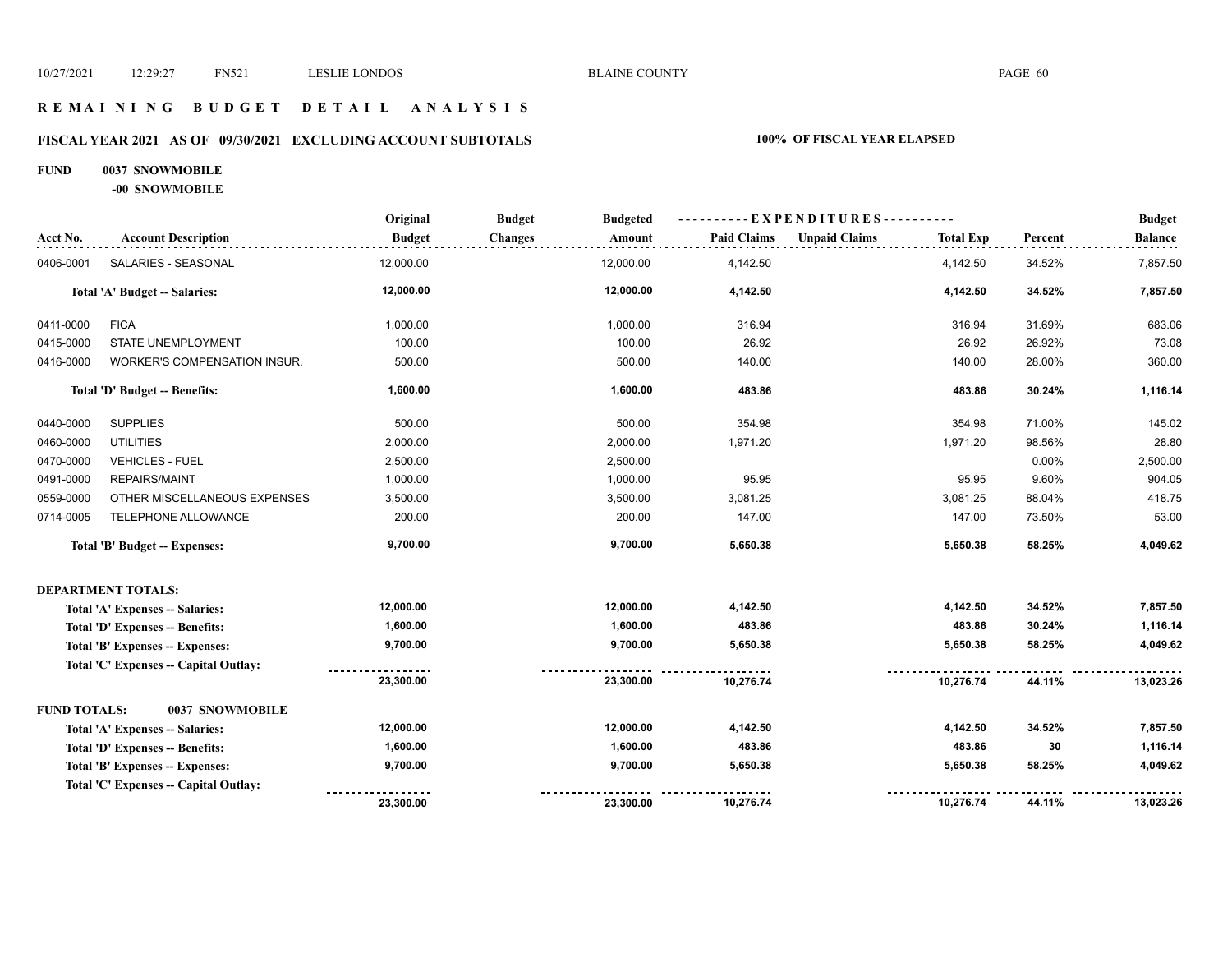#### **R E M A I N I N G B U D G E T D E T A I L A N A L Y S I S**

## **FISCAL YEAR 2021 AS OF 09/30/2021 EXCLUDING ACCOUNT SUBTOTALS 100% OF FISCAL YEAR ELAPSED**

#### **FUND 0038 WATERWAYS**

#### **-01 WATERWAYS - MAINTENANCE**

|           |                                     | Original      | <b>Budget</b>  | <b>Budgeted</b> | $-EXPENDITURES$ --------- |                      |                  |          | <b>Budget</b>  |
|-----------|-------------------------------------|---------------|----------------|-----------------|---------------------------|----------------------|------------------|----------|----------------|
| Acct No.  | <b>Account Description</b>          | <b>Budget</b> | <b>Changes</b> | Amount          | <b>Paid Claims</b>        | <b>Unpaid Claims</b> | <b>Total Exp</b> | Percent  | <b>Balance</b> |
| 0470-0000 | <b>FUEL/MILEAGE</b>                 | 3.000.00      |                | 3.000.00        | 3.504.80                  |                      | 3.504.80         | 116.83%  | (504.80)       |
| 0559-0000 | OTHER MISC EXPENSES                 | 3,000.00      |                | 3,000.00        | 1,582.94                  |                      | 1,582.94         | 52.76%   | 1,417.06       |
| 0679-0001 | ADMIN CONTRACT SERVICES             | 4,000.00      |                | 4,000.00        | 2,325.00                  |                      | 2,325.00         | 58.13%   | 1,675.00       |
| 0679-0002 | CONTRACT/LABOR SERVICES             | 13,260.00     |                | 13,260.00       | 12,757.50                 |                      | 12.757.50        | 96.21%   | 502.50         |
|           | Total 'B' Budget -- Expenses:       | 23,260.00     |                | 23,260.00       | 20,170.24                 |                      | 20.170.24        | 86.72%   | 3,089.76       |
| 0807-0003 | *BOAT DOCK GRANT                    | 7,000.00      |                | 7,000.00        |                           |                      |                  | $0.00\%$ | 7,000.00       |
|           | Total 'C' Budget -- Capital Outlay: | 7,000.00      |                | 7,000.00        |                           |                      |                  |          | 7,000.00       |
|           |                                     |               |                |                 |                           |                      |                  |          |                |

#### **DEPARTMENT TOTALS:**

**Total 'A' Expenses -- Salaries:**

**Total 'D' Expenses -- Benefits:**

| Total 'B' E<br>Exnenses<br>Expenses:              | 23.260.00     | 23.260.00 | 20.170.24            | 20.170.24 | 86.72% | 3.089.76  |
|---------------------------------------------------|---------------|-----------|----------------------|-----------|--------|-----------|
| Total 'C' Expenses -- 0<br><b>Capital Outlay:</b> | 7,000.00<br>. | 7.000.00  | -------------------- |           |        | 7.000.00  |
|                                                   | 30.260.00     | 30.260.00 | 20.170.24            | 20.170.24 | 66.66% | 10,089.76 |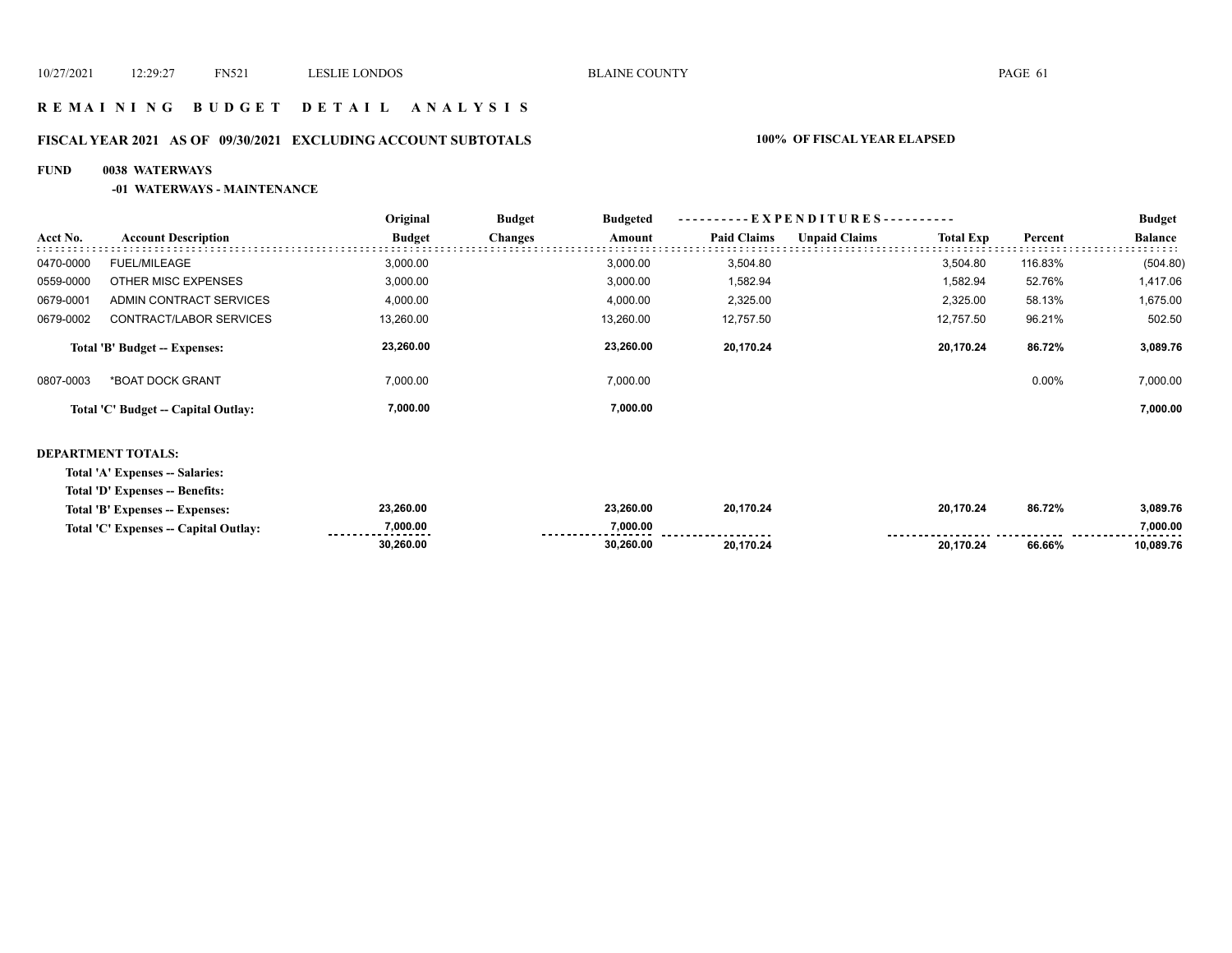#### **R E M A I N I N G B U D G E T D E T A I L A N A L Y S I S**

## **FISCAL YEAR 2021 AS OF 09/30/2021 EXCLUDING ACCOUNT SUBTOTALS 100% OF FISCAL YEAR ELAPSED**

#### **FUND 0038 WATERWAYS**

**-02 BOAT PATROL GRANT**

|                     |                                       | Original      | <b>Budget</b><br><b>Budgeted</b> |                    | ----------EXPENDITURES---------- |                  |         | <b>Budget</b>  |
|---------------------|---------------------------------------|---------------|----------------------------------|--------------------|----------------------------------|------------------|---------|----------------|
| Acct No.            | <b>Account Description</b>            | <b>Budget</b> | <b>Changes</b><br>Amount         | <b>Paid Claims</b> | <b>Unpaid Claims</b>             | <b>Total Exp</b> | Percent | <b>Balance</b> |
| 0409-0099           | SALARIES - OVERTIME                   | 7,000.00      | 7,000.00                         | 4,582.29           |                                  | 4,582.29         | 65.46%  | 2,417.71       |
|                     | Total 'A' Budget -- Salaries:         | 7,000.00      | 7,000.00                         | 4,582.29           |                                  | 4,582.29         | 65.46%  | 2,417.71       |
| 0410-0000           | <b>RETIREMENT</b>                     | 1,000.00      | 1,000.00                         | 562.69             |                                  | 562.69           | 56.27%  | 437.31         |
| 0411-0000           | <b>FICA</b>                           | 700.00        | 700.00                           | 350.56             |                                  | 350.56           | 50.08%  | 349.44         |
| 0415-0000           | STATE UNEMPLOYMENT                    | 100.00        | 100.00                           | 29.79              |                                  | 29.79            | 29.79%  | 70.21          |
| 0416-0000           | WORKER'S COMPENSATION INSUR.          | 200.00        | 200.00                           | 353.00             |                                  | 353.00           | 176.50% | (153.00)       |
|                     | Total 'D' Budget -- Benefits:         | 2,000.00      | 2,000.00                         | 1,296.04           |                                  | 1,296.04         | 64.80%  | 703.96         |
| 0558-0000           | *BOAT PATROL GRANT                    | 3,500.00      | 3,500.00                         | 4,135.47           |                                  | 4,135.47         | 118.16% | (635.47)       |
|                     | Total 'B' Budget -- Expenses:         | 3,500.00      | 3,500.00                         | 4,135.47           |                                  | 4,135.47         | 118.16% | (635.47)       |
| 0803-0002           | CAPITAL - EQUIPMENT                   | 5,000.00      | 5,000.00                         | 10,000.00          |                                  | 10,000.00        | 200.00% | (5,000.00)     |
|                     | Total 'C' Budget -- Capital Outlay:   | 5,000.00      | 5,000.00                         | 10,000.00          |                                  | 10,000.00        | 200.00% | (5,000.00)     |
|                     | <b>DEPARTMENT TOTALS:</b>             |               |                                  |                    |                                  |                  |         |                |
|                     | Total 'A' Expenses -- Salaries:       | 7,000.00      | 7,000.00                         | 4,582.29           |                                  | 4,582.29         | 65.46%  | 2,417.71       |
|                     | Total 'D' Expenses -- Benefits:       | 2,000.00      | 2,000.00                         | 1,296.04           |                                  | 1,296.04         | 64.80%  | 703.96         |
|                     | Total 'B' Expenses -- Expenses:       | 3,500.00      | 3,500.00                         | 4,135.47           |                                  | 4,135.47         | 118.16% | (635.47)       |
|                     | Total 'C' Expenses -- Capital Outlay: | 5,000.00      | 5,000.00                         | 10,000.00          |                                  | 10,000.00        | 200.00% | (5,000.00)     |
|                     |                                       | 17,500.00     | 17,500.00                        | 20,013.80          |                                  | 20,013.80        | 114.36% | (2, 513.80)    |
| <b>FUND TOTALS:</b> | 0038 WATERWAYS                        |               |                                  |                    |                                  |                  |         |                |
|                     | Total 'A' Expenses -- Salaries:       | 7,000.00      | 7,000.00                         | 4,582.29           |                                  | 4,582.29         | 65.46%  | 2,417.71       |
|                     | Total 'D' Expenses -- Benefits:       | 2,000.00      | 2,000.00                         | 1,296.04           |                                  | 1,296.04         | 65      | 703.96         |
|                     | Total 'B' Expenses -- Expenses:       | 26,760.00     | 26,760.00                        | 24,305.71          |                                  | 24,305.71        | 90.83%  | 2,454.29       |
|                     | Total 'C' Expenses - Capital Outlay:  | 12,000.00     | 12,000.00                        | 10,000.00          |                                  | 10,000.00        | 83.33%  | 2,000.00       |
|                     |                                       | 47.760.00     | 47,760.00                        | 40,184.04          |                                  | 40,184.04        | 84.14%  | 7,575.96       |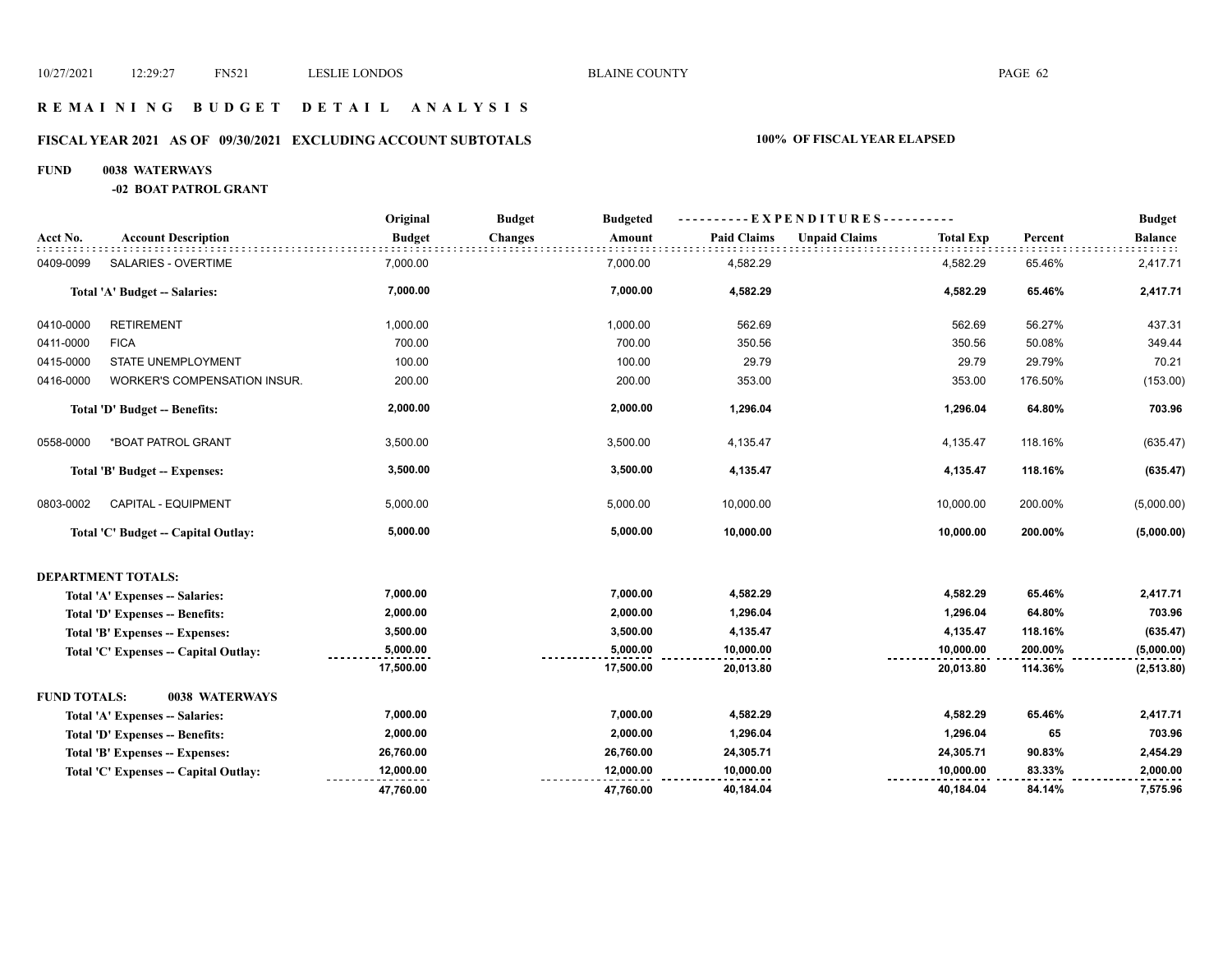#### **R E M A I N I N G B U D G E T D E T A I L A N A L Y S I S**

## **FISCAL YEAR 2021 AS OF 09/30/2021 EXCLUDING ACCOUNT SUBTOTALS 100% OF FISCAL YEAR ELAPSED**

#### **FUND 0040 AMERICAN RESCUE PLAN ACT(ARPA)**

**-00 AMERICAN RESCUE PLAN ACT(ARPA)**

|                     |                                       | Original      | <b>Budget</b>  | <b>Budgeted</b> | ----------EXPENDITURES---------- |                      |                  |         | <b>Budget</b>  |
|---------------------|---------------------------------------|---------------|----------------|-----------------|----------------------------------|----------------------|------------------|---------|----------------|
| Acct No.            | <b>Account Description</b>            | <b>Budget</b> | <b>Changes</b> | Amount          | <b>Paid Claims</b>               | <b>Unpaid Claims</b> | <b>Total Exp</b> | Percent | <b>Balance</b> |
| 0760-0001           | ARPA EXP - PUBLIC HEALTH              |               | 30,000.00      | 30,000.00 C     | 11,371.92                        |                      | 11,371.92        | 37.91%  | 18,628.08      |
|                     | Total 'B' Budget -- Expenses:         |               | 30,000.00      | 30,000.00       | 11,371.92                        |                      | 11,371.92        | 37.91%  | 18,628.08      |
|                     | <b>DEPARTMENT TOTALS:</b>             |               |                |                 |                                  |                      |                  |         |                |
|                     | Total 'A' Expenses -- Salaries:       |               |                |                 |                                  |                      |                  |         |                |
|                     | Total 'D' Expenses -- Benefits:       |               |                |                 |                                  |                      |                  |         |                |
|                     | Total 'B' Expenses -- Expenses:       |               | 30,000.00      | 30,000.00       | 11,371.92                        |                      | 11,371.92        | 37.91%  | 18,628.08      |
|                     | Total 'C' Expenses -- Capital Outlay: |               |                |                 |                                  |                      |                  |         |                |
|                     |                                       |               | 30,000.00      | 30,000.00       | 11,371.92                        |                      | 11,371.92        | 37.91%  | 18,628.08      |
| <b>FUND TOTALS:</b> | 0040 AMERICAN RESCUE PLAN ACT(ARPA)   |               |                |                 |                                  |                      |                  |         |                |
|                     | Total 'A' Expenses -- Salaries:       |               |                |                 |                                  |                      |                  |         |                |
|                     | Total 'D' Expenses -- Benefits:       |               |                |                 |                                  |                      |                  |         |                |
|                     | Total 'B' Expenses -- Expenses:       |               | 30,000.00      | 30,000.00       | 11,371.92                        |                      | 11,371.92        | 37.91%  | 18,628.08      |
|                     | Total 'C' Expenses -- Capital Outlay: |               |                |                 |                                  |                      |                  |         |                |
|                     |                                       |               | 30,000.00      | 30,000.00       | 11,371.92                        |                      | 11,371.92        | 37.91%  | 18,628.08      |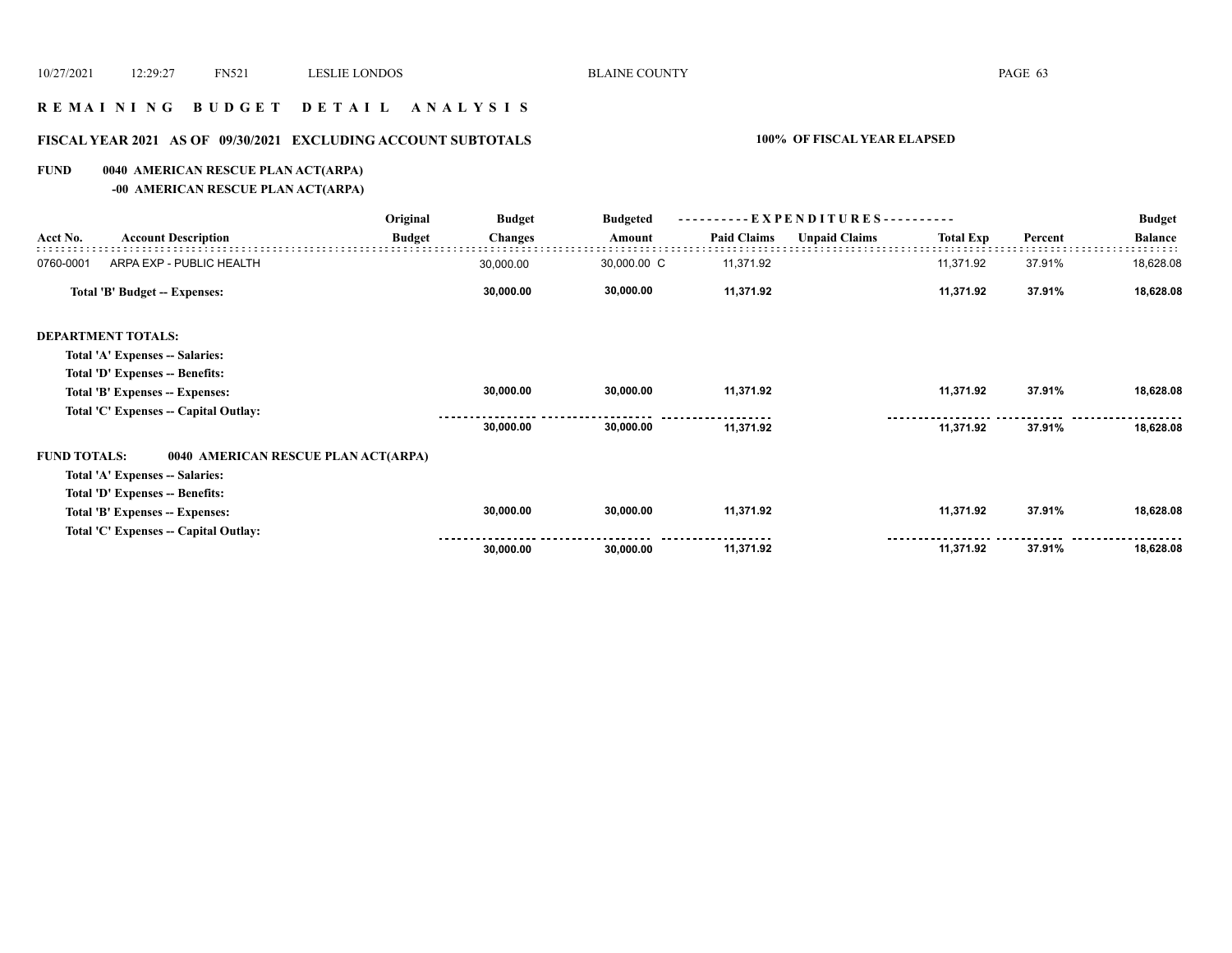#### **R E M A I N I N G B U D G E T D E T A I L A N A L Y S I S**

## **FISCAL YEAR 2021 AS OF 09/30/2021 EXCLUDING ACCOUNT SUBTOTALS 100% OF FISCAL YEAR ELAPSED**

#### **FUND 0046 911 EMERGENCY COMMUNICATION**

#### **-00 911 EMERGENCY COMMUNICATION**

|           |                                     | Original      | <b>Budget</b>  | <b>Budgeted</b> |                    | ----------EXPENDITURES---------- |                  |         | <b>Budget</b>  |
|-----------|-------------------------------------|---------------|----------------|-----------------|--------------------|----------------------------------|------------------|---------|----------------|
| Acct No.  | <b>Account Description</b>          | <b>Budget</b> | <b>Changes</b> | Amount          | <b>Paid Claims</b> | <b>Unpaid Claims</b>             | <b>Total Exp</b> | Percent | <b>Balance</b> |
| 0401-0000 | <b>SALARIES - DIRECTOR</b>          | 100,491.00    |                | 100,491.00      | 100,490.52         |                                  | 100,490.52       | 100.00% | 0.48           |
| 0401-0003 | SALARIES - GIS ANALYST              | 83,021.00     |                | 83,021.00       | 81,556.80          |                                  | 81,556.80        | 98.24%  | 1,464.20       |
| 0409-0001 | <b>SALARIES - TERMINATION</b>       | 3,000.00      |                | 3,000.00        |                    |                                  |                  | 0.00%   | 3,000.00       |
|           | Total 'A' Budget -- Salaries:       | 186,512.00    |                | 186,512.00      | 182,047.32         |                                  | 182,047.32       | 97.61%  | 4,464.68       |
| 0410-0000 | <b>RETIREMENT</b>                   | 22,295.00     |                | 22,295.00       | 21,736.26          |                                  | 21,736.26        | 97.49%  | 558.74         |
| 0411-0000 | <b>FICA</b>                         | 14,256.00     |                | 14,256.00       | 12,977.46          |                                  | 12,977.46        | 91.03%  | 1,278.54       |
| 0412-0000 | <b>LIFE INSURANCE</b>               | 150.00        |                | 150.00          | 147.12             |                                  | 147.12           | 98.08%  | 2.88           |
| 0413-0000 | <b>MEDICAL INSURANCE</b>            | 33,585.00     |                | 33,585.00       | 31,085.28          |                                  | 31,085.28        | 92.56%  | 2,499.72       |
| 0414-0000 | <b>DENTAL INSURANCE</b>             | 890.00        |                | 890.00          | 889.68             |                                  | 889.68           | 99.96%  | 0.32           |
| 0415-0000 | STATE UNEMPLOYMENT                  | 1,212.00      |                | 1,212.00        | 1,102.66           |                                  | 1,102.66         | 90.98%  | 109.34         |
| 0416-0000 | <b>WORKER'S COMPENSATION INSUR.</b> | 3,355.00      |                | 3,355.00        | 2,025.00           |                                  | 2,025.00         | 60.36%  | 1,330.00       |
|           | Total 'D' Budget -- Benefits:       | 75,743.00     |                | 75,743.00       | 69,963.46          |                                  | 69,963.46        | 92.37%  | 5,779.54       |
| 0440-0001 | OFFICE EQUIPMENT                    | 3,000.00      |                | 3,000.00        |                    |                                  |                  | 0.00%   | 3,000.00       |
| 0464-0000 | UTILITIES - TELEPHONE, OTHER        | 53,300.00     |                | 53,300.00       | 60,102.13          |                                  | 60,102.13        | 112.76% | (6,802.13)     |
| 0489-0006 | <b>CAD/RMS MGR</b>                  | 47,212.00     |                | 47,212.00       | 47,212.00          |                                  | 47,212.00        | 100.00% |                |
| 0499-0000 | REPAIRS/MAINT- INCL CONTRACTS       | 35,000.00     |                | 35,000.00       | 37,478.00          |                                  | 37,478.00        | 107.08% | (2,478.00)     |
| 0569-0001 | PUBLIC EDUCATION                    | 1,000.00      |                | 1,000.00        |                    |                                  |                  | 0.00%   | 1,000.00       |
| 0670-0000 | CONT-SOFTWARE MAINT/LIC CAD         | 60,804.00     |                | 60,804.00       | 60,428.04          |                                  | 60,428.04        | 99.38%  | 375.96         |
| 0670-0003 | CONTRACT-MIDVALE STANLEY/SMILE      | 6,600.00      |                | 6,600.00        | 6,538.56           |                                  | 6,538.56         | 99.07%  | 61.44          |
| 0714-0005 | TELEPHONE ALLOWANCE                 | 588.00        |                | 588.00          | 588.00             |                                  | 588.00           | 100.00% |                |
|           | Total 'B' Budget -- Expenses:       | 207,504.00    |                | 207,504.00      | 212,346.73         |                                  | 212,346.73       | 102.33% | (4, 842.73)    |
| 0803-0003 | *CAPITAL COMMUNICATION EQUIP        |               | 71,462.05      | 71,462.05 C     | 71,462.05          |                                  | 71,462.05        | 100.00% |                |
|           | Total 'C' Budget -- Capital Outlay: |               | 71,462.05      | 71,462.05       | 71,462.05          |                                  | 71,462.05        | 100.00% |                |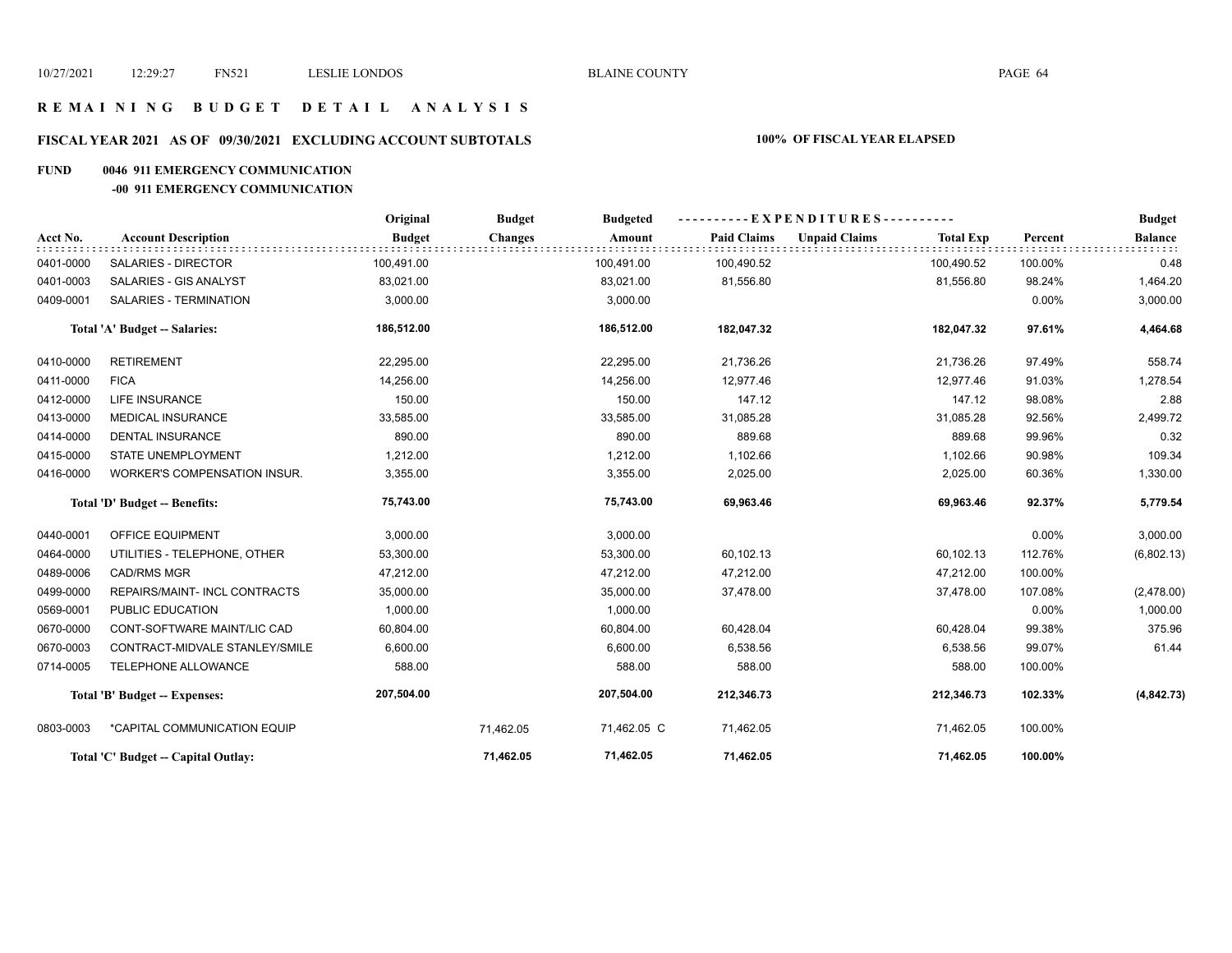#### **R E M A I N I N G B U D G E T D E T A I L A N A L Y S I S**

## **FISCAL YEAR 2021 AS OF 09/30/2021 EXCLUDING ACCOUNT SUBTOTALS 100% OF FISCAL YEAR ELAPSED**

| <b>DEPARTMENT TOTALS:</b>                               |            |           |            |            |            |         |             |
|---------------------------------------------------------|------------|-----------|------------|------------|------------|---------|-------------|
| Total 'A' Expenses -- Salaries:                         | 186.512.00 |           | 186.512.00 | 182,047.32 | 182.047.32 | 97.61%  | 4,464.68    |
| Total 'D' Expenses -- Benefits:                         | 75,743.00  |           | 75.743.00  | 69,963.46  | 69,963.46  | 92.37%  | 5,779.54    |
| Total 'B' Expenses -- Expenses:                         | 207.504.00 |           | 207.504.00 | 212,346.73 | 212,346.73 | 102.33% | (4, 842.73) |
| Total 'C' Expenses -- Capital Outlay:                   |            | 71.462.05 | 71.462.05  | 71,462.05  | 71,462.05  | 100.00% |             |
|                                                         | 469.759.00 | 71,462.05 | 541,221.05 | 535,819.56 | 535.819.56 | 99.00%  | 5.401.49    |
| 0046 911 EMERGENCY COMMUNICATION<br><b>FUND TOTALS:</b> |            |           |            |            |            |         |             |
| Total 'A' Expenses -- Salaries:                         | 186.512.00 |           | 186.512.00 | 182.047.32 | 182.047.32 | 97.61%  | 4,464.68    |
| Total 'D' Expenses -- Benefits:                         | 75,743.00  |           | 75.743.00  | 69,963.46  | 69,963.46  | 92      | 5,779.54    |
| Total 'B' Expenses -- Expenses:                         | 207,504.00 |           | 207,504.00 | 212,346.73 | 212,346.73 | 102.33% | (4, 842.73) |
| Total 'C' Expenses -- Capital Outlay:                   |            | 71.462.05 | 71.462.05  | 71,462.05  | 71,462.05  | 100.00% |             |
|                                                         | 469.759.00 | 71.462.05 | 541.221.05 | 535,819.56 | 535.819.56 | 99.00%  | 5.401.49    |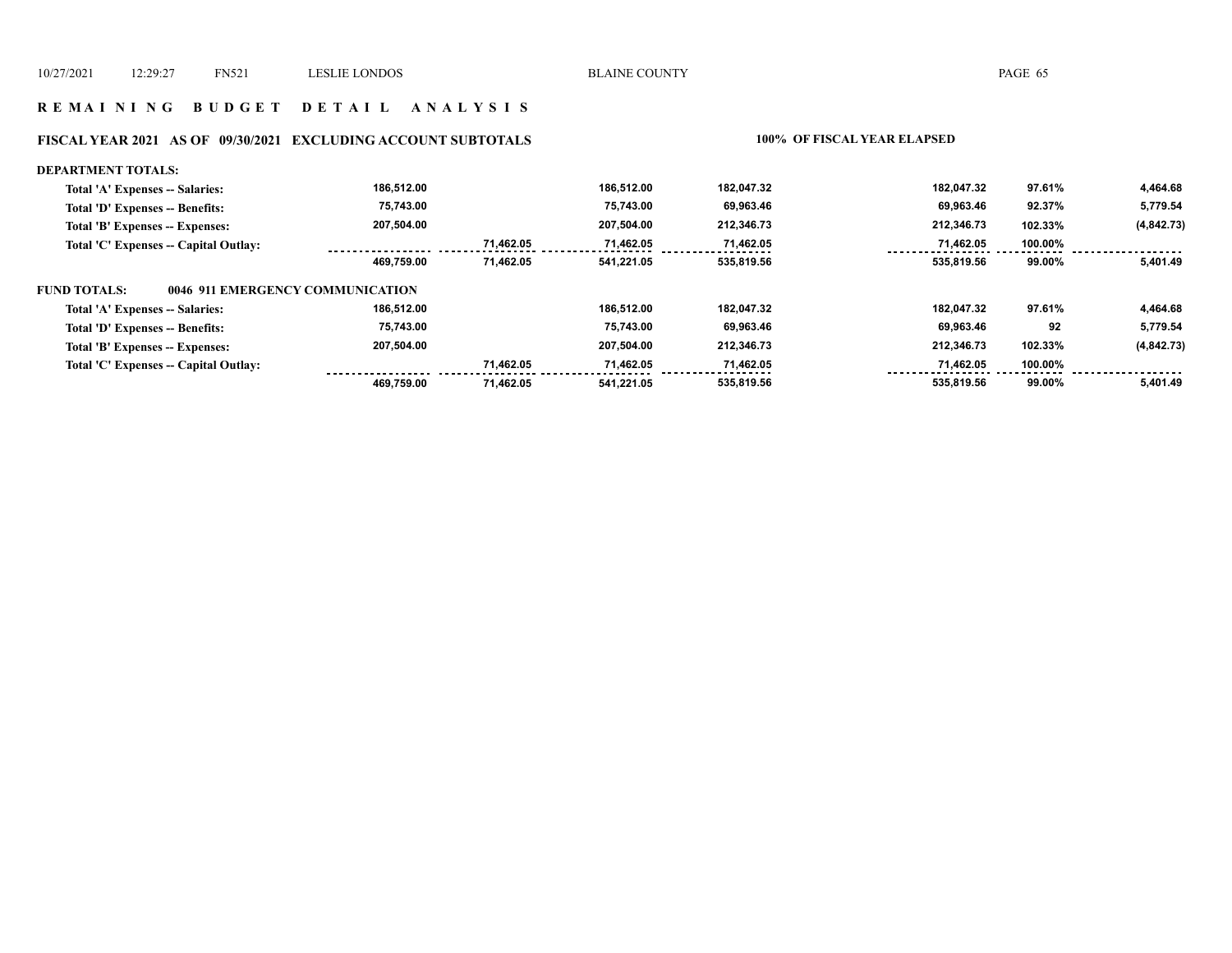#### **R E M A I N I N G B U D G E T D E T A I L A N A L Y S I S**

## **FISCAL YEAR 2021 AS OF 09/30/2021 EXCLUDING ACCOUNT SUBTOTALS 100% OF FISCAL YEAR ELAPSED**

# **FUND 0051 LAND WATER & WILDLIFE**

# **-00 LAND WATER & WILDLIFE**

|                     |                                       | Original      | <b>Budget</b>  |            |                    |                      |                  |         | <b>Budget</b>  |
|---------------------|---------------------------------------|---------------|----------------|------------|--------------------|----------------------|------------------|---------|----------------|
| Acct No.            | <b>Account Description</b>            | <b>Budget</b> | <b>Changes</b> | Amount     | <b>Paid Claims</b> | <b>Unpaid Claims</b> | <b>Total Exp</b> | Percent | <b>Balance</b> |
| 0487-0000           | <b>CONSERVATION EXPENSES</b>          | 866,000.00    |                | 866,000.00 | 46,696.92          |                      | 46,696.92        | 5.39%   | 819,303.08     |
| 0704-0003           | CONSULTANT                            | 40,000.00     |                | 40,000.00  | 41,853.75          |                      | 41,853.75        | 104.63% | (1,853.75)     |
|                     | <b>Total 'B' Budget -- Expenses:</b>  | 906,000.00    |                | 906,000.00 | 88,550.67          |                      | 88,550.67        | 9.77%   | 817,449.33     |
|                     | <b>DEPARTMENT TOTALS:</b>             |               |                |            |                    |                      |                  |         |                |
|                     | Total 'A' Expenses -- Salaries:       |               |                |            |                    |                      |                  |         |                |
|                     | Total 'D' Expenses -- Benefits:       |               |                |            |                    |                      |                  |         |                |
|                     | Total 'B' Expenses -- Expenses:       | 906,000.00    |                | 906,000.00 | 88,550.67          |                      | 88,550.67        | 9.77%   | 817,449.33     |
|                     | Total 'C' Expenses -- Capital Outlay: |               |                |            |                    |                      |                  |         |                |
|                     |                                       | 906,000.00    |                | 906,000.00 | 88,550.67          |                      | 88,550.67        | 9.77%   | 817,449.33     |
| <b>FUND TOTALS:</b> | 0051 LAND WATER & WILDLIFE            |               |                |            |                    |                      |                  |         |                |
|                     | Total 'A' Expenses -- Salaries:       |               |                |            |                    |                      |                  |         |                |
|                     | Total 'D' Expenses -- Benefits:       |               |                |            |                    |                      |                  |         |                |
|                     | Total 'B' Expenses -- Expenses:       | 906,000.00    |                | 906,000.00 | 88,550.67          |                      | 88,550.67        | 9.77%   | 817,449.33     |
|                     | Total 'C' Expenses -- Capital Outlay: |               |                |            |                    |                      |                  |         |                |
|                     |                                       | 906,000.00    |                | 906,000.00 | 88,550.67          |                      | 88,550.67        | 9.77%   | 817,449.33     |